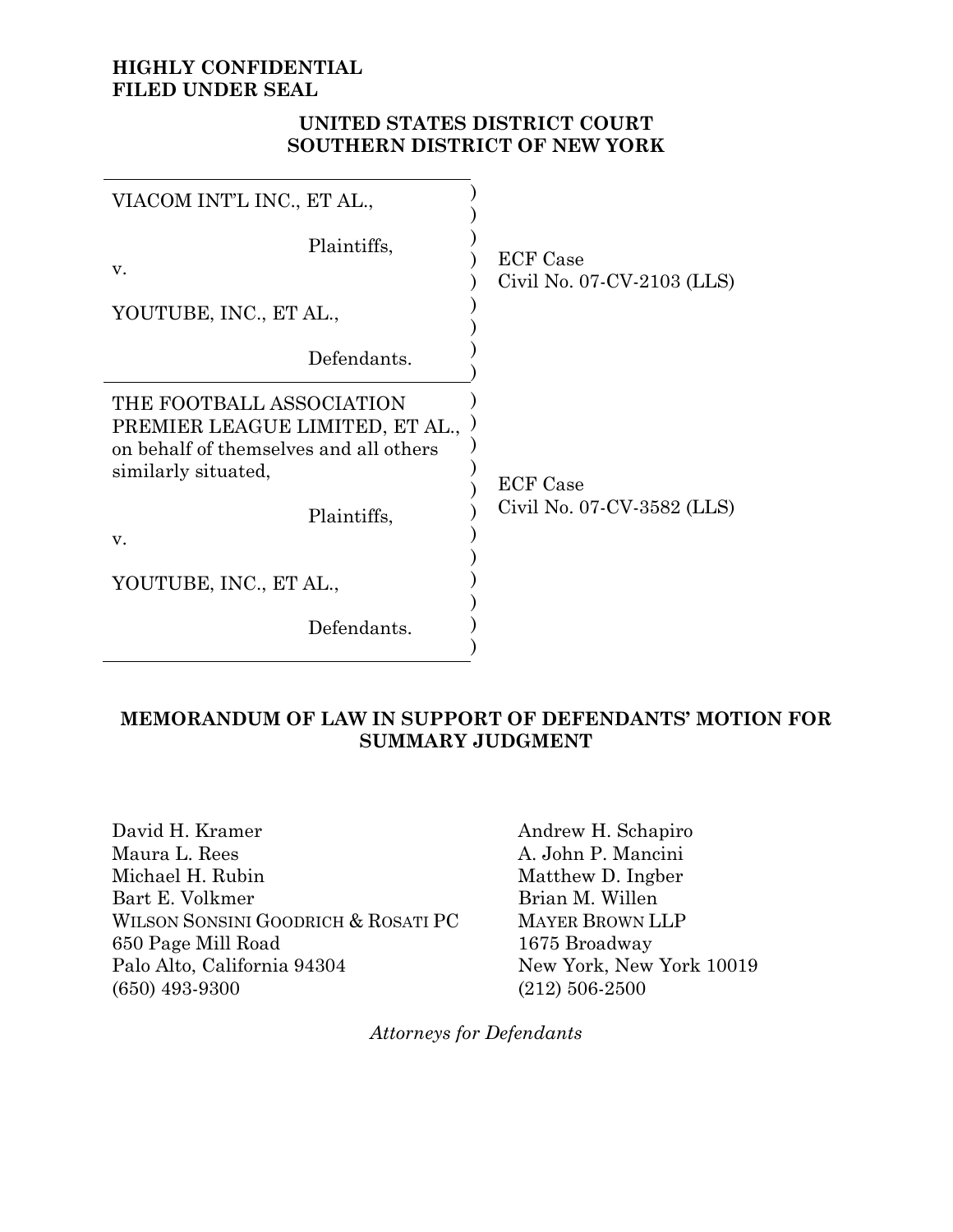# **TABLE OF CONTENTS**

# **Page**

|                                                                                                                                   | А.        |                |                                                                                                                    |
|-----------------------------------------------------------------------------------------------------------------------------------|-----------|----------------|--------------------------------------------------------------------------------------------------------------------|
|                                                                                                                                   |           | $\mathbf{1}$ . |                                                                                                                    |
|                                                                                                                                   |           | 2.             | The Quantity And Diversity Of Videos Available On YouTube 5                                                        |
|                                                                                                                                   |           | 3.             |                                                                                                                    |
|                                                                                                                                   | <b>B.</b> |                |                                                                                                                    |
| C.                                                                                                                                |           |                |                                                                                                                    |
| D.                                                                                                                                |           |                |                                                                                                                    |
|                                                                                                                                   | Е.        |                |                                                                                                                    |
|                                                                                                                                   |           |                |                                                                                                                    |
|                                                                                                                                   |           |                |                                                                                                                    |
| THE DMCA SAFE HARBOR PROTECTS YOUTUBE AGAINST LIABILITY<br>I.<br>YouTube Meets The Threshold Qualifications For Safe-Harbor<br>А. |           |                |                                                                                                                    |
|                                                                                                                                   |           |                |                                                                                                                    |
|                                                                                                                                   |           | 1.             |                                                                                                                    |
|                                                                                                                                   |           | 2.             |                                                                                                                    |
|                                                                                                                                   |           | 3.             | YouTube Has Adopted And Implemented An Appropriate                                                                 |
|                                                                                                                                   |           |                | YouTube Has Adopted An Appropriate Repeat-Infringer<br>a.                                                          |
|                                                                                                                                   |           |                | YouTube Informs Its Users Of Its Repeat-Infringer<br>$\mathbf b$ .                                                 |
|                                                                                                                                   |           |                | YouTube Implements Its Policy In A Reasonable Manner 24<br>c.                                                      |
|                                                                                                                                   |           | 4.             | YouTube Accommodates Standard Technical Measures 26                                                                |
|                                                                                                                                   | В.        |                | Plaintiffs' Claims Involve "Storage At The Direction Of A User" 27                                                 |
|                                                                                                                                   |           | 1.             | YouTube Stores And Streams Videos Through Automated                                                                |
|                                                                                                                                   |           | 2.             | Section 512(c) Protects Services That Have Automated<br>Processes To Facilitate User Access To Stored Material  28 |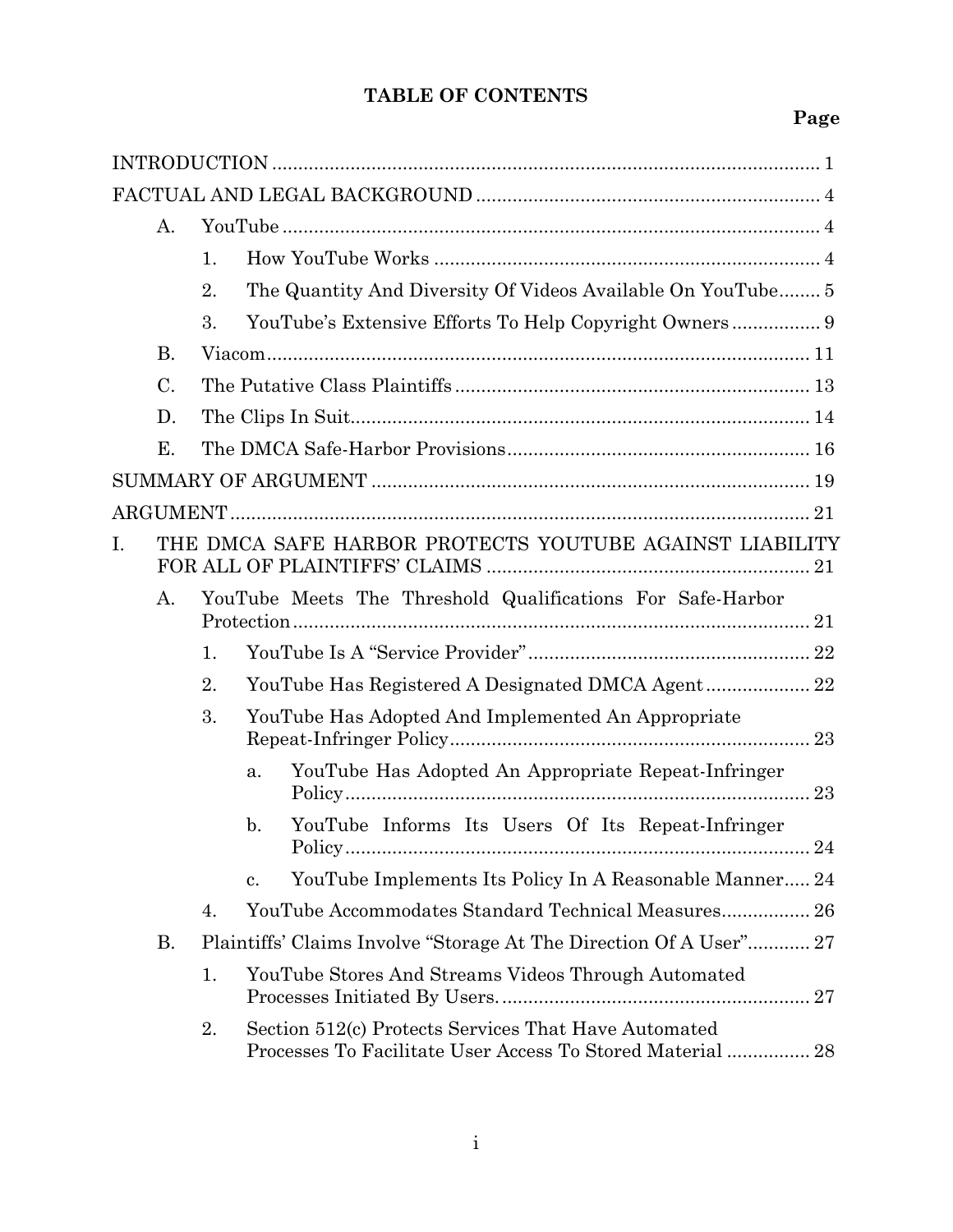# **TABLE OF CONTENTS** (continued)

| C. | YouTube Did Not Have Knowledge Of The Alleged Infringements<br>And Responded Expeditiously To Takedown Notices For The Clips |                                                                                                                                                         |  |  |
|----|------------------------------------------------------------------------------------------------------------------------------|---------------------------------------------------------------------------------------------------------------------------------------------------------|--|--|
|    | 1.                                                                                                                           | Plaintiffs Have The Burden Of Showing That YouTube Had<br>Knowledge Of The Specific Infringing Activity That They                                       |  |  |
|    | 2.                                                                                                                           | YouTube Did Not Have Actual Knowledge Of The Alleged                                                                                                    |  |  |
|    | 3.                                                                                                                           | There Are No Facts Or Circumstances Known To YouTube<br>From Which The Alleged Infringements Were "Apparent" 33                                         |  |  |
|    |                                                                                                                              | There Is No Evidence That YouTube Was Actually<br>a.                                                                                                    |  |  |
|    |                                                                                                                              | Plaintiffs' Clips In Suit Cannot Be "Red Flags" 35<br>$\mathbf{b}$ .                                                                                    |  |  |
|    |                                                                                                                              | It Would Not Have Been Apparent What Many Of<br>(i)<br>The Clips In Suit Even Were, Much Less That They                                                 |  |  |
|    |                                                                                                                              | Viacom's Extensive And Varied Use Of YouTube<br>(ii)<br>For Marketing Negates Any Argument That The<br>Appearance Of Viacom Content Indicates "Obvious" |  |  |
|    |                                                                                                                              | (iii) Viacom's "Leave Up" Practices Further Undermine<br>Any Argument That The Presence Of Its Material                                                 |  |  |
|    |                                                                                                                              | The Array Of Authorized Uses Of And Complex<br>(iv)<br>Ownership Issues Surrounding Plaintiffs' Works<br>Claim That YouTube Had<br>Defeats<br>Any       |  |  |
|    |                                                                                                                              | Fair Use And De Minimis Use Further Negate<br>(v)                                                                                                       |  |  |
|    | 4.                                                                                                                           | YouTube Responded Expeditiously Upon Receiving Notice Of                                                                                                |  |  |
| D. |                                                                                                                              | YouTube Lacks The Ability To Control The Alleged Infringing                                                                                             |  |  |
|    | 1.                                                                                                                           | YouTube's Control Over Its System Does Not Give It Control                                                                                              |  |  |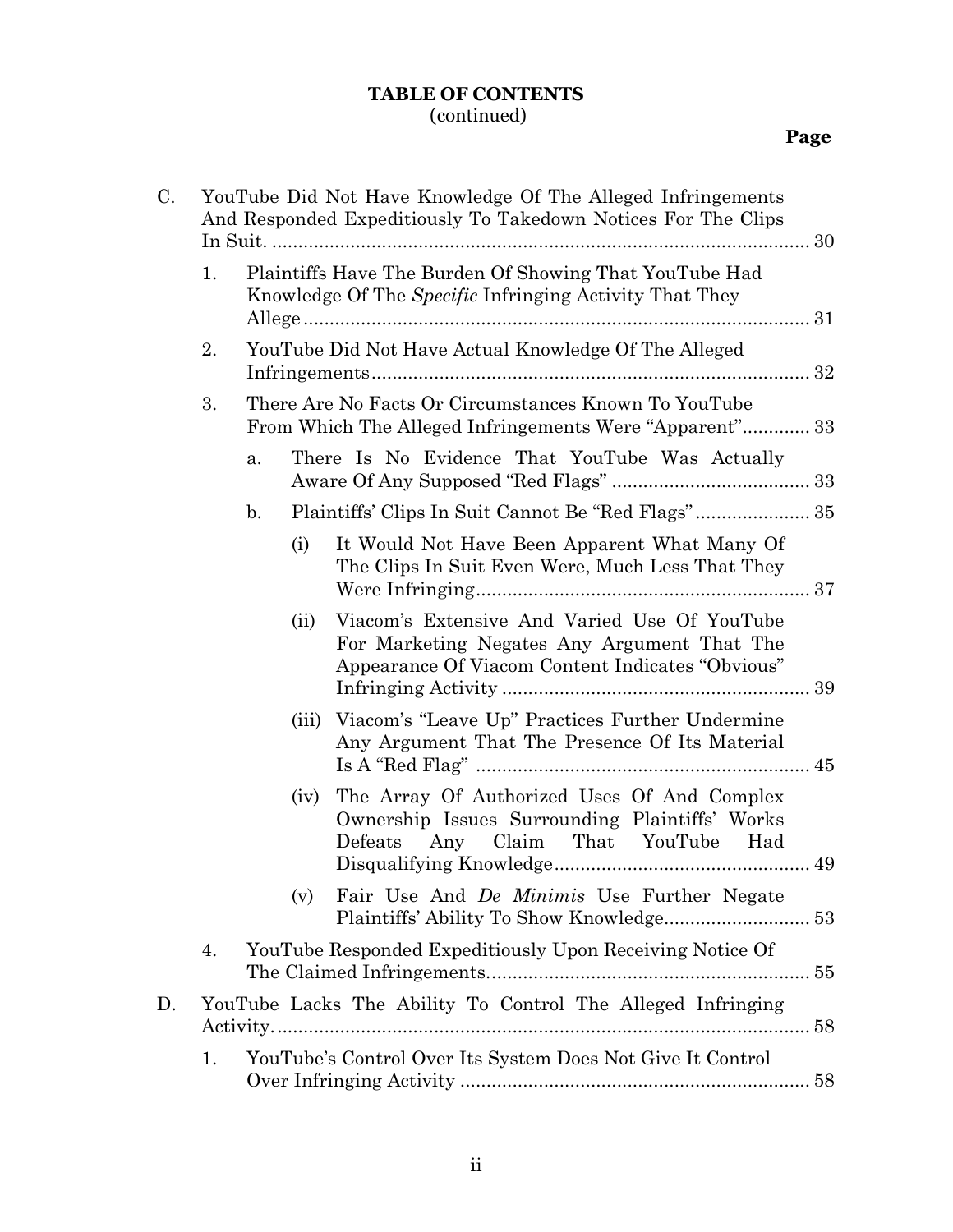## **TABLE OF CONTENTS** (continued)

| 2.<br>Legal And Practical Considerations Defeat Any Claim That<br>YouTube Could Control The Infringing Activity By More |    |                                                                                                                                                                               |
|-------------------------------------------------------------------------------------------------------------------------|----|-------------------------------------------------------------------------------------------------------------------------------------------------------------------------------|
|                                                                                                                         |    | The Control Test Does Not Require Service Providers To<br>a.                                                                                                                  |
|                                                                                                                         |    | Plaintiffs' Own Inability To Distinguish Authorized<br>$\mathbf{b}$ .<br>From Unauthorized Material On YouTube Shows That<br>YouTube Lacks Practical Control Over The Alleged |
|                                                                                                                         |    | Have Had Persistent Difficulties<br>(i)<br>Plaintiffs<br>Determining Which Of Their Materials Are                                                                             |
|                                                                                                                         |    | Even In This Litigation, Viacom Has Been Unable<br>(ii)<br>Reliably Distinguish Authorized From<br>To                                                                         |
|                                                                                                                         |    | Class Plaintiffs Similarly Have Had<br>The<br>(iii)<br>Difficulties Distinguishing Authorized From                                                                            |
|                                                                                                                         | 3. | Any Infringing Activity Occurs Despite YouTube's                                                                                                                              |
| Е.                                                                                                                      |    | YouTube Did Not Receive A Financial Benefit Directly                                                                                                                          |
|                                                                                                                         | 1. | The DMCA Protects Legitimate Services That Derive Their                                                                                                                       |
|                                                                                                                         | 2. |                                                                                                                                                                               |
|                                                                                                                         |    | YouTube Has An Overwhelming Array Of Legitimate<br>a.<br>Uses That Provide Significant Value To YouTube And                                                                   |
|                                                                                                                         |    | YouTube Earns Revenue From Advertising, Not<br>$\mathbf{b}$ .                                                                                                                 |
|                                                                                                                         |    | Service Provider That Accepts User-Submitted<br>A<br>c.<br>Content Does Not Derive A Disabling Financial Benefit                                                              |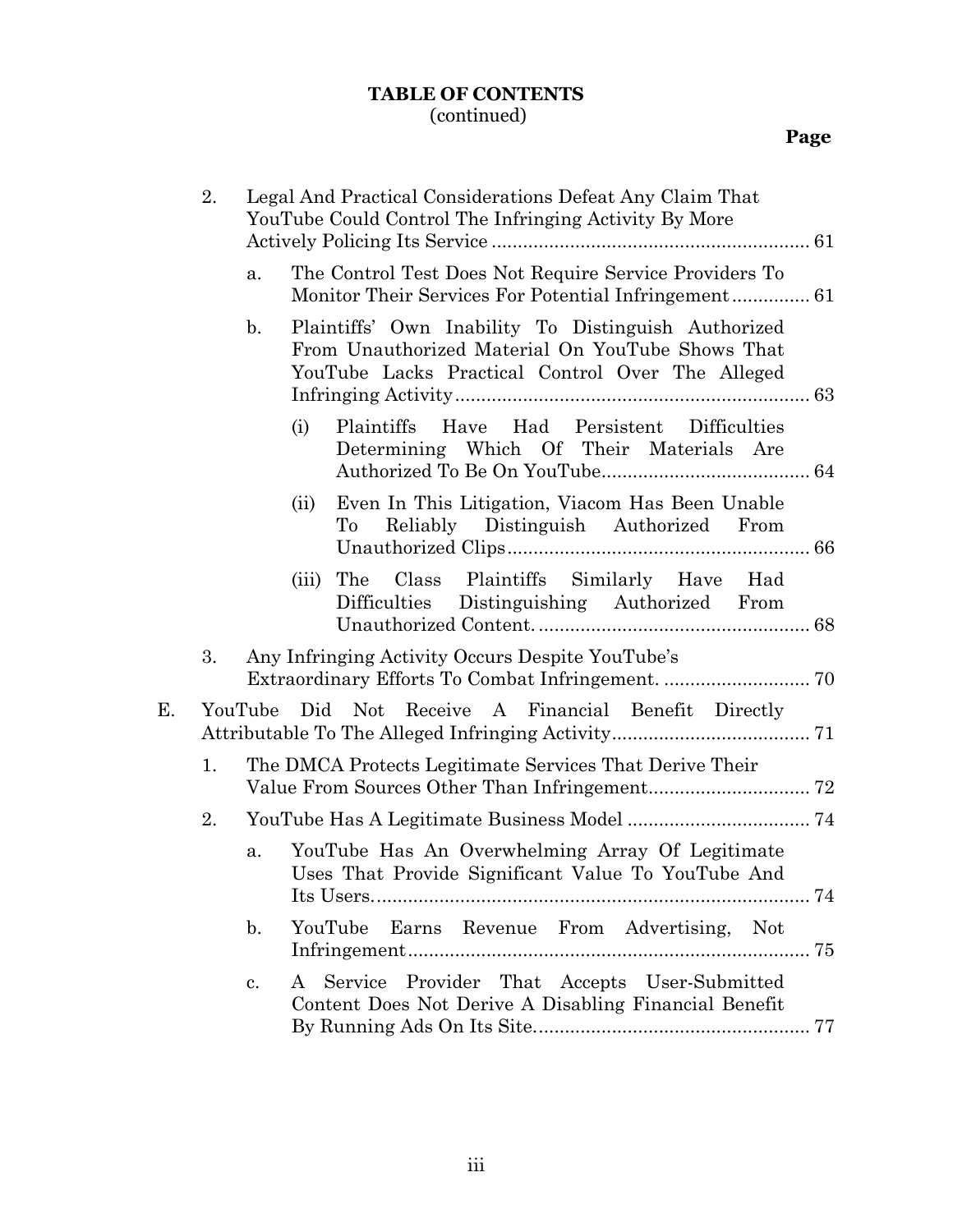## **TABLE OF CONTENTS** (continued)

# **Page**

| II.                                                                                                                        | YOUTUBE IS ENTITLED TO SUMMARY JUDGMENT ON PLAINTIFFS' |                                                         |                                                              |  |
|----------------------------------------------------------------------------------------------------------------------------|--------------------------------------------------------|---------------------------------------------------------|--------------------------------------------------------------|--|
|                                                                                                                            | А.                                                     |                                                         | As A DMCA-Compliant Service Provider, YouTube Is Protected   |  |
|                                                                                                                            | В.                                                     | Even Without Regard To The DMCA, Plaintiffs' Inducement |                                                              |  |
| <i>Grokster</i> Requires A Showing That The Service Provider<br>1.<br>Specifically Intended To Encourage Third-Party<br>2. |                                                        |                                                         |                                                              |  |
|                                                                                                                            |                                                        |                                                         |                                                              |  |
|                                                                                                                            |                                                        |                                                         |                                                              |  |
|                                                                                                                            | $\mathbf b$ .                                          |                                                         |                                                              |  |
|                                                                                                                            |                                                        |                                                         | YouTube Protects The Interests Of Copyright Holders 91<br>c. |  |
|                                                                                                                            |                                                        |                                                         | $\mathbf{d}$ .                                               |  |
|                                                                                                                            |                                                        |                                                         | Actions Demonstrate YouTube's<br>Plaintiffs'<br>Own<br>e.    |  |
|                                                                                                                            |                                                        |                                                         |                                                              |  |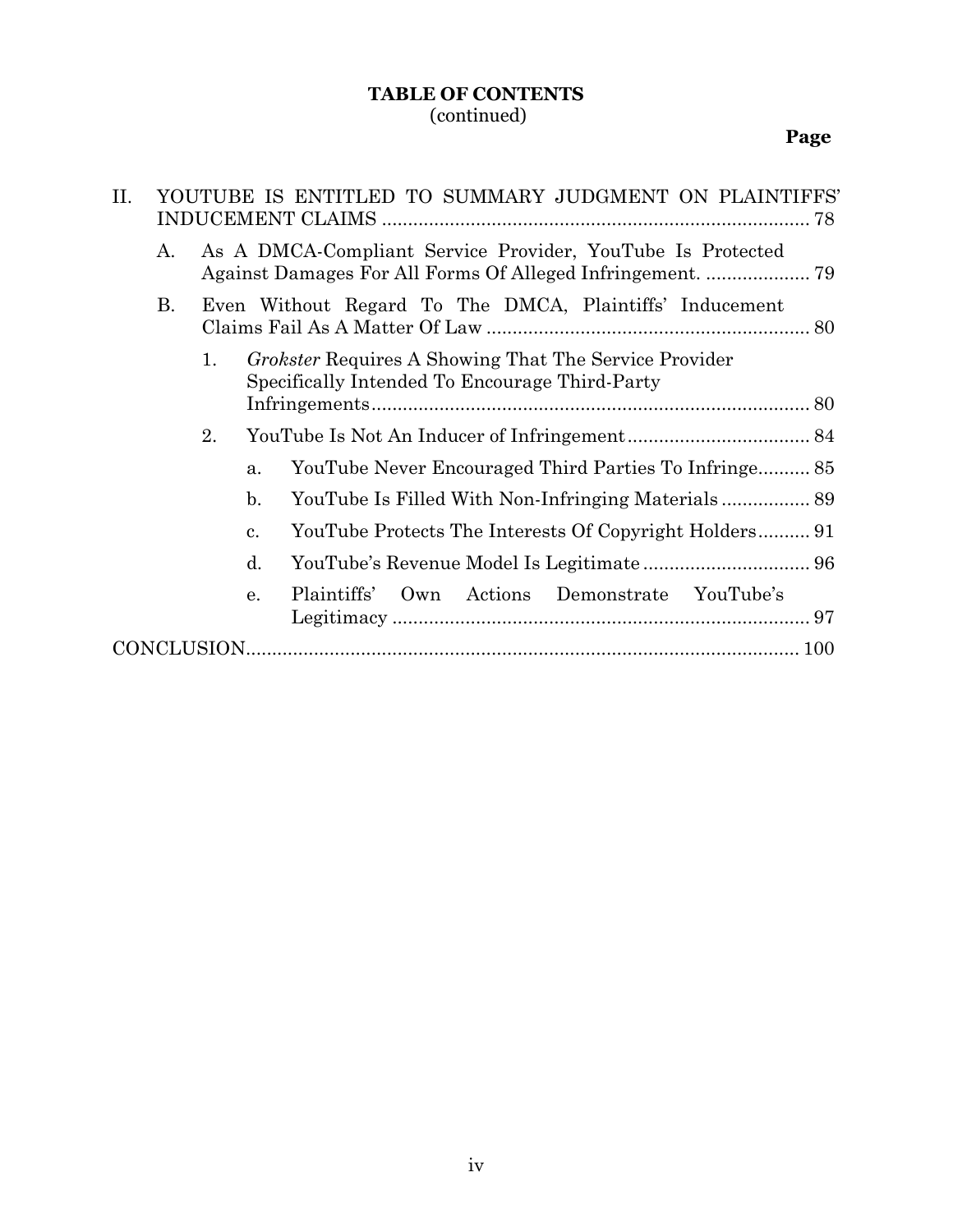# **TABLE OF AUTHORITIES**

**Page(s)**

# **CASES**

| Abilene Music, Inc. v. Sony Music Entm't, Inc.,                                                                   |
|-------------------------------------------------------------------------------------------------------------------|
| Arista Records LLC v. Usenet.com, Inc.,                                                                           |
| Bill Graham Archives v. Dorling Kindersley Ltd.,                                                                  |
| Citizens United v. Federal Election Com'n,                                                                        |
| Columbia Pictures Indus., Inc. v. Fung,<br>No. 06-CV-5578 (SVW), 2009 U.S. Dist. LEXIS 122661 (C.D. Cal. Dec. 21, |
| Corbis Corp. v. Amazon.com, Inc.,                                                                                 |
| Costar Group, Inc. v. Loopnet, Inc.,<br>164 F. Supp. 2d 688 (D. Md. 2001),                                        |
| Ellison v. Robertson,                                                                                             |
| Faulkner v. Nat'l Geographic Society,                                                                             |
| Hendrickson v. eBay, Inc.,                                                                                        |
| Io Group, Inc. v. Veoh Network, Inc.,                                                                             |
| Jasper v. Sony Music Entm't, Inc.,                                                                                |
| KBL Corp. v. Arnouts,                                                                                             |
| Leiboviftz v. Paramount Pictures Corp.,                                                                           |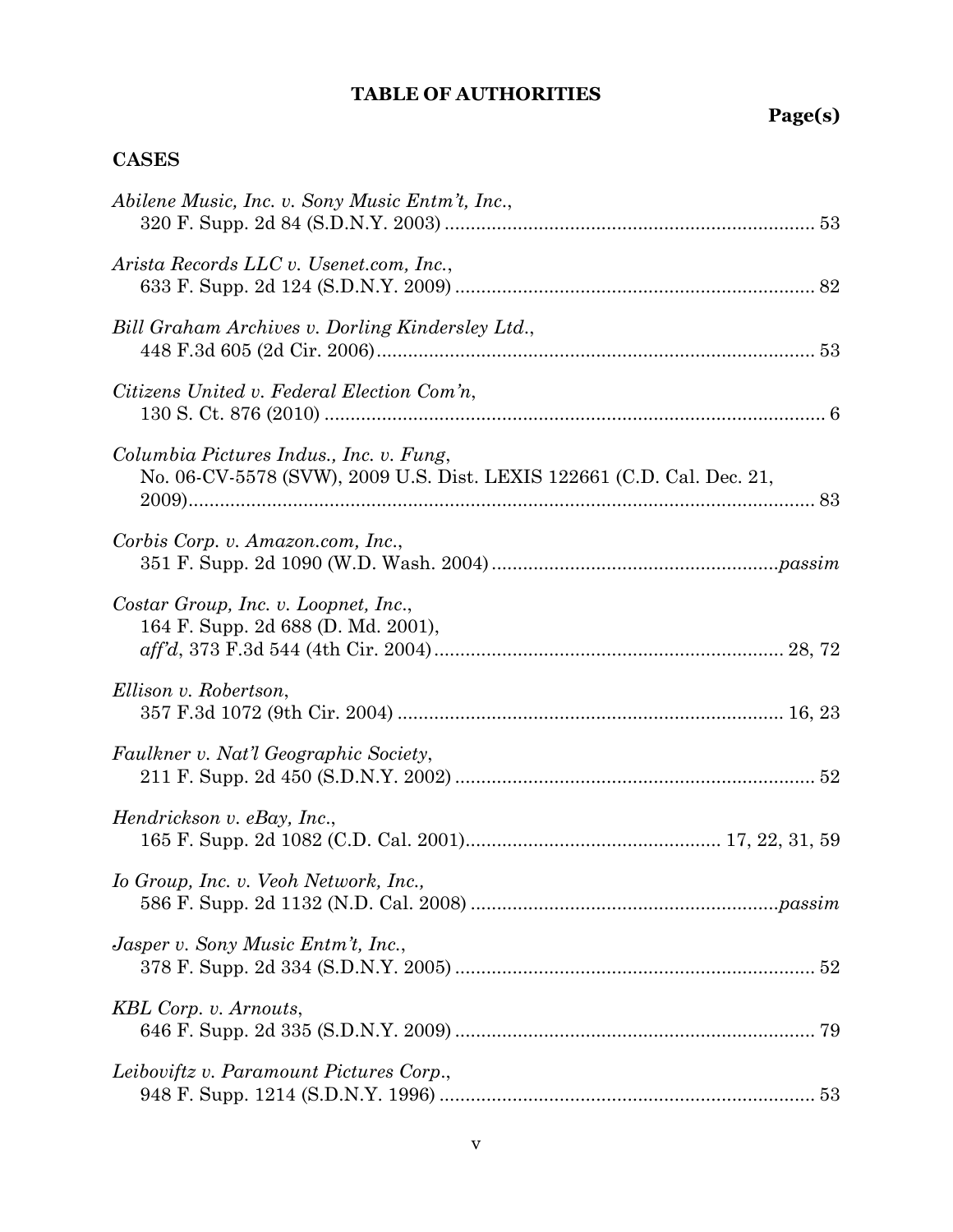# **TABLE OF AUTHORITIES**

# (continued)

| Maxtone-Graham v. Burtchaell,                       |
|-----------------------------------------------------|
| MGM Studios, Inc. v. Grokster, Ltd.,                |
| MGM Studios, Inc. v. Grokster, Ltd.,                |
| Monotype Imaging, Inc. v. Bitstream, Inc.,          |
| On Davis v. Gap, Inc.,                              |
| Perfect 10, Inc. v. Amazon,                         |
| Perfect 10, Inc. v. CCBill, LLC,                    |
| Perfect 10, Inc. v. Visa Int'l Serv. Ass'n.,        |
| Perfect10, Inc. v. Amazon.com, Inc.,                |
| Perfect10, Inc. v. CCBill LLC,                      |
| Powerex Corp. v. Reliant Energy Servs., Inc.,<br>36 |
| Shapiro, Bernstein & Co. v. H. L. Green Co.,        |
| UMG Recordings, Inc. v. Veoh Networks, Inc.,        |
| UMG Recordings, Inc v. Veoh Networks, Inc.,         |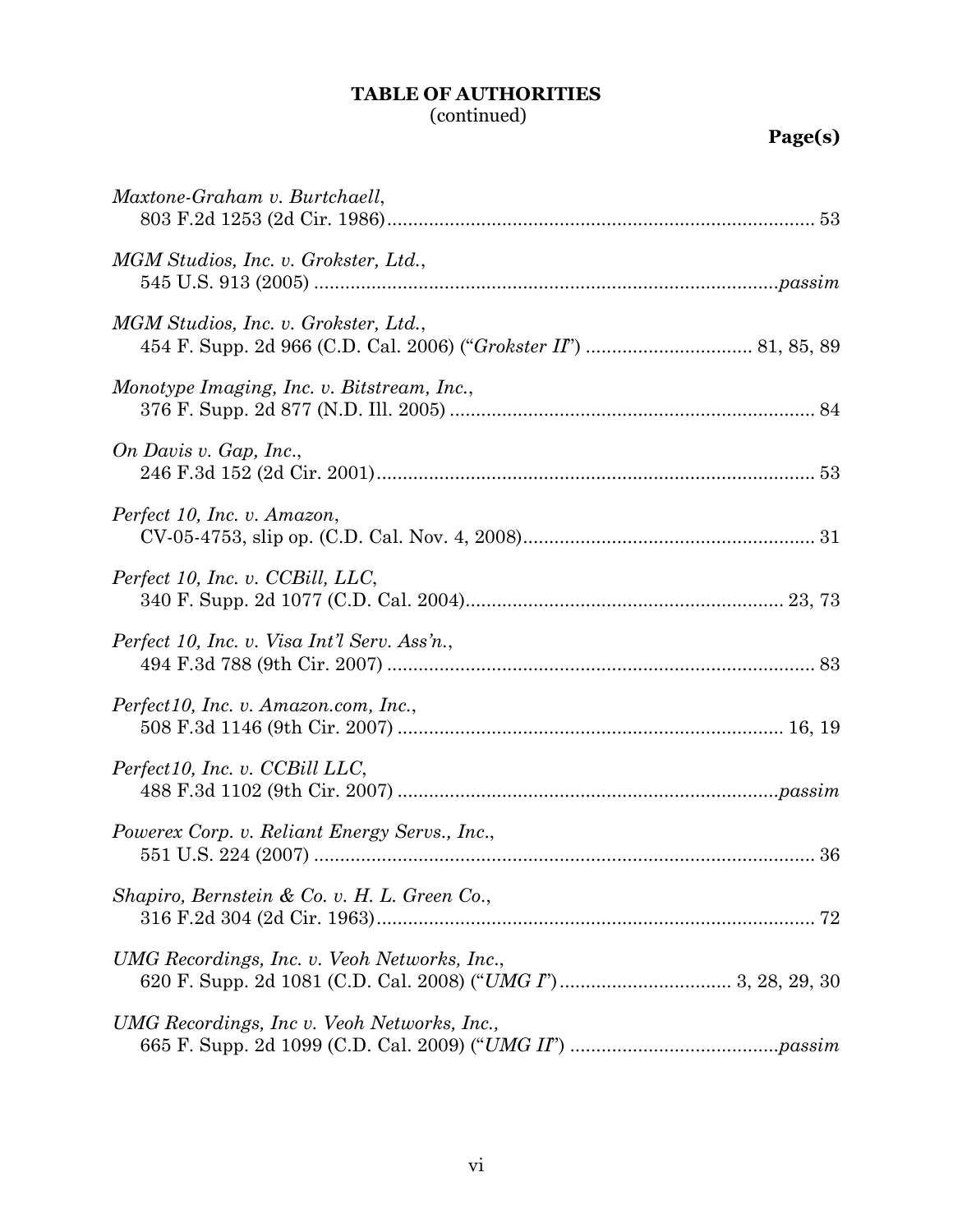# **TABLE OF AUTHORITIES**

(continued)

# **STATUTES**

| OMILED ATIMILODIAIRC |  |
|----------------------|--|
|                      |  |
|                      |  |
|                      |  |

## **OTHER AUTHORITIES**

| 3 Melville B. Nimmer & David Nimmer, Nimmer on Copyright |  |
|----------------------------------------------------------|--|
|                                                          |  |
|                                                          |  |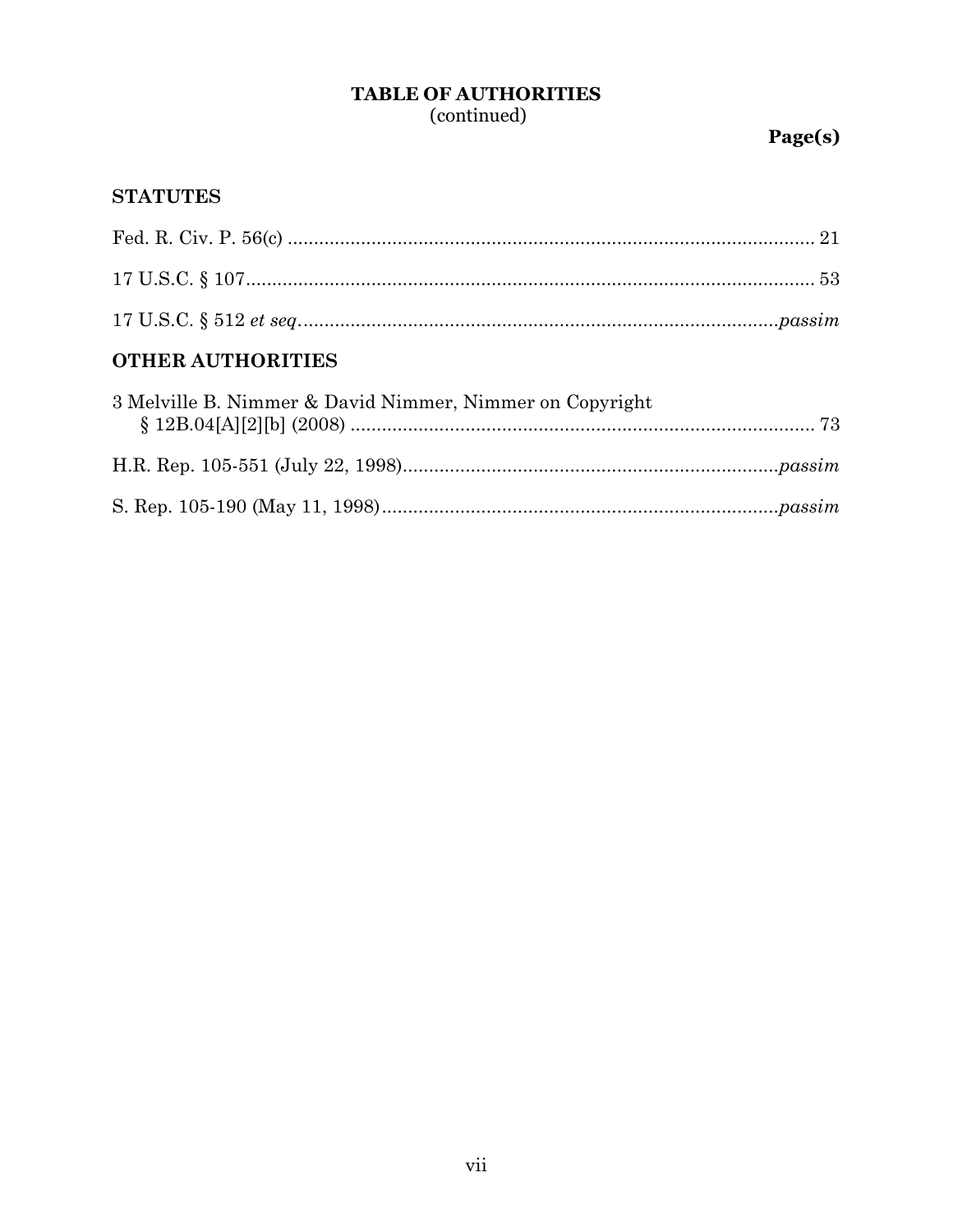Defendants YouTube, Inc., YouTube, LLC, and Google Inc. ("YouTube") submit this memorandum of law in support of YouTube's motion for summary judgment. YouTube seeks a ruling: (1) that it is protected by the safe-harbor provisions of the Digital Millennium Copyright Act, 17 U.S.C. § 512 *et seq.* ("DMCA"), for all of plaintiffs' direct and secondary copyright infringement claims; and (2) granting YouTube summary judgment on plaintiffs' claims for contributory infringement based on the theory of inducement.

#### **INTRODUCTION**

Congress laid the legal foundation for the modern Internet era when it enacted the DMCA in 1998, protecting online services from liability for copyright infringement claims based on their users' actions. Congress recognized that robust online communications would be chilled if service providers faced unlimited damages claims based on material that their users posted or transmitted. The DMCA thus created a set of "safe harbors" immunizing service providers who respond properly to copyright holders' notifications of alleged infringement. That policy choice enabled the evolution of a new generation of websites devoted to usergenerated content, letting individuals the world over express themselves and form new communities through blog posts, social networks, photography, and video.

YouTube, a free online platform for users to post their videos or watch videos posted by others, has flourished because of the DMCA. Since its founding in 2005, YouTube has had a profound impact on culture, politics, and society in this country and around the world. YouTube has afforded political candidates and elected officials a new way to communicate with the public; enabled first-hand reporting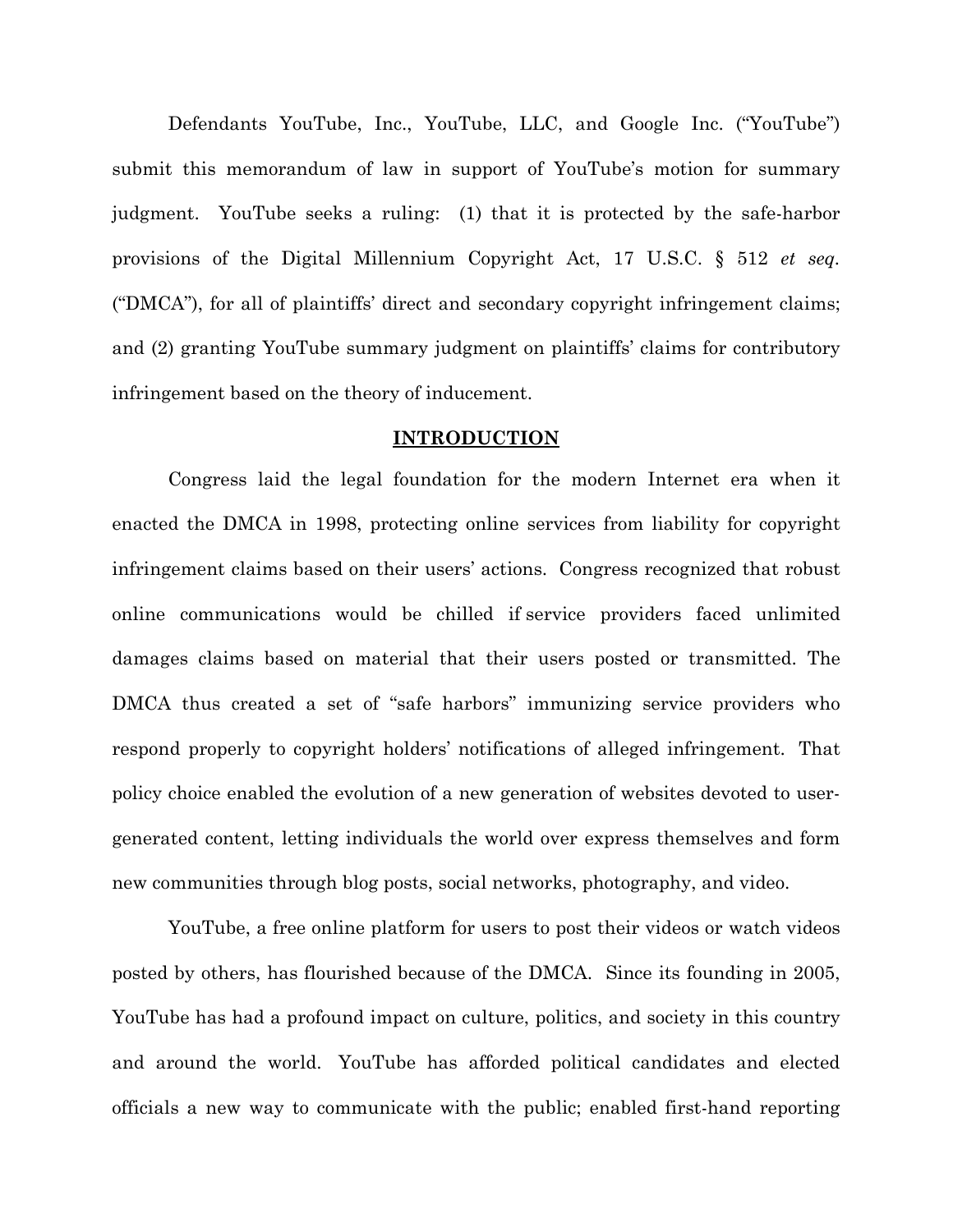from war zones and from inside repressive regimes; allowed unknown performers, filmmakers, and artists to rise to worldwide fame; inspired laughter at the antics of dancing babies and skateboarding dogs; let students of all ages audit classes at leading universities; and given creators of all sorts a powerful new way to promote their work to a global audience.

Plaintiffs' lawsuits seek to undo all of that. Plaintiffs demand billions of dollars from YouTube because a tiny fraction (less than *two one-hundredths* of a percent) of the videos that users have uploaded to the service allegedly infringe their copyrights. While plaintiffs now insist that YouTube is liable because it should have recognized that their content was not authorized, plaintiffs' own actions defeat that claim. Plaintiffs (along with their agents and licensees) have overtly and covertly uploaded to YouTube a vast array of their own video clips for marketing purposes. Plaintiffs have also deliberately allowed clips uploaded by others to remain on YouTube for the same reason, when they could have removed those clips with the click of a button. Remarkably, some of the very clips that plaintiffs previously authorized to be on YouTube are among those that plaintiffs have sued YouTube for hosting. And, while plaintiffs allege in their legal filings that YouTube is some kind of "pirate" site, behind the scenes Viacom thought so highly of YouTube that it tried, unsuccessfully, to buy it.

Plaintiffs' legal claims are contrary not only to their own actions, but also to established law. Section 512(c) of the DMCA sets out the safe harbor applicable to Internet sites hosting user-submitted content. YouTube, which has pioneered

2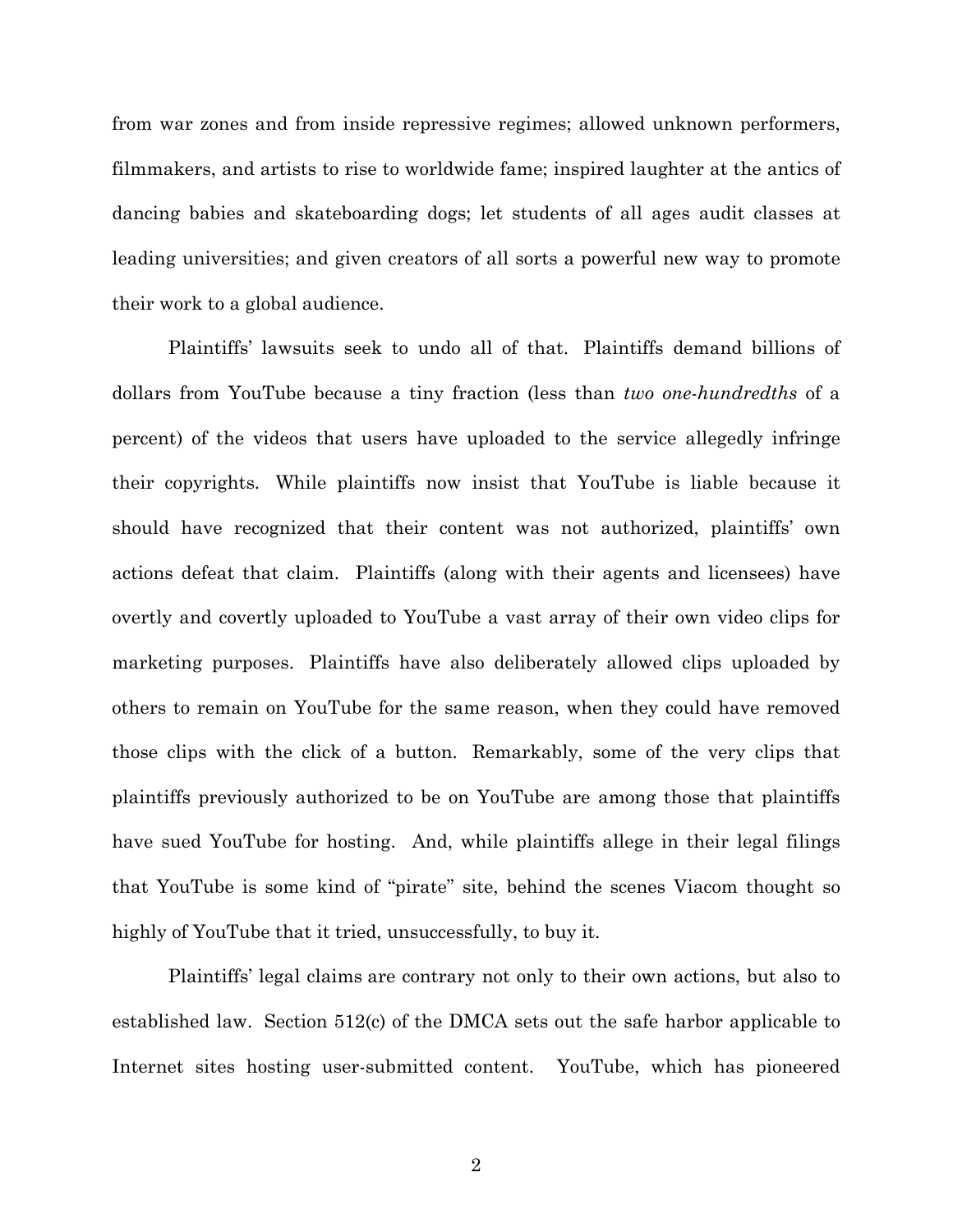efforts to protect copyright while maintaining an open environment for creative, political, and personal expression, is exactly the kind of service that Section 512(c) was enacted to protect. At the heart of the safe harbor is a notice-and-takedown procedure that requires cooperation between content owners and service providers. To claim the safe harbor, a service provider like YouTube must remove purportedly infringing materials when notified of their existence and location on its service. This regime gives copyright holders a quick and efficient way to stop any misuse of their content, while protecting service providers against the fear of crushing liability that could stifle technological innovation and free speech. In this way, the DMCA balances the interests of copyright holders with those of online services and the First Amendment rights of their users.

Summary judgment is warranted because the material facts bearing on YouTube's safe-harbor eligibility are not in dispute and the law is clear. In particular, a trio of recent decisions has held on summary judgment that a videohosting service operating almost exactly like YouTube qualifies for the protections of Section 512(c): *Io Group, Inc. v. Veoh Network, Inc.,* 586 F. Supp. 2d 1132 (N.D. Cal. 2008); *UMG Recordings, Inc. v. Veoh Networks, Inc*., 620 F. Supp. 2d 1081 (C.D. Cal. 2008) ("*UMG I*"); *UMG Recordings, Inc v. Veoh Networks, Inc.,* 665 F. Supp. 2d 1099 (C.D. Cal. 2009) ("*UMG II*"). Those well reasoned decisions apply squarely to this case. YouTube is entitled to safe-harbor protection against all of plaintiffs' direct and secondary infringement claims, including their claims for "inducement" liability. YouTube is also independently entitled to summary judgment on the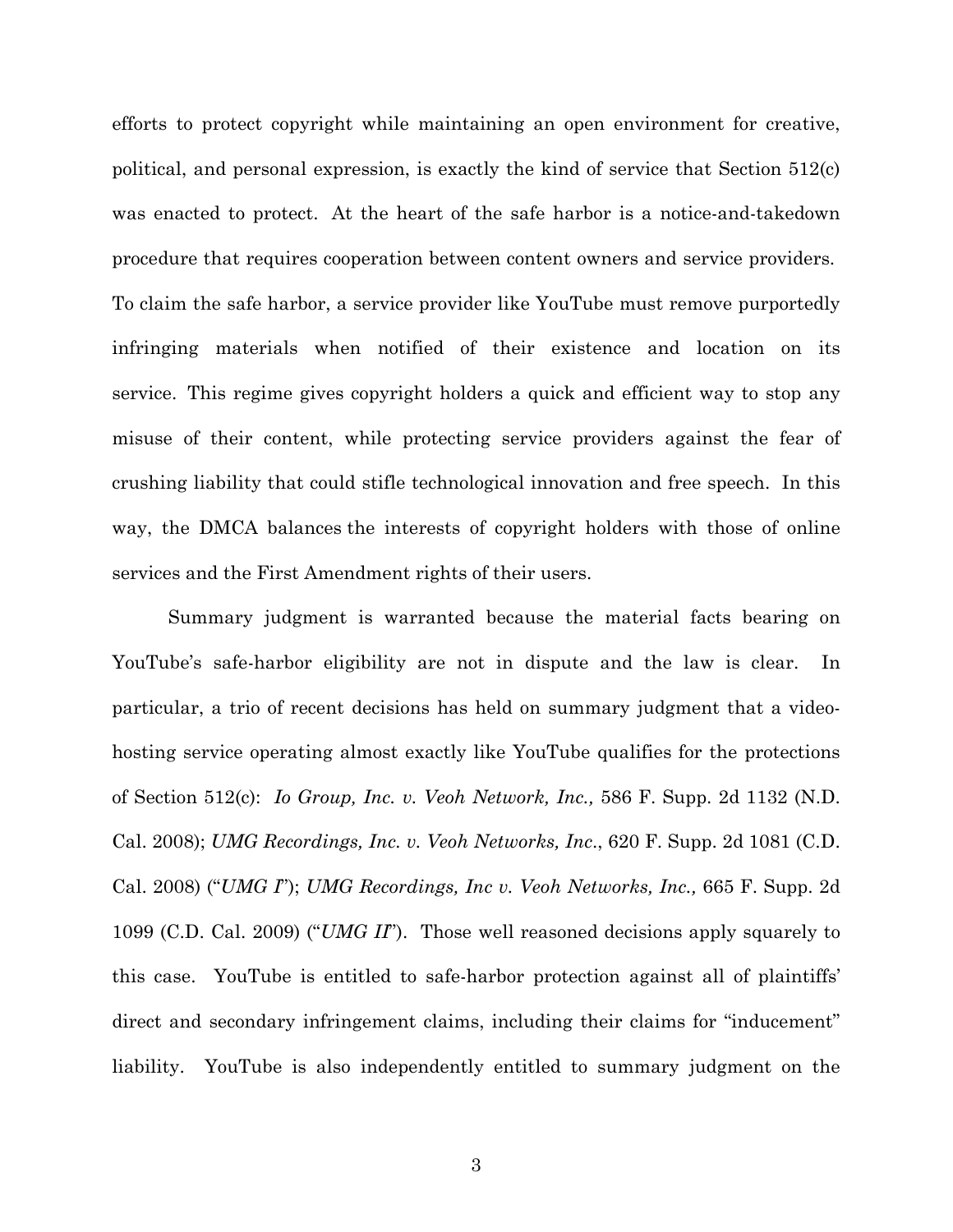plaintiffs' inducement claims because the undisputed evidence establishes that YouTube is worlds away from the type of illegitimate site deliberately designed to encourage infringement that the Supreme Court described in *MGM Studios, Inc. v. Grokster, Ltd.*, 545 U.S. 913 (2005). To the contrary, YouTube is a quintessential forum for free expression and artistic creation.

#### **FACTUAL AND LEGAL BACKGROUND**

### **A. YouTube**

Chad Hurley, Steve Chen, and Jawed Karim, friends and former co-workers at the online-payment company PayPal, conceived of the idea for YouTube in February 2005. On April 23, 2005, the founders launched the "beta" (or testing) version of the website. Decl. of Chad Hurley in Support of Defs.' Motion for Summary Judgment ("Hurley Decl.") ¶ 4. On December 14, 2005, YouTube moved out of the "beta" stage of development and officially launched its website. *Id*. ¶ 23. YouTube was named Time Magazine's "Invention of the Year" for 2006. Decl. of Andrew H. Schapiro in Support of Defs.' Motion for Summary Judgment ("Schapiro Decl.") Ex. 1.<sup>1</sup> In November of that year, Google acquired YouTube. YouTube has continued to innovate and grow, but its basic operations have remained the same: users upload short videos to YouTube, which stores those videos so that they can be seen by viewers around the world.

#### 1. How YouTube works

The videos available for viewing on YouTube—including those at issue in this case—are uploaded by YouTube's millions of users, who range from families posting <sup>1</sup> Exhibits to the Schapiro Declaration are referred to herein as "Schapiro Ex. \_\_."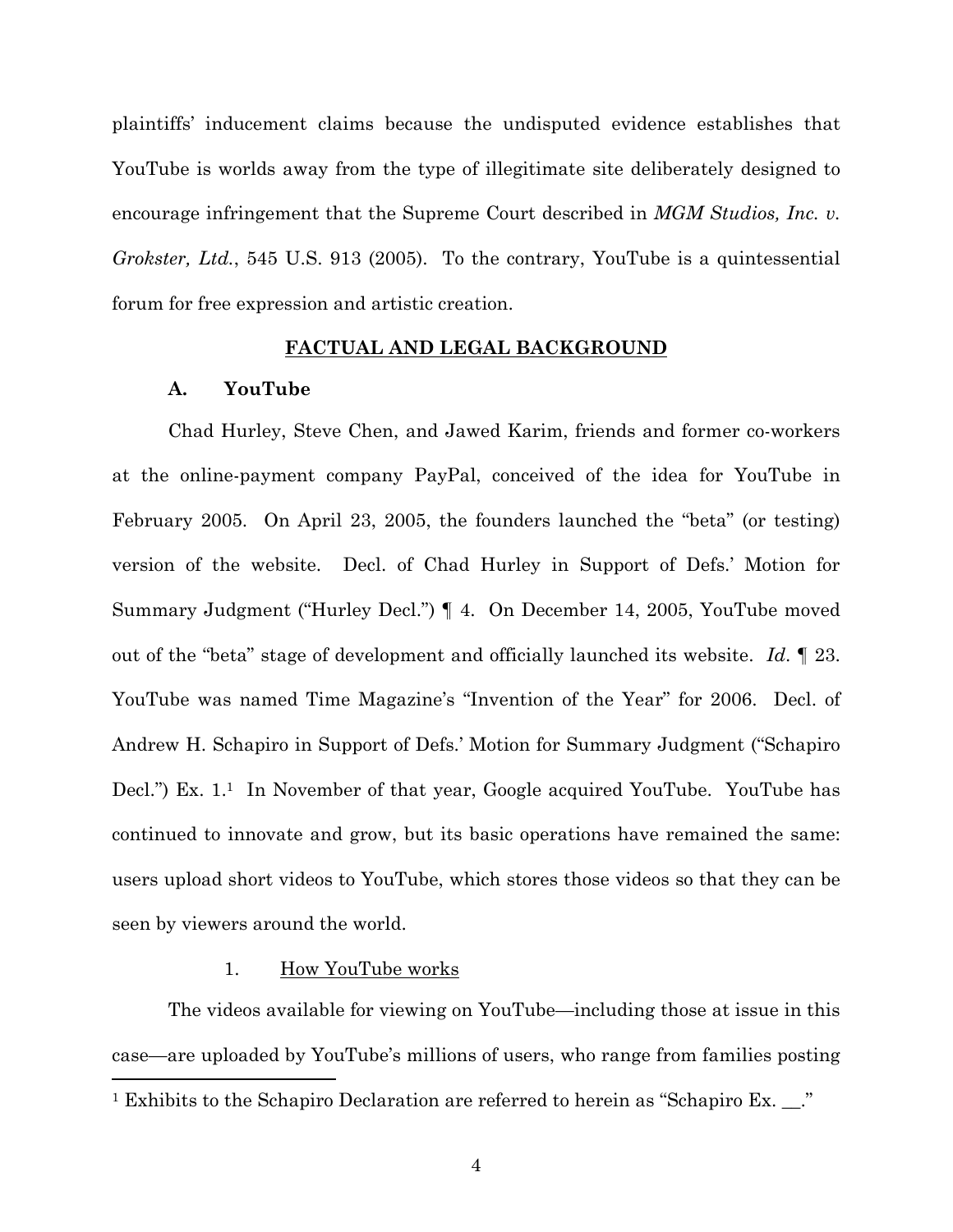their home movies to the largest movie and television studios posting clips for promotional purposes. Decl. of Hunter Walk in Support of Defs.' Motion for Summary Judgment ("Walk Decl.") ¶ 3; Decl. of Michael Solomon in Support of Defs.' Motion for Summary Judgment ("Solomon Decl.") ¶ 5. A user uploads a video by visiting the YouTube website, creating an account, and then selecting a video file from the user's computer to upload and store on YouTube's computer servers. *Id.* ¶ 3. Uploaded video files are automatically processed by YouTube's system into various formats that are stored in such a way that anyone with Internet access can view them, whether from a personal computer or a mobile device like Apple's iPhone. *Id*. ¶¶ 6-7. YouTube does not charge users either to upload or view videos. Hurley Decl. ¶ 2. YouTube generates revenue to help offset the cost of hosting and streaming of videos by allowing advertising to be displayed on certain pages of its website. Decl. of Suzanne Reider in Support of Defs.' Motion for Summary Judgment ("Reider Decl.") ¶ 3.

#### 2. The quantity and diversity of videos available on YouTube

YouTube contains an astonishing range of videos. Any attempt to summarize the breadth and diversity of what YouTube's users have created and posted is necessarily inadequate. (Although it only scratches the surface, a short video called "This Is YouTube," which can be found at http://www.youtube.com/watch? v=ojqWclLQOxk and is also attached to this brief, provides a useful introduction to the array of creative and inspiring material found on YouTube. *See* Schapiro Ex. 2.)

YouTube's users have filled the service with personal videos of endless variety: from amateur dance and comedy routines to raw video footage taken on the

5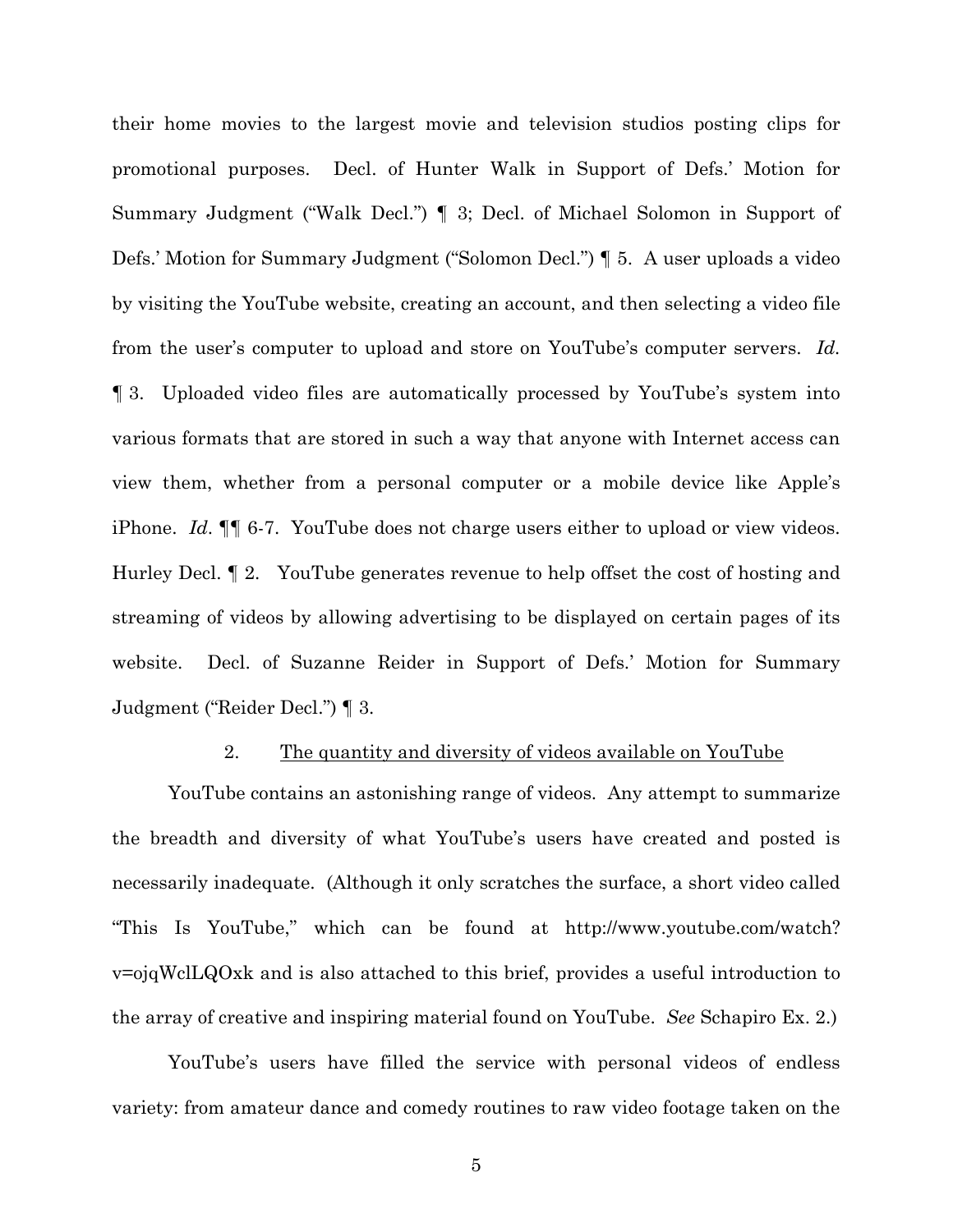streets of Tehran as the Iranian government clashed with students; from clips of cats playing the piano to instructional videos teaching people how to fix a leaky faucet or bake a chocolate cake. Walk Decl. ¶¶ 9, 14, 20. While many of these videos are homemade using amateur equipment, YouTube has also become a platform for aspiring artists and filmmakers, who have posted their own short films that are professional in quality if not in budget. *Id*. ¶ 16.

YouTube is a prominent source of political information. *Cf. Citizens United v. Federal Election Com'n*, 130 S. Ct. 876, 917 (2010) (describing potential impact of campaign finance law on "movies, television comedies, or skits onYoutube.com"). To give just a few examples: (1) during the 2008 election, all the major candidates for President posted videos to YouTube; (2) in two of the 2008 presidential debates, Americans were able to pose questions directly to the candidates through videos uploaded to YouTube; (3) the White House posts a weekly video address on YouTube, and the President recently sat down for an interview in which he answered questions from ordinary people submitted through YouTube, an event described in the *New York Times* as "the 21st century equivalent of Roosevelt's fireside chats"; (4) the 111th Congress created a "hub" on YouTube for members of the House and Senate to post videos about the issues of the day, and hundreds of members of Congress have set up their own channels on YouTube. Walk Decl. ¶ 6.

For efforts like these, John McCain's presidential campaign congratulated YouTube for its "groundbreaking contributions" to the democratic process: "By providing a platform for political candidates and the American public to post, view,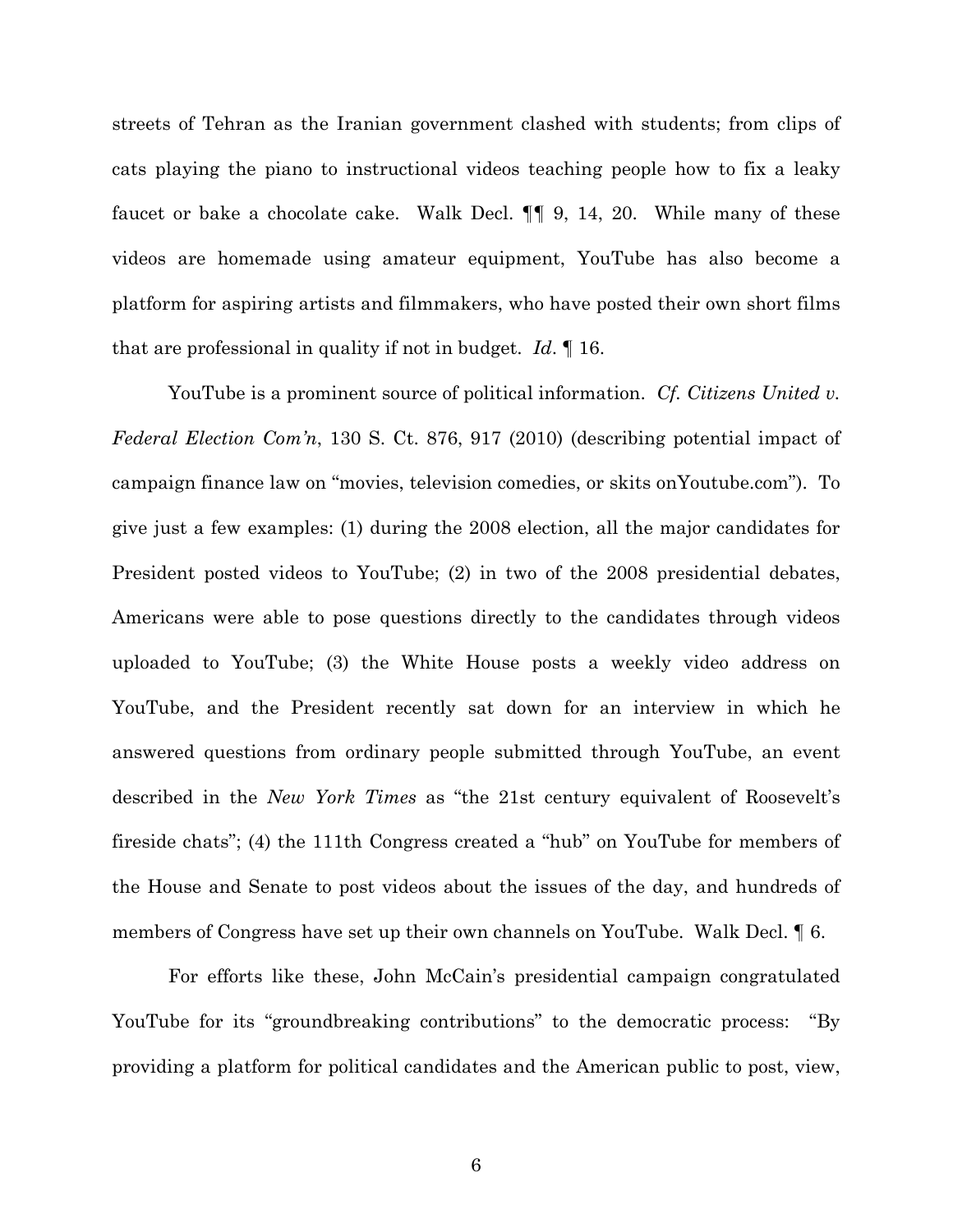share, discuss, comment on, mash-up, re-mix, and argue over campaign-related videos, YouTube has played a prominent and overwhelmingly positive role in the 2008 election." Decl. of Zahavah Levine ("Levine Decl.") ¶ 29 & Ex. 13.

The embrace of YouTube by official bodies extends far beyond our shores. The Vatican, the Iraqi government, the Kremlin and heads of state from Israel to South Korea to Estonia have each established dedicated YouTube channels through which they regularly upload videos. Walk Decl. 18. So have the Queen of England and the United Nations. *Id*. Leading colleges and universities, including Yale, Stanford, Cambridge, and the University of Michigan, have posted tens of thousands of video lectures on every academic subject imaginable. *Id*. ¶ 12. Students seeking admission to those colleges, and colleges seeking to recruit students, have likewise turned to YouTube. *Id*. ¶ 13. Nonprofit organizations such as the American Red Cross and the World Food Program use YouTube to publicize their causes, including relief efforts following the Haiti earthquake, the plight of endangered animals, and child malnutrition. *Id*. ¶ 10. And law enforcement officials have posted videos to YouTube seeking the public's help in identifying criminal suspects. *Id*. ¶ 19.

To complement this already vast library of videos, YouTube has negotiated content partnerships with a host of media companies and other copyright holders. Decl. of Christopher Maxcy in Support of Defs.' Motion for Summary Judgment ("Maxcy Decl.") ¶ 9. Hundreds of television and movie studios (including CBS, NBC/Universal, BBC, and Lions Gate); sports teams and leagues (including the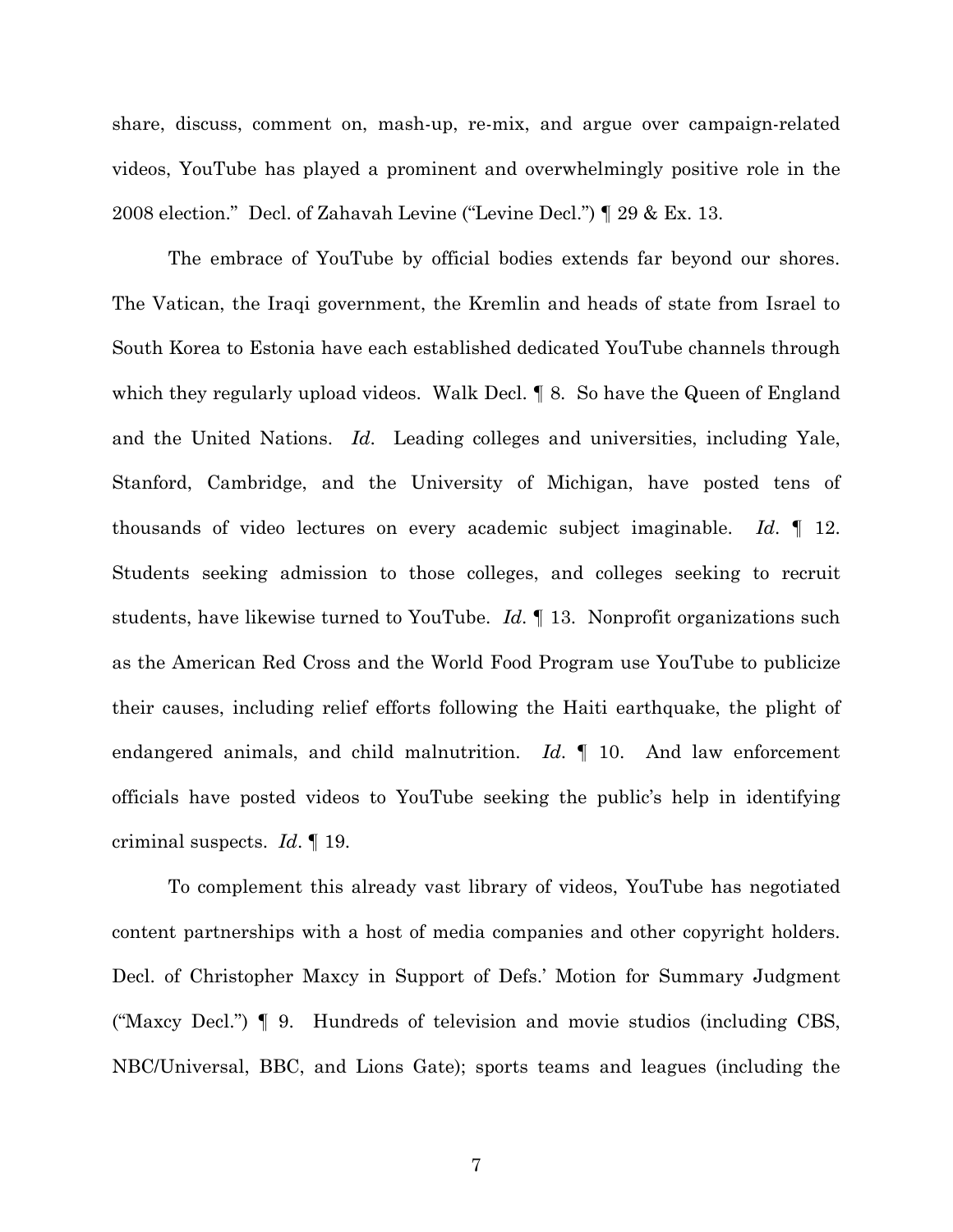NBA and NHL); all of the major record labels (Universal Music Group, Sony Music, Warner Music Group, and EMI) and music publishers have embraced YouTube's service through partnership agreements. *Id*. ¶ 9. Under such arrangements, these companies make their content available to YouTube users either by uploading it directly or by "claiming" videos containing their material that other YouTube users have posted. *Id*. 10. Even without such express partnerships, many professional content owners—including plaintiffs themselves—routinely post their material on YouTube for promotional or other purposes and authorize marketing agencies and licensees to do the same. *See* Section I.C.3.b.ii-iv, *infra*.

YouTube's growth has been swift:

- At the time YouTube officially launched its service in December 2005, it was receiving more than 6,000 new video uploads each day, and its users were watching more than 2.5 million videos each day.
- By February 2006, the number of uploads had increased to 20,000 per day, and users were watching more than 18 million videos per day.
- In the month of July 2006, users uploaded over 2.1 million video clips to the site, and watched a total of more than 3 billion videos.
- By December 2007, users were uploading more than 300,000 videos each day and site traffic had soared to 800 million daily video views.
- By July 2008, uploads had reached more than 400,000 per day.

*See* Hurley Decl. ¶ 23 & Exs. 28, 29. In the nearly five years that the site has been in existence, over 500 million videos have been posted on YouTube. Levine Decl. ¶ 26. Today, more than 24 hours of new video is uploaded every minute; to watch all the video uploaded to YouTube in a single day would take a person four years watching around the clock. Hurley Decl. ¶ 26.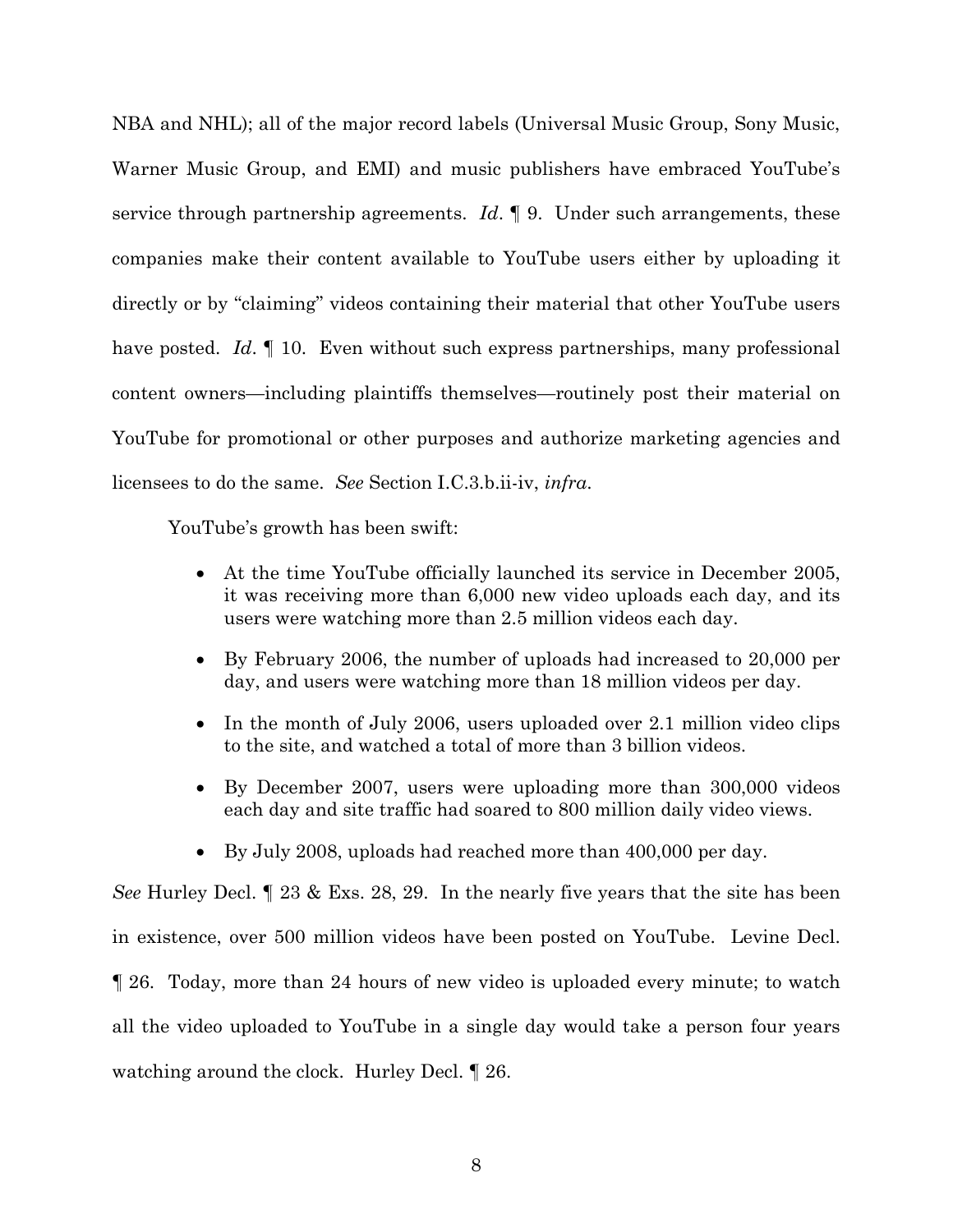#### 3. YouTube's extensive efforts to help copyright owners

Although YouTube cannot control what its tens of millions of users post to the service each day, since its early days YouTube has taken numerous steps to deter users from uploading unauthorized copyrighted material and to assist content owners in policing their copyrights. YouTube has, among other things: (1) required users to agree to terms of use that explicitly prohibit them from submitting copyrighted material that they are not authorized to upload; (2) provided a "Copyright Tips" page to help users understand the basics of copyright law; (3) repeatedly reminded users, via multiple messages displayed each time they upload a clip, that they are prohibited from uploading copyrighted content unless they have the right to do so; (4) imposed a 10-minute limit for most videos submitted by ordinary users to prevent the posting of full-length television shows and feature films; (5) registered a DMCA agent to receive notices from copyright holders of alleged infringement; (6) expeditiously removed allegedly infringing materials upon receiving such notices; (7) terminated and blocked the accounts of users suspected to be repeat infringers; and (8) maintained a dedicated team of employees on call around the clock to assist copyright owners in removing unauthorized material; Levine Decl. ¶¶ 5-10, 12, 14, 17-19; Hurley Decl. ¶¶ 20-21.

YouTube also makes available various technological measures to help content owners protect their rights. As YouTube has grown, its copyright tools have become more sophisticated. In early 2006, YouTube rolled out an easy-to-use tool that enables copyright holders to search for videos, mark those that allegedly infringe, and request their removal with the click of a button, rather than having to prepare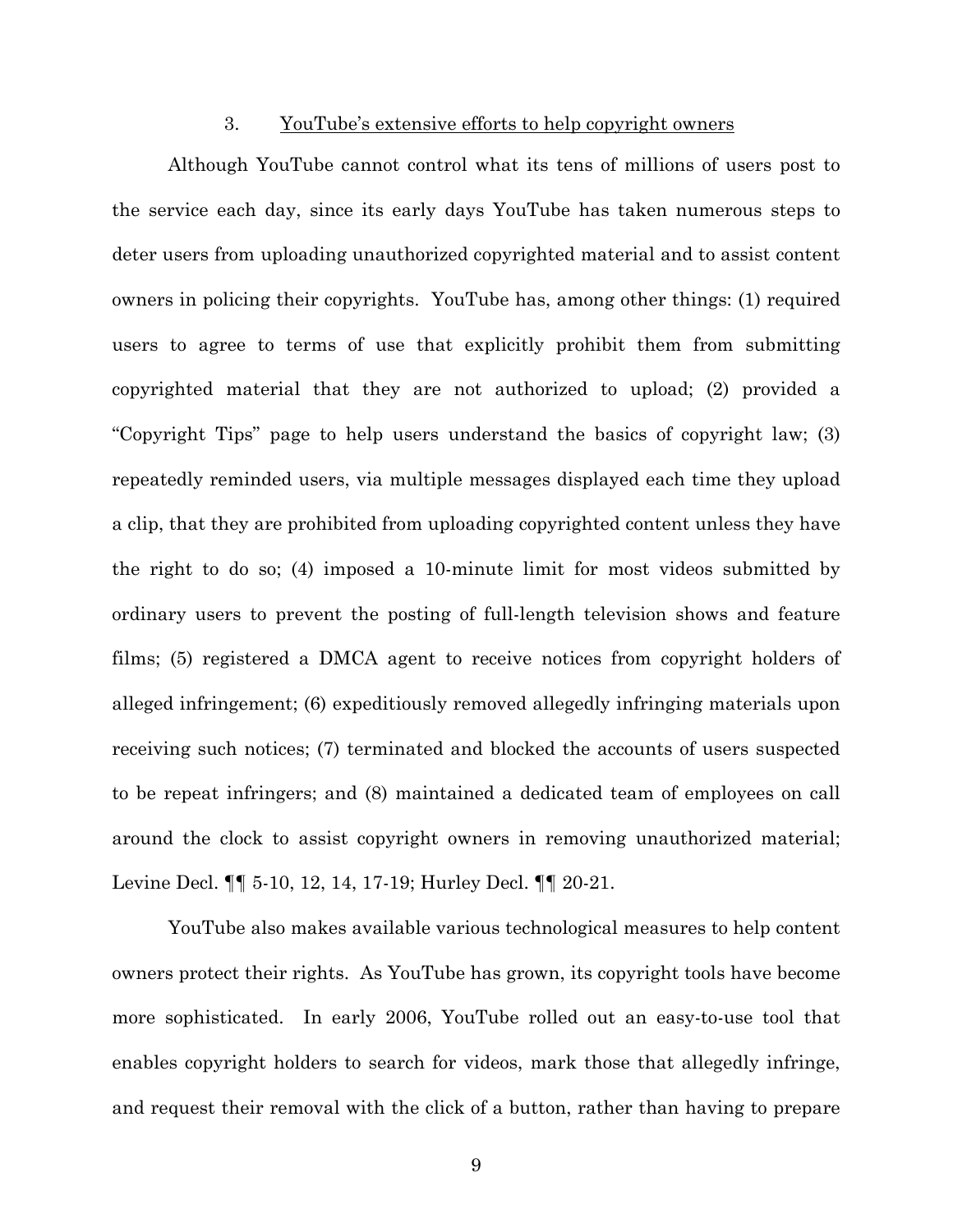individual paper or email DMCA notices. Levine Decl. ¶ 18. At around the same time, YouTube deployed "hashing" technology that creates a unique digital signature for each video removed in response to DMCA takedown notices and automatically prevents identical copies of the removed video from being posted. *Id*.  $\P$  25.

In February 2007, YouTube started using audio "fingerprinting" technology licensed from a company called Audible Magic. That same year, after an extraordinary effort, YouTube launched a more advanced content-identification system (called "Content ID"), which uses audio *and video* fingerprinting technology developed in-house by Google and YouTube engineers specifically for use on YouTube. Decl. of David King in Support of Defs.' Motion for Summary Judgment ("King Decl.") ¶¶ 2, 3, 14-20. This powerful technology scans every one of the hundreds of millions of videos uploaded to YouTube and, within seconds, compares each with a vast library of reference files provided by participating copyright holders. *Id.*  $\P$  3, 23, 26. If a match is identified, the system automatically applies the content owner's instructions about what to do: whether to block the matching video from appearing on YouTube, "track" how users are watching it, or "monetize" the video by permitting advertisements to be shown alongside it. *Id.* ¶ 24. YouTube's cutting-edge Content ID system has been used by a long list of content owners worldwide to make their own choices about how, where, when, or whether they want their content to appear on YouTube. *Id.* ¶ 25.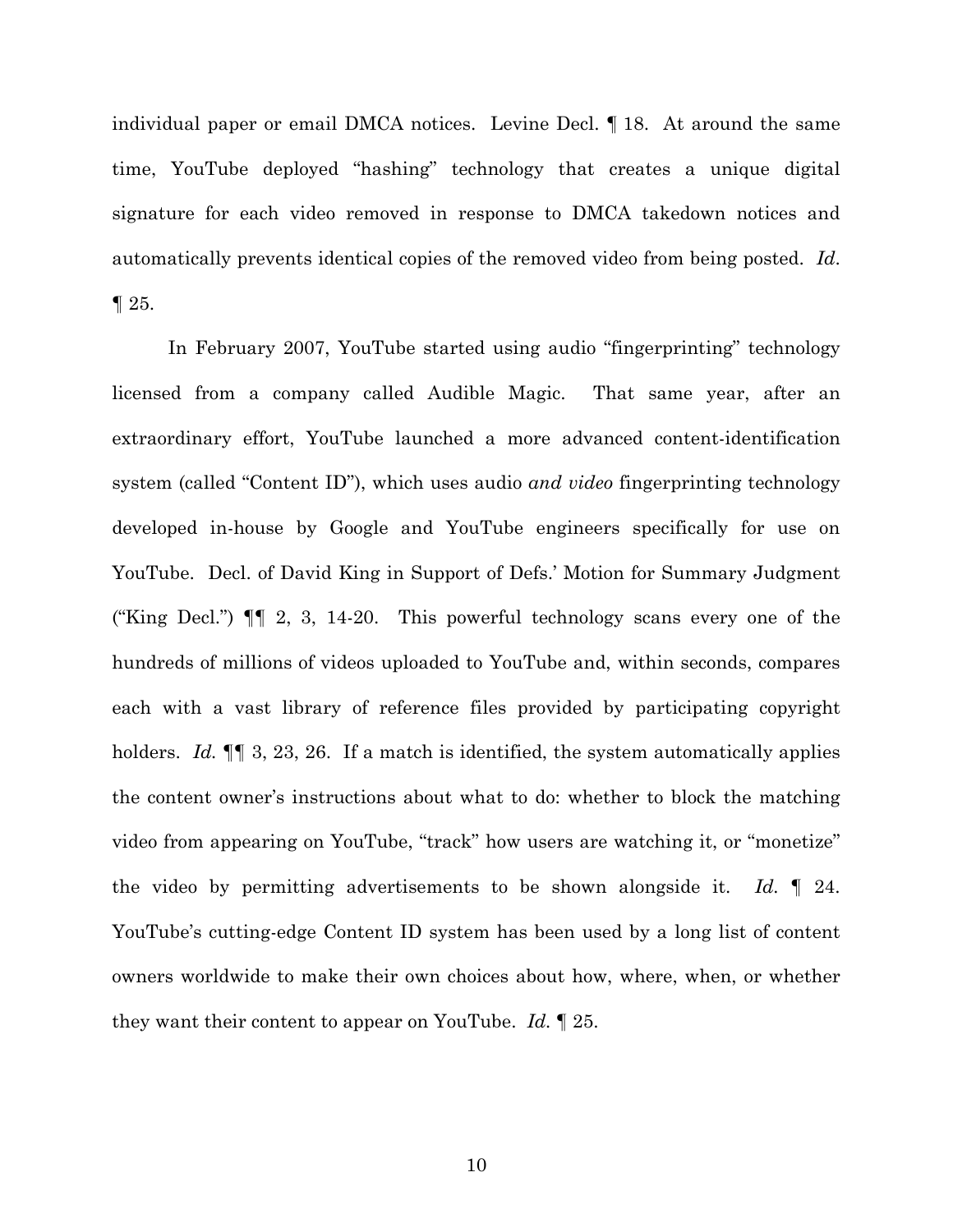Copyright holders repeatedly have praised YouTube, both for its service generally as well as for its efforts and tools to help combat copyright abuse. In 2006, the Motion Picture Association of America (the anti-piracy association for the major movie studios) told the press: "YouTube has been a good corporate citizen and taken off copyrighted material." Levine Decl. ¶ 32 & Ex. 14. That same year, NBC hailed YouTube as a "bright light" on copyright protection and proclaimed that:

YouTube is the perfect online media partner to promote NBC's marquee entertainment to their audience and explore new and creative ways to harness the power of viral video in a manner that respects copyrights. We applaud YouTube for their continued willingness to work with us to remove any unauthorized NBC content and protect our copyrighted material. We are thrilled to be partnering with this forward-thinking company.

*Id*. ¶ 33 & Exs. 15, 16. Warner Music similarly lauded YouTube's "commitment to creating a framework in which the needs of [its] users and copyright holders can coexist in a mutually beneficial environment." *Id*. & Ex. 17.

## **B. Viacom**

Plaintiff Viacom, Inc. is a media conglomerate. Viacom alleges copyright infringement with respect to television programs appearing on the following networks that it controls: (1) MTV and MTV2; (2) VH1; (3) Comedy Central; (4) Country Music Television ("CMT"); (5) Black Entertainment Television ("BET"); and (6) Nickelodeon. Viacom Am. Compl. ¶ 20. Viacom also brings suit over motion pictures allegedly owned by its subsidiary Paramount Pictures. *Id*. ¶ 18.

Notwithstanding its litigation claims, Viacom has embraced YouTube to advance its business. Viacom employees and dozens of separate third-party marketing agencies working on its behalf have posted a host of clips from Viacom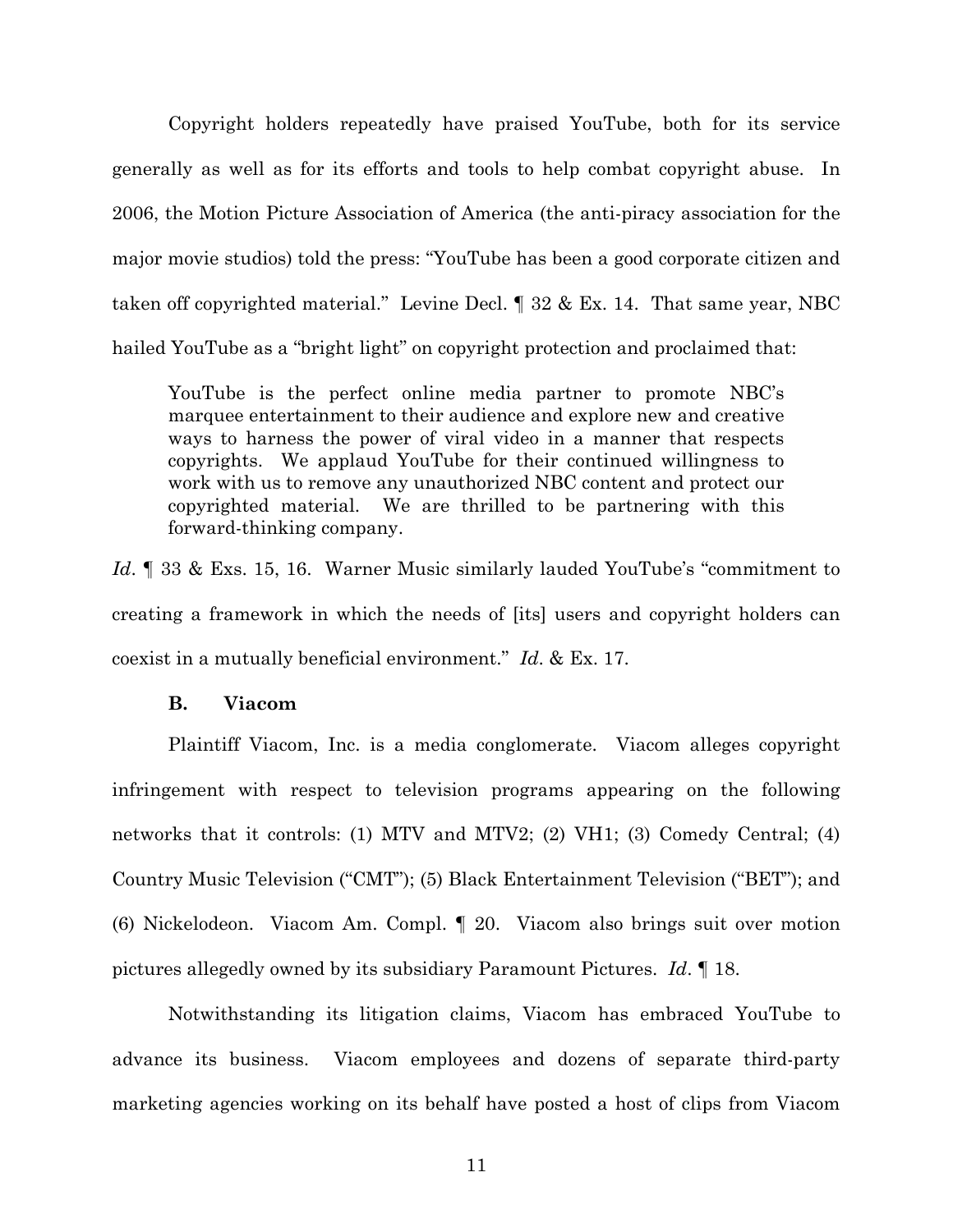television programs and movies to YouTube. *See* Section I.C.3.b.ii, *infra*. Viacom has also instructed its monitoring agents to leave up on YouTube entire categories of user-posted videos containing Viacom content. *See* Section I.C.3.b.iii, *infra*. In addition, both before and after bringing this lawsuit, Viacom spent significant sums of money running advertisements for its content on the YouTube website. Reider Decl. ¶ 3. In July 2006, Viacom even sought to purchase YouTube, after Viacom's "best minds" concluded that it would be a "transformative acquisition" for Viacom. Schapiro Ex. 3 (77:7-15), Ex. 4 (65:5-14). To the frustration of many within the company, Viacom's efforts to acquire YouTube proved unsuccessful. *See id*. Ex. 5 (VIA00885981).

In addition, in early 2006, Viacom proposed the idea of a content-partnership agreement with YouTube, which the parties negotiated for months. Maxcy Decl. ¶ 8; *see also* Schapiro Exs. 6, 7. Before a deal could be struck, however, Google announced that it was acquiring YouTube. With Google now sitting at the table, Viacom opted for a "strong arm approach" under which it would "push for significantly better terms." *Id.* Ex. 8; *see also id*. Ex. 9. During these negotiations, Viacom deliberately allowed its content to remain on YouTube, in part because it thought that "having the content there was valuable in terms of helping the rating of our shows." *Id*. Ex. 4 (132:19-133:24).

After the negotiations stalled, Viacom developed a plan to send YouTube a large DMCA takedown notice in the hopes of gaining leverage and "provide [Viacom] the economics" it had requested. *Id.* Ex. 10. Viacom wanted a mass

12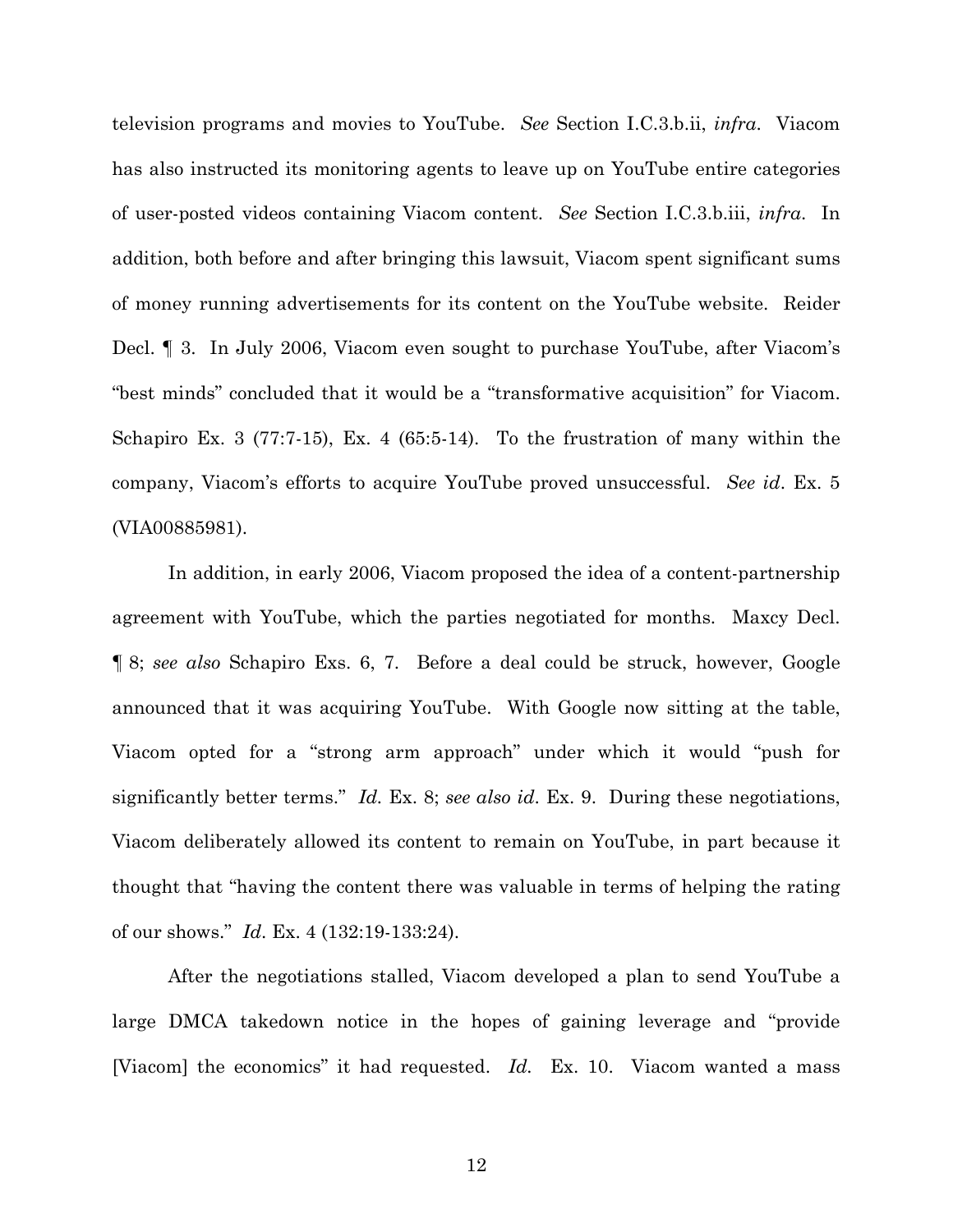takedown to occur in "one dramatic event (as opposed to drips)." *Id*. To that end, Viacom put in place a "find and hold" strategy: For months, it searched YouTube for videos allegedly containing Viacom content, but instead of promptly requesting their removal, Viacom added the clips to an internal list. *Id.* Ex. 11 (161:9-21, 167:10-18, 202:14-19). Viacom finally issued its orchestrated mass takedown on February 2, 2007. Decl. of Micah Schaffer in Support of Defs.' Motion for Summary Judgment ("Schaffer Decl.") ¶ 14. By the next business day, YouTube had taken down virtually all the videos that Viacom's mass takedown notice identified. *Id.* Despite Viacom's apparent expectations that YouTube's traffic would decrease and traffic to Viacom's own websites would soar after those videos were removed, neither prediction came true. Hurley Decl. ¶ 26; *see also* Schapiro Ex. 13 (234:17- 288:14), Ex. 14, Ex. 15. Viacom then turned to litigation, filing this lawsuit on March 13, 2007 and demanding one billion dollars. Viacom Am. Compl. 10.2

## **C. The Putative Class Plaintiffs**

The putative class plaintiffs are a diverse group of content owners from several nations. Thirteen of the putative class plaintiffs are music publishers that claim copyright interests in various musical compositions and/or sound recordings.<sup>3</sup>

<sup>2</sup> Some of Viacom's executives soon came to doubt the wisdom of that strategy. *See, e.g.,* Schapiro Ex. 16 (VIA01623231).

<sup>3</sup> Those plaintiffs are: Bourne Co. ("Bourne") and its affiliate Murbo Music Publishing, Inc. ("Murbo"); Cherry Lane Music Publishing Company, Inc. ("Cherry Lane"); Cal IV Entertainment, LLC ("Cal IV"); The Rodgers & Hammerstein Organization ("R&H"); Stage Three Music (US), Inc. ("Stage Three"); Edward B. Marks Music Company, Freddy Bienstock Music Company d/b/a Bienstock Publishing Company and Alley Music Corporation (collectively, "Carlin"); X-Ray Dog Music, Inc. ("XRD"); and The Music Force Media Group LLC, The Music Force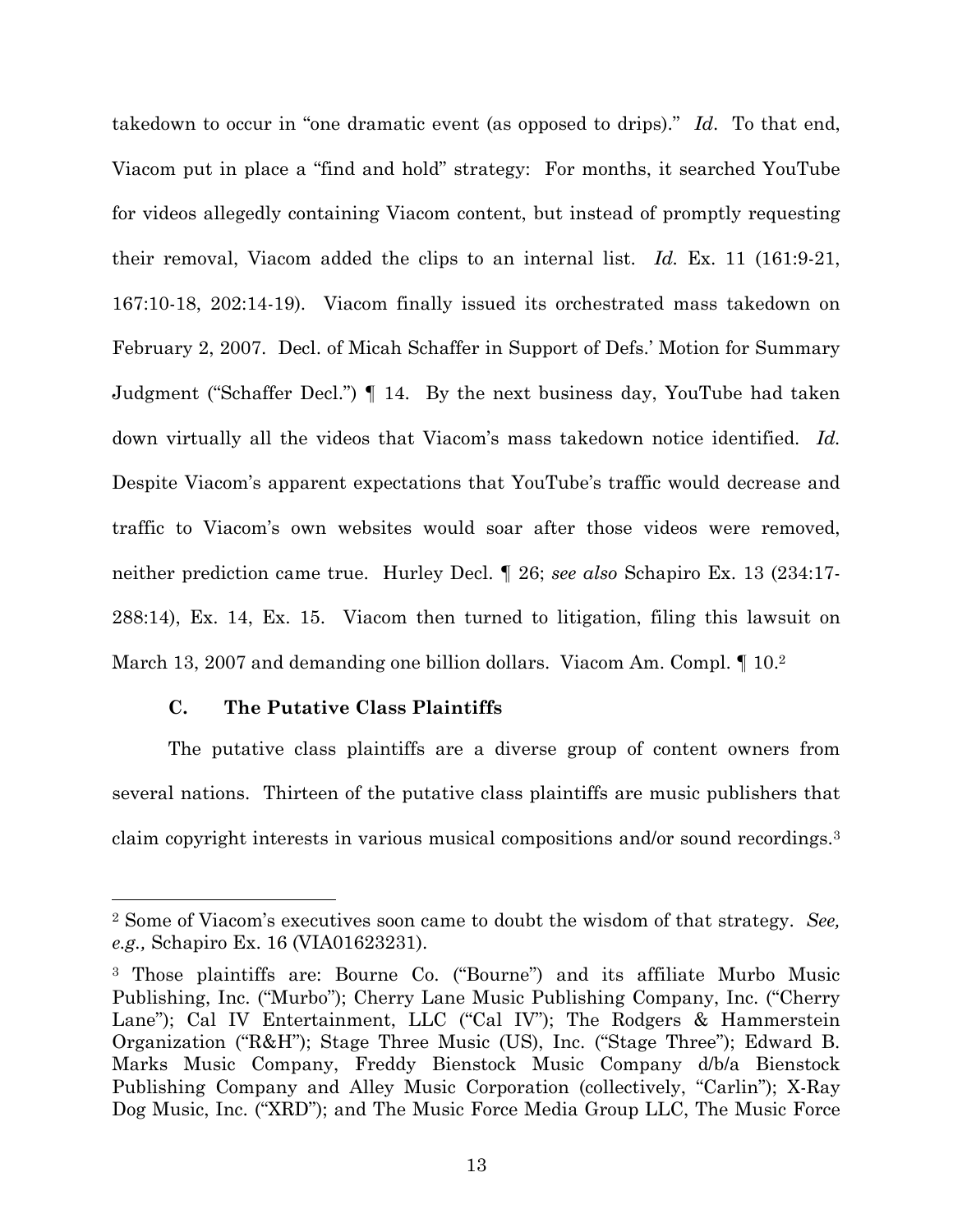Two of the putative class plaintiffs are sports associations. The Football Association Premier League Limited ("Premier League") alleges infringement of rights in audiovisual broadcast footage of soccer matches that the League organizes among a mutable group of English soccer clubs, who are also the League's shareholders. Schapiro Ex. 17 (10:16-18, 15:7-20). Fédération Française de Tennis ("FFT"), which organizes the annual French Open tennis tournament, makes claims based on broadcast footage of various matches played at the French Open between 2003 and 2008. SACAC ¶¶ 31-32. Plaintiff Robert Tur d/b/a Los Angeles News Service ("Tur") is a helicopter pilot who asserts copyright in news footage. SACAC  $\llbracket$  21. National Music Publishers' Association ("NMPA"), a trade organization of music publishers, also claims to represent the class, though it owns no copyrighted works and has identified no alleged infringements. *Id.* ¶¶ 22-23. Like Viacom, the putative class plaintiffs have frequently authorized their content—including works in suit—to appear on YouTube. *See* Section I.C.3.b.(iv), *infra*.

#### **D. The Clips In Suit**

Viacom alleges that 63,497 user-uploaded video clips that once appeared on YouTube infringed copyrights in approximately 500 different television programs and motion pictures that Viacom claims to own.<sup>4</sup> Decl. of Michael Rubin in Support of Defs.' Motion for Summary Judgment ("Rubin Decl.") ¶ 7 (attaching lists of clips in suit). These clips have been removed from YouTube; most were the subject of

LLC and Sin-Drome Records, Ltd. (collectively, "Music Force"). Second Amended Class Action Complaint ("SACAC") ¶¶ 16, 18-20, 24-30, 33.

<sup>4</sup> We refer to the allegedly infringing video clips as the "clips in suit" and the plaintiffs' works that those clips are alleged to have infringed as the "works in suit."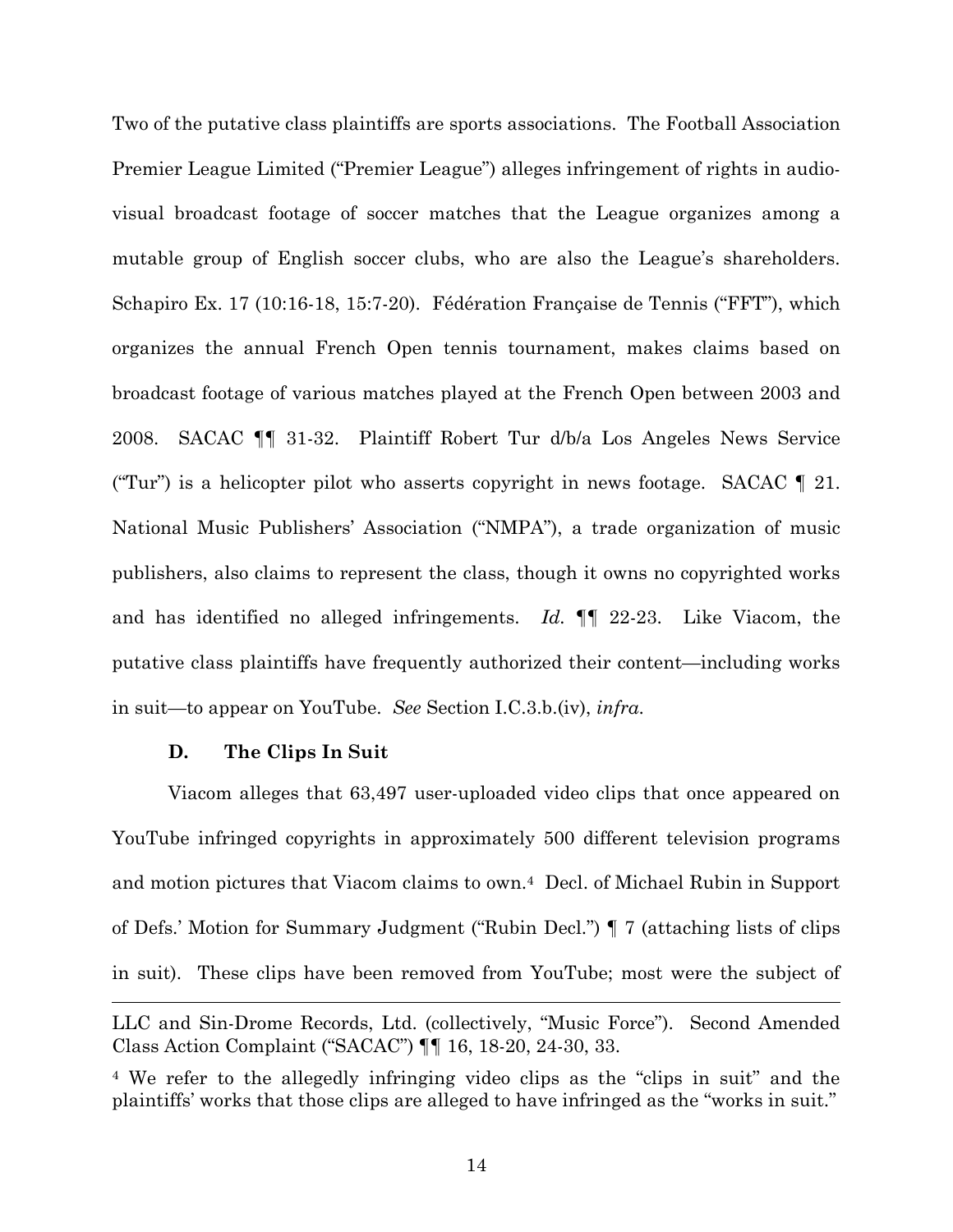DMCA notices, and taken down in response. *See* Schapiro Ex. 18 (Housley Dep.141:10-19, 148:8-18); Levine Decl. ¶¶ 19-21. The majority of Viacom's clips in suit are under four minutes long; many are under one minute long; and some are fewer than ten seconds long. Rubin Decl. ¶ 15 (examples).

Among the clips in suit are a number of videos that Viacom's own employees and agents uploaded to the service. Rubin Decl. ¶ 6-14. Viacom attempted in the final days of discovery to dismiss some of the allegedly infringing clips that YouTube's discovery efforts had revealed were actually posted at Viacom's direction. *Id*. But even then, Viacom missed a number of *other* clips in suit that Viacom or its agents had posted. *Id*. Many other clips in suit, even if not themselves directly uploaded to YouTube by Viacom, are identical to or indistinguishable from the promotional materials that Viacom has authorized to appear on YouTube. Section I.C.3.b.ii, *infra*. And an untold number of other clips in suit are videos that Viacom deliberately had allowed to remain on YouTube. Section I.C.3.b.iii, *infra*.

The putative class plaintiffs have collectively identified some 13,500 clips in suit and nearly 900 works in suit. Rubin Decl. ¶ 16. These works range from musical compositions to television broadcast feeds of foreign soccer matches to videos of news events. The putative class plaintiffs' clips in suit—which likewise have been removed from YouTube (Levine Decl. ¶¶ 19, 21)—vary considerably: from grainy handheld footage shot by spectators at sporting events and rock concerts, to short soccer and tennis highlights; from home videos of ordinary people lip-synching or singing karaoke, to movie trailers and music videos. Many of those clips are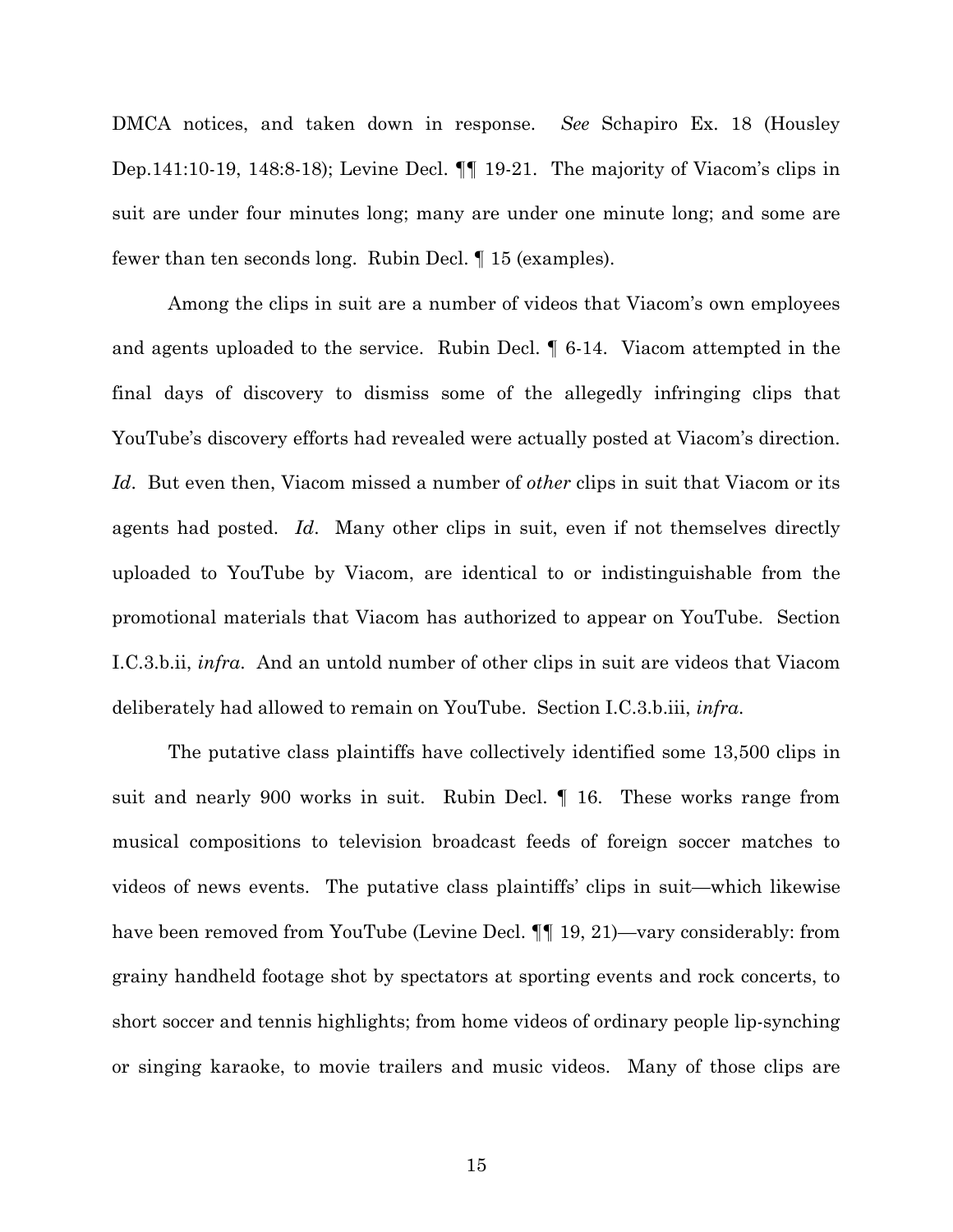effectively indistinguishable from a wide range of videos on YouTube that no one has ever alleged to be infringing. A considerable number of the class plaintiffs' clips in suit are extremely short; the Premier League alone is suing over dozens of clips under five seconds long and at least one that is *one second long*. Rubin Decl. ¶ 16. In addition, the putative class plaintiffs have claimed infringement of numerous works that they have licensed to be on YouTube, as well as other works that various co-owners and/or sub-publishers have a right to post or license. Section I.C.3.b.iv, *infra*.

#### **E. The DMCA Safe-Harbor Provisions**

Congress enacted the DMCA in recognition that in "the ordinary course of their operations, service providers must engage in all kinds of acts that expose them to potential copyright infringement liability." S. Rep. 105-190, at 8 (May 11, 1998). The statute aims to "facilitate the robust development and world-wide expansion of electronic commerce, communications, research, development, and education in the digital age" (*id*. at 1-2), by limiting online service providers' "legal exposure for infringements that may occur in the course of their activities." *Perfect10, Inc. v. Amazon.com, Inc.*, 508 F.3d 1146, 1158 (9th Cir. 2007) (quoting *Ellison v. Robertson*, 357 F.3d 1072, 1076 (9th Cir. 2004)).

The DMCA was the product of negotiations between the major copyright holders and online service providers. *See* S. Rep. 105-190, at 9. It balances the interests of content owners seeking to protect their copyrights and service providers seeking protection from infringement claims that might deter valuable technological innovation and stifle freedom of expression. *See Corbis Corp. v. Amazon.com, Inc*.,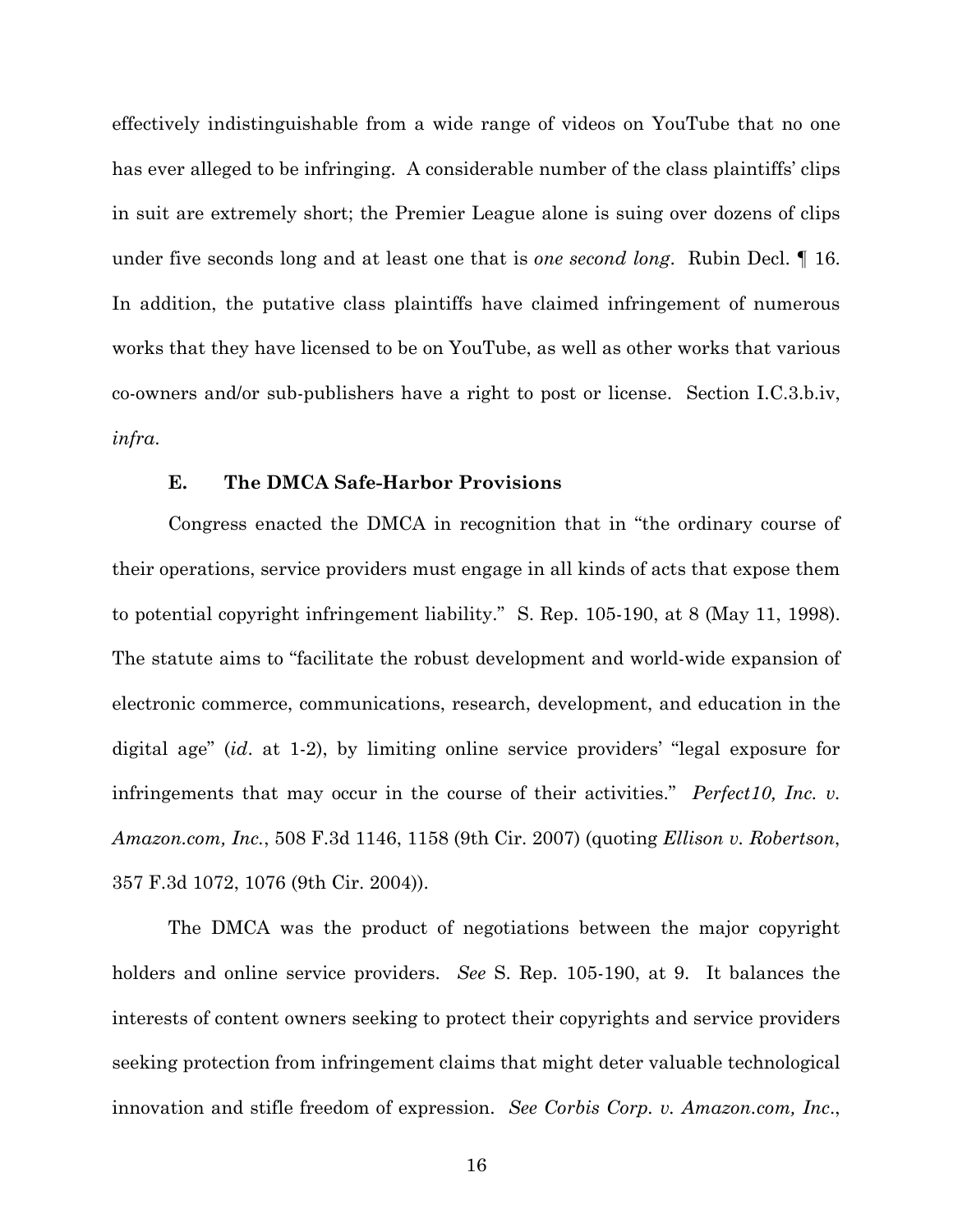351 F. Supp. 2d 1090, 1098 (W.D. Wash. 2004). By "limiting the liability of service providers" for the actions of people who use their websites and web-based services, the DMCA was intended to ensure that "the variety and quality of services on the Internet will continue to expand." S. Rep. 105-190, at 8.

The safe harbor at issue here applies to service providers, like YouTube, that store information on their own systems at the direction of users. 17 U.S.C. § 512(c). Its protections have been applied to a variety of established Internet sites that host user-submitted material, including Amazon.com and eBay (*Corbis*, 351 F. Supp. at 1110-11; *Hendrickson v. eBay, Inc*., 165 F. Supp. 2d 1082 (C.D. Cal. 2001)), as well as video-hosting sites almost identical to YouTube (*Io*, 586 F. Supp. 2d at 1155). The Section 512(c) safe harbor presumptively applies to a service provider that meets the threshold "conditions for eligibility" set out in Section 512(i) and designates an agent to receive "notifications of claimed infringement" (§ 512(c)(2)).

The agent's role is to facilitate the notice-and-takedown regime at the heart of the safe-harbor. Using the procedures described in the statute, copyright holders can avoid a costly and time-consuming judicial process by notifying service providers that certain material stored on their systems is not authorized to be there.  $\S$  512(c)(3). The copyright holder must identify the work that it owns and believes to be infringed, identify the location of the allegedly infringing material on the service provider's system, and certify its claims under penalty of perjury. § 512(c)(3). Service providers in turn must respond expeditiously by taking down or blocking access to that material.  $\S$  512(c)(1)(C). The DMCA also gives the users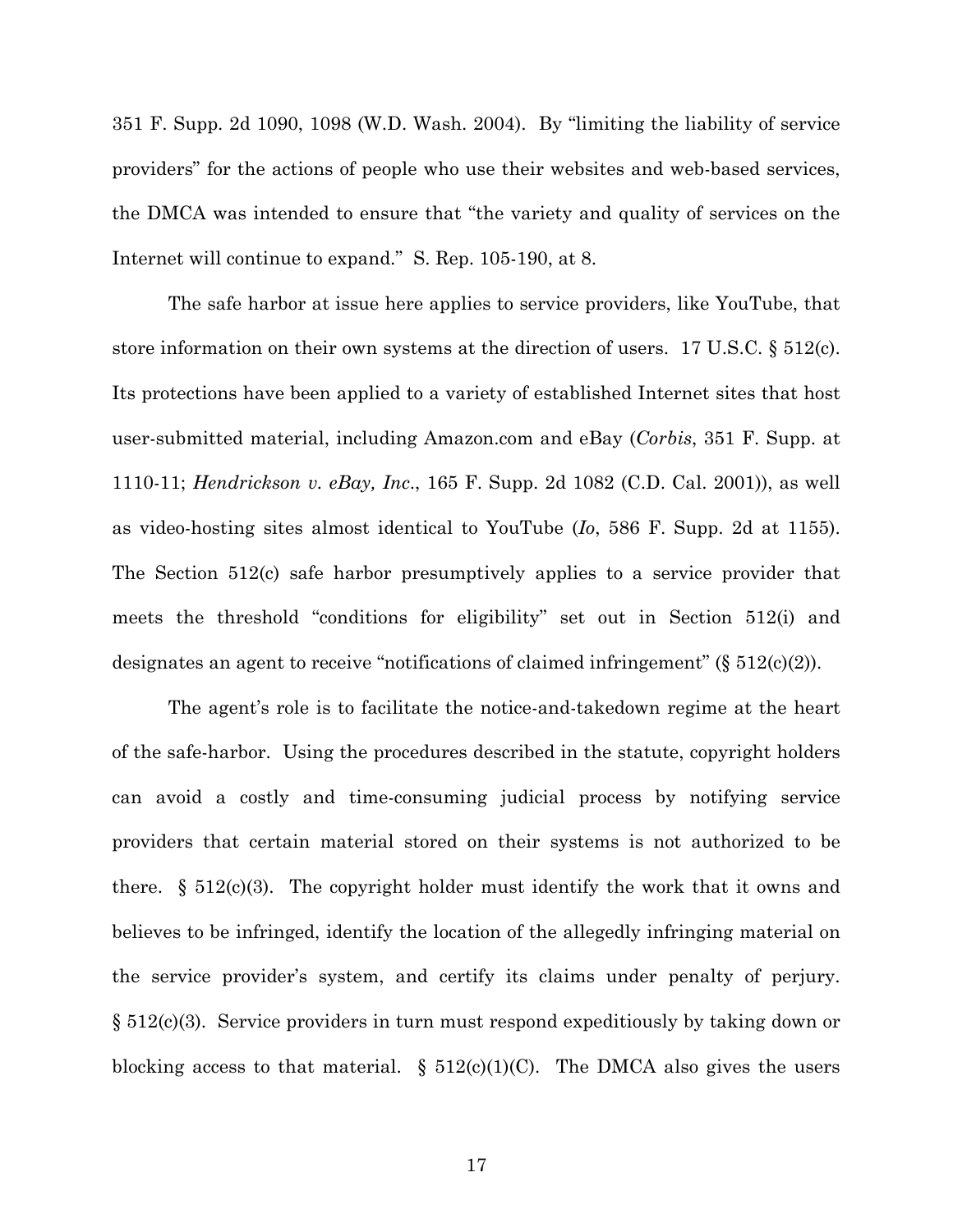who posted the material subject to a takedown notice an opportunity to contest the copyright owner's claim by filing a counter-notice confirming that they have the authority to upload the work in question.  $\S 512(g)(3)$ .

In creating this carefully calibrated regime, Congress decided that copyright holders, rather than service providers, should bear the primary responsibility for pursuing unauthorized uses of copyrighted materials. The "DMCA notification procedures place the burden of policing copyright infringement—identifying the potentially infringing material and adequately documenting infringement squarely on the owners of the copyright." *Perfect10, Inc. v. CCBill LLC*, 488 F.3d 1102, 1113 (9th Cir. 2007); *see also UMG II*, 665 F. Supp. 2d at 1112. Indeed, the statute expressly provides that a service provider need not monitor its service for possible infringement to obtain safe-harbor protection. 17 U.S.C. § 512(m); *see also* S. Rep. 105-190, at 44; H.R. Rep. 105-551 (Part 2) (July 22, 1998), at 53.

There are only two circumstances in which a qualifying service provider loses the protection of Section 512(c)'s safe harbor. Each involves a bad-faith refusal to stop some specific instance of infringing activity. First, the safe harbor does not apply if the provider acquires "actual knowledge" that particular material stored on its system is infringing—or becomes aware of "facts or circumstances from which infringing activity is apparent"—and fails to expeditiously remove or disable access to the material in question.  $\S$  512(c)(1)(A). Second, the safe harbor does not apply where the service provider "receive[s] a financial benefit directly attributable to the infringing activity" in a circumstance where it "has the right and ability to control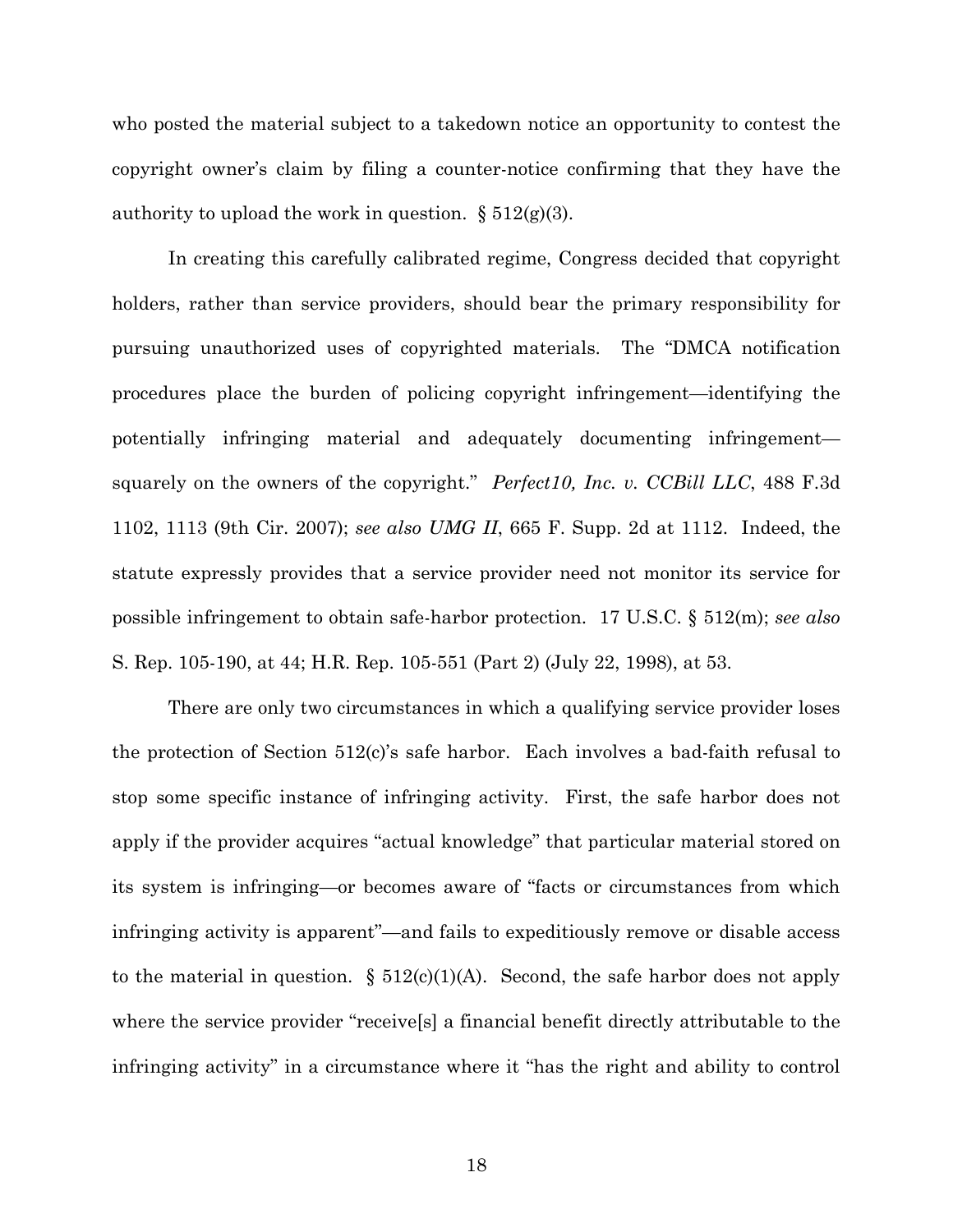such activity."  $\S$  512(c)(1)(B). As the text and structure of these provisions make clear, a finding that a service provider is ineligible for DMCA protection based on either knowledge-plus-failure-to-disable or control-plus-financial-benefit must be made as to *particular* alleged infringements. *UMG II*, 665 F. Supp. 2d at 1111-12.

The protection conferred by the safe harbors is broad. A qualifying service provider "shall not be liable for monetary relief"  $(\S 512(c)(1))$  and is subject only to a "limited" form of injunctive relief described in section 512(j). *Amazon.com*, 508 F.3d at 1158. These protections apply no matter what type of infringement is alleged, shielding "qualifying service providers from liability for all monetary relief for direct, vicarious and contributory infringement." H.R. Rep. 105-551 (Part 2), at 50; *see also CCBill*, 488 F.3d at 1117.

#### **SUMMARY OF ARGUMENT**

Section 512(c) of the DMCA bars all of plaintiffs' direct and secondary infringement claims. *First*, YouTube meets all the threshold qualifications necessary for safe-harbor protection: YouTube is a service provider; it has registered a designated agent to receive notifications of alleged infringement; and YouTube has adopted and implemented an appropriate policy for terminating the accounts of "repeat infringers." *Second*, each of the infringement claims that plaintiffs assert arises by reason of the storage of videos on YouTube at the direction of users. An unbroken line of cases, including recent decisions involving a video-hosting service just like YouTube, confirms that Section 512(c) bars such claims.

*Third*, plaintiffs cannot show that YouTube had knowledge that any of the particular clips at issue were infringing plaintiffs' copyrights but failed to remove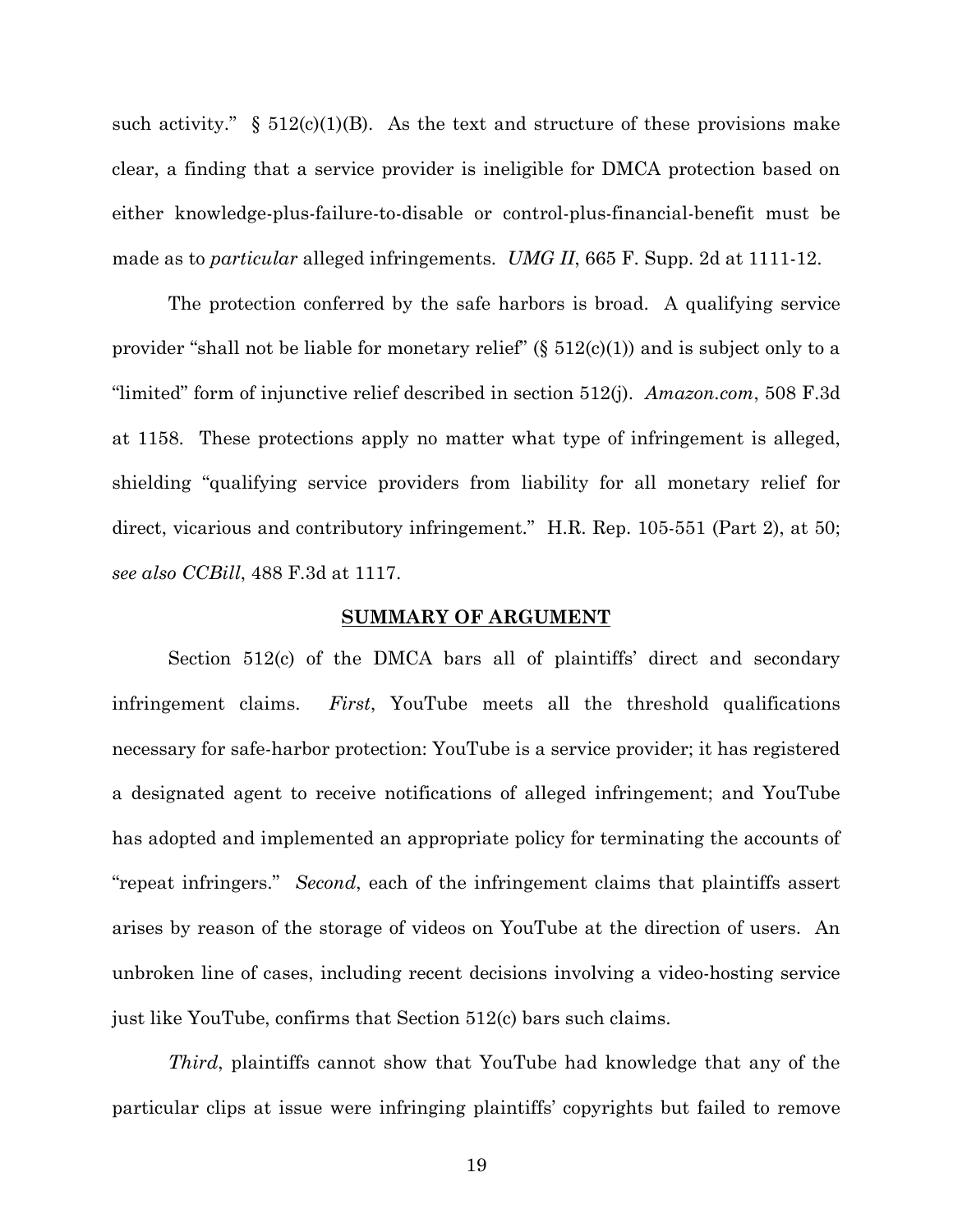those clips expeditiously. There is no evidence of "actual knowledge," and (particularly in light of plaintiffs' widespread authorization of their content to appear on YouTube) plaintiffs cannot establish that YouTube was aware of "facts or circumstances" making the supposedly infringing nature of those clips "apparent." *Fourth*, YouTube did not receive "a financial benefit directly attributable to the infringing activity" while maintaining the "the right and ability to control such activity." YouTube has neither a legal duty nor the practical ability to monitor the hundreds of millions of videos on its service in an effort to identify potentially infringing activity. YouTube's lack of practical control is confirmed by the plaintiffs' own inability to readily distinguish which appearances of their material on YouTube are authorized and which are not. YouTube works hard to prevent infringement and help copyright holders protect their rights. Finally, because YouTube has a legitimate advertising-based business model that generates revenue from the service's broad array of non-infringing uses, YouTube does not run afoul of the DMCA's financial benefit test.

Because YouTube qualifies for the safe harbor, it is protected against all of plaintiffs' claims, including their claims of "inducement." But even without regard to the DMCA, plaintiffs' inducement claims fail. YouTube simply is not the kind of "pirate" service—one set up with the "patently illegal objective" of encouraging its users to infringe and comprised overwhelmingly of infringing material—that the Supreme Court described in *Grokster*: YouTube was founded with a legitimate purpose and has never encouraged its users to infringe; YouTube houses an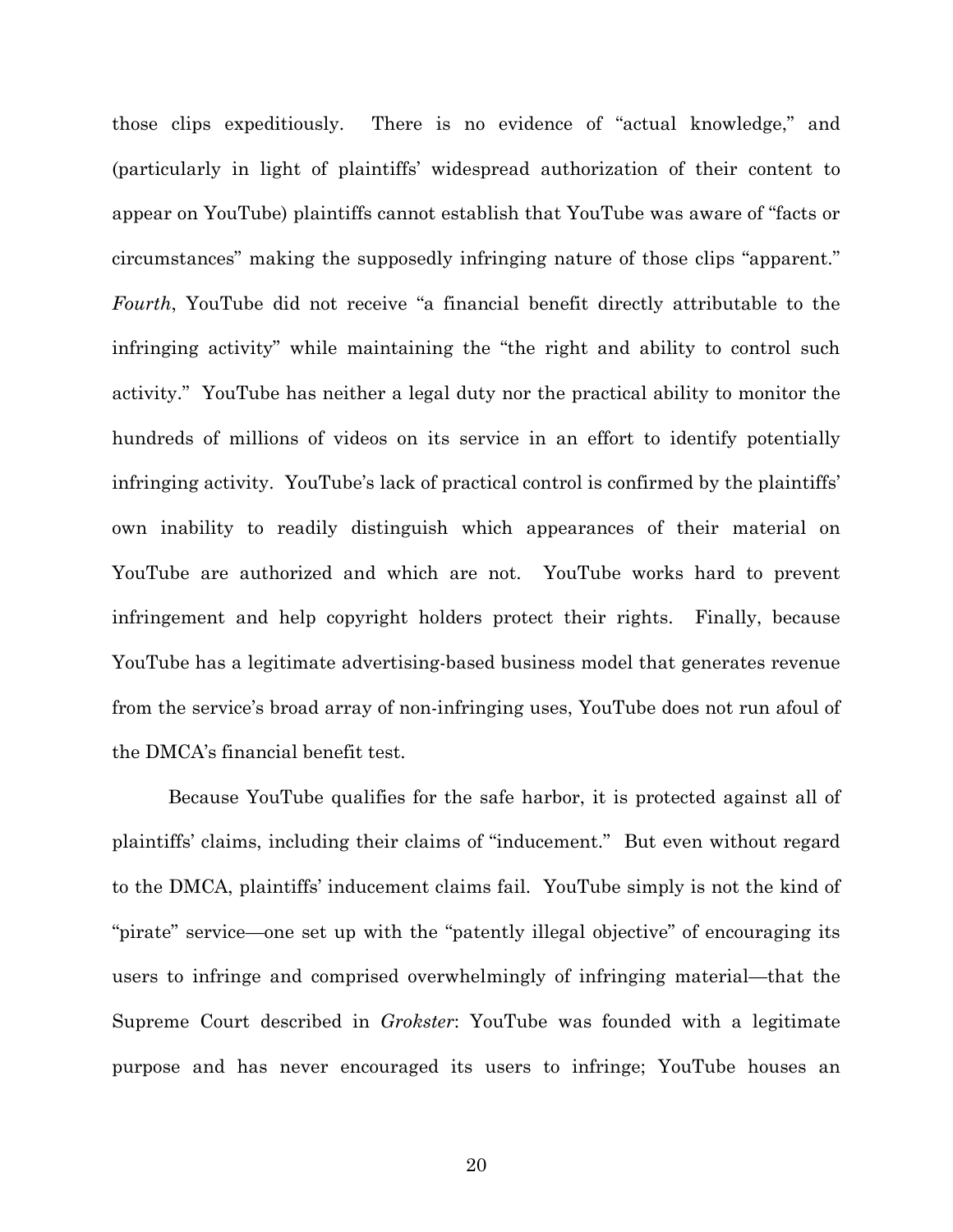indescribable diversity of non-infringing material; and YouTube has taken industryleading steps to deter copyright violations. The legitimacy of YouTube's service is confirmed by the range of extraordinary uses to which it has been put, including as an unmatched platform that the plaintiffs themselves have used extensively—and still use—to promote their content.

### **ARGUMENT**

## **I. THE DMCA SAFE HARBOR PROTECTS YOUTUBE AGAINST LIABILITY FOR ALL OF PLAINTIFFS' CLAIMS.**

Summary judgment "should be rendered if the pleadings, the discovery and disclosure materials on file, and any affidavits show that there is no genuine issue as to any material fact and that the movant is entitled to judgment as a matter of law." Fed. R. Civ. P. 56(c). There is no genuine issue as to any material fact bearing on YouTube's entitlement to the Section 512(c) safe harbor.<sup>5</sup>

## **A. YouTube Meets The Threshold Qualifications For Safe-Harbor Protection.**

YouTube readily satisfies the DMCA's threshold conditions for protection under Section 512(c). YouTube is a "service provider"  $(17 \text{ U.S.C.} \S 512(k)(1)(B))$  and has registered an agent to receive notifications of claimed infringement (§ 512(c)(2)).

<sup>5</sup> The DMCA safe harbors "apply if the provider is found to be liable under existing principles of law." S. Rep. 105-190, at 19. It is a well recognized procedure for courts to address the applicability of the safe harbors on summary judgment before liability for direct or secondary infringement has been adjudicated. *See, e.g.*, *Io*, 586 F. Supp. 2d 1132. *Cf.* 17 U.S.C. § 512(*l*) (service provider's failure to qualify for safe-harbor protection "shall not bear adversely upon the consideration of a defense by the service provider that the service provider's conduct is not infringing under this title or any other defense"). In making this motion, YouTube of course reserves its arguments that plaintiffs' claims fail without regard to the DMCA—and YouTube expressly seeks summary judgment on plaintiffs' claims for contributory infringement based on the theory of inducement. *See* Section II, *supra*.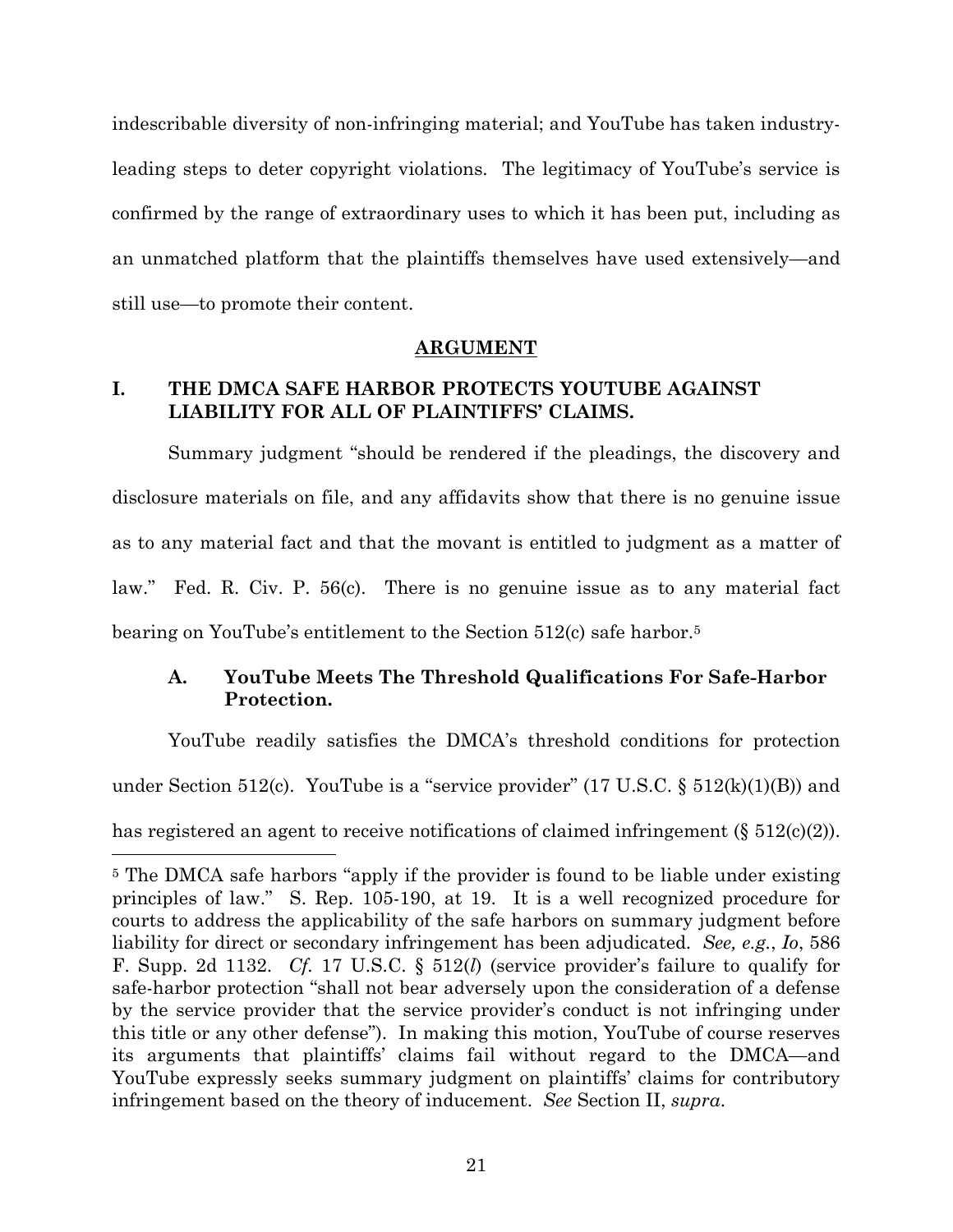YouTube has also implemented a policy for terminating accounts of repeat infringers and does not interfere with any "standard technical measures." § 512(i).

#### 1. YouTube Is A "Service Provider."

As used in Section 512(c), "the term 'service provider' means a provider of online services or network access, or the operator of facilities therefor." 17 U.S.C. § 512(k)(1)(B). This definition readily encompasses a website like YouTube that provides online services (in the form of hosting user-submitted material) to Internet users. *See, e.g., Corbis,* 351 F. Supp. 2d at 1100 ("there is no doubt that Amazon fits within the definition"); *Hendrickson*, 165 F. Supp. 2d at 1088 ("eBay clearly meets the DMCA's broad definition of online 'service provider'"). Indeed, in recent litigation involving a very similar video-hosting service (Veoh), the plaintiffs in that matter did not even try to dispute that Veoh was a "service provider." *Io*, 586 F. Supp. 2d at 1143; *UMG II*, 665 F. Supp. 2d at 1106-07.

#### 2. YouTube Has Registered A Designated DMCA Agent.

Also undisputed is the fact that by October 2005, YouTube had formally registered with the Copyright Office a designated agent to receive notices of claimed infringements. Hurley Decl. ¶ 21. Even before then, YouTube made available prominently on its website all the information about its DMCA agent that the statute requires. *Id.*; *see also* Levine Decl. ¶¶ 14-15. The YouTube website has consistently offered detailed instructions about the information that copyright holders should include in any notices that they wish to send to YouTube's designated agent. Levine Decl. ¶¶ 15-16; Hurley Decl. ¶ 21.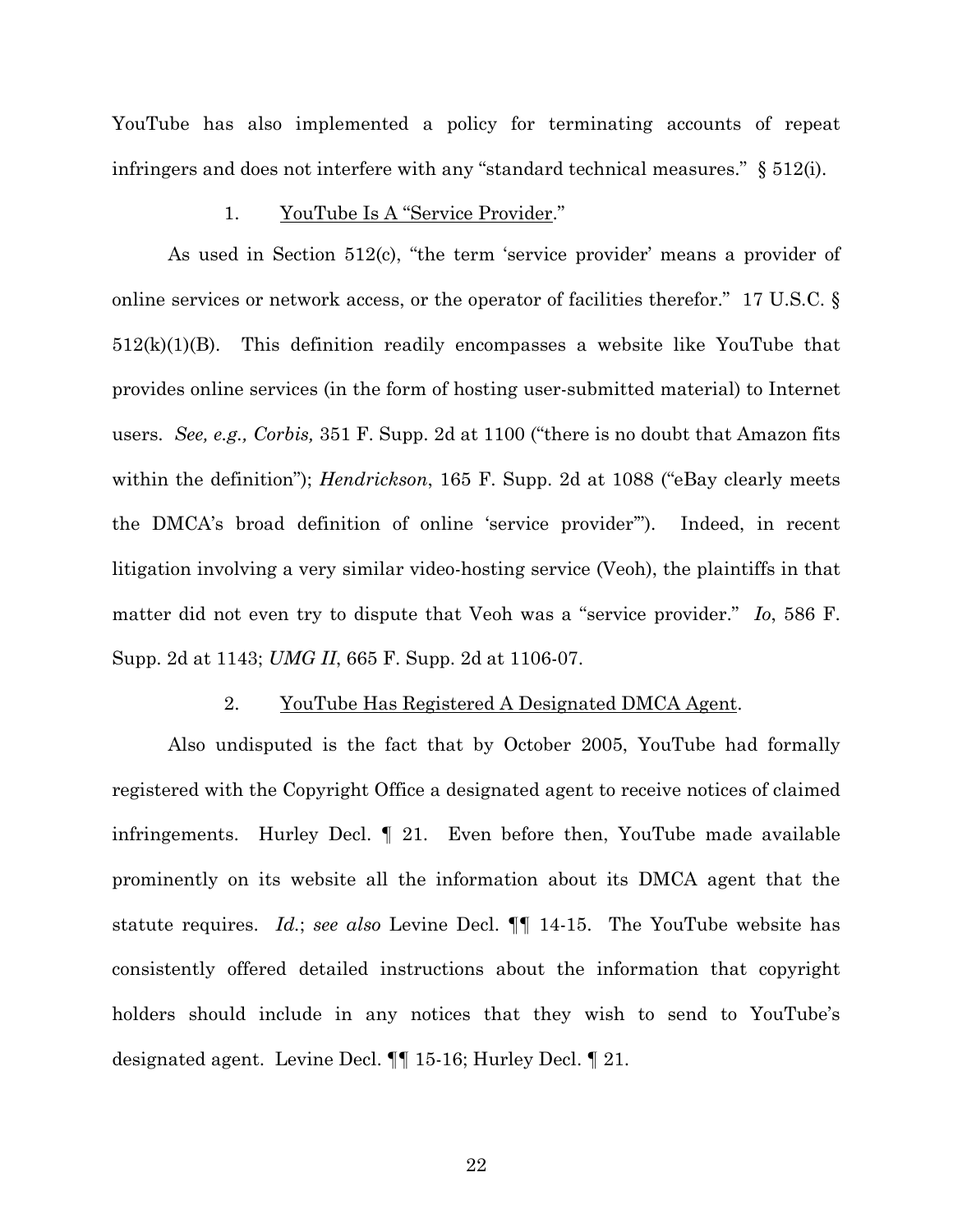## 3. YouTube Has Adopted And Implemented An Appropriate Repeat-Infringer Policy.

A service provider seeking safe-harbor protection must have "adopted and reasonably implemented, and inform[] subscribers and account holders . . ., of a policy that provides for the termination in appropriate circumstances of subscribers and account holders . . . who are repeat infringers."  $\S$  512(i)(1)(A). This requires a service provider to (1) adopt a policy to terminate the accounts of repeat infringers; (2) communicate that policy to users; and (3) implement that policy in a reasonable manner. *Ellison*, 357 F.3d at 1080; *Corbis*, 351 F. Supp. 2d at 1099. YouTube meets all of these requirements. *See* Levine Decl. ¶¶ 27-31; Hurley Decl. ¶ 21.

#### a. *YouTube has adopted an appropriate repeat-infringer policy*.

YouTube has long had a robust policy for terminating the accounts of repeat infringers. In virtually all cases, YouTube terminates the accounts of users who receive three "strikes" for violating the terms of use relating to copyright. Levine Decl. ¶ 27. A strike is issued when YouTube receives a takedown notice for material that a user has uploaded. *Id.* ¶¶ 27-29. When YouTube terminates a user's account, YouTube removes *all* of that user's videos, not merely those against which allegations of infringement have been levied, and it permanently blocks the account from being reestablished. *Id*. ¶ 30.

Courts have uniformly concluded that policies akin to YouTube's are reasonable as a matter of law. *See Perfect 10, Inc. v. CCBill, LLC*, 340 F. Supp. 2d 1077, 1089 (C.D. Cal. 2004) (no genuine issue of fact that service provider had adopted a repeat-infringer policy where its policy stated "that it will terminate or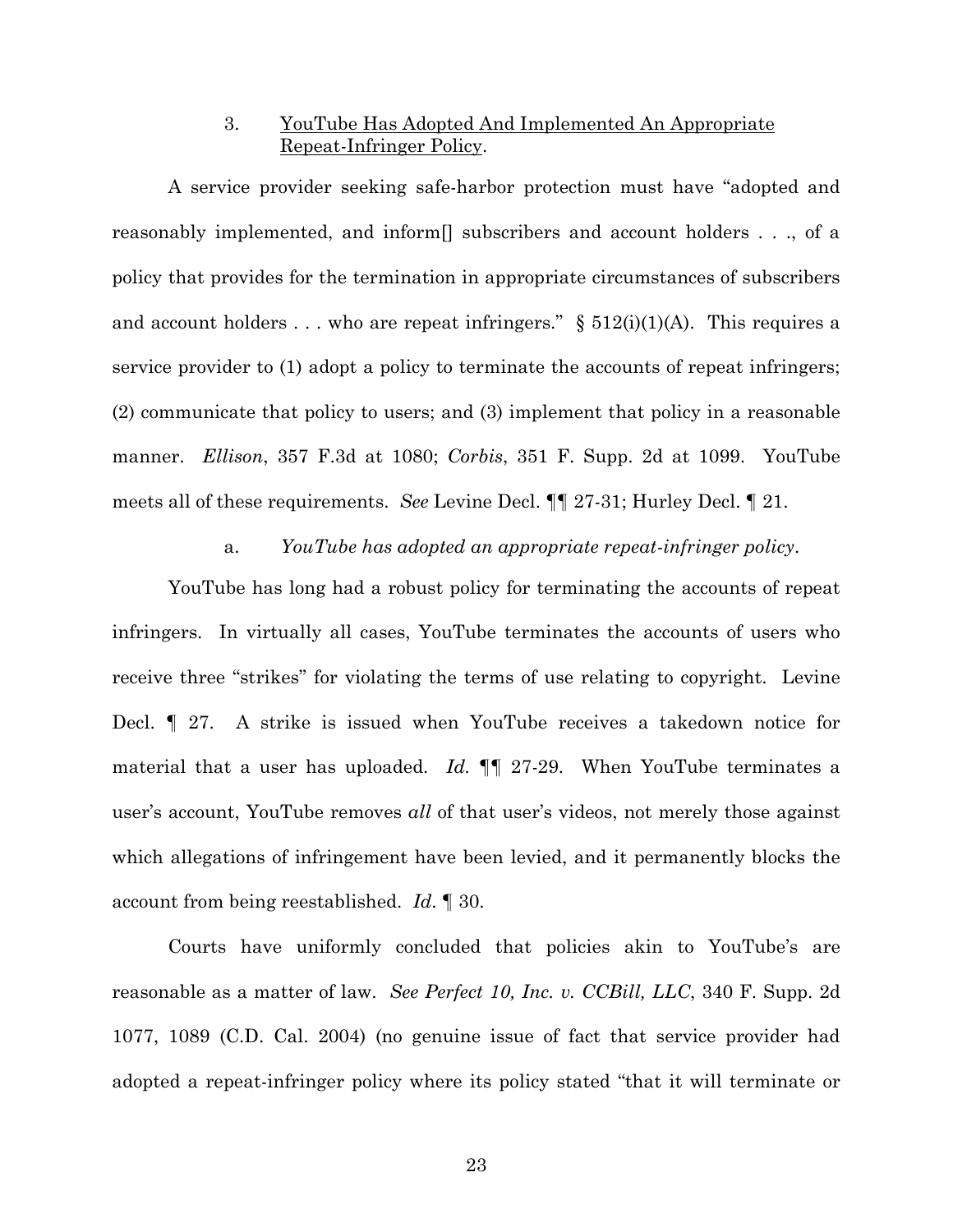disable the accounts of . . . clients who are accused of infringing third-party copyrights"); *id*. at 1094 n.12 (holding that policy of terminating accounts "after 3 notifications is reasonable"); *UMG II*, 665 F. Supp. 2d at 1117-18.

#### b. *YouTube informs its users of its repeat-infringer policy*.

YouTube communicates its repeat-infringer policy to users in multiple ways, including by publicizing it throughout the YouTube website. When registering to upload videos, users must agree to YouTube's Terms of Use, which set forth its repeat-infringer policy. Levine Decl. ¶ 27 & Exs. 1-2, 7-8. YouTube also prominently displays the policy on its "Copyright Tips" pages. *Id*. ¶ 9 & Ex. 7. And, whenever a user's video is removed due to alleged copyright infringement, YouTube sends an email reminding the user that the user's account is subject to termination if improper behavior continues. *Id*. ¶ 23 & Ex. 12. YouTube's efforts are more than sufficient to inform users of the repeat-infringer policy. *See, e.g.*, *Corbis*, 351 F. Supp. 2d at 1101-02 (holding that Amazon communicated its repeat-infringer policy by requiring users to accept terms of use informing them that repeated violations could result in their suspension).

### c. *YouTube implements its policy in a reasonable manner*.

"Because [a service provider] does not have an affirmative duty to police its users, failure to properly implement an infringement policy requires a showing of instances where a service provider fails to terminate a user even though it has sufficient evidence to create actual knowledge of that user's *blatant, repeat infringement of a willful and commercial nature*." *Corbis*, 351 F. Supp. 2d at 1104 (emphasis added). There is nothing like that here.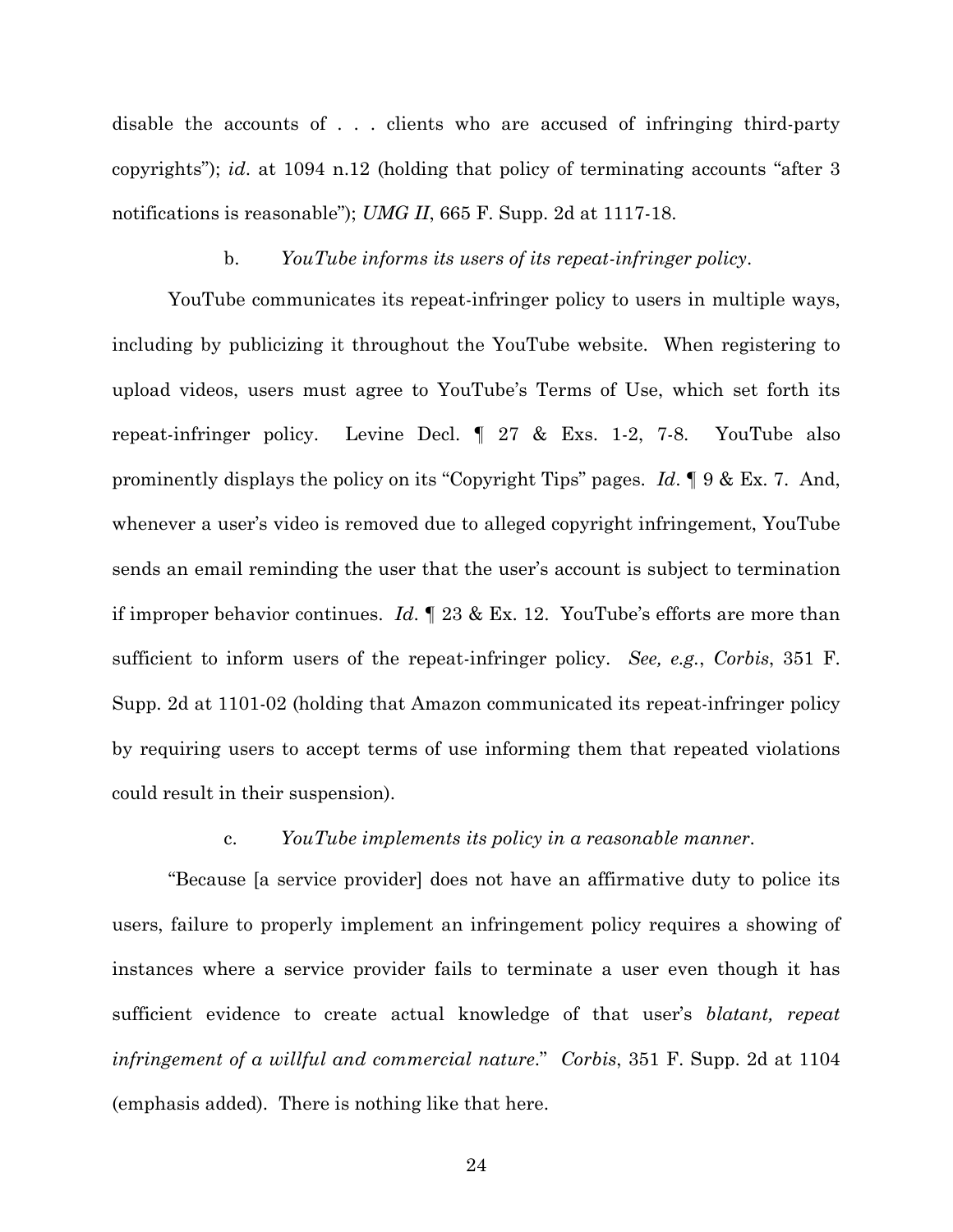YouTube has both "a working notification system" and "a procedure for dealing with DMCA-compliant notifications." *CCBill*, 488 F.3d at 1109. YouTube has taken pains to make its notification system easy and efficient for copyright holders to use. Levine Decl.  $\P\P$  17-18. Early in its existence, YouTube created a first-of-its-kind automated tool that lets copyright holders click a button to send electronic DMCA notices directly to YouTube's agent. *Id*. ¶ 18. YouTube also implemented "hashing" technology to create a digital signature of each video removed via a takedown notice and to automatically block users from uploading identical copies of that video. *Id*. ¶ 25.

YouTube's process for responding to takedown notices is similarly efficient. Given the policies that it has long had, YouTube is usually able to remove or block access to a video identified in a DMCA-compliant notice within a matter of minutes. *Id*. ¶ 19. YouTube also sends an email message to any user whose videos are the subject of a takedown notice, giving the user an opportunity to challenge the notice, but warning that repeated disregard for copyright law will result in the termination of that user's account. *Id*. ¶ 23. A computerized system then tallies the number of strikes that each user's account receives. *Id*. ¶ 28. In virtually all cases (with exceptions not relevant here), when an account receives three strikes—or where YouTube determines that a particular user who has received fewer than three strikes is nonetheless flagrantly abusing the service's terms of use—YouTube terminates the account and removes *all* of the user's videos. *Id.* ¶ 30. YouTube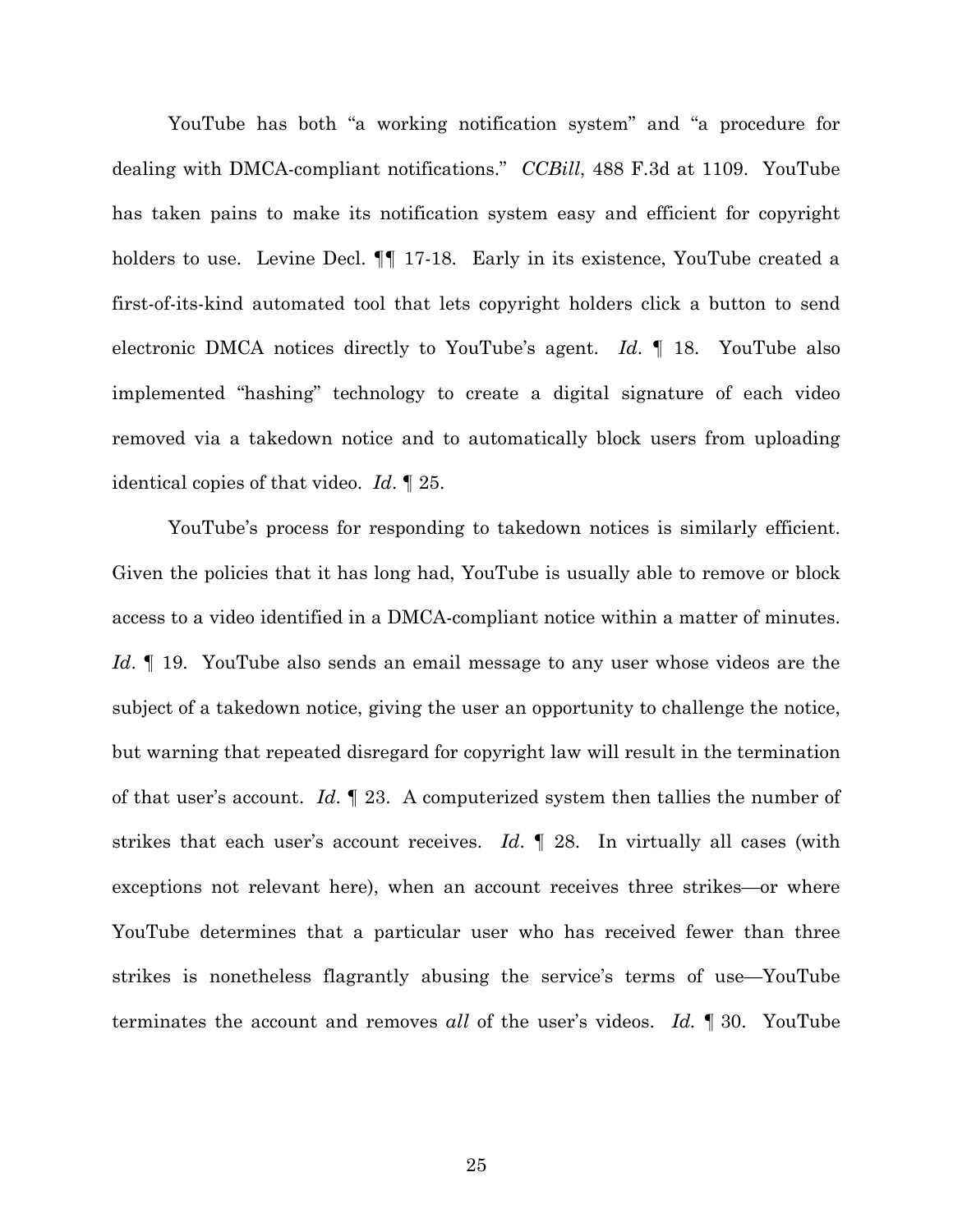prevents users whose accounts have been terminated from creating new accounts by recording and blocking the user's email address. *Id*.

Applying these policies, YouTube has terminated more than 400,000 user accounts based at least in part on copyright strikes. *Id*. ¶ 31.<sup>6</sup> YouTube's dedication to DMCA compliance has drawn widespread praise. *Id*. ¶¶ 22, 32-33 & Ex. 11 (examples). There can be no doubt that YouTube reasonably implements its repeat-infringer policy. *See Io*, 586 F. Supp. 2d at 1143 (relying on similar facts to find that Veoh reasonably implemented its policy).

### 4. YouTube Accommodates Standard Technical Measures.

The final threshold qualification for safe-harbor protection requires service providers to accommodate and not interfere with "standard technical measures." §  $512(i)(1)(B)$ . That is a defined term, which applies only to "technical measures used by copyright owners to identify or protect copyrighted works" that have been "developed pursuant to a broad consensus of copyright owners and service providers in an open, fair, voluntary, multi-industry standards process" (among other requirements). § 512(i)(2). The required standards-setting process has never occurred, however, and thus as a matter of law there are currently no relevant "standard technical measures" with which YouTube could have interfered. In any event, YouTube goes beyond the DMCA and freely makes available sophisticated technology that helps copyright holders—including Viacom—automatically identify their content on YouTube. Section II.B.2.c, *infra*.

<sup>6</sup> Reflecting the overwhelming legitimate usage of YouTube, that figure represents only a small fraction of the over 250 *million* registered YouTube accounts. *Id*. ¶ 31.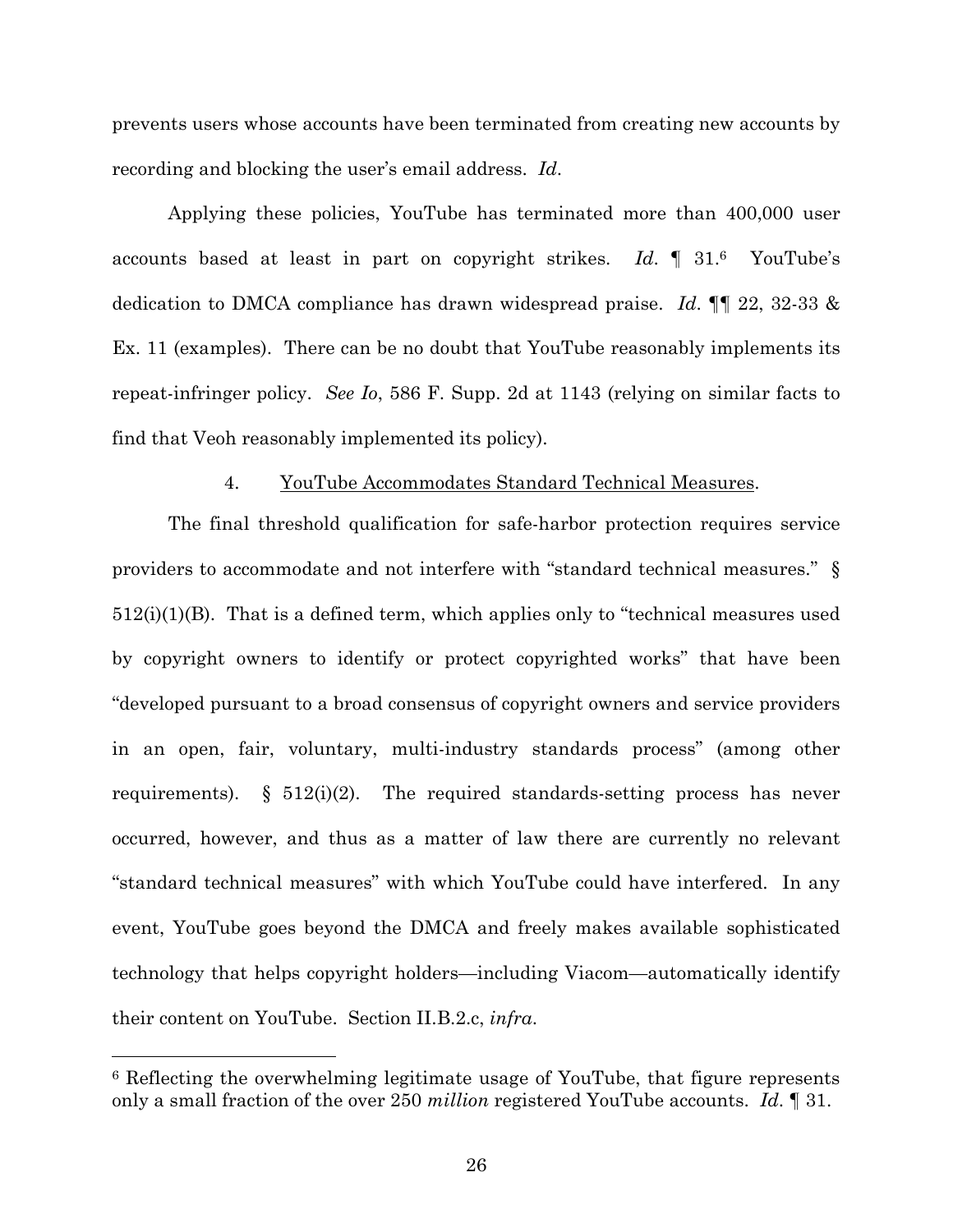#### **B. Plaintiffs' Claims Involve "Storage At The Direction Of A User."**

The Section 512(c) safe harbor applies to any claim for "infringement of copyright by reason of the storage at the direction of a user of material that resides on a system or network controlled or operated by or for the service provider." 17 U.S.C. § 512(c)(1). Plaintiffs' claims, which arise from materials stored on YouTube's system at the direction of its users, fall squarely within this provision.

## 1. YouTube Stores And Streams Videos Through Automated Processes Initiated By Users.

The clips in suit were uploaded by YouTube users—including plaintiffs and their agents. Solomon Decl. ¶ 5. The facts concerning how such videos come to be stored on YouTube's system, and what happens to them once they are there, are undisputed. *Id*. ¶¶ 2-10 (describing how videos are uploaded to YouTube and transcoded into different file formats, how YouTube's system stores videos, and how videos are "streamed" in response to users' playback requests). These facts establish a number of important propositions: (1) videos (including the clips at issue in this case) reside on YouTube's system at the direction of users; (2) during the upload, storage, and playback processes, a certain number of copies of those videos are made automatically by operation of YouTube's system; and (3) those copies are made to facilitate the efficient storage and viewing of user-submitted videos. *Id*. ¶¶ 6-8. In other words, the replication, transmittal, and display of videos on YouTube—the actions that are the subject of plaintiffs' infringement claims—occur through the operation of automated computer processes in response to the direction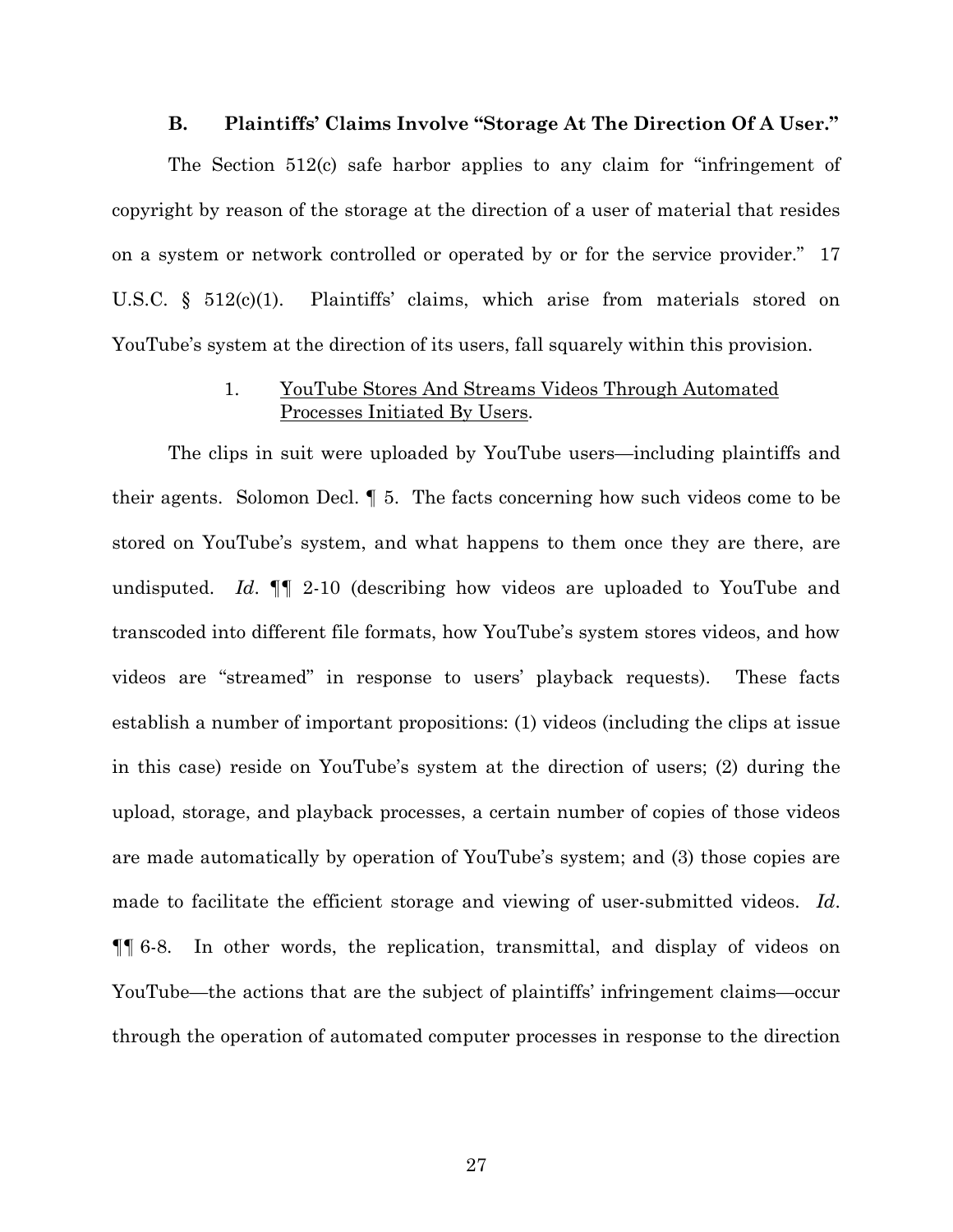of users. *Id*. ¶ 2. As we now discuss, an unbroken line of cases confirms that such actions are covered by the Section 512(c) safe harbor.

## 2. Section 512(c) Protects Services That Have Automated Processes To Facilitate User Access To Stored Material.

Courts applying Section 512(c) have uniformly held that the safe harbor is not limited to mere storage of material, but also protects online services that make user-uploaded material more readily accessible. *See, e.g.*, *Corbis*, 351 F. Supp. 2d at 1110-11 (granting summary judgment that Amazon was protected by Section 512(c) for service enabling vendors to upload images onto Amazon's servers that were then displayed to users); *Costar Group, Inc. v. Loopnet, Inc*., 164 F. Supp. 2d 688, 701-02 (D. Md. 2001), *aff'd*, 373 F.3d 544 (4th Cir. 2004) (online database of real-estate listings compiled from user submissions and made accessible to users on request is protected by Section 512(c)). Indeed, no court has *ever* held that such functions fall outside the reach of the safe harbor.

Directly on point are a pair of recent decisions holding that an Internet videohosting service (Veoh) is protected by Section 512(c). Those rulings explain that "service providers seeking safe harbor under Section 512(c) are not limited to merely storing material" (*Io*, 586 F. Supp. 2d at 1147) and that the statute covers "software functions" that are "directed toward facilitating access to materials stored at the direction of users" (*UMG I*, 620 F. Supp. 2d at 1088). Those principles apply directly to this case.

Like YouTube, Veoh "operates an internet-based service that allows users to share videos with others, free of charge." *UMG I*, 620 F. Supp. 2d at 1082. Veoh is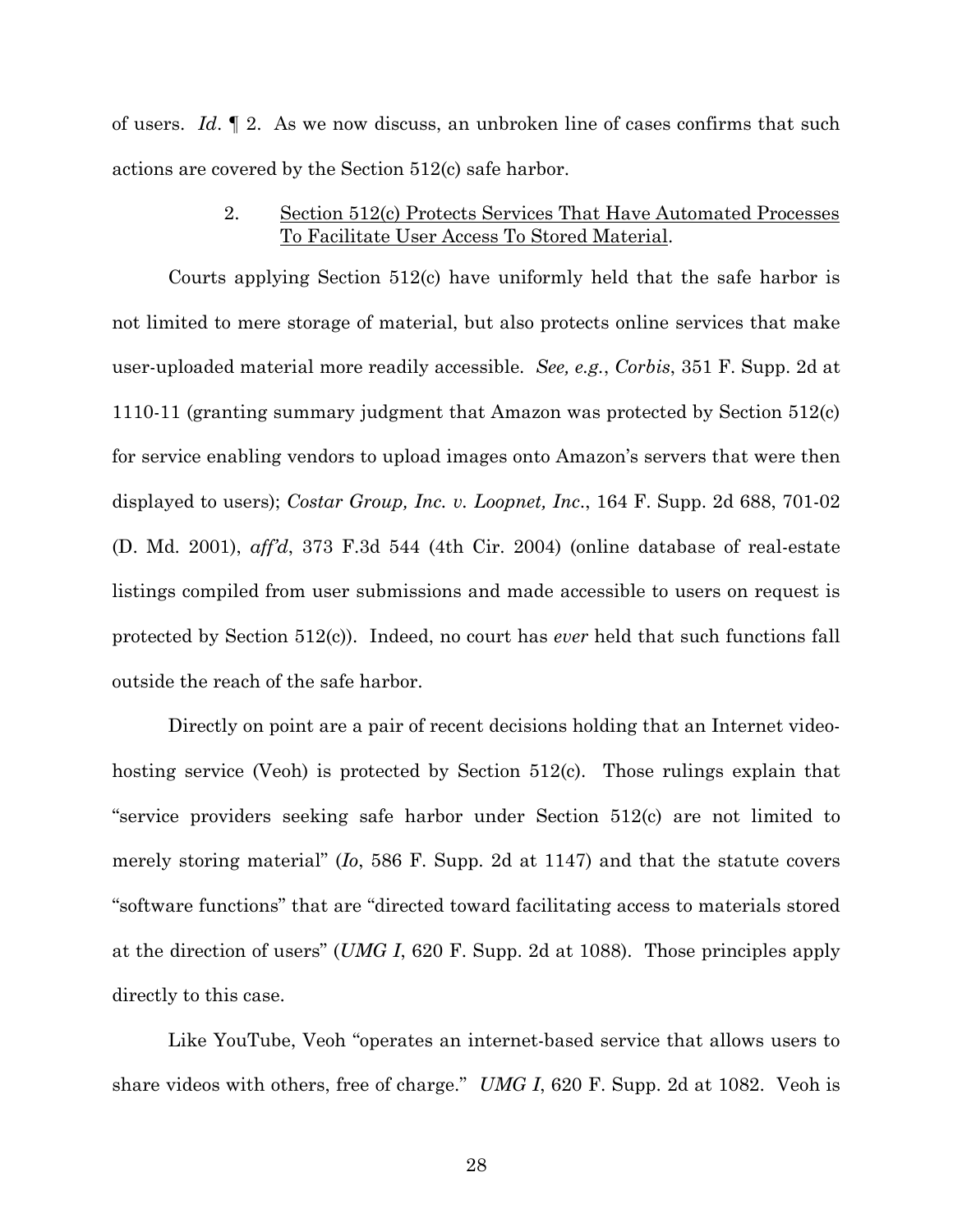more than an online video-storage warehouse; it has implemented various features "directed towards providing access to material stored at the direction of users." *Id*. at 1092. To that end, Veoh (1) automatically creates additional copies of useruploaded videos; (2) converts user-uploaded videos into Flash format (and other formats playable on mobile devices); and (3) allows users to "stream" copies of videos onto their computers. *Id*. at 1084-85. The court in *UMG I* had little trouble concluding that "the section 512(c) limitation on liability applies to service providers whose software performs these functions for the purpose of facilitating access to user-stored material." *Id.* at 1088.

That decision followed a similar ruling in *Io*, 586 F. Supp. at 1147. *Io* expressly rejected the argument that Veoh fell outside Section 512(c) because it gives users access to the videos it hosted "as a means of distribution . . . and not just storage." *Id*. at 1146-47. What matters is that Veoh "established a system whereby software automatically processes user-submitted content and recasts it in a format that is readily accessible to its users. . . . Inasmuch as this is a means of facilitating user access to material on its website," Veoh did not lose the safe harbor "through the automated creation of these files." *Id.* at 1148.

YouTube is indistinguishable from Veoh in these respects. As described above, video files are uploaded to YouTube "through an automated process which is initiated entirely at the volition" of its users. *Io*, 586 F. Supp. 2d at 1148. The reproduction, distribution, and display at issue here occur via software functions triggered automatically by user requests. Solomon Decl. ¶ 2. Those functions are

29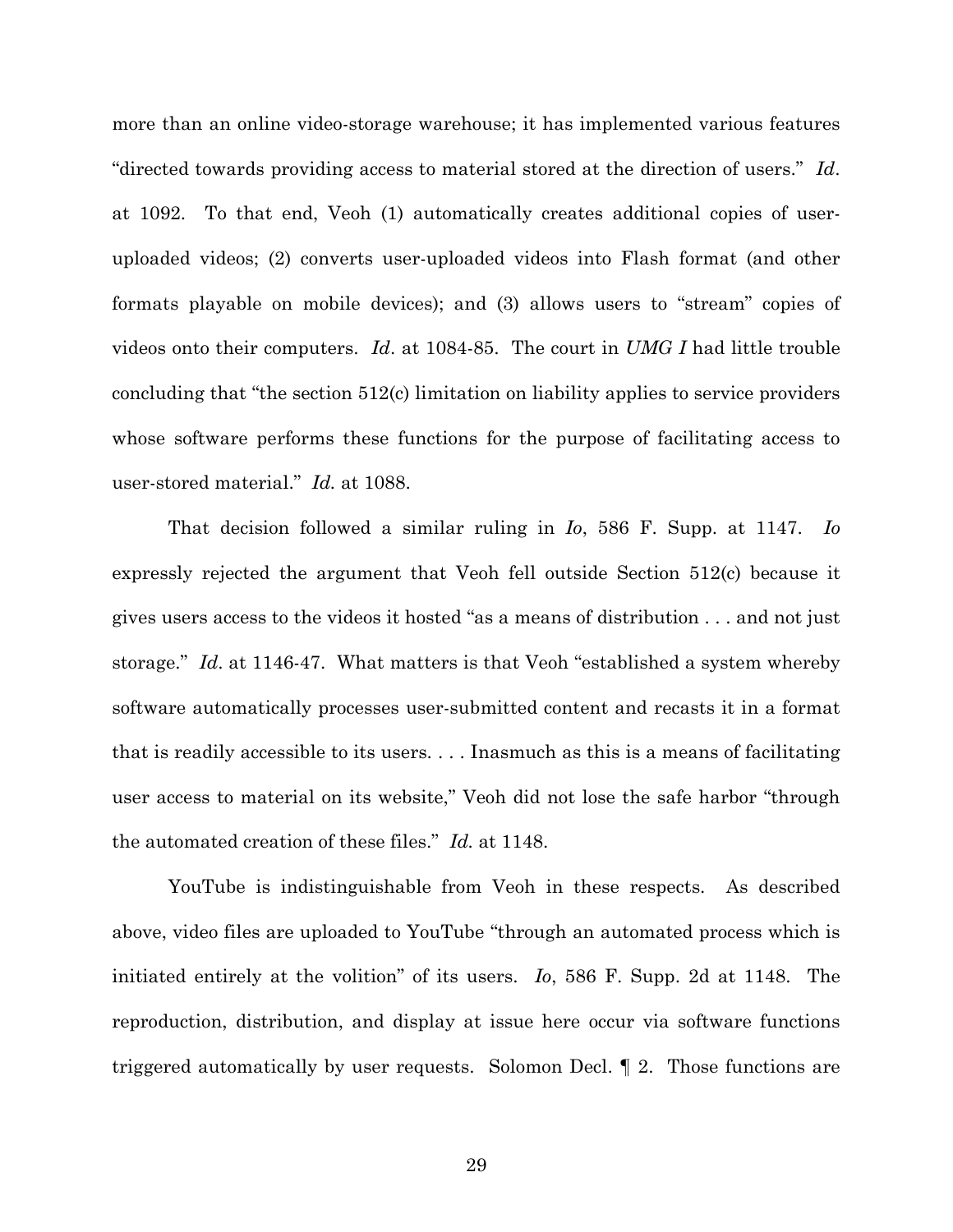"undertaken to make it easier for users to view" used-submitted videos stored on YouTube. *UMG I*, 620 F. Supp. 2d at 1092. As a matter of law, therefore, YouTube's automated processes for formatting, storing, and streaming videos uploaded by users fall within Section  $512(c)$ . This result furthers the basic purpose of the safe harbor: "if providing access could trigger liability without the possibility of DMCA immunity, service providers would be greatly deterred from performing their basic, vital, and salutary function—namely, providing access to information and material for the public." *Id*. at 1089.

# **C. YouTube Did Not Have Knowledge Of The Alleged Infringements And Responded Expeditiously To Takedown Notices For The Clips In Suit.**

Having established all the threshold qualifications for the Section 512(c) safe harbor, YouTube is protected unless plaintiffs can demonstrate the existence of one of two disqualifying circumstances: (1) that YouTube had knowledge of the specific instances of infringement that plaintiffs allege (or received a DMCA-compliant notice regarding those claimed infringements), but failed to act "expeditiously" to remove or disable access to the offending material; *or* (2) that YouTube had the "right and ability to control" the infringing activity alleged and received "a financial benefit directly attributable" to that activity. 17 U.S.C.  $\S$  512(c)(1)(A), (c)(1)(C),  $(c)(1)(B)$ . We start with the first point: YouTube did not have the kind of knowledge that would have required it to remove any of the video clips at issue in this case without first receiving a proper DMCA takedown notice.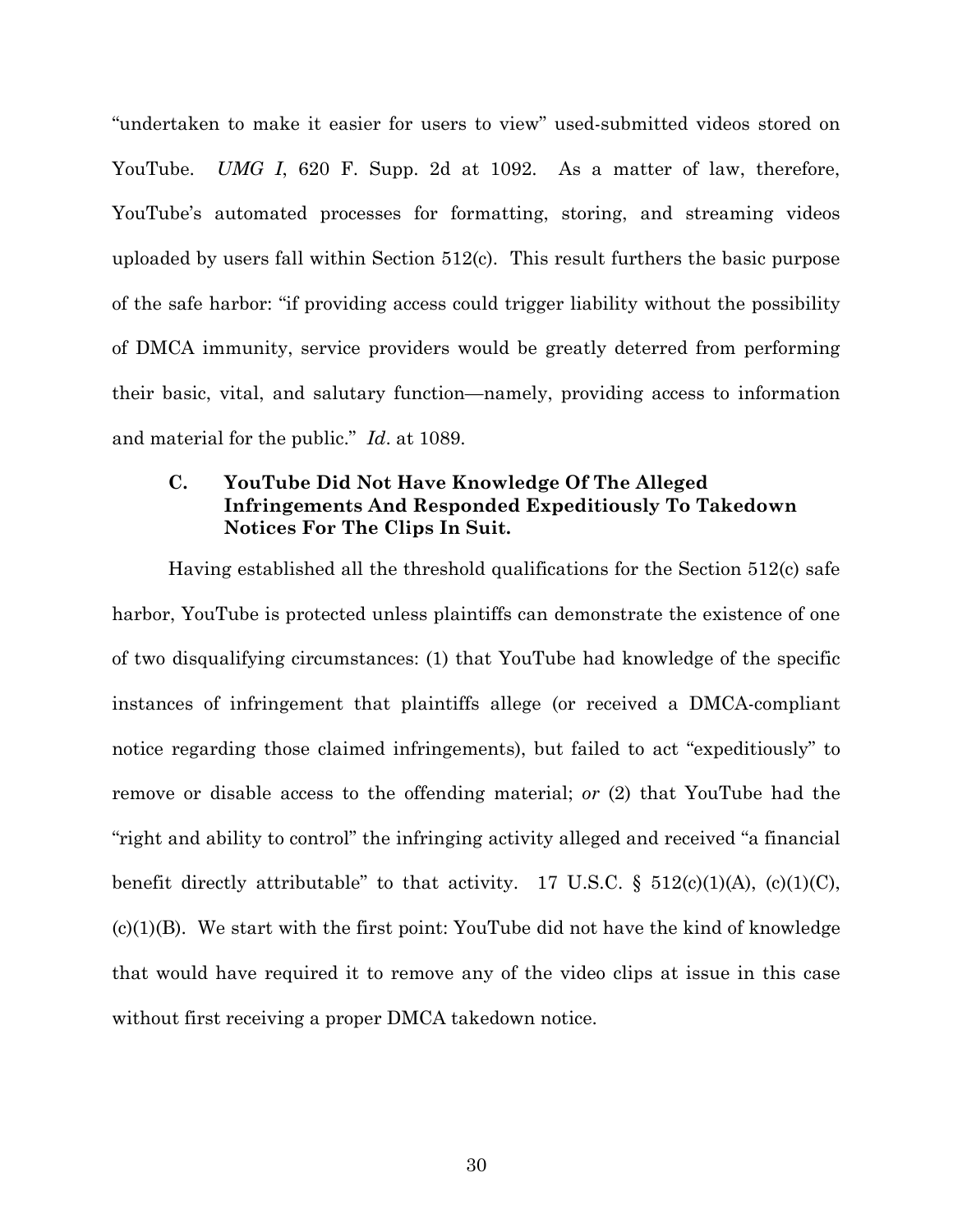1. Plaintiffs Have The Burden Of Showing That YouTube Had Knowledge Of The *Specific* Infringing Activity That They Allege.

Courts applying Section 512(c) have consistently found that to disqualify an otherwise-eligible service provider from safe-harbor protection, the plaintiff must come forward with evidence that the service provider had knowledge of particular infringing material on its service, but declined to expeditiously remove it. If the plaintiff fails to do so, the service provider is entitled to summary judgment on this element. *See UMG II*, 665 F. Supp. 2d at 1110 (granting summary judgment where "UMG has not provided evidence establishing that Veoh failed to act expeditiously whenever it had actual notice of infringement").<sup>7</sup>

It is not sufficient for the plaintiff to show "a provider's general awareness of infringement." *UMG II*, 665 F. Supp. 2d at 1111.<sup>8</sup> The knowledge required by Section 512(c) is instead knowledge of the *specific* infringing activity that the

<sup>7</sup> *See also Perfect 10, Inc. v. Amazon*, CV-05-4753, slip op. at 8 (C.D. Cal. Nov. 4, 2008) ("Although A9 has the ultimate burden of proving its affirmative defense, it is Perfect 10's burden to show that A9 had actual knowledge of infringement within the meaning of Section 512(c).") (attached as Schapiro Ex. 19); *Io*, 586 F. Supp. 2d at 1148-49 (granting service provider's motion for summary judgment under Section 512(c) where copyright holder failed to come forward with sufficient evidence of actual or constructive knowledge); *Corbis*, 351 F. Supp. 2d at 1107-09 (same; faulting copyright holder for providing "no evidence from which such actual knowledge could be gleaned" and "no evidence from which to infer that Amazon was aware of, but chose to ignore, red flags").

<sup>8</sup> *See also Io*, 586 F. Supp. 2d at 1148-49 (copyright owner failed to raise a "genuine issue of material fact as to whether Veoh had the requisite level of knowledge or awareness that *plaintiff's copyrights* were being violated") (emphasis added); *Corbis*, 351 F. Supp. 2d at 1108 ("The issue is whether Amazon actually knew that *specific* zShops vendors were selling items that infringed Corbis' copyrights") (emphasis added); *Hendrickson v. eBay*, 165 F. Supp. 2d at 1093 (granting summary judgment to service provider that "did not have actual or constructive knowledge that *particular* listings were being used by *particular* sellers to sell pirated copies" of the particular work in suit) (emphases added).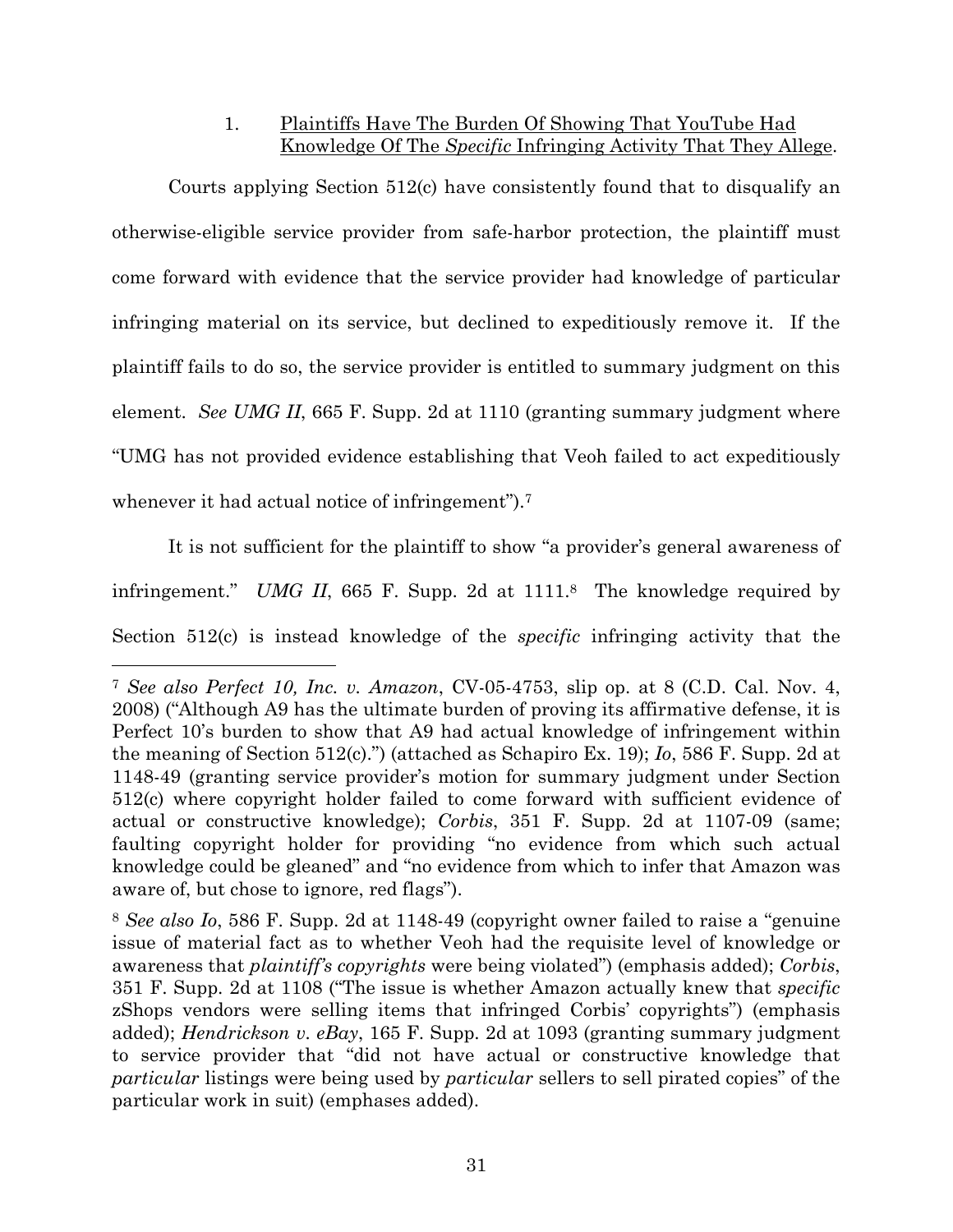plaintiff alleges. The text and structure of the statute make that clear. A service provider retains safe-harbor eligibility if, upon obtaining knowledge of the infringement, it "acts expeditiously to remove, or disable access to, *the* material."  $\S 512(c)(1)(A)(iii)$  (emphasis added). Section 512(c), that is, does not focus on knowledge alone, but instead uses knowledge to trigger a duty to remove the particular material that the service provider knows is infringing. Such expeditious removal is possible only if the provider knows with specificity what it must remove. A service provider that merely has generalized knowledge of infringement occurring somewhere on its system cannot do what the statute demands. YouTube therefore would have disqualifying knowledge for purposes of these cases only insofar as it failed to expeditiously remove a *particular* clip in suit that it knew to be infringing. For a variety of reasons, plaintiffs cannot make that showing.

# 2. YouTube Did Not Have Actual Knowledge Of The Alleged Infringements.

There is no evidence that YouTube had "actual knowledge" that any of the clips in suit were infringing plaintiffs' copyrights. *See, e.g.*, *Corbis*, 351 F. Supp. 2d at 1108 (finding plaintiff's evidence of actual knowledge "wholly insufficient").<sup>9</sup>

<sup>9</sup> Most of the clips in suit were brought to YouTube's attention by way of a DMCA notice. *See* Schapiro Ex. 17 (186:9-187:7), Ex. 18 (141:10-19, 148:8-18). YouTube promptly complies with such notices by removing the videos identified in them. Levine Decl. ¶ 19; Section I.C.4, *infra*. Some of the putative class plaintiffs' clips were never the subject of any takedown request prior to being identified as alleged infringements in this case. *See* Schapiro Ex. 20 (94:19-95:6) (admitting that Carlin did not send takedown notices for any clips in suit); Ex. 21 (26:15-21) (admitting that Stage Three did not send takedown notices for clips identified in its complaint); Ex. 22 (Response 35) (same for R&H). Those plaintiffs' decisions to forego sending DMCA notices for their clips "stripped [them] of the most powerful evidence of a service provider's knowledge." *Corbis*, 351 F. Supp. 2d at 1107. To the extent that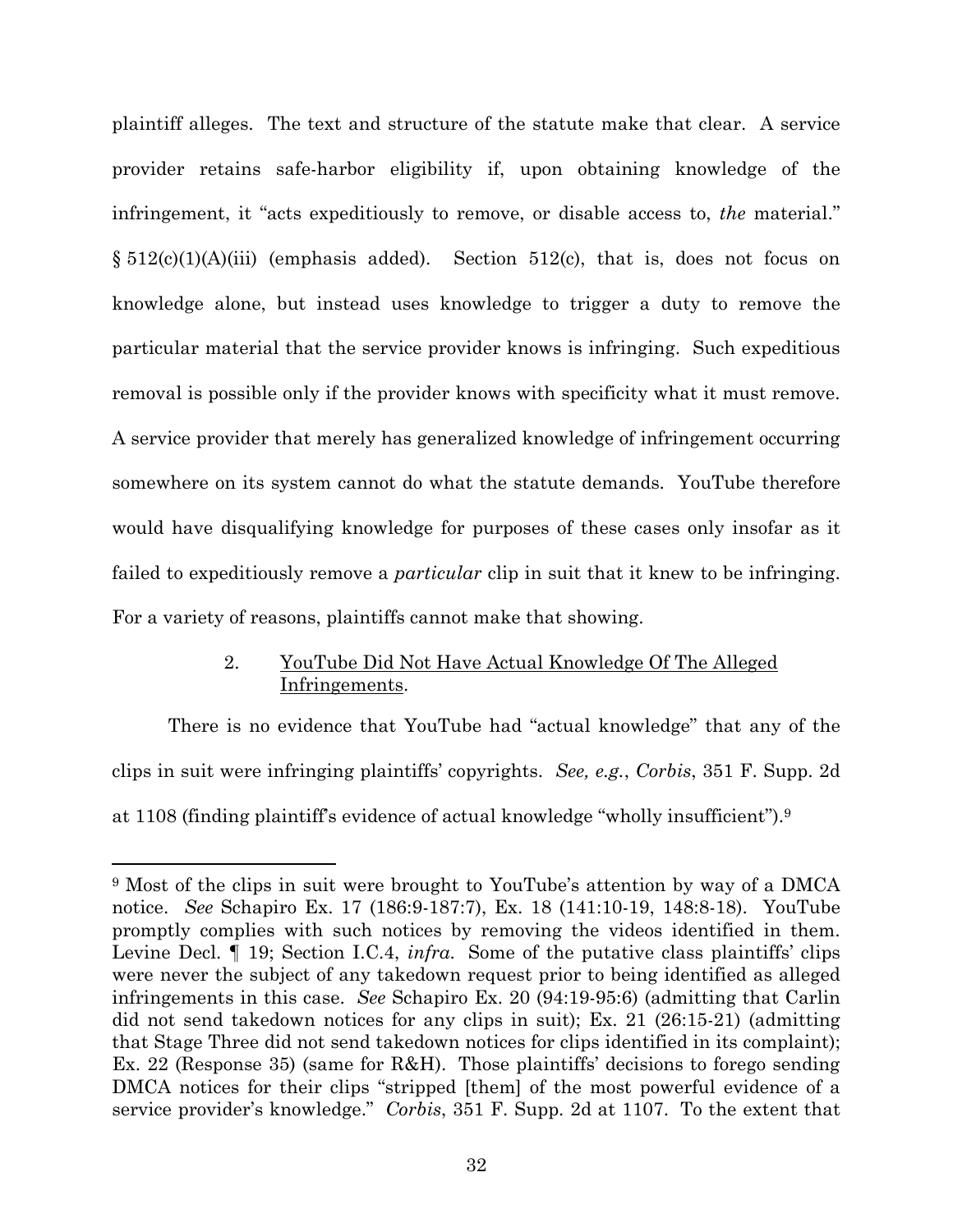3. There Are No Facts Or Circumstances Known To YouTube From Which The Alleged Infringements Were "Apparent."

As an alternative to actual knowledge, "a service provider may lose immunity if it fails to take action with regard to infringing material when it is 'aware of facts or circumstances from which infringing activity is apparent.'" *CCBill*, 488 F.3d at 1114 (quoting 17 U.S.C.  $\S$  512(c)(1)(A)(ii)). This provision is triggered only where "the service provider deliberately proceeded in the face of *blatant* factors of which it was aware." *Corbis*, 351 F. Supp. 2d at 1108 (emphasis added) (citation omitted); *see also Io*, 586 F. Supp. 2d at 1148. A showing of so-called "red-flag" knowledge requires, first, that the service provider was actually aware of the facts or circumstances from which the infringing activity was supposedly apparent. *See* S. Rep. 105-190, at 40. If so, the question then becomes whether the proffered circumstances were so blatant that they required the service provider to remove the material at issue without any takedown notice from the copyright owner. Plaintiffs' knowledge claims fail at both stages of the analysis.

> a. *There is no evidence that YouTube was actually aware of any supposed "red flags."*

Because "a service provider need not monitor its service or affirmatively seek facts indicating infringing activity," YouTube may not be charged with knowledge based on circumstances that it did not actually know about, but perhaps could have uncovered by more actively monitoring user activity. S. Rep. 105-190, at 44; *see also*

those clips had not already been removed, YouTube took them down shortly after they were identified in their pleadings as clips in suit. Levine Decl. ¶ 21.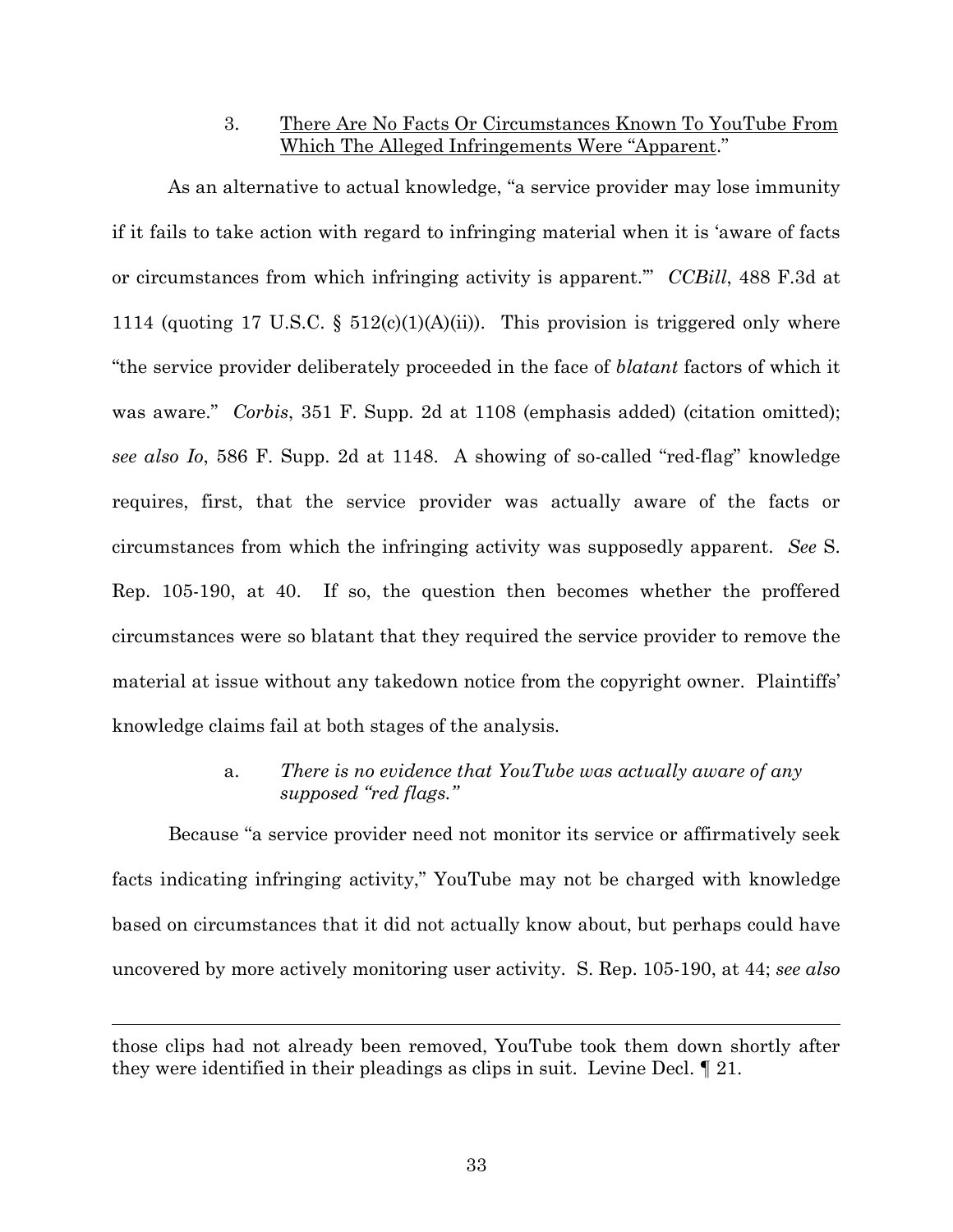17 U.S.C. § 512(m). That requirement is important here because YouTube employees have never even seen the overwhelming majority of the more than 500 million videos that have been posted to the service. Levine Decl. ¶ 28; Schaffer Decl. ¶ 11; Hurley Decl. ¶ 18. The hundreds of thousands of videos uploaded to YouTube each day are processed and stored automatically by YouTube's computer systems without any human involvement or intervention. Solomon Decl. ¶ 6. And, consistent with the express terms of the DMCA, YouTube does not manually review or proactively monitor the mass of user-submitted videos. Levine Decl. ¶ 26; Schaffer Decl. ¶ 11; Hurley Decl. ¶ 18. Ordinarily, therefore, no one at YouTube will know that a given video has been posted at all, let alone have actually viewed that video. *Id*. As a matter of law, moreover, a service provider's generalized understanding that materials containing copyrighted content were stored on its system is not enough to establish awareness of obvious infringing activity. *See UMG II*, 665 F. Supp. 2d. at 1108 (rejecting argument that a provider's knowledge that it was "hosting user-contributed material capable of copyright protection" creates potentially disqualifying knowledge).

Accordingly, there is no evidence that YouTube was actually aware of "facts or circumstances" from which the alleged infringements of their clips in suit were supposedly "apparent." *Io*, 586 F. Supp. 2d at 1149 & n.10 (finding lack of knowledge where "there is no evidence to suggest" that Veoh was aware of the circumstances supposedly amounting to a red flag). For this reason alone, plaintiffs' ability to show "red flag" knowledge fails.

34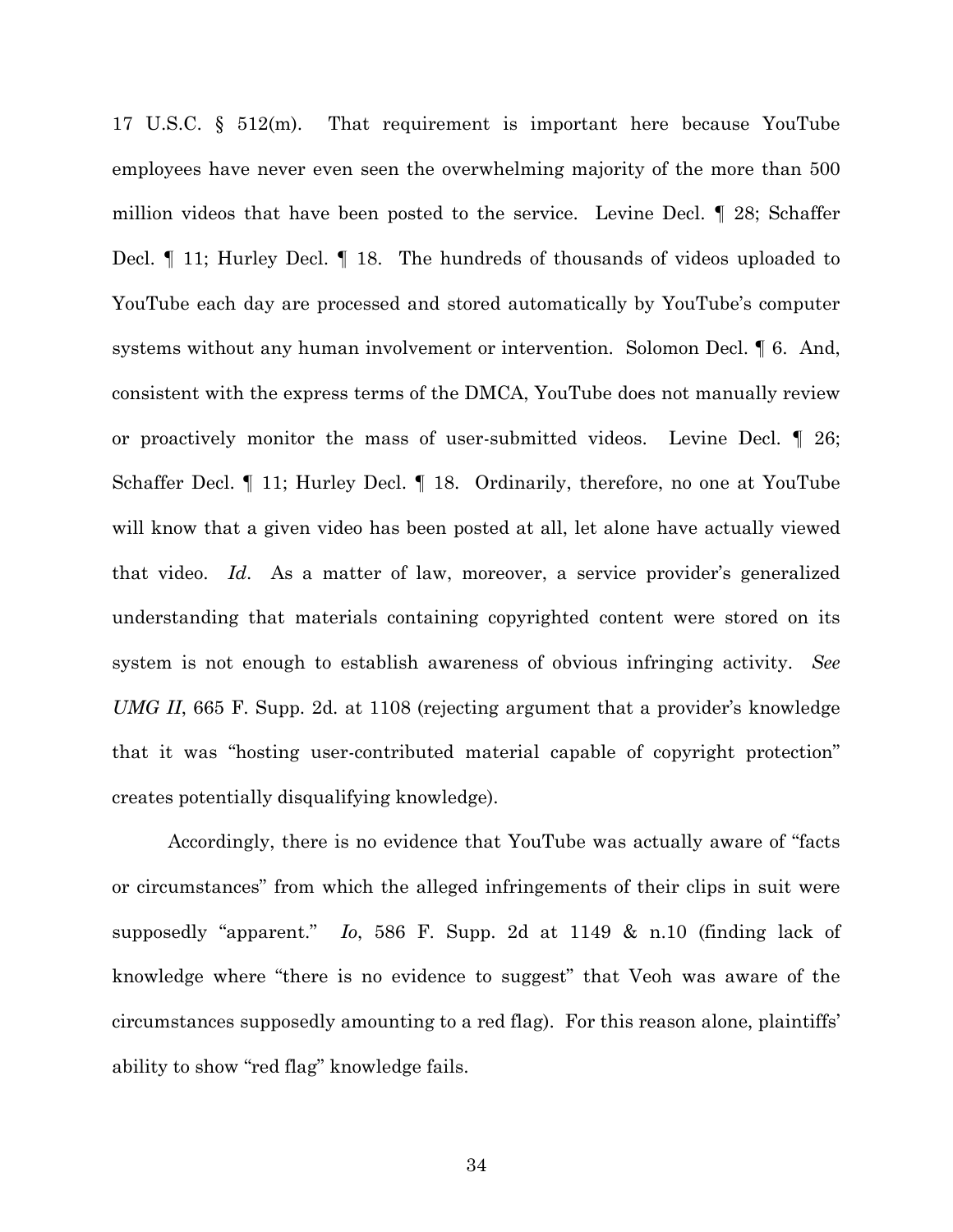#### b. *Plaintiffs' clips in suit cannot be "red flags."*

Even if plaintiffs could point to evidence that YouTube had actually seen certain of the clips in suit, it would not advance their case. The nature of those clips—and plaintiffs' own widespread authorization of their content to appear on YouTube in many different forms—negate any basis for imputing knowledge of the alleged infringements to YouTube.

The test for whether a particular video amounts to a red flag requiring removal by the service provider even in the absence of a DMCA notice is "whether infringing activity would have been apparent to a reasonable person operating under the same or similar circumstances." H.R. Rep. 105-551 (Part 2), at 53; S. Rep. 105-190, at 44. A red flag, that is, must be something "blatant" (*Corbis*, 351 F. Supp. 2d at 1108), from which the infringement is "obvious" (S. Rep. 105-190, at 44; H.R. Rep. 105-551 (Part 2), at 57). That formulation is strict, and rightly so. Distinguishing infringing from non-infringing activity is challenging, particularly for service providers as compared to copyright holders. Service providers have limited, if any, information about any number of relevant issues: what copyright owners have rights in which works; what materials those rights holders have licensed to which third parties; which materials copyright owners or licensees have chosen to put on the Internet for promotional reasons; and what uses of a given work would be considered fair. The DMCA's knowledge test was designed against that backdrop to ensure that service providers would not be required "to make discriminating judgments about potential copyright infringement." H.R. Rep. 105- 551 (Part 2), at 58.

35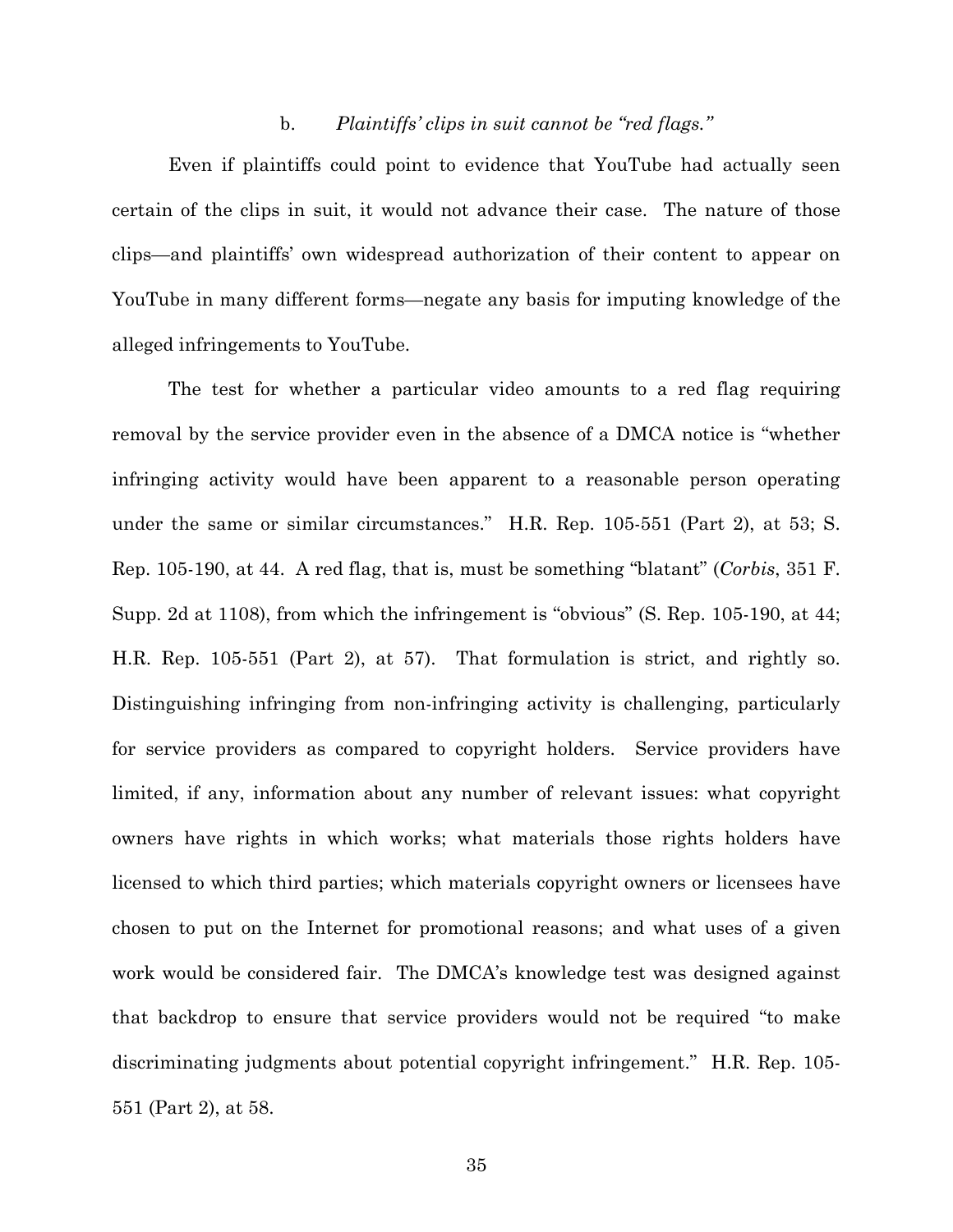Congress thus made clear that no red flag would exist where the circumstances leave uncertain whether the material at issue is protected by copyright at all, whether a particular use of copyrighted material is licensed or, if unlicensed, whether the use of the material might be a fair use. *Id*. at 57-58.<sup>10</sup> A service provider has no "investigative duties" to make such determinations. *CCBill*, 488 F.3d at 1114. Instead, the service provider must remove material on its own without receiving a takedown notice—only where the infringement would be "apparent from even a brief and casual viewing." *Corbis*, 351 F. Supp. 2d at 1108 (quoting H.R. Rep. 105-551 (Part 2), at 58). "This high bar for finding 'red flag' knowledge is yet another illustration of the principle underlying the DMCA safe harbors, that the burden is on the copyright holder, not the service provider, to identify copyright infringement." *UMG II*, 665 F. Supp. 2d at 1111; *see also CCBill*, 488 F.3d at 1114 (the DMCA does "not place the burden of determining whether [the works] are actually illegal on a service provider").

In this case, therefore, plaintiffs would have to be able to show not just that YouTube actually saw each clip at issue (or the supposed "red flags" associated with it), but also that YouTube would have been able to discern immediately that the clip

<sup>10</sup> Although this legislative history specifically refers to the Section 512(d) safe harbor, which protects "information location tools," the red-flag knowledge provision for that safe harbor  $(\S 512(d)(1))$  is identical to the one in section 512(c). "A standard principle of statutory construction provides that identical words and phrases within the same statute should normally be given the same meaning"—a rule "doubly appropriate here" since the two provisions were added "at the same time." *Powerex Corp. v. Reliant Energy Servs., Inc*., 551 U.S. 224, 232 (2007); *see Corbis*, 351 F. Supp. 2d at 1108 (relying on this legislative history in applying Section  $512(c)$ ).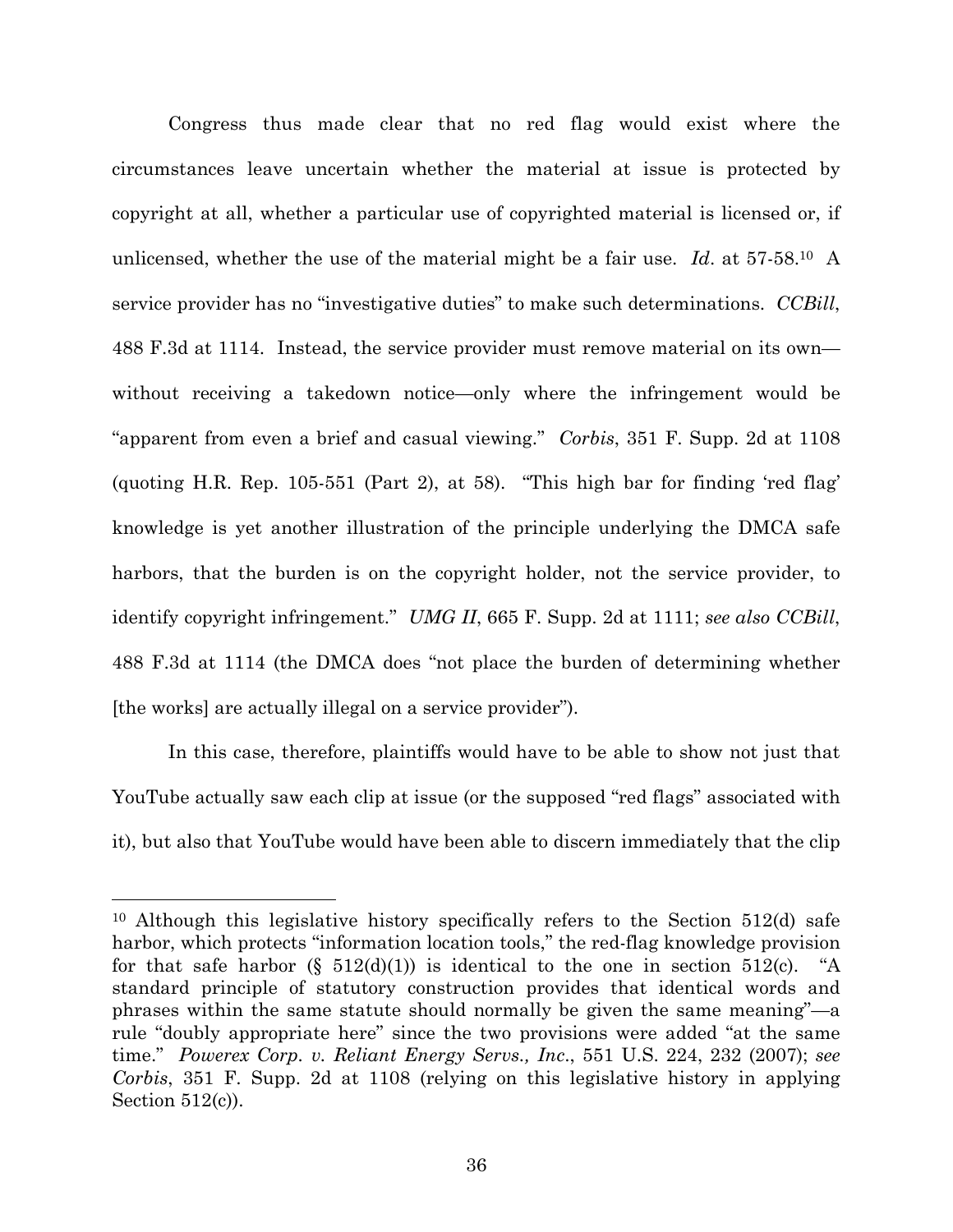was an obvious infringement of plaintiffs' copyrights. At a minimum, any clip that (1) leaves doubt about whether it was authorized to be on YouTube (for any number of reasons, including the obscurity of the material or the actions of the copyright owner—or owners—in posting, licensing, or deliberately leaving content on YouTube), or (2) gives rise to a reasonable claim of fair use, does not present sufficiently "blatant factors" to trigger a duty to remove it absent a proper request by the rights holder. Plaintiffs cannot overcome these hurdles.

### (i) It would not have been apparent what many of the clips in suit even were, much less that they were infringing.

As an initial matter, it is not immediately obvious what many of the clips in suit even *are*, much less that they supposedly infringe plaintiffs' copyrights. While Viacom has suggested that all of its content is "readily identifiable," that is not true of many of the works at issue in this case.<sup>11</sup> The melodies and lyrics of many of the putative class plaintiffs' musical compositions—and the video footage that plaintiff Tur has put at issue—likewise would not be readily recognizable to YouTube.<sup>12</sup> Plaintiffs cannot seriously contend that it would have been apparent to any reasonable service provider "from a brief and casual viewing" of short clips from

<sup>11</sup> Among Viacom's works in suit are: *Call to Greatness*, *Distraction*, *Dog Bites Man*, *Gerhard Reinke's Wanderlust*, *The Hollow Men*, *Human Giant*, *Insomniac with Dave Attell*, *Noah's Arc*, *Premium Blend*, *Rob and Big*, *Run's House*, *Shorties Watchin' Shorties*, *Stardust*, *A Shot At Love*, *The Shot*, *Trick My Truck*, *True Life: I'm An Alcoholic*, *Viva Hollywood*, *Viva La Bam*, *The White Rapper Show*, *Wildboyz*, and *Wonder Showzen*. *See* Rubin Decl. Exs. 117, 120.

<sup>&</sup>lt;sup>12</sup> Among the titles of the works that the putative class plaintiffs have put at issue are: "Dethroned"; "Here Comes The King"; "Off The Hook"; "Oh Yeah"; "The Shankill Butchers"; "Jager Yoga"; "Pursuit: Motorcycle Into Bus"; "Dangerous Pursuits"; and "North Hollywood Shootout." *See* Rubin Decl. Ex. 129.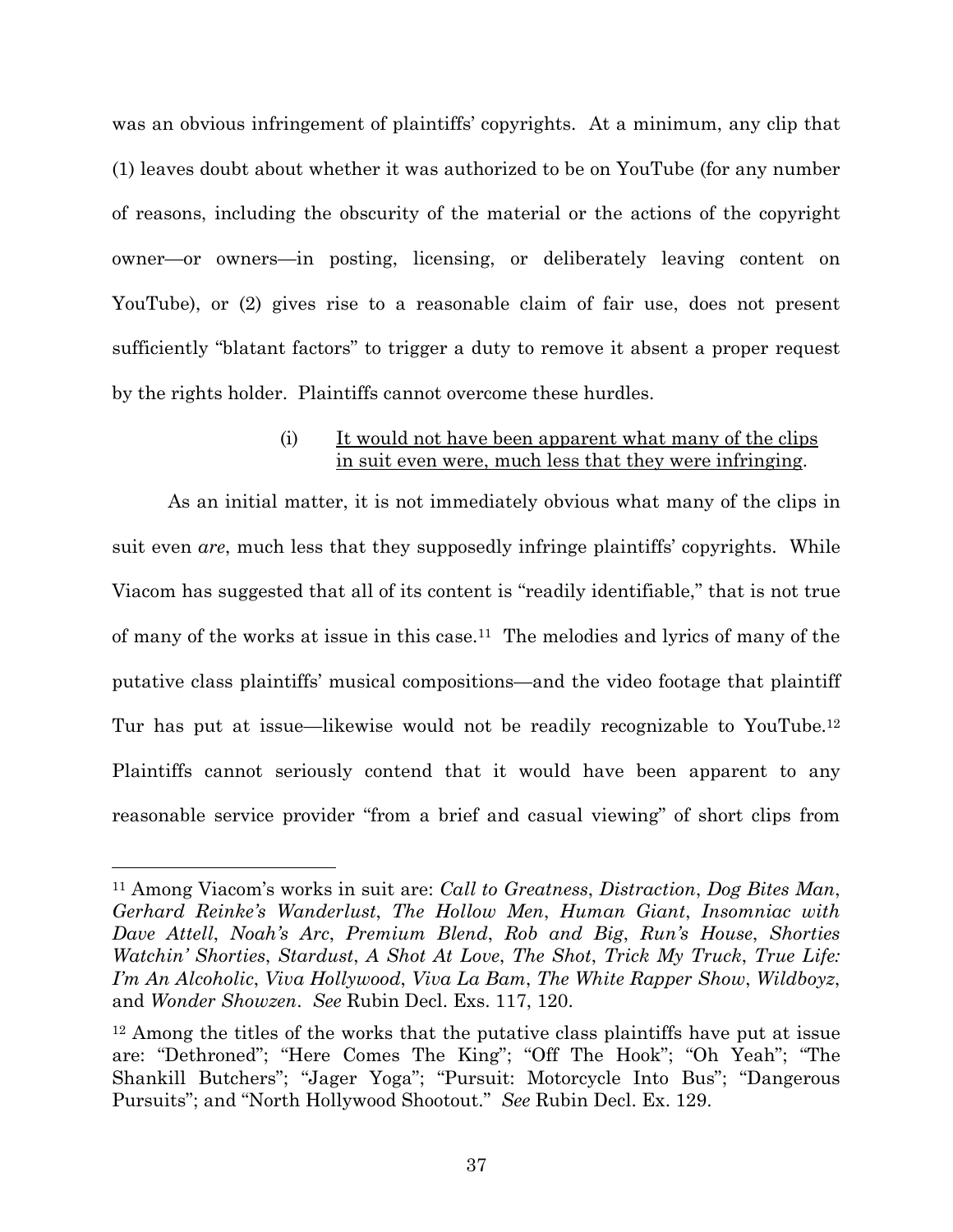works like these that they misappropriated plaintiffs' copyrighted content. *Corbis*, 351 F. Supp. 2d at 1108.<sup>13</sup>

Even if one could discern that some of these clips were commercially produced (which in many instances is far from obvious or simply not true), that certainly does not indicate "obvious" infringement. *See Io*, 586 F. Supp. 2d at 1149 (rejecting argument that "the professionally created nature of submitted content constitutes a per se 'red flag' of infringement sufficient to impute the requisite level of knowledge"); *Corbis*, 351 F. Supp. 2d at 1109 (service provider's knowledge that certain types of works may be "the subject of online copyright infringement" does not create red-flag knowledge). That is especially true for YouTube, which hosts all sorts of professional material that is uploaded with full authorization. Maxcy Decl. ¶¶ 3-5, 9-10; Walk Decl. ¶¶ 3-4.

<sup>13</sup> That reality is perhaps best illustrated by actually looking at a few examples of the clips in suit, which we respectfully invite the Court to do*. See* Schapiro Ex. 181A/181B (supposedly a clip from *Shorties Watching Shorties*); Ex. 182A/182B (supposedly from *A Shot at Love*); Ex. 183A/183B (supposedly from *Viva Hollywood*); Ex. 184A/184B (supposedly from *Wildboyz*); Ex. 185A/185B (supposedly from *The White Rapper Show*); Ex. 186A/186B (supposedly from *So NoTORIous*); Ex. 187A/187B (supposedly from *Run's House*); Ex. 188A/188B (supposedly from *Human Giant*); Ex. 189A/189B (supposedly from *Distraction*); Ex. 190A/190B (supposedly from a Premier League match); Ex. 191A/191B (supposedly from a different Premier League match); Ex. 192A/192B (supposedly containing excerpt from "American Beauty Theme"); Ex. 193A/193B (short homemade clip of man supposedly playing "Pretending" on the electric guitar); Ex. 194A/194B (supposedly from "Pursuit: Motorcycle Into Bus"); Ex. 195A/195B (supposedly from a French Open match).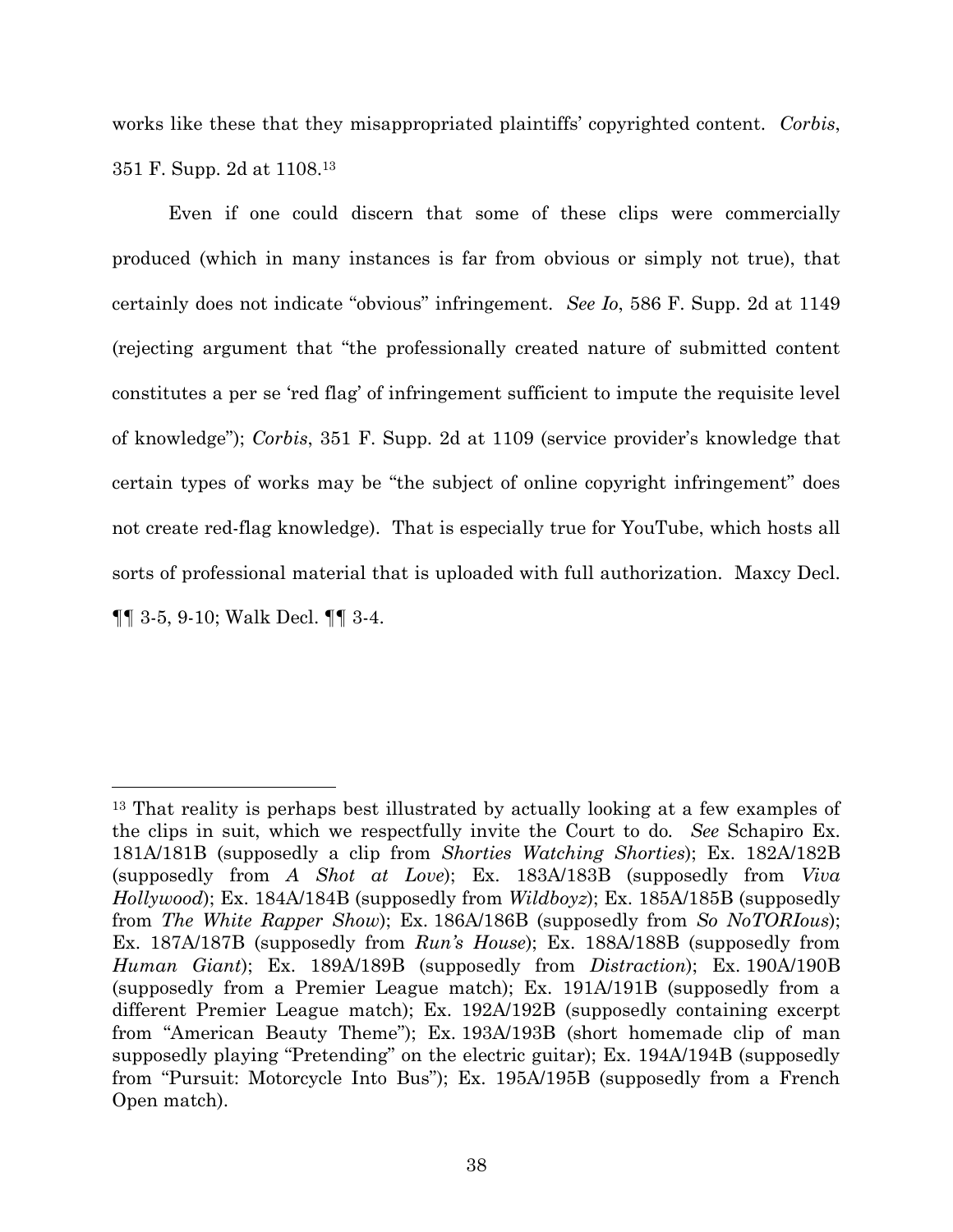### (ii) Viacom's extensive and varied use of YouTube for marketing negates any argument that the appearance of Viacom content indicates "obvious" infringing activity.

Even assuming that YouTube reviewed a given clip that obviously contained plaintiffs' copyrighted material, plaintiffs' widespread use of YouTube to market and promote their content—uses that continued even in the midst of this litigation—defeats any notion that the presence of their material on YouTube creates a fact or circumstance from which infringing activity is apparent.

From YouTube's earliest days, many major media companies, including NBC, Disney, Fox, BSkyB, the Weinstein Company—and Viacom itself—have uploaded video clips from their movies and television shows to YouTube for promotional purposes. Decl. of Arthur Chan ("Chan Decl.") ¶¶ 4, 5, 9; Decl. of Daniel Ostrow ("Ostrow Decl.")  $\P\P$  2, 4, 5, 6; Rubin Decl.  $\P$  2 & Exs. 1-41. Two facets of this practice are especially relevant to the DMCA's knowledge inquiry because they so significantly complicate the task of distinguishing between authorized and unauthorized uploads: (1) the sheer number of authorized video clips that Viacom (and other media companies) have allowed to flood YouTube; and (2) the opaque manner in which those clips are frequently placed on YouTube.

Viacom alone has uploaded thousands of videos to YouTube to market hundreds of its programs and movies, including many that are now works in suit. *See, e.g.,* Rubin Decl. ¶¶ 2, 14, 18 & Ex. 1, Exs. 3-16, Ex. 17 ("we've uploaded a boatload of clips onto YouTube for distribution"), Ex. 18-30, Ex. 31 (long list of videos uploaded to YouTube by Viacom's marketing agent). Viacom does so for a simple reason: this kind of marketing works. As a Viacom employee explained to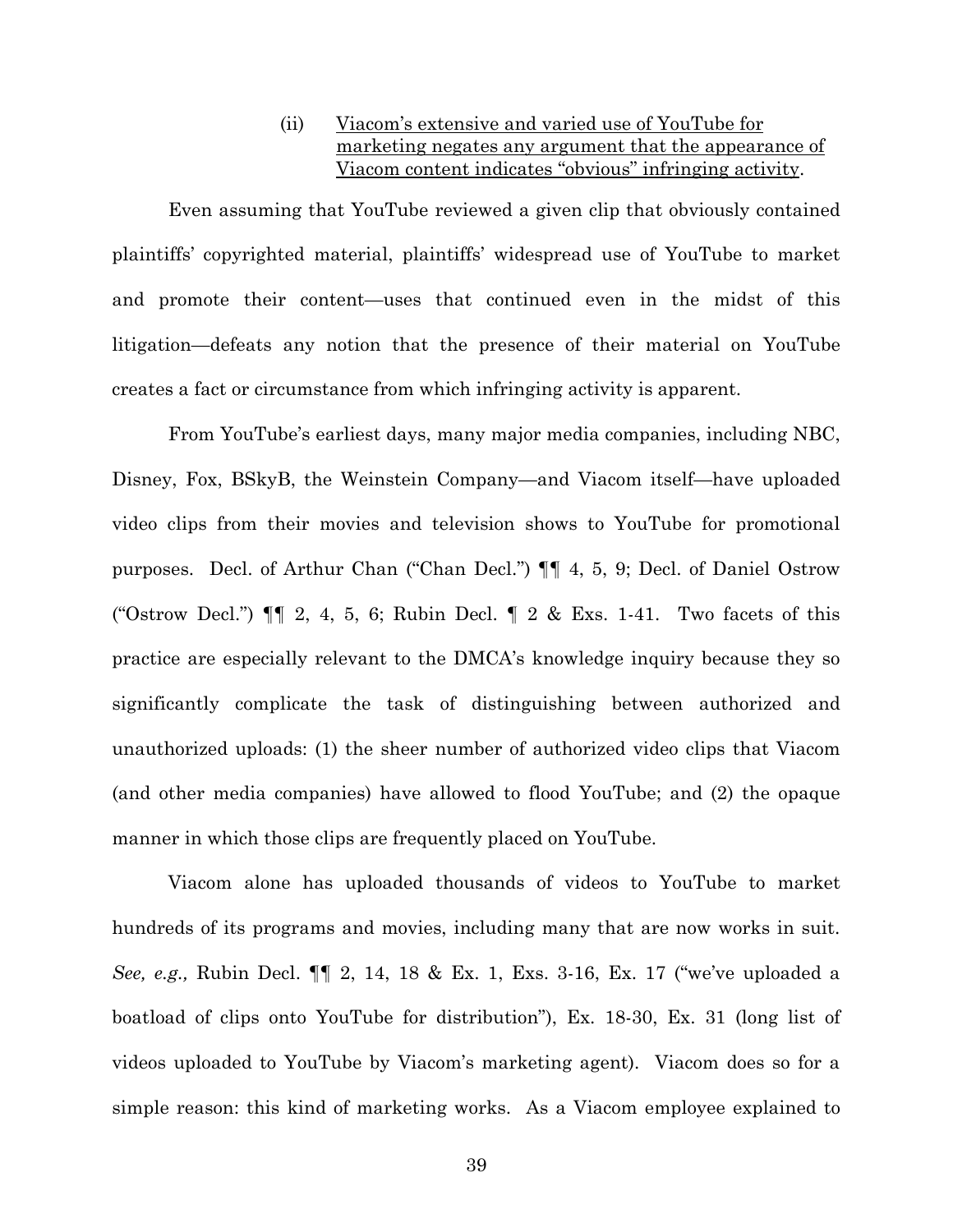*The Wall Street Journal*: "you almost can't find a better place than YouTube to promote your movie." Schapiro Ex. 23 at 3; *see also id.* Ex. 24 (70:16-71:24); Rubin Decl. Ex. 3, Ex. 9 (GOO001-01855886) ("we're using YouTube for all of our online video, and we love it"). Likewise, an MTV marketing executive described posting clips to YouTube as a "no brainer" and raved that the benefits of placing content on YouTube were "overwhelming." Schapiro Ex. 25 (43:17-22), Ex. 26. YouTube played such an important role in Viacom's marketing strategy that even the filing of this lawsuit did not curtail its uploading. Rubin Decl. ¶¶ 2, 3 & Exs. 23-31, 60-66; Schapiro Ex. 27 (23:3-24:23).

This so-called "viral marketing" is not confined to Viacom. As one of Viacom's own marketing agents explains in a sworn declaration accompanying this motion, the "practice by viral marketers of using YouTube to promote music, television programs, and motion pictures is widespread." Ostrow Decl. ¶ 6; *see also* Chan Decl. ¶¶ 3, 4, 9; Rubin Decl. ¶ 2 & Exs. 2, 32-41; Schapiro Ex. 28 (GOO001- 05161257-58). Given the broad scope of this marketing, YouTube could not be charged with knowledge of infringement merely because it came across a video that was clearly from a professionally produced television show or movie.

Although Viacom sometimes places materials on YouTube openly,<sup>14</sup> much of its marketing activity takes place covertly.<sup>15</sup> Like many other large content owners,

<sup>14</sup> Paramount, for example, posted nearly 100 clips to YouTube using its official "Paraccount." Schapiro Ex. 29 (38:10-21), Ex. 30. MTV has similarly uploaded numerous videos to YouTube through its "MTV2" account. *See* Schapiro Ex. 31 (26:20-27:10). Various other Viacom entities have done the same, through accounts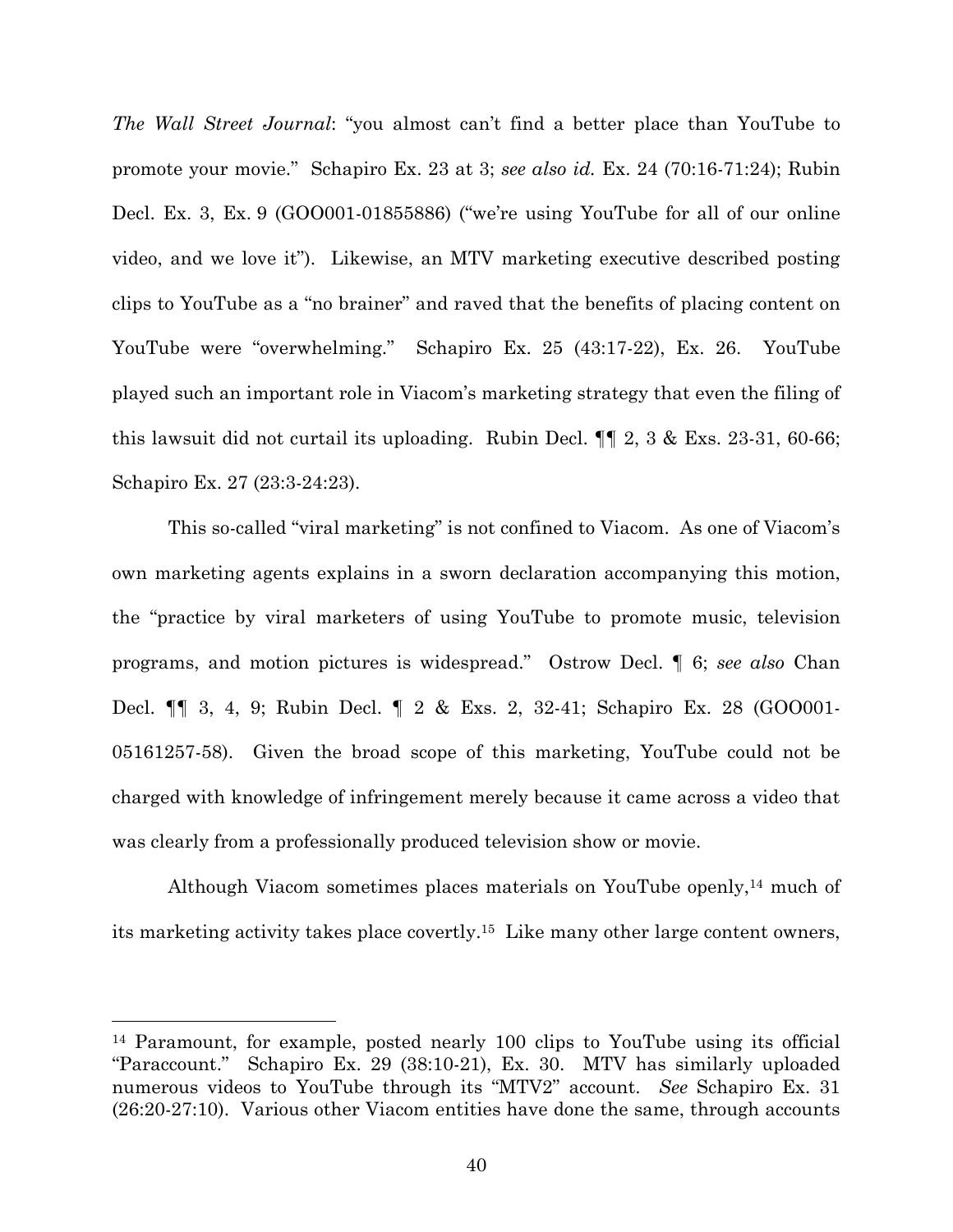Viacom regularly uses so-called "stealth marketing" to get its content onto YouTube. The goal is to create the appearance of authentic grass-roots interest in the content being promoted. Chan Decl. ¶¶ 4, 10; *see also* Rubin Ex. 10 (Viacom employees discussing posting YouTube videos under "fake grassroots account"); Rubin Decl. ¶ 2 & Exs. 1, 3-9, 11-31; Schapiro Ex. 34 (VIA00434221) (Paramount SVP of Marketing: clips posted to YouTube "should definitely not be associated with the studio - should appear as if a fan created and posted it").

Viacom has used a variety of means to conceal its connection to many of the videos that it has uploaded to YouTube:

- Viacom has hired an army of third-party marketing agents to upload clips on its behalf. Schapiro Ex. 35; Chan Decl. ¶ 5.<sup>16</sup>
- Viacom and its agents use YouTube accounts that lack any discernable connection to Viacom (such as "MysticalGirl8," "Demansr," "tesderiw," "GossipGirl40," "Snackboard," and "Keithhn"). *See* Ostrow Decl. ¶ 6; Chan Decl. ¶ 4; Rubin Decl.  $\P 5(a)$ -(f).
- Viacom has deliberately used email addresses that "can't be traced to [Viacom]" when registering for YouTube accounts. Schapiro

such as "Paramount Vantage," "Paramount Classics" and "SpikeTV." *Id.* Ex. 24 (22:11-22:20), Ex. 32 (151:17-152:20).

<sup>15</sup> *See* Rubin Ex. 19 (VIA00345822) (instructing that clip "get posted on YouTube asap … NOT WITH A PARAMOUNT LOGO OR ASSOCIATION"), Ex. 15 (VIA00369535–36) ("THIS MUST BE VIRAL AND NOT DIRECTLY CONNECTED TO US!"); Schapiro Ex. 33 (FS048715-16) (describing online marketing plan as a "covert operation").

<sup>16</sup> Viacom used at least 18 separate firms to upload content to YouTube on its behalf: ICED Media (Schapiro Ex. 36); Special Ops Media (*id.* Ex. 37); M80 (*id.* Ex. 38); WiredSet (*id.* Ex. 39, 43); New Media Strategies (*id.* Ex. 40); Cornerstone Promotions (*id.* Ex. 41); Fan2Band (*id*.); Fanscape (*id.*); Total Assault (*id.*); Filter Creative Group (*id.*); Carat (*id.* Ex. 42); T3 (*id.*); BuzzFeed (*id.*); ADD Marketing (*id.* Ex. 43); TViral (*id.* Ex. 44); Deep Focus (*id.* Ex. 45 (28:7); Red Interactive (*id.* (28:6- 7); and Palisades Media Group (Chan Decl. ¶¶ 3-4).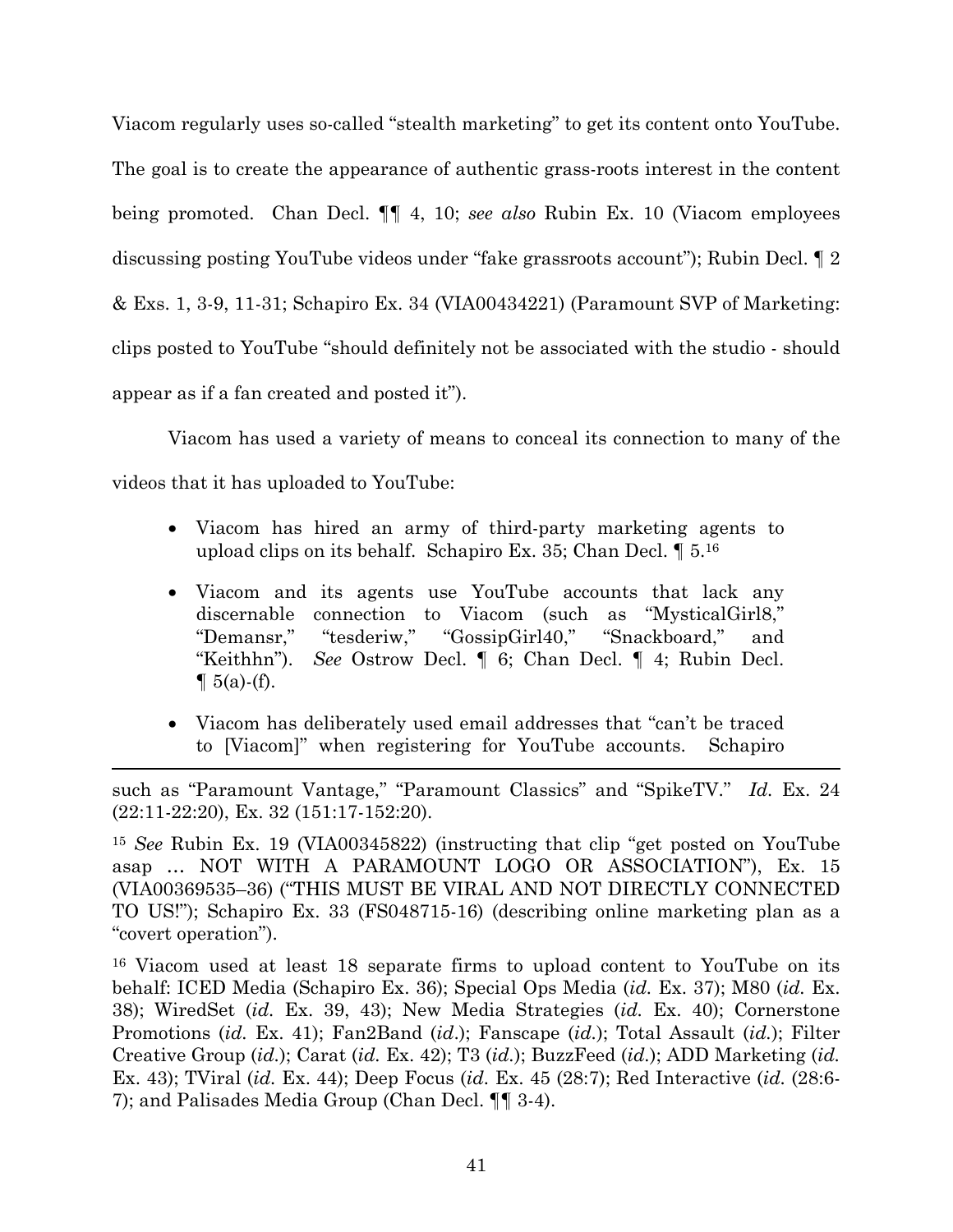Ex. 46; *see also* Rubin Ex. 22 (videos should be "uploaded from [a] personal [account] and not associated with the film"), Ex. 26.

- Viacom employees have made special trips away from the company's premises (to places like Kinko's) to upload videos to YouTube from computers not traceable to Viacom. *See* Schapiro Ex. 47 (158:20-22); *see also* Schapiro Exs. 48, 49.
- Viacom has altered its own videos to make them appear stolen, like "footage from the cutting room floor, so users feel they have found something unique." Rubin Ex. 4.<sup>17</sup>

Viacom's efforts to hide the source of the content it caused to be posted on YouTube were too good: despite its elaborate process for identifying the clips in suit, Viacom and its lawyers were unable to recognize that dozens of the clips alleged as infringements in this case were uploaded to YouTube with Viacom's express authorization. *See* Section I.D.2.b.(ii), *infra*.

In addition to its stealth marketing practices, Viacom has further obscured the line between authorized and unauthorized clips by broadly releasing various videos featuring its content. Schapiro Ex. 27 (205:17-206:2). These videos are designed to spread virally over the Internet to generate publicity for Viacom's television shows and movies. When users post these videos, as Viacom hopes that they will, on sites like YouTube, Viacom acknowledges that their presence is authorized. *See id*. at 206:4-20.<sup>18</sup> Because YouTube lacks an accounting of what

<sup>17</sup> *See also* Rubin Ex. 20 (describing how Viacom would "rough up" clips with time codes and other internal studio markings to make them seem illicit, even though the clips were actually part of a carefully crafted marketing initiative), Ex. 14 ("the goal is to make [the video clip] looked 'hijacked'"); Schapiro Ex. 50 (VIA10406143) (promotional video "[d]eliberately made to look like it was cut together by a 16 year old").

<sup>18</sup> *See also* Rubin Ex. 23 (BAYTSP003732680) (memorializing Viacom's instructions to BayTSP to "not remove" any YouTube video that matches one uploaded from an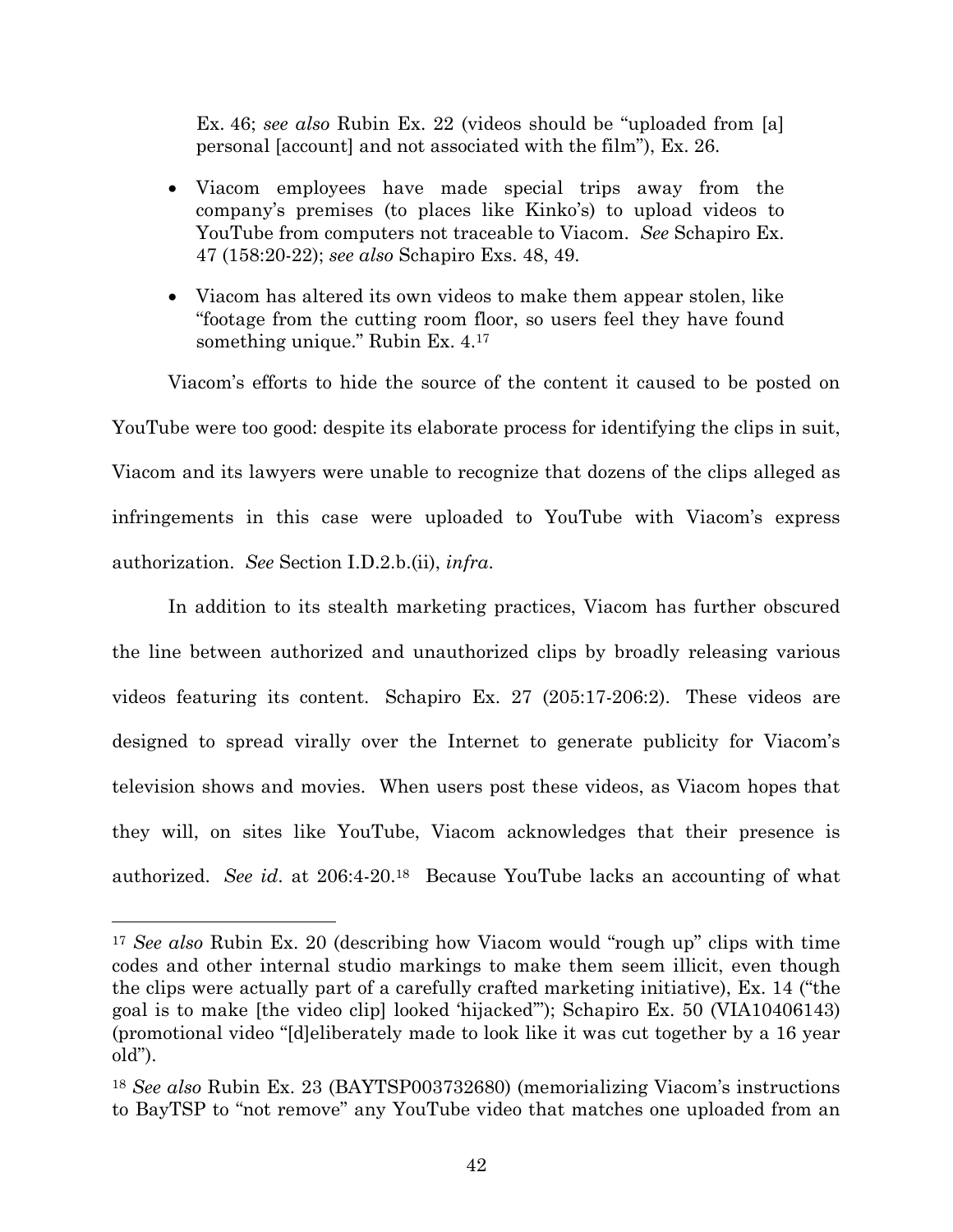these promotional videos look like, even if YouTube were to recognize that a given clip contains Viacom content, YouTube would not be able to tell whether that particular clip is one that Viacom has approved for promotional distribution across the Internet. It is not even clear that having such an accounting would help: Viacom itself was confused on this point when selecting its clips in suit, many of which turn out to be *identical* to Viacom's authorized promotional videos. Rubin Decl. ¶ 17 (identifying over a hundred identical matches between clips in suit and Viacom's approved promotional videos).

These activities bear directly on YouTube's knowledge of alleged infringing activity. Through press accounts and occasional direct contacts, and often just by accident or anecdote, YouTube knew generally that some of these promotional activities were occurring. Schaffer Decl. ¶¶ 7-8; Decl. of Roelof Botha ("Botha Decl.") ¶¶ 11-12; Rubin Decl. ¶ 1, Exs. 2, 32-41. But YouTube also knew that the marketing activity it actually became aware of was just the tip of the iceberg, and that Viacom and a wide variety of major media companies were extensively using the service for promotional purposes without telling YouTube (or anyone else) what they were doing. Schaffer Decl. ¶ 6; Maxcy Decl. ¶¶ 3-7; Schapiro Ex. 53 (March 2006 email discussing news article about Fox uploading material to YouTube;

approved Viacom account); Schapiro Ex. 51 (VIA11787096) (Viacom attorney instructing BayTSP that "viral advertising" videos "should stay up"), Ex. 52 (VIA00431656) (Viacom employee stating that a clip in suit is "approved" because it is promotional video), Ex. 27 (207:9-22) (Paramount executive confirming that a clip in suit was approved to be on YouTube because it was promotional).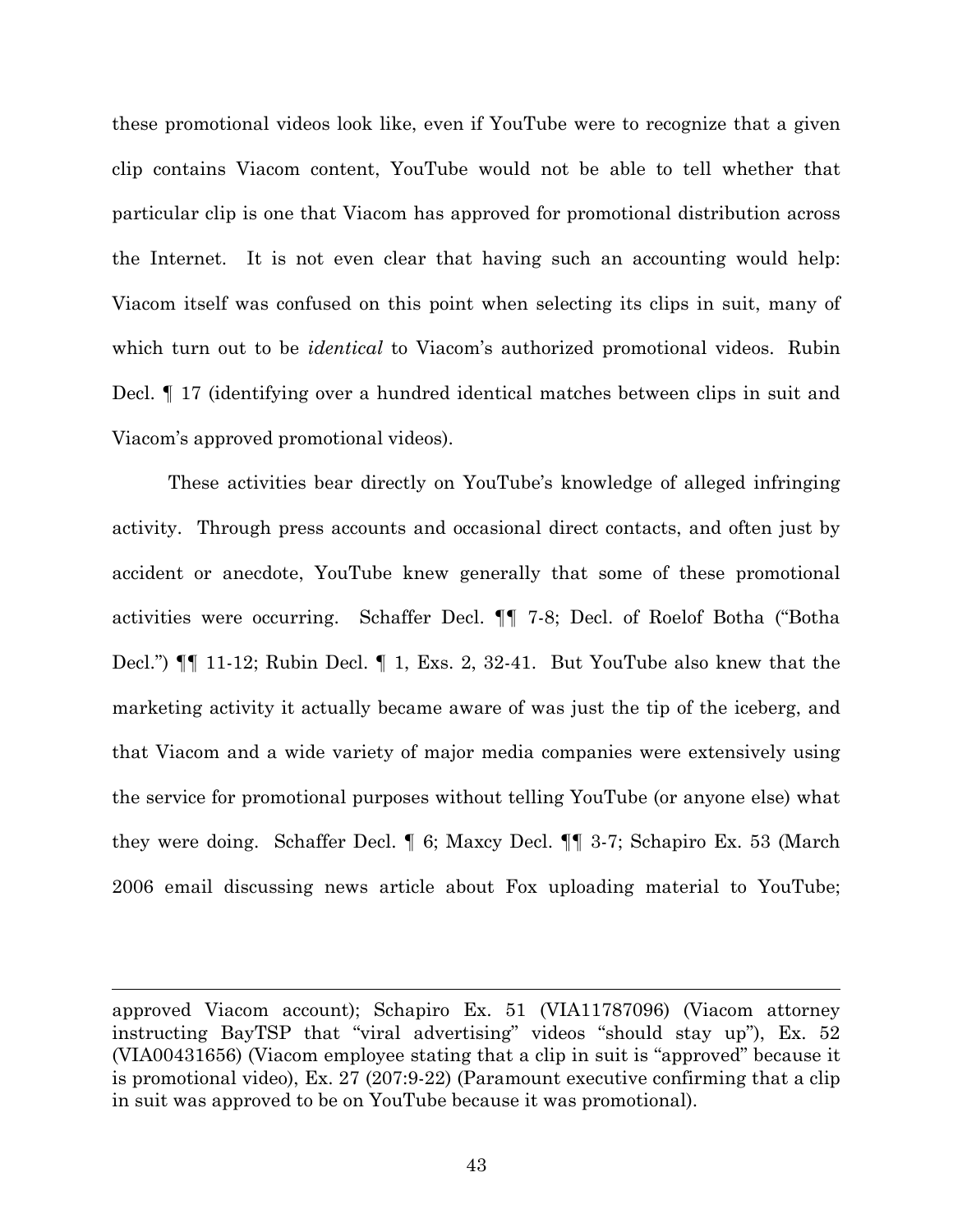YouTube PR director notes: "This is exactly why we don't really know who is uploading the content."); Botha Decl. ¶ 11-12.

This fact is powerfully demonstrated by examining the countless errors that Viacom and many other content owners make in sending takedown notices to YouTube. YouTube routinely received takedown requests that were subsequently withdrawn after the media companies who sent them realized that their notices had been targeted to content that they themselves had uploaded or authorized. *E.g.,* Rubin Decl. ¶ 4 & Exs. 69-83. Both before and well into this litigation, Viacom's own monitoring agent, BayTSP, identified as "infringing" many videos that had in fact been posted to YouTube with Viacom's permission. These self-inflicted infringement claims led to counter-notices from Viacom's marketers, sheepish retractions from BayTSP, and even to the suspension of Viacom's own authorized YouTube accounts for supposed copyright violations. *See e.g., id.* 1 3 & Exs. 42-68; *see also* Section I.D.2.b.i, *infra*.

In *UMG II*, the court relied on the fact that a *single* artist affiliated with the plaintiff had uploaded *one* video to Veoh in finding that Veoh could not be charged with knowledge of the infringements that plaintiff alleged. 665 F. Supp. 2d at 1110 n.13. The evidence of Viacom's viral and stealth marketing on YouTube is orders of magnitude beyond that. Those practices alone would be sufficient to preclude Viacom from claiming that the presence of a given Viacom video on YouTube is anything close to a "red flag" of obvious infringing activity.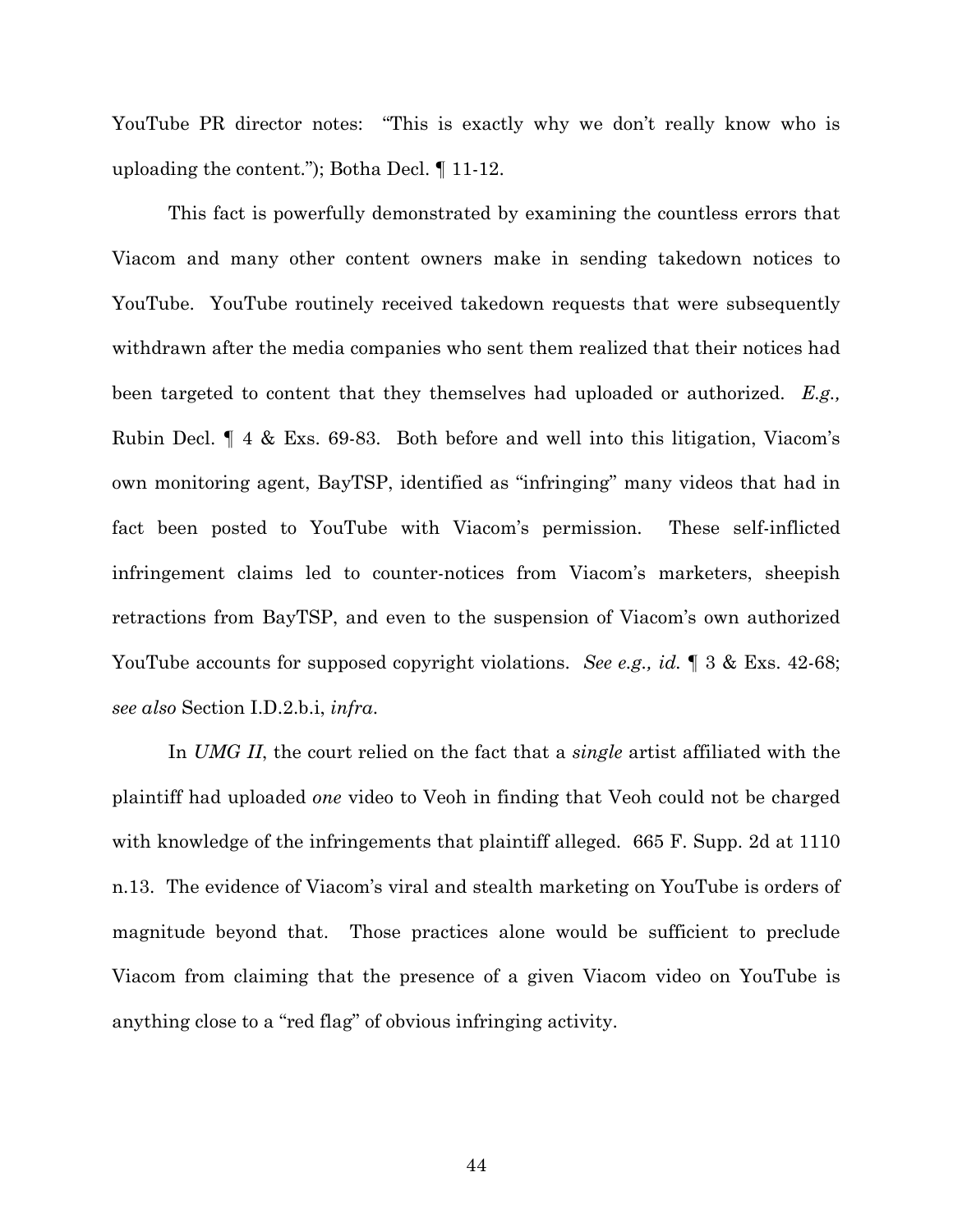### (iii) Viacom's "leave up" practices further undermine any argument that the presence of its material is a "red flag."

Viacom's use of YouTube for promotional purposes does not end with the videos that Viacom or its agents themselves uploaded. An equally important part of Viacom's marketing strategy has been to "leave up" (by intentionally refraining from sending takedown notices) videos containing Viacom content that may have been posted on YouTube by users with no ties to Viacom. As the former President of MTV candidly explained: "While we were issuing takedown notices against some of the content, there was other content which we were allowing to continue to be on YouTube." Schapiro Ex. 4 (194:8-11).

Viacom's "leave-up" practices are not the product of indifference, but rather are deliberate corporate policies, the details of which were known only to Viacom and its agents. Viacom authorized broad categories of its content to remain on YouTube and gave detailed (and often changing) guidelines to the agents that it hired to monitor YouTube and other websites for Viacom content. In October 2006, for example, Viacom told BayTSP (Viacom's chief monitoring agent) to leave up on YouTube all clips containing Viacom content that were shorter than 2<sup>1</sup>/<sub>2</sub> minutes in length, regardless of who had posted to them. Schapiro Ex. 54 (BAYTSP 001093412). Viacom then expanded its approval of clips on YouTube, directing that all videos containing its content be left up on the site unless they constituted "full episodes" of its programs. *Id*. Ex. 55 (BAYTSP 003724704), Ex. 56 (214:25-215:6). Viacom even instructed BayTSP to leave up *full episodes* of certain programs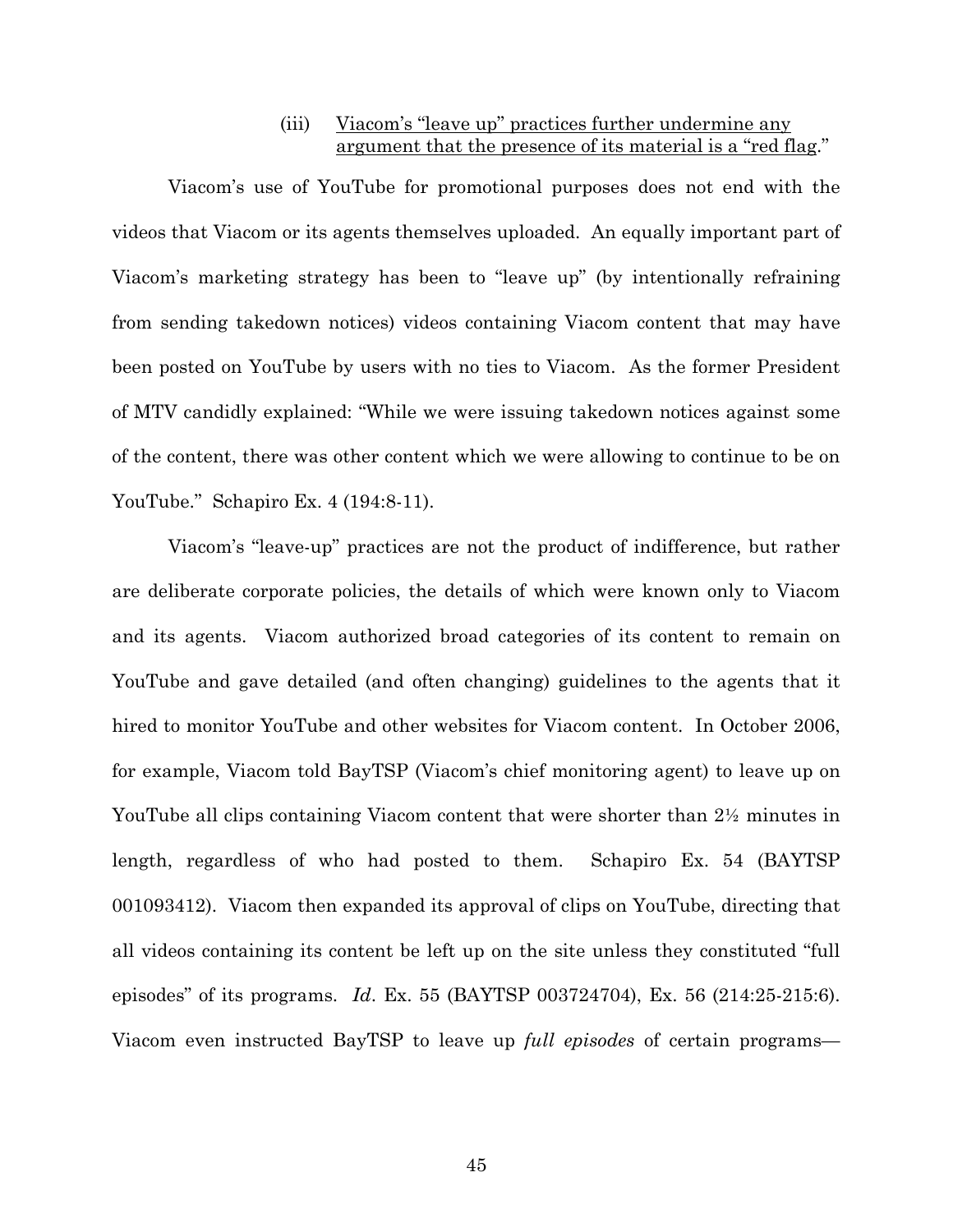including some that are now works in suit. *Id*. Ex. 57 (BAYTSP 001125605-08), Ex. 11 (115:6-118:1).

Viacom's authorization of material to remain on YouTube extends to the very programs that it has put front and center in this case, including *The Daily Show with Jon Stewart* and *The Colbert Report*. Viacom's executives felt "very strongly that [they didn't] want to stop the colbert and daily clips" on YouTube. *Id*. Ex. 58 (VIA01676948). The former President of MTV testified that Viacom did not want to take down "clips from Jon Stewart and Stephen Colbert" because "we were concerned that Jon Stewart and Stephen Colbert believed that their presence on YouTube was important for their ratings as well as for their relationship with their audience." *Id.* Ex. 4 (199:22-201:2). Accordingly, through at least October 2006, Viacom had a specific internal policy of declining to issue takedown notices for clips of those shows that were less than five minutes long. *Id.* Exs. 59, 60. Viacom later adjusted that rule and confidentially instructed its agent BayTSP to leave up all clips of these shows shorter than three minutes. *Id*.

Viacom's desire to have clips from the television program *South Park* on YouTube was, if anything, even more pronounced. Not only did Viacom apply its various leave-up rules to clips of the show, but one of Viacom's most senior executives publicly blessed users' practice of uploading clips from *South Park* to YouTube. *Id*. Ex. 61. A month later, in November 2006, when Viacom found 316 *South Park* clips on YouTube, it requested removal of only one, and chose to leave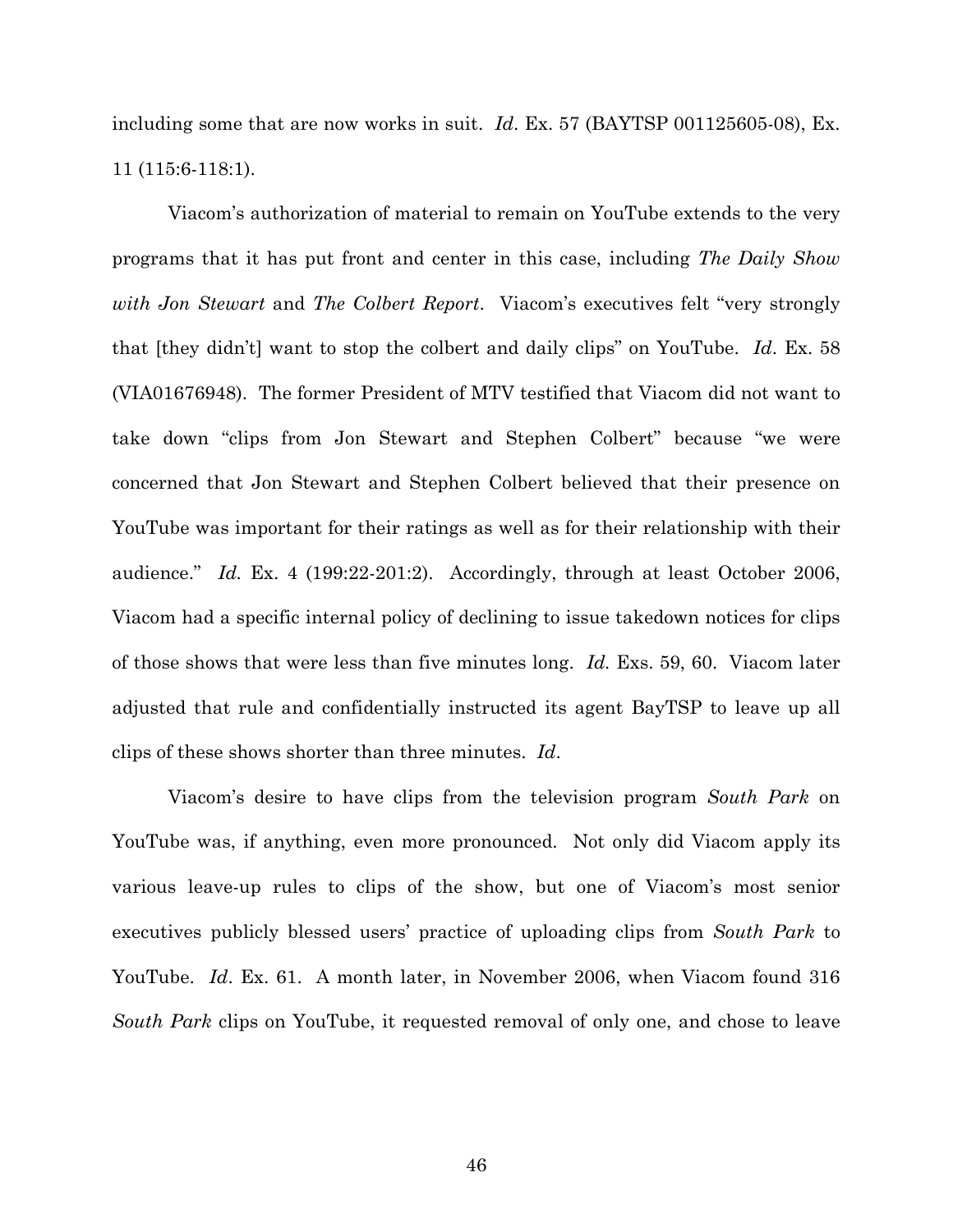up or "pass on" the remaining 315. *Id*. Ex. 62 (BAYTSP 001093518), Ex. 11 (134:19- 136:10, 138:25-139:14).

Viacom's confidential instructions to BayTSP about what to take down and what to leave up grew so detailed and complex that the Viacom employee responsible for overseeing the BayTSP relationship compared them to *Crime and Punishment. Id.* Ex. 12 (83:6-84:8).<sup>19</sup> Viacom came up with new rules every few days—sometimes even changing the rules within the same day. *Id.* Exs. 66-74. Applying these instructions, Viacom deliberately left up on YouTube thousands upon thousands of clips containing its content. *Id*. Ex. 57, Ex. 62 (Nov. 14, 2006 chart showing that Viacom's instructions led to removal of 58 videos on YouTube while leaving up 555 videos from the same group of shows), Ex. 75 (Oct. 2006 email: "We are leaving a majority of the content on YouTube"), Ex. 76 (BAYTSP 001125759) (November 16, 2006 report indicating that Bay left up 550 Viacom clips on YouTube that day). Indeed, Viacom even crafted marketing campaigns around its decisions to leave up certain user-posted videos. *See* Rubin Ex. 28 ("we will assume audiences will tape the trailer on their own and post it on YouTube – we will NOT issue take-down notices"), Ex. 12 (marketing campaign incorporating user-uploaded clips).

<sup>19</sup> *See also* Schapiro Ex. 63 (detailing complex "ground rules" for BayTSP to use in deciding whether to request takedown of Paramount content), Ex. 64 (Paramount instructions to BayTSP about what content should and should not be the subject of takedown notices), Ex. 65 (BAYTSP 003718201) (Paramount instructing BayTSP to "err on the side of leaving some infringing material up rather than being overly aggressive and taking down one of the 'many approved clips'").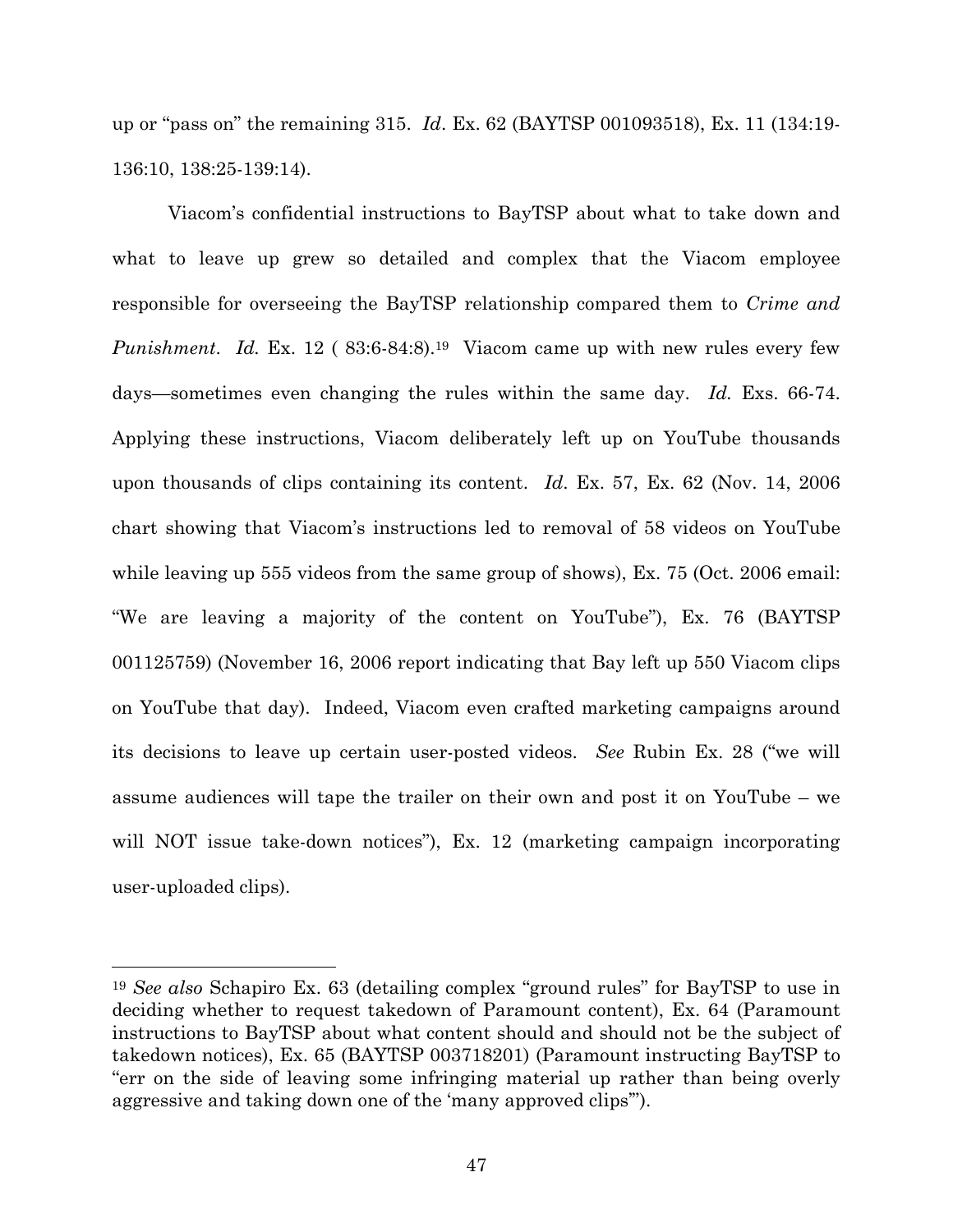Viacom publicly stated that it was choosing to allow some of its material to remain on YouTube. Schapiro Ex. 77 (discussing November 2006 news article titled "Viacom Keeps Clips on YouTube"). But Viacom did not share with YouTube its detailed and ever-changing takedown instructions to BayTSP. *Id.* Ex. 11 (118:10- 19). The only way that YouTube knew which clips Viacom actually wanted to remove at any given time was from the takedown notices it received.

\* \* \*

Viacom's leave-up policies—along with its stealth-marketing practices and authorization of promotional materials—bear crucially on the application of the Section 512(c) safe harbor. After all, if Viacom deliberately refrained from sending takedown notices for certain videos, how could it be that YouTube was obligated to remove those same videos on sight—without any request from Viacom? Moreover, in light of Viacom's decision to authorize clips of all shapes and sizes on YouTube, the presence of Viacom material there is not and cannot be a blatant indication of unauthorized activity. To the contrary, even if Viacom could show that YouTube saw a particular clip and even if YouTube had recognized that clip as Viacom's content, YouTube still would not know whether that clip was unauthorized.

In short, Viacom's conduct negates what the DMCA requires for knowledge: "obvious and conspicuous circumstances" from which YouTube could have concluded only that the video was an unauthorized infringement of plaintiffs' copyright. S. Rep. 105-190, at 49; *Corbis*, 351 F. Supp. 2d at 1109.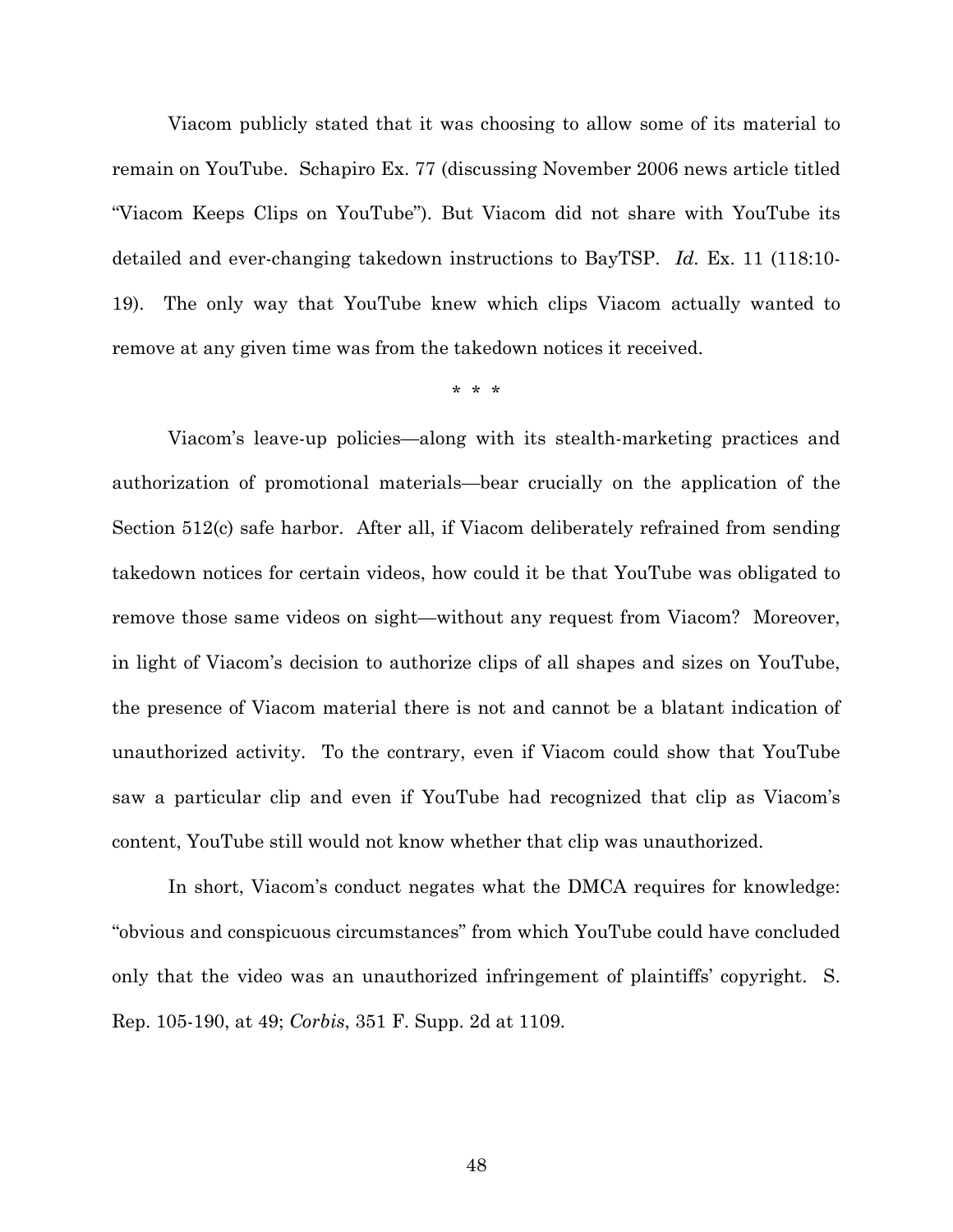### (iv) The array of authorized uses of and complex ownership issues surrounding plaintiffs' works defeats any claim that YouTube had disqualifying knowledge.

The actions of the putative class plaintiffs equally undermine YouTube's ability to know what content is unauthorized. Those plaintiffs have licensed much of their content to appear on YouTube in many different guises. That negates any claim that the presence of clips with such content represents obvious infringing activity. Those problems are compounded by the complex co-owner relationships that attend many of plaintiffs' works.

For example, Rodgers & Hammerstein ("R&H") has issued numerous licenses that allow licensees to post R&H content—including musical compositions that are now works in suit—on the Internet, including on YouTube. *See* Schapiro Ex. 78 (132:24-135:13), Ex. 22 (Responses 26-29). R&H has also specifically authorized its content to appear on YouTube on multiple occasions (*see id.* Ex. 79 (115:15-120:17)). In one such instance, R&H authorized a clip of "Do Re Mi" (a work in suit) to be on YouTube in a promotional piece on Dutch television. *Id.* Ex. 78 (194:23-196:10).<sup>20</sup> In another instance, R&H authorized Turner Classic Movies to post a clip on YouTube that included the composition "My Favorite Things" (also a work in suit). *Id.* Ex. 79 (81:2-82:2, 120:11-120:17). R&H has also authorized numerous theater

<sup>20</sup> According to its corporate representative, R&H decided to allow this clip to remain on YouTube "[b]ecause it got a fair amount of public attention" and because R&H was "in the process of being bought by a Dutch company and it just seemed to us, from a public relations standpoint, that we were better off licensing it than sending a Takedown notice." Schapiro Exs. 78 (195:8-197:19), 80.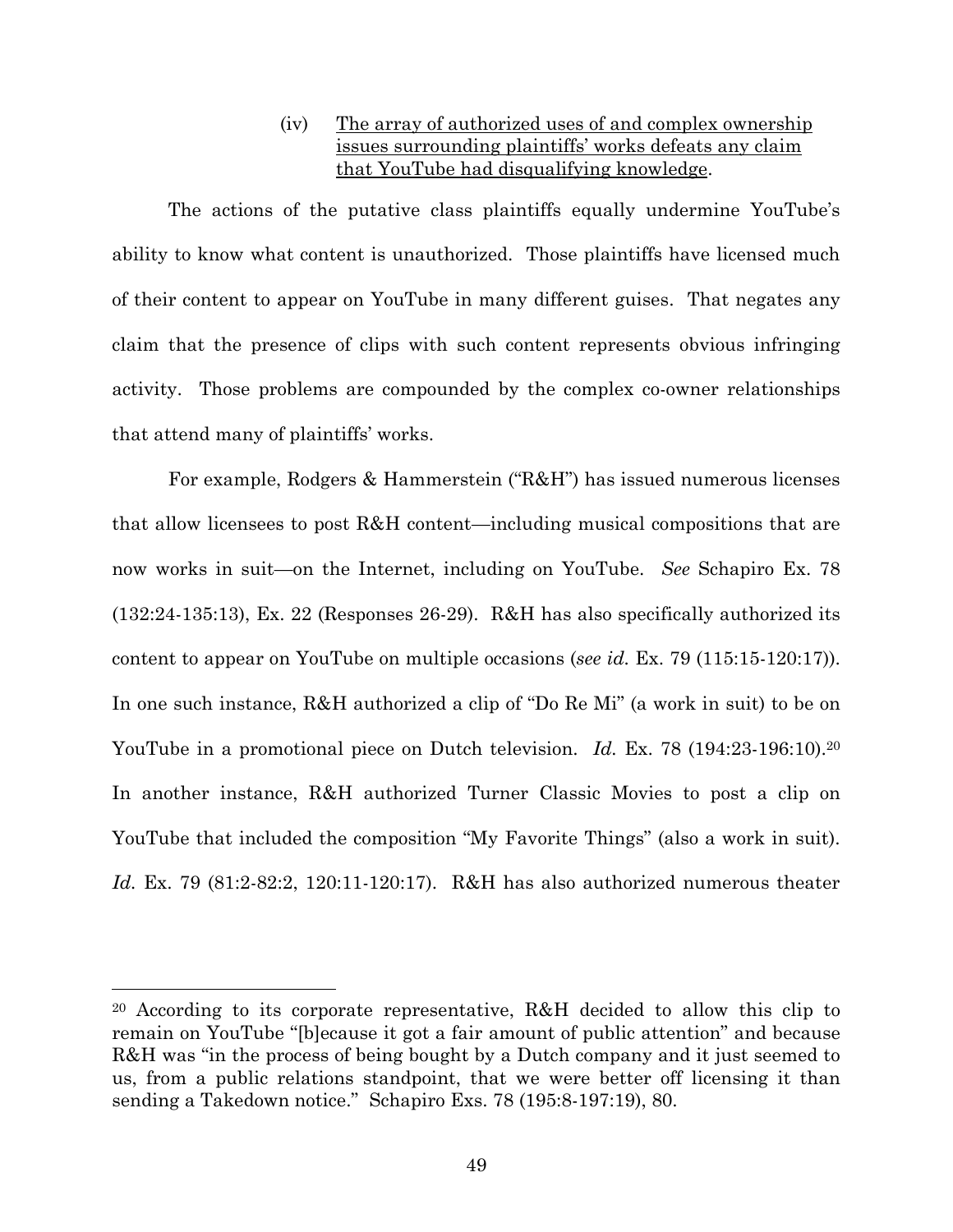companies who licensed performance rights to R&H's works to post clips of their productions on YouTube. *Id*. (29:22-30:22, 31:6-32:12).

Similarly, Cal IV has not only issued general Internet licenses for its content (including works in suit (*id.* Ex. 81), but has also authorized such works to appear specifically on YouTube for promotional purposes. *Id.* Ex. 82 (Cal IV's head of licensing stating "we are willing to grant certain promotional licenses for the YouTube platform"). Stage Three has likewise issued numerous licenses for its musical compositions (including works in suit) to appear on YouTube. *Id.* Ex. 83 (Responses 17, 19). For example, when Stage Three licensed the work in suit "Rock & Roll Queen" to appear in the film *RockNRolla*, it expressly allowed both the film company and the band to post the synchronized content on YouTube. *Id.* Ex. 84, Ex. 85 (117:20-118:20, 123:4-124:5). Cherry Lane too has authorized its content, including works in suit, to be posted on YouTube. *Id.* Ex. 86 (Response 17). Cherry Lane even sponsored a contest that specifically invited participants to "record their own versions of [a Cherry Lane] song and post the video to www.youtube.com." *Id.* Ex. 87.

These are not isolated examples. Most of the other putative class plaintiffs including Tur, Bourne, Carlin, and X-Ray Dog—also have licensed third parties to put their content (including works in suit) on YouTube. *Id.* Ex. 88, Ex. 89 (Responses 16-18), Ex. 90 (Responses 17, 19), Ex. 91 (Responses 17, 19), Ex. 92 (124:7-125:5), Ex. 93. While FFT and Music Force deny having authorized actual works in suit to appear on YouTube, they both concede that they have posted on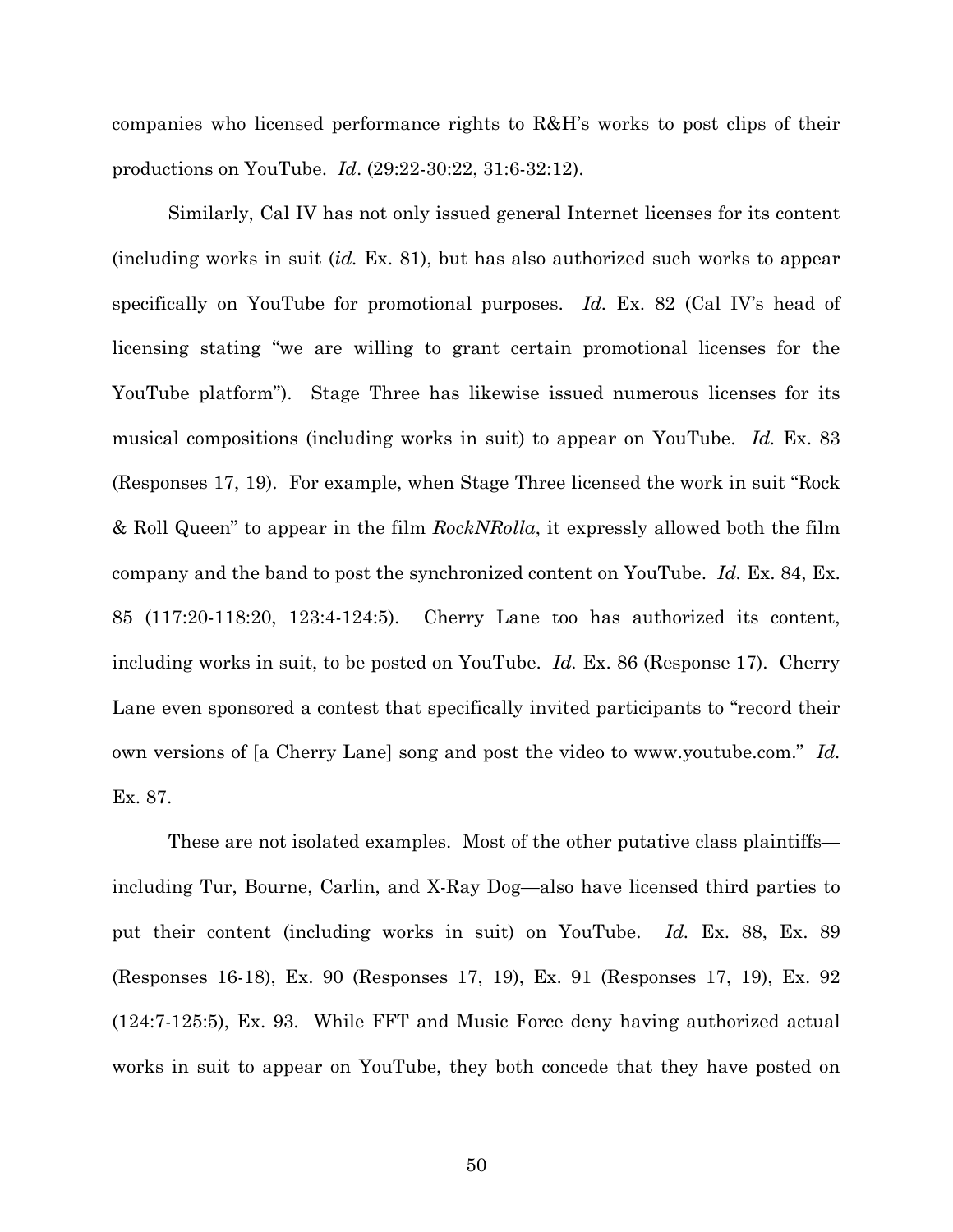YouTube other content that they own or authorized others to do so. *See id.* Ex. 94 (188:5-197:24), Ex. 95, Ex. 96, Ex. 97 (acknowledging that FFT employee created a YouTube account through which he uploaded videos "to create a little buzz"), Ex. 98 (Responses 30, 40, 41).<sup>21</sup> And several of the soccer clubs that make up (and own) the Premier League have created official YouTube "channels" to which they have uploaded a variety of videos, including footage of matches. *Id.* Ex. 17 (276:9-297:7), Ex. 100, Ex. 101. These plaintiffs did not inform YouTube of the details of their licensing arrangements that allow the posting of their content on YouTube. *See, e.g.*, *id.* Ex. 102 (206:14-207:19), Ex. 85 (126:13-17), Ex. 92 (135:18-23), Ex. 79 (121:15-20). Thus, even assuming that YouTube had recognized a given clip as containing a particular class plaintiff's copyrighted material, it would not have been apparent to YouTube whether that clip was licensed or unlicensed.<sup>22</sup>

Apart from the putative class plaintiffs' extensive licensing practices, many of plaintiffs' works—including works in suit—are co-owned by other parties. *See id.* Exs. 83 at Response 68; 98 at Response 25; 103 at Response 33; 104 (48:16-49:12). Each of those co-owners of those works—and each of their potential licensees would have the right to authorize the appearance of the work on YouTube

<sup>21</sup> Despite Music Force's denial, there is evidence that Music Force at least impliedly authorized one of its works in suit to be on YouTube. *See* Ex. 98 (Response 44) (admitting that the YouTube account "grumpoM" was created by a Music Force employee); Ex. 99 (screenshot of the channel for "grumpoM," which identifies a music video for the work in suit "What You Won't Do For Love" as a "Favorite" video).

<sup>22</sup> These complex licensing issues are further complicated by several putative class plaintiffs' use of foreign sub-publishers to license their content in various regions of the world. *See* Section I.D.2.b.iii, *infra*.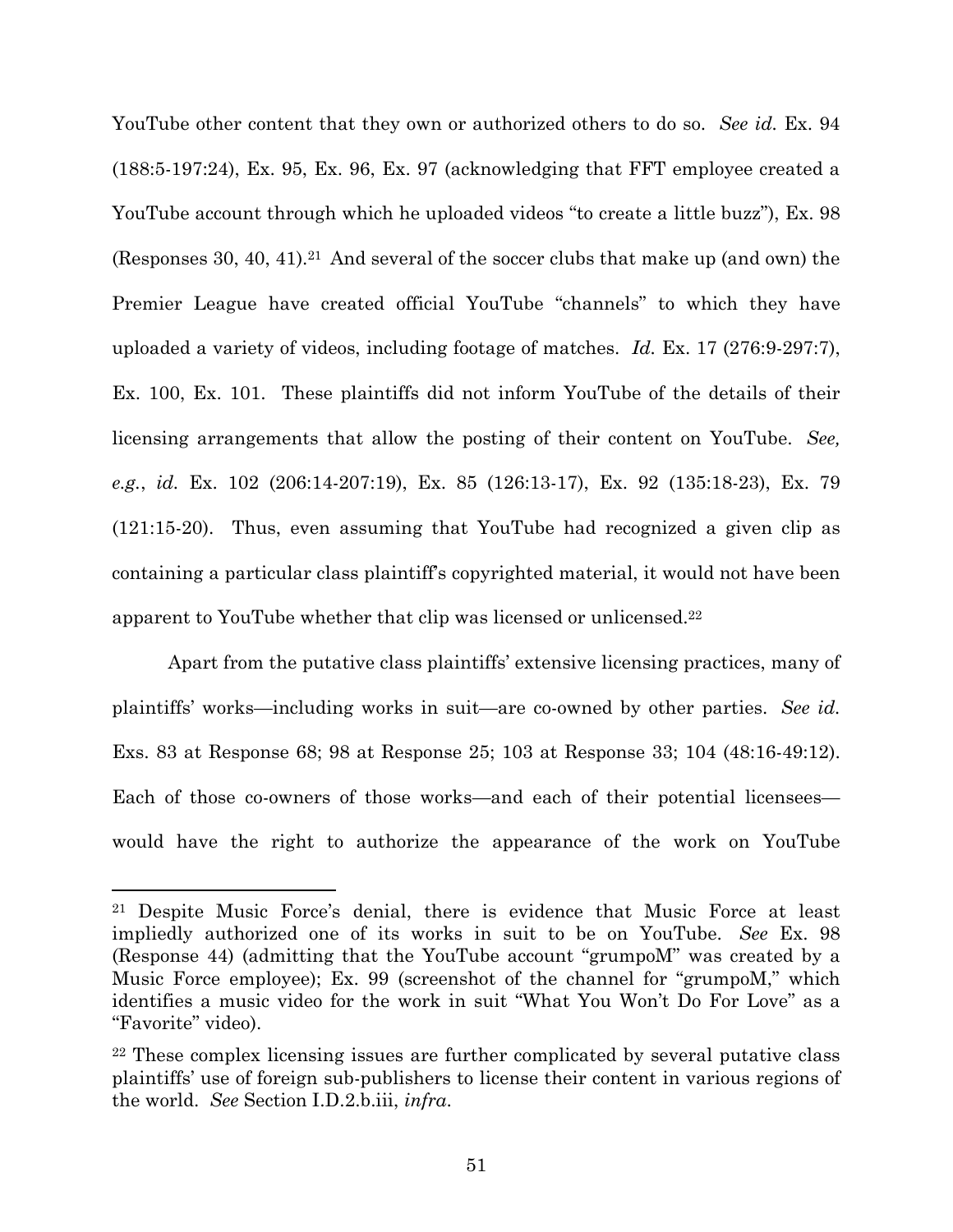independently of the plaintiffs. *See Jasper v. Sony Music Entm't, Inc.*, 378 F. Supp. 2d 334, 346 (S.D.N.Y. 2005) ("It is basic copyright law that joint authors may legally grant a license to a third party to exploit the work without co-author consent."). Accordingly, even if YouTube had perfect knowledge of class plaintiffs' licensing activities—which it certainly did not—YouTube would have had no way of knowing whether any given clip incorporating jointly owned copyrights is authorized. Schapiro Ex. 104 (69:7-71:2) (admitting that Cal IV has no knowledge about licenses granted by other co-owners for a work in suit and would "probably not" be able to acquire such information).

Complex licensing and co-ownership arrangements of this type confirm the near-impossibility of determining whether the presence on the site of a specific clip (for which YouTube has received no DMCA takedown notice) is authorized. *Cf. Faulkner v. Nat'l Geographic Society*, 211 F. Supp. 2d 450, 475 (S.D.N.Y. 2002) (knowledge of infringement could not be established because questions of copyright ownership "turn[] on complex analysis of contractual arrangements"). Like the evidence of the widespread stealth marketing practiced by Viacom and other media companies, therefore, the plaintiffs' tangled licensing and co-ownership issues rebut any claim that the mere presence of material that might somehow be associated with these plaintiffs would be a fact or circumstance from which infringing activity is apparent.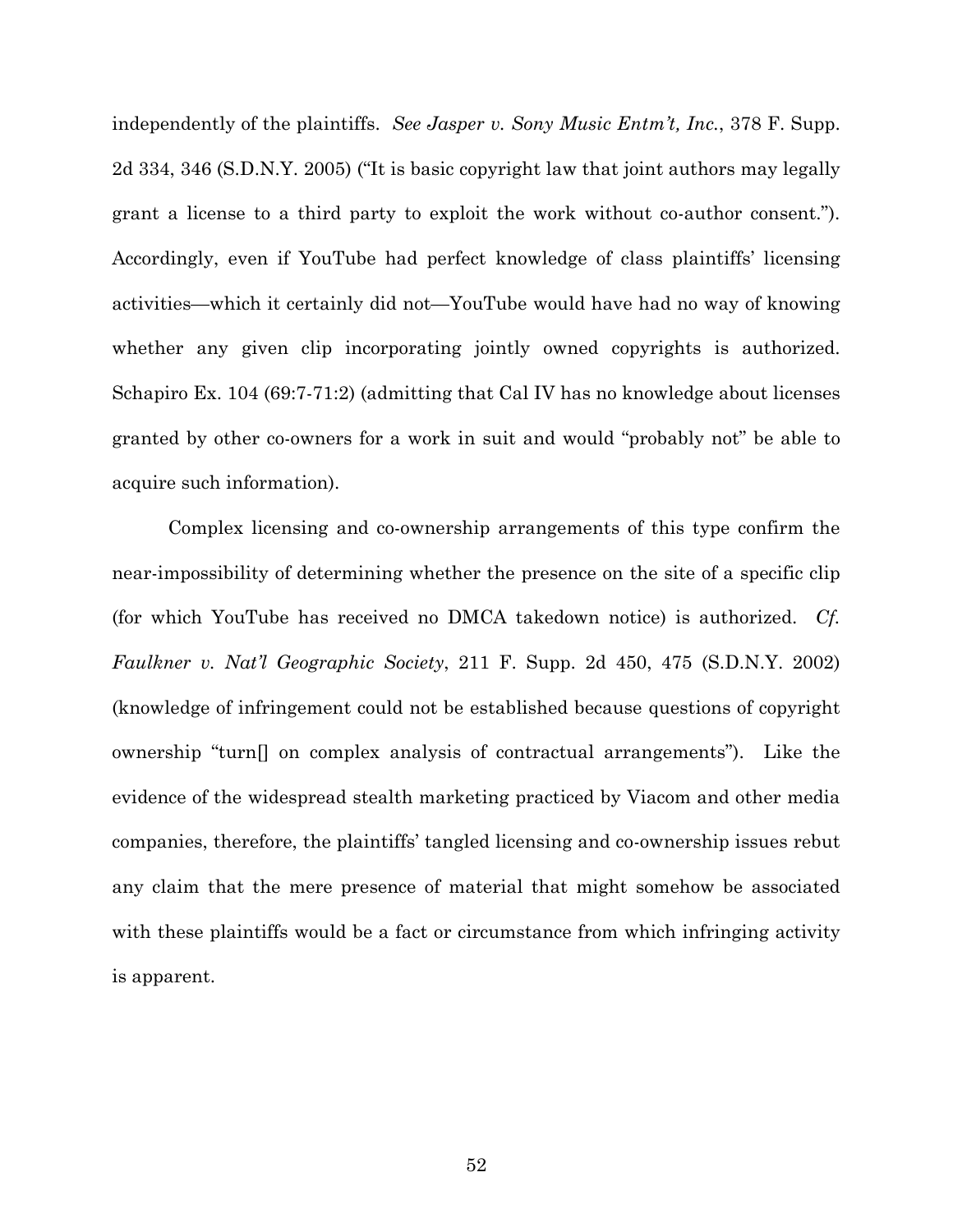### (v) Fair use and *de minimis* use further negate plaintiffs' ability to show knowledge.

Even if plaintiffs could somehow overcome all the problems described above, considerations of fair use (and *de minimis* use) would still preclude a finding of knowledge.

The fair-use doctrine allows limited use of copyrighted material without requiring permission from the rights holders. *See generally Bill Graham Archives v. Dorling Kindersley Ltd*., 448 F.3d 605 (2d Cir. 2006). Because neither the fair use (nor the *de minimis* use) of a copyrighted work is an infringement (*see* 17 U.S.C. § 107; *On Davis v. Gap, Inc*., 246 F.3d 152, 172 (2d Cir. 2001)), any clip for which there is even a *debatable* claim of fair use is not one that YouTube had any obligation under the DMCA to unilaterally remove. A service provider cannot lose its safe harbor simply because it might err in making what are often complex or difficult fair-use determinations. H.R. Rep. No.  $105-551$  (Part 2), at  $57-58$ ).<sup>23</sup> Any other result would unduly limit the artistic, political, and personal freedom embodied in the fair-use doctrine, which "fosters artistic dialogue and influence within the copyright regime by protecting authors' rights [to] build upon and transform existing works without having to purchase a license to do so." *Abilene Music, Inc. v. Sony Music Entm't, Inc*., 320 F. Supp. 2d 84, 88 (S.D.N.Y. 2003).

<sup>23</sup> *See generally Maxtone-Graham v. Burtchaell*, 803 F.2d 1253, 1259 (2d Cir. 1986) ("[T]he fair use determination often requires a complex and subtle evaluation of numerous mixed issues of fact and law."); *Leibovitz v. Paramount Pictures Corp*., 948 F. Supp. 1214, 1219 (S.D.N.Y. 1996) (describing fair-use analysis as "a complex and daunting task").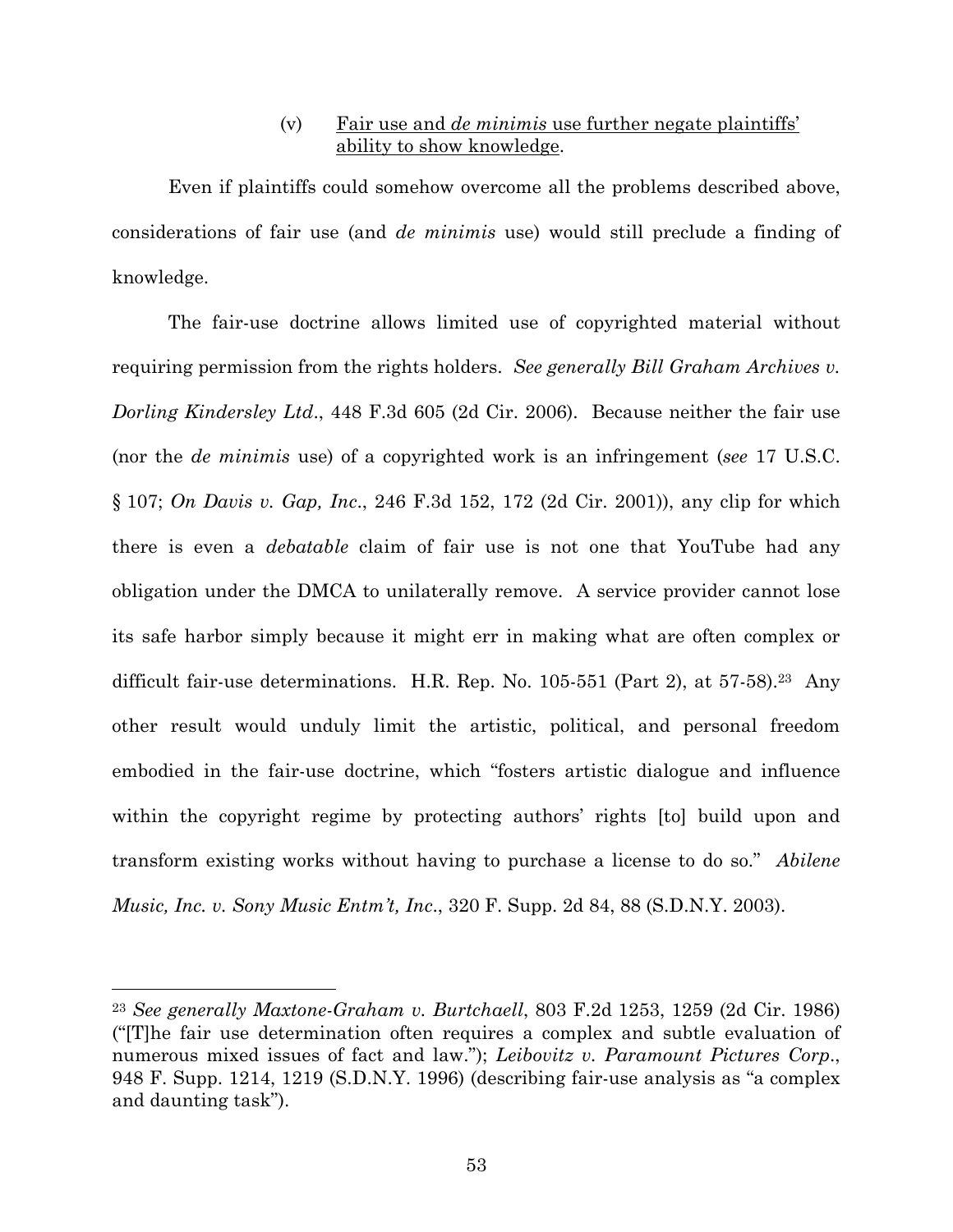Many of the clips in suit are plausible (indeed powerful) examples of fair and/or *de minimis* uses:

- 1:27 home-movie of middle-aged man dancing in his living room to ZZ Top song with his family laughing at him in the background (Schapiro Exs. 196A/196B);
- homemade instructional video showing how to play "Jesus Just Left Chicago" on guitar (Schapiro Exs. 197A/197B);
- short fan tribute video to soccer player Eduardo Da Silva using only a few seconds of match footage (Schapiro Exs. 198A/198B);
- home video of user discussing YouTube contest with music playing in the background (Schapiro Exs. 199A/199B);
- lewd parody of "My Favorite Things" (Schapiro Exs. 200A/200B).<sup>24</sup>

These examples do not even include the scores of clips in suit that are extremely short, including many that are *under five seconds long* and at least one that is only *one second* long. Rubin Decl. ¶¶ 15-16.

For present purposes, the Court need not determine whether such clips actually qualify as fair or *de minimis* uses. The point rather is that these calls are sufficiently close that—even assuming that YouTube knew that the clip at issue

<sup>24</sup> *See also id.* Exs. 201A/201B (home-video footage of man vacuuming his floor then playing part of "Rough Boy" on the ukulele in his bathtub); Exs. 202A/202B (short amateurish clip of girl singing part of the "Sound of Music" in a field); Exs. 203A/203B (:33 second clip from amateur theatrical performance of "Shall We Dance"); Exs. 204A/204B (1:54 clip of man performing "Edelweiss" on piano in his living room); Exs. 205A/205B (clip from documentary about tennis player Justine Henin that uses a few seconds of French Open match footage); Exs. 206A/206B (30 second clip of man performing Yo-Yo tricks set to excerpt from the song "The Infanta"); Exs. 207A/207B (:34 second clip consisting of original solo guitar performance over instrumental section of "Rough Boy"); Exs. 208A/208B (home video footage of man playing solo guitar and trying to sing "Of Angels and Angles"); Exs. 209A/209B (homemade instructional video of man playing "Blue Jean Blues" on solo electric guitar); Exs. 210A/210B (49-second clip of man playing "Tube Snake Boogie" on solo electric guitar in his bedroom).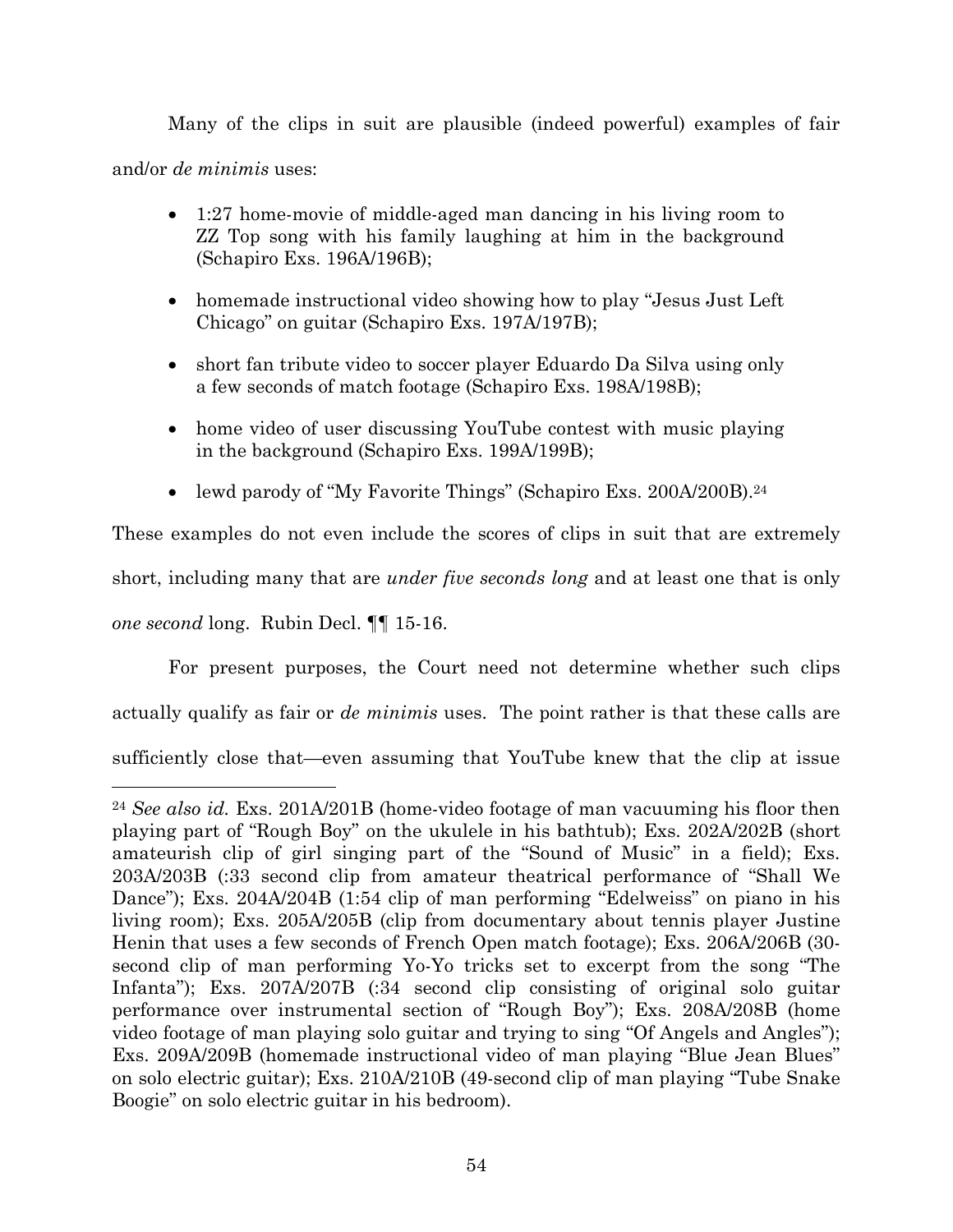was on the service, contained plaintiffs' copyrighted content, and was posted without the authorization of any owner, co-owner, or licensee—YouTube still would not have been able to conclude that it was obviously infringing.

\* \* \*

For all these reasons, plaintiffs cannot raise a genuine issue of fact about whether YouTube "had the requisite level of knowledge or awareness" that plaintiffs' copyrights were being violated. *Io*, 586 F. Supp. 2d at 1149.

### 4. YouTube Responded Expeditiously Upon Receiving Notice Of The Claimed Infringements.

Because YouTube otherwise lacked knowledge that any of the clips at issue here were infringing, YouTube's duty to "expeditiously" remove or block access to those videos was triggered only when it received valid notifications of claimed infringement from plaintiffs or their agents. 17 U.S.C.  $\S 512(c)(1)(C)$ .

Most of the clips in suit were first identified to YouTube in takedown notices. Schapiro Ex. 18 (148:8-18). YouTube has long had robust procedures in place for responding to such notices. Levine Decl. ¶¶ 14-26. YouTube removes almost all videos identified in a paper, email, or online DMCA notice within 24 hours or less. *Id*. ¶ 19. YouTube has worked hard to further expedite the DMCA process by creating an electronic takedown tool that allows copyright owners to easily search for and mark allegedly infringing videos, and send DMCA notices with a single click. *Id*. ¶ 18. The vast majority of the takedown notices that YouTube receives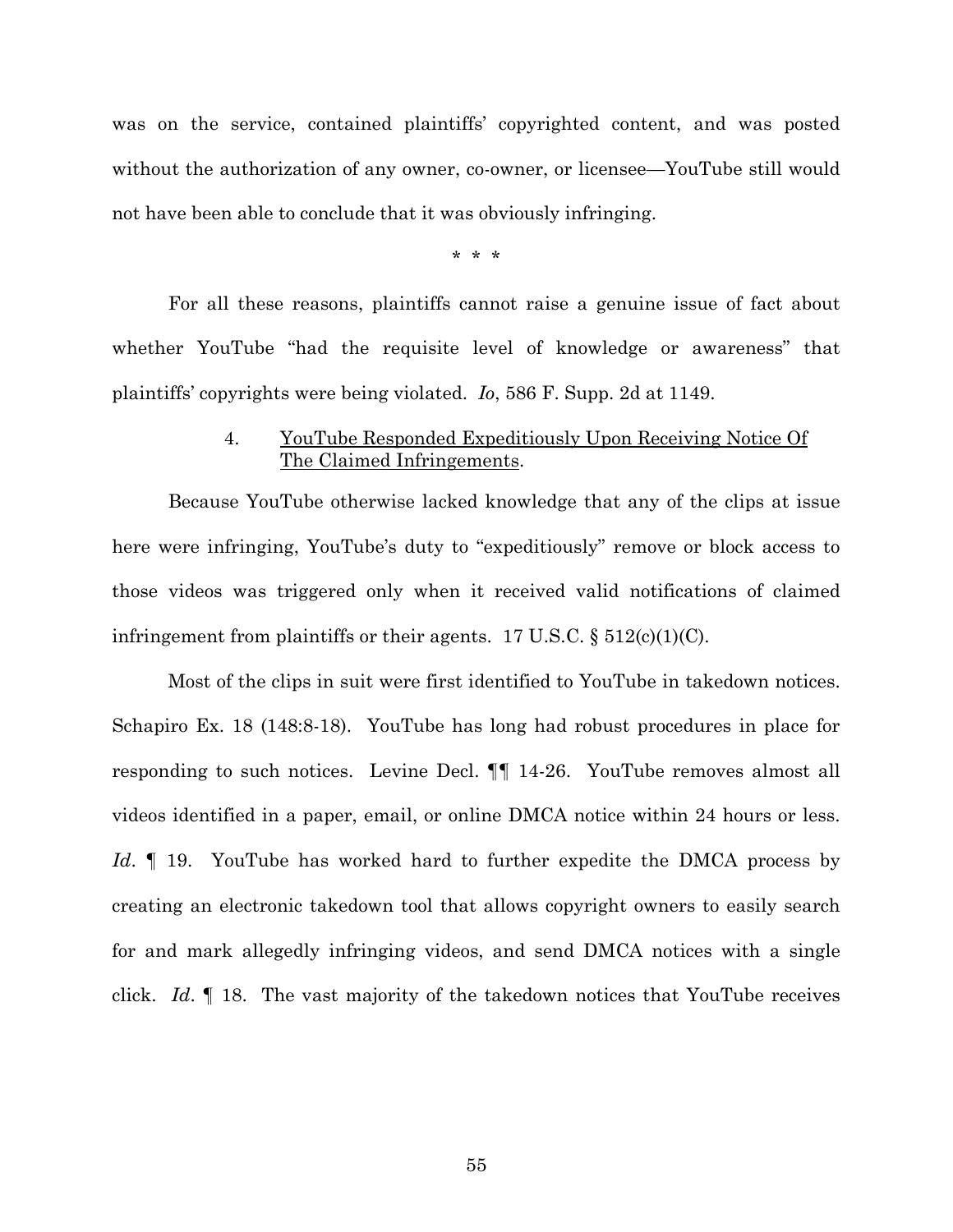are processed through this tool and thus are removed within minutes. *Id*. ¶ 19.<sup>25</sup> YouTube also employs a dedicated team throughout the world to process manuallysubmitted DMCA notices and to assist copyright holders in providing the required information in cases where their notices are deficient. Levine Decl. ¶ 19. Applying those procedures, YouTube has removed each of plaintiffs' clips in suit that was the subject of a DMCA takedown notice. *Id*. ¶ 21.

YouTube has received frequent praise from many different copyright owners, including plaintiffs themselves, for its speedy responses to takedown notices. Levine Decl.  $\llbracket$  22.<sup>26</sup> Viacom's agent for sending takedown notices (BayTSP), has repeatedly acknowledged that YouTube makes it easy to send DMCA notices and

<sup>25</sup> A number of the plaintiffs have signed up for YouTube's automated takedown tool and have used it for years to secure the removal of videos containing their content. *See, e.g.,* Schapiro Ex. 17 (205:25-210:23), Ex. 105, Ex. 106 (describing Premier League's use of the tool), Ex. 107 (94:13-95:11) (acknowledging that YouTube notified FFT about the tool, that FFT signed up "to find an easy way to remove our content," and that the program "help[ed]" FFT remove clips), Ex. 108 (80:22-83:16, 84:8-16) (testifying that the tool has been "very useful" for Cherry Lane in finding and removing videos), Ex. 109 (BayTSP describing YouTube's takedown tool as "very simple and effective").

<sup>26</sup> *See also* Schapiro Ex. 110, Ex. 111, Ex. 112 (72:21-73:6, 82:21-83:15; 87:8-13), Ex. 113 (email from VH1's online marketing director thanking YouTube for the "quick turnaround" in removing clips), Ex. 114 (VIA10405834) (internal Viacom email explaining that YouTube has "a process in place for removal of videos, and do it all the time"), Ex. 115 (internal Viacom email describing YouTube's response to takedown requests as "so great"), Ex. 116 (email to YouTube praising the "speedy action" in responding to informal takedown request), Ex. 117 (138:25-139:17) (stating that YouTube responds to takedown notices on average "within 24 hours"), Ex. 78 (157:18-22) (stating that YouTube has always responded expeditiously to takedown notices), Ex. 20 (71:9-17) (admitting that YouTube responds to takedown notices "very quickly"), Ex. 102 (147:16-23) (agreeing that YouTube has always responded "promptly" to takedown notices), Ex. 107 (126:5-127:22) (admitting that YouTube removed all clips-in-suit within "days" of receiving a takedown notice), Ex. 118, Ex. 119 (showing that YouTube responded to XRD's takedown notice within 24 hours).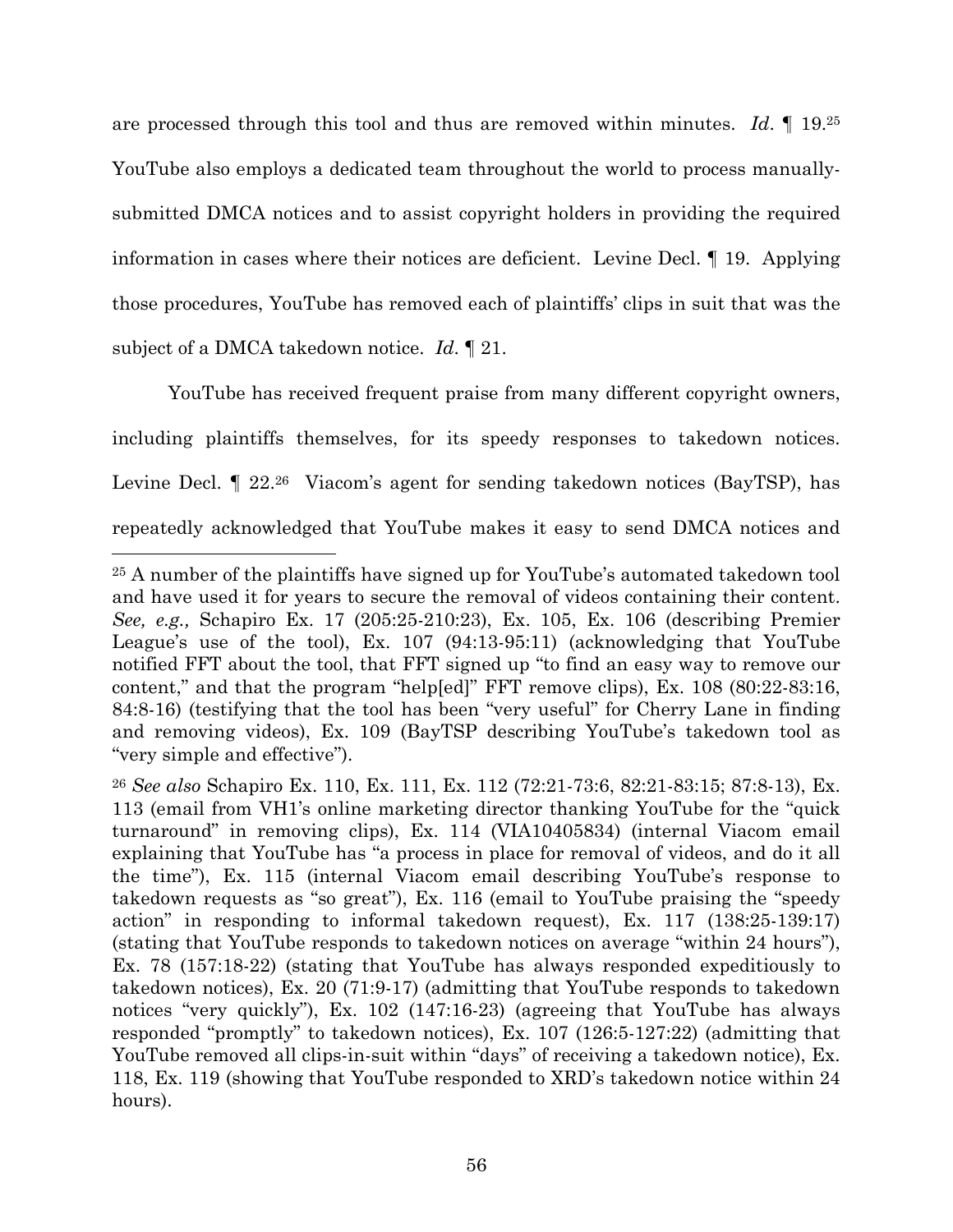that it removes the material identified quickly and effectively.<sup>27</sup> Perhaps the best example is what happened in February 2007 when, on a single day, Viacom sent YouTube a mass takedown notice pertaining to approximately 100,000 different videos, including certain of the clips in suit. Schapiro Ex. 122 (494:4-17); Levine Decl. ¶ 20; Schaffer Decl. ¶ 14. For months, Viacom had been accumulating these notices because it wanted, for strategic reasons, to send them all at one time. Schapiro Ex. 4 (149:4-25;195:9-196:14), Ex. 123 ("We are queuing up the takedown notices as instructed by Adam [Cahan] at MTVN. He wants to hold the notices as part of his strategy."), Ex. 124, Ex. 125. Despite the unnecessary burden imposed by Viacom's stratagem, YouTube was able to remove virtually all the videos identified in Viacom's mass notice by the next business day. *See* Levine Decl. ¶ 20; Schaffer Decl. ¶ 14.

Accordingly, there is no evidence raising a genuine factual issue about whether YouTube responded expeditiously to the takedown requests it received for the clips in suit. *See Io*, 586 F. Supp. 2d at 1150 (granting summary judgment where evidence showed that, when service provider "receives DMCA-compliant" notice of copyright infringement, it responds and removes noticed content as necessary on the same day the notice is received (or within a few days thereafter)").

<sup>27</sup> *Id.* Ex. 120 (BayTSP to YouTube: "I want to bring YouTube up and give you credit for the means and speed you perform the take down task."), Ex. 121 (BayTSP to YouTube: "We enjoy the relationship we have with you and always talk positively about the YouTube experience when it comes to copyright enforcement.").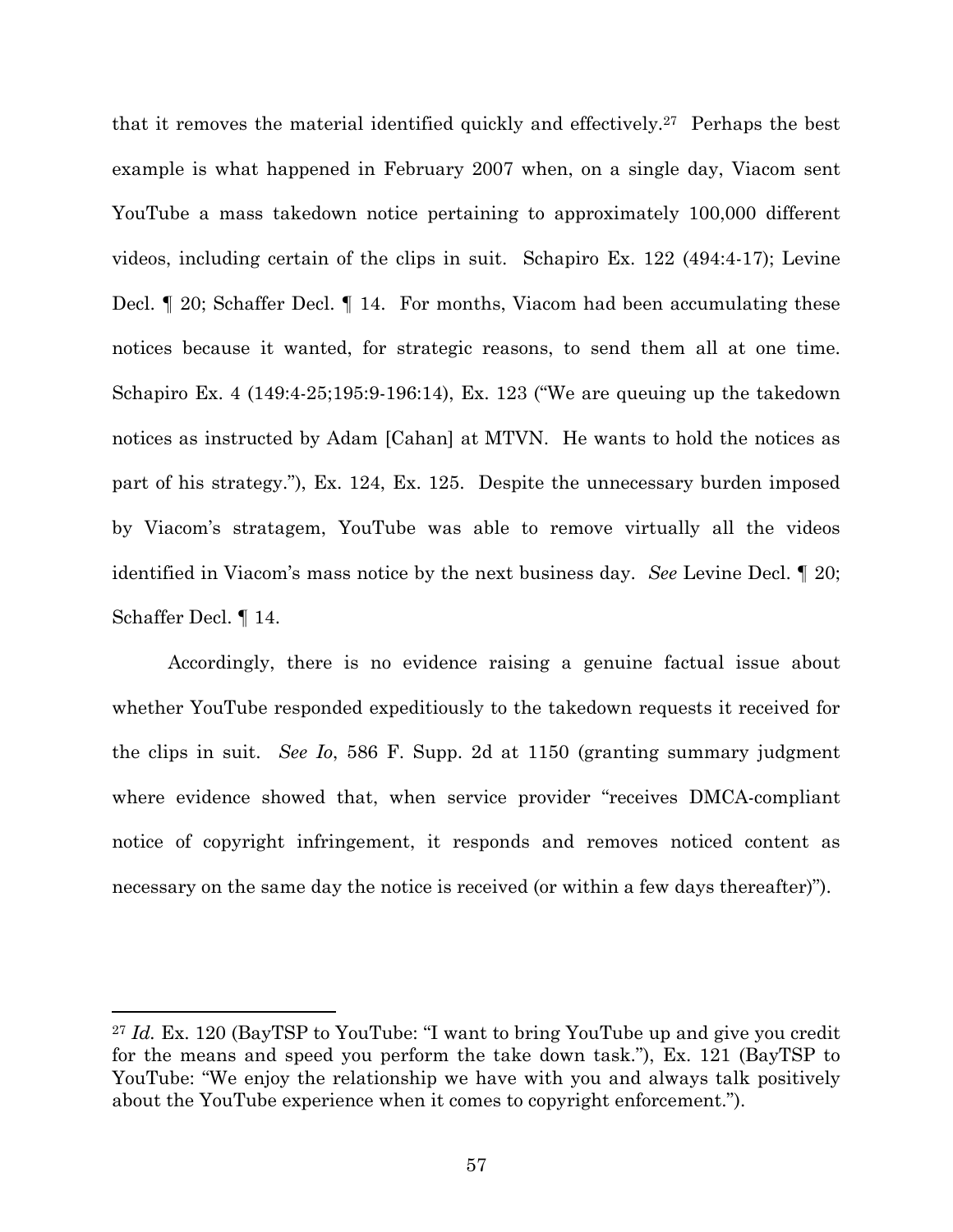### **D. YouTube Lacks The Ability To Control The Alleged Infringing Activity.**

The final relevant element of the Section 512(c) safe harbor is that the service provider "not receive a financial benefit directly attributable to the infringing activity, in a case in which the service provider has the right and ability to control such activity." 17 U.S.C.  $\S$  512(c)(1)(B). A service provider loses safe-harbor eligibility only if the plaintiff can show *both* that the service provider had the right and ability to control the alleged infringements *and* received a financial benefit directly attributable to those infringements. *Corbis*, 351 F. Supp. 2d at 1109. Plaintiffs can make neither showing. We begin by addressing control: plaintiffs have advanced several theories as to why YouTube "controls" infringing activity on its site—none of them finds support in the DMCA or the cases interpreting it.

# 1. YouTube's Control Over Its System Does Not Give It Control Over Infringing Activity.

As with knowledge, the DMCA's control inquiry is specific, not general. The analysis focuses on the service provider's legal and practical control over *the particular infringing activity at issue*. The statute's text makes that clear: the question is whether the service provider has the right and ability to control "*the* infringing activity" alleged by the plaintiff and to which a financial benefit is directly attributable.  $\S 512(c)(1)(B)$  (emphasis added).

Plaintiffs contend that YouTube has the right and ability to control the allegedly infringing activity at issue here because it takes place "on YouTube's own website . . . not on . . . websites controlled by others." Viacom Am. Compl.  $\llbracket$  39; SACAC ¶ 78. That claim ignores the text and structure of the DMCA and the cases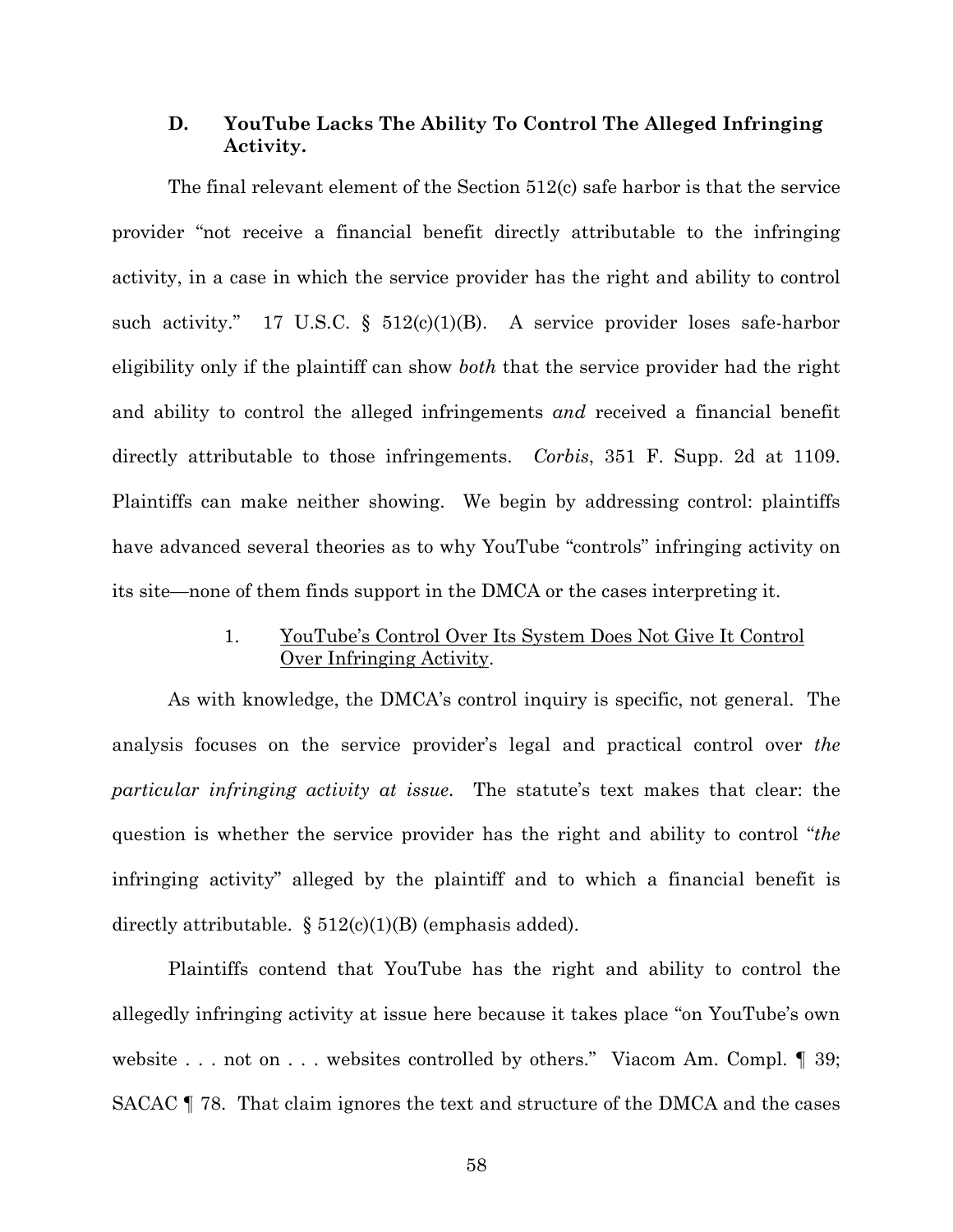interpreting it, which make clear that a service provider's control of its system cannot equate to an ability to control particular infringing activity: "the plain language of Section 512(c) indicates that the pertinent inquiry is not whether [the service provider] has the right and ability to control its *system*, but rather, whether it has the right and ability to control the *infringing activity*." *Io*, 586 F. Supp. 2d at 1151. Congress presupposed that service providers would have control over their systems; the safe harbor applies to material "that resides on a system or network *controlled* or operated by or for the use of the service provider."  $\S$  512(c)(1) (emphasis added). If a service provider's control of its system amounted to control of whatever infringing activity occurred on that system, the protections offered by 512(c) would be illusory.

Moreover, "the 'right and ability to control' the infringing activity, as the concept is used in the DMCA, cannot simply mean the ability of a service provider to remove or block access to materials posted on its website or stored on its system." *Hendrickson*, 165 F. Supp. 2d at 1093. That is because the statute requires service providers to respond expeditiously to DMCA notices by disabling access to the material claimed to be infringing.  $\S 512(c)(1)(C)$ . Maintaining the legal right and practical ability to take such actions thus cannot constitute the right and ability to control infringing activity. "To hold otherwise would defeat the purpose of the DMCA and render the statute internally inconsistent." *Hendrickson*, 165 F. Supp. 2d at 1093; *see also UMG II*, 665 F. Supp. 2d at 1113-15; *Io*, 586 F. Supp. 2d at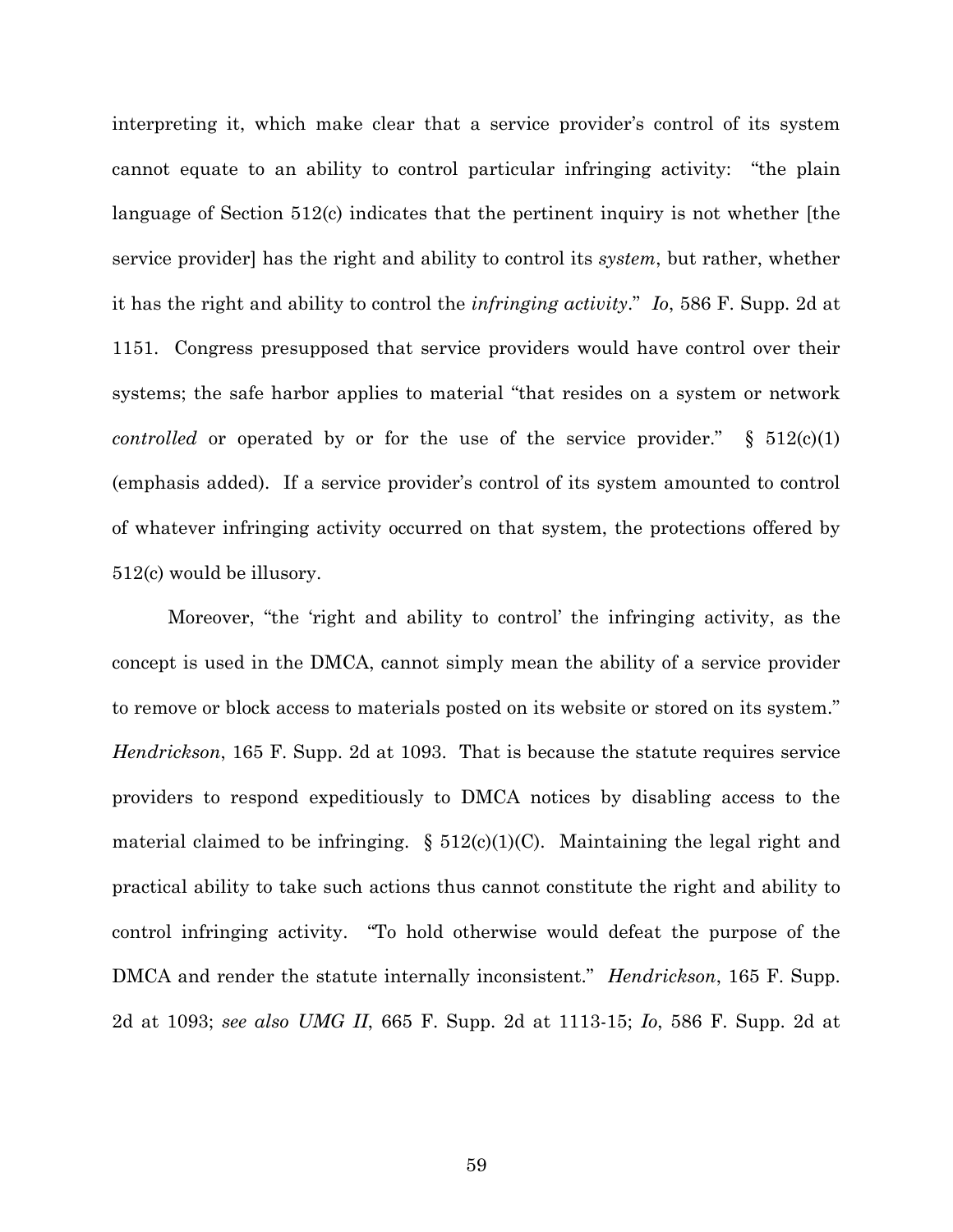1152; *Corbis*, 351 F. Supp. 2d at 1110. YouTube thus did not control the infringing activity alleged merely because the clips in suit appeared on YouTube's service.

The critical difference between a service provider's control over its site and its ability to control any infringing activity that may occur there is particularly pronounced for a service like YouTube, which hosts an overwhelming abundance of videos that no one has ever claimed (or could claim) are infringing. *See* Walk Decl. ¶ 3. It is not remotely the case that YouTube exists "solely to provide the site and facilities for copyright infringement." *Io*, 586 F. Supp. 2d at 1153. Even the plaintiffs do not (and could not) suggest as much. Indeed, they have repeatedly acknowledged the contrary.<sup>28</sup> Because YouTube houses such an overwhelming volume of video content that is not, and could not possibly be, claimed to be

<sup>28</sup> *See* Schapiro Ex. 126 (VIA02159159-64) (reporting conclusion of Viacom's "best minds" that "YouTube is the dominant platform of choice for [] audiences as they migrate to using video to express themselves" and "consumption of 'branded' content of YT is relatively low"), Ex. 127 (129:21-130:14) (former Viacom employee testifying that "one of the functions that YouTube served was to enable individuals to share videos, that they had created themselves, with their friends and family, and even the public at large.), Ex. 128 (79:7-80:3, 81:17-24, 83:12-16, 84:14-18) (Chairman of MTVN admitting various socially beneficial uses of YouTube and defending her own use of YouTube as "legitimate"), Ex. 129 (215:25-218:8, 224:2- 225:13) (Viacom's Executive Vice President admitting to watching non-infringing videos on YouTube), Ex. 130 (19:10-14, 55:21-24) (President of MTVN's Entertainment Group acknowledges that content owners create channels on YouTube to showcase their content and considers the use of YouTube to watch videos to be "legitimate"), Ex. 25 (253:10-19) (MTV's Executive Vice President admitting to watching authorized videos on YouTube after following the link from an artist's or label's website), Ex. 112 (16:19-25) (VH1 Vice President uploads vacation videos to YouTube to share with friends and family), Ex. 20 (100:12-103:9), Ex. 131 (in-house counsel at Carlin America has watched hundreds of videos on YouTube and has posted at least 11 videos), Ex. 78 (R&H general counsel visits YouTube "mostly to see cat videos").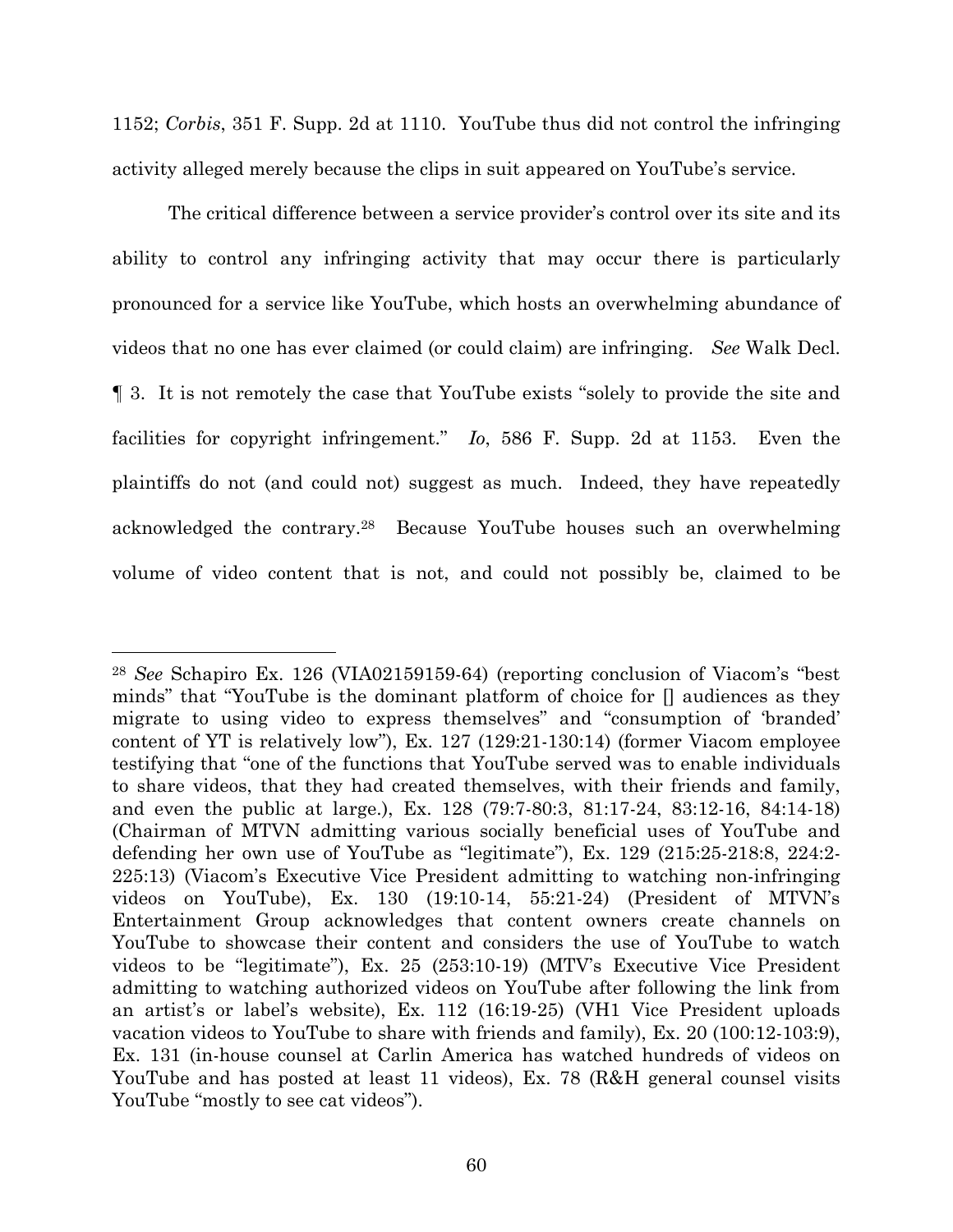infringing, YouTube's control over its various systems in no way "equate[s] to the right and ability to control infringing activity." *Id*.

# 2. Legal And Practical Considerations Defeat Any Claim That YouTube Could Control The Infringing Activity By More Actively Policing Its Service.

Plaintiffs also suggest that YouTube controls the allegedly infringing activity because it did not proactively find and remove the clips in suit. Viacom Am. Compl. ¶ 39 (alleging control because YouTube failed to find and remove videos "obviously infringing Plaintiffs' copyrights"). That argument fails for multiple reasons: the DMCA expressly provides that service providers are not required to monitor for copyright infringement to qualify for safe-harbor protection; such affirmative monitoring of hundreds of millions of videos is impracticable; and in any event monitoring would not be effective in allowing YouTube to reliably distinguish authorized from unauthorized material, as confirmed by plaintiffs' own serial inability to make such distinctions.

### a. *The control test does not require service providers to monitor their services for potential infringement*.

*First,* a service provider's ability to monitor its service for possible infringement cannot amount to potentially disqualifying control. The statute expressly bars courts from "condition[ing] the applicability" of the safe harbors on "a service provider monitoring its service or affirmatively seeking facts indicating infringing activity." 17 U.S.C. § 512(m). Accordingly, a provider's "right and ability to implement filtering software, standing alone or even along with [its] ability to control users' access, also cannot be the basis for concluding that [it] is not eligible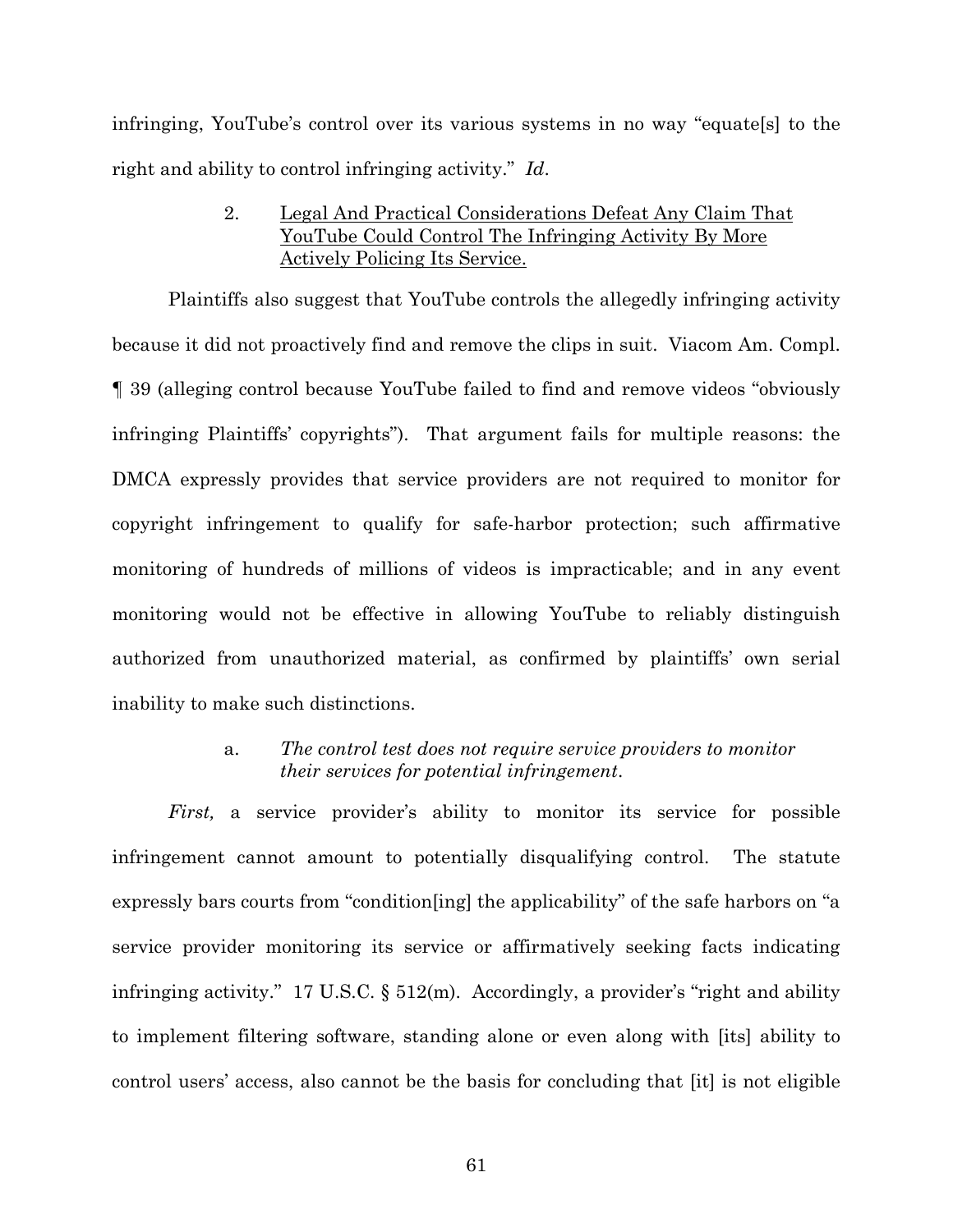for the 512(c) safe harbor." *UMG II*, 665 F. Supp. 2d at 1113. The control inquiry does not require a service provider to "adopt specific filtering technology and perform regular searches" for potentially infringing material. *Id*.

*Second*, as a practical matter, YouTube could not manually review the massive volume of videos uploaded to its site in an effort to determine what those videos are and whether they infringe plaintiffs' copyrights. Various witnesses unaffiliated with YouTube have recognized as much*.* <sup>29</sup> We have described above the sheer scale at which YouTube operates. Hundreds of thousands of new videos are submitted to YouTube each day, over *24 hours of new video footage every minute*. Hurley Decl. ¶ 26. Faced with a service much smaller and less diverse than YouTube, which had user-submitted videos *totaling* only in the hundreds of thousands, the court in *Io* held, as a matter of law, that "no reasonable juror could conclude that a comprehensive review of every file would be feasible." *Io*, 586 F. Supp. 2d at 1153. That is true *a fortiori* of YouTube's hundreds of *millions* of videos.

For YouTube to restructure its operations to try to manually prescreen every user-submitted video would not merely have been infeasible. It would require a fundamental change in the experience that YouTube offers its users, one that the DMCA, by its terms, does not require. The court in *Io* thus squarely rejected the

<sup>29</sup> *See, e.g.,* Schapiro Ex. 132 (92:15-21) ("a big website such as YouTube's would be very difficult to find all of the content that you're looking for, just because of the volume would preclude any process that involves a manual review of videos"), Ex. 133 (36:23-37:16) (Viacom witness testifying that it would have been "costprohibitive" to manually review videos uploaded to Viacom-owned video service because it received *hundreds* of clips a day).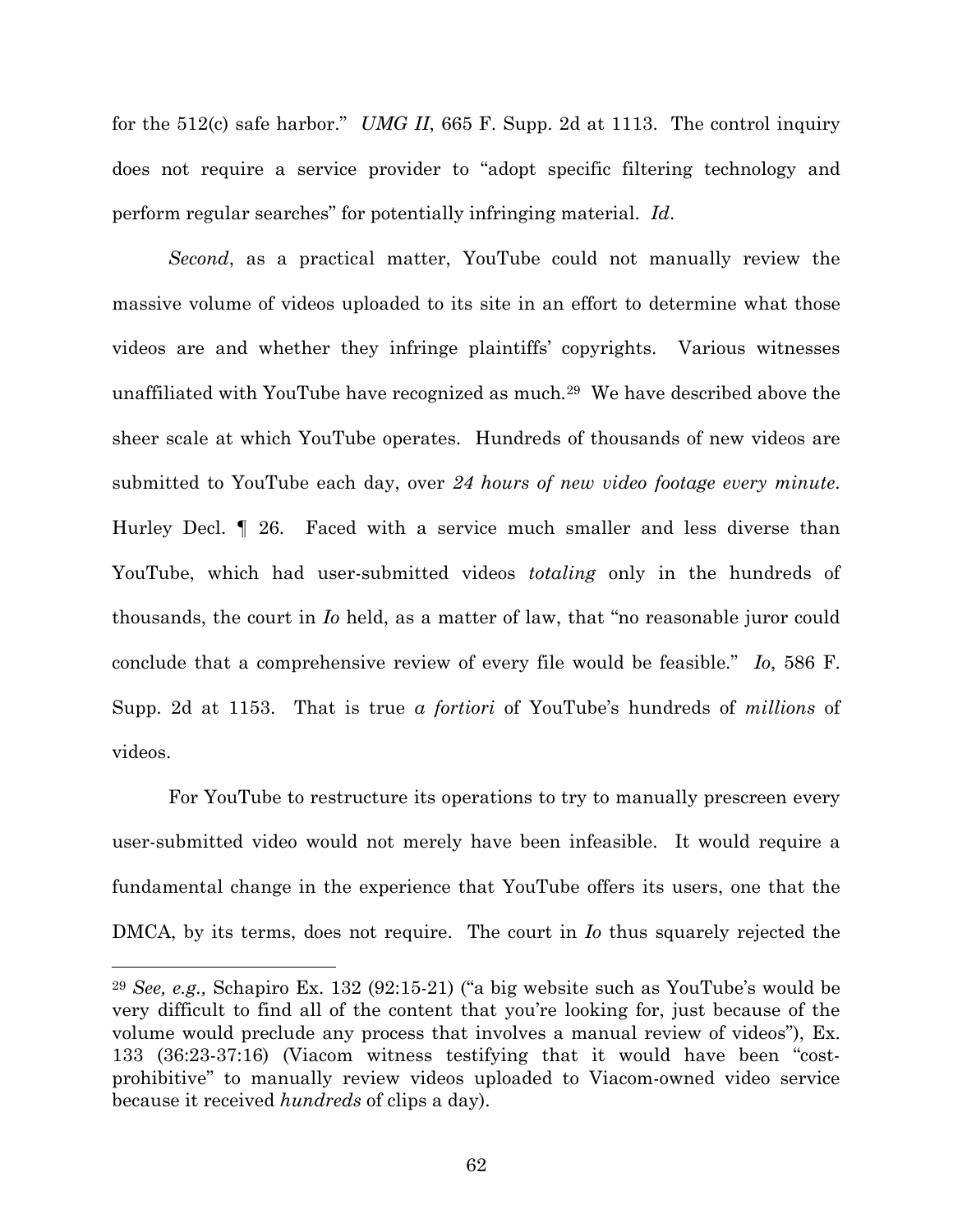argument that "Veoh should have changed its business operations to prevent infringing activity from occurring on its site." 586 F. Supp. 2d at 1154. "Declining to change business operations is not the same as declining to exercise a right and ability to control infringing activity." *Id*. Indeed, the notion that a service provider like YouTube must "reduce or limit its business operations is contrary to one of the stated goals of the DMCA," which aims to facilitate, not squelch, electronic commerce. *Id*. (citing S. Rep. 105-190, at 1-2). For these reasons alone, YouTube cannot be charged with control over the allegedly infringing activity.

# b. *Plaintiffs' own inability to distinguish authorized from unauthorized material on YouTube shows that YouTube lacks practical control over the alleged infringing activity*.

Even assuming, however, that it were somehow feasible for YouTube to manually screen all (or even a substantial portion) of the videos on the service, that would not give YouTube the practical ability to control the infringing activity that plaintiffs allege here. That is because, as in *Io*, "there is no assurance that [YouTube] could have accurately identified the infringing content in question." 586 F. Supp. 2d at 1153. Indeed, many of the same facts that make it impossible for the plaintiffs to establish that YouTube had disqualifying knowledge simultaneously undermine their claim of control. *See* Section I.C.3.b, *supra*. Perhaps the most powerful example is *plaintiffs*' persistent inability to distinguish material that they have authorized to be on YouTube from material they now contend is unauthorized. *See Io*, 586 F. Supp. 2d at 1153 (relying on evidence of plaintiffs' own inability "to readily identify which of it works allegedly were infringed" in finding that service provider lacked practical control over the alleged infringing activity).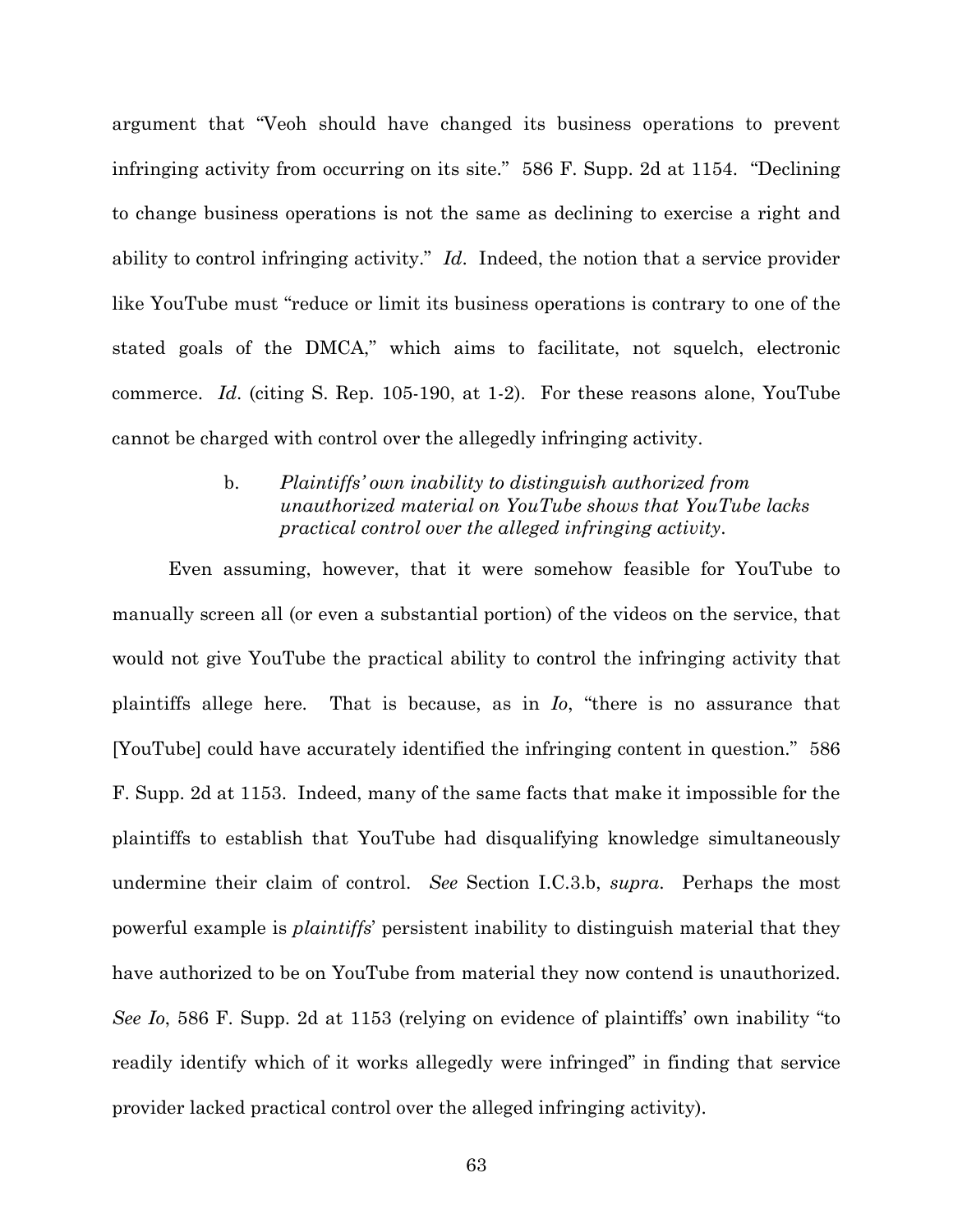# (i) Plaintiffs have had persistent difficulties determining which of their materials are authorized to be on YouTube.

The varied uses that plaintiffs have made of YouTube make it difficult even for them to easily determine whether videos containing their content are actually unauthorized to be on YouTube.<sup>30</sup> Indeed, Viacom recognized that without detailed instructions and elaborate record-keeping, even its own monitoring agents would be unable to effectively distinguish clips that Viacom wanted to remain on YouTube (and other sites) from those that it wished to take down.<sup>31</sup>

<sup>30</sup> Schapiro Ex. 47 (45:14-46:17) (Paramount marketer admitting that she could not confirm that a clip was authorized without reference to Paramount's "array of approval processes," both "internal and external"), Ex. 25 (239:14-242:11) (MTV marketer admitting that, without speaking to other employees, she could only "guess" as to whether a particular video clip was "leaked" to YouTube at MTV's direction), Ex. 27 (55:2-56:12) (Paramount executive testifying that no one in her group kept a complete list of all of the account names used to upload Paramount materials to YouTube because "it's a large company"), (244:2-19) (same witness admitting that she needed to "check with someone in publicity" to determine authorization of various clips from Paramount movie because "certain clips were approved for different usages."), Ex. 134 (159:7-21) (Viacom employee admitting that he could not know whether Viacom content he viewed on YouTube was authorized without a determination from the legal department), Ex. 11 (150:12- 151:2) (BayTSP representative agreeing with statement that "there is no way to tell from a full episode [on YouTube] whether or not the person that uploaded it had authority").

<sup>31</sup> Schapiro Ex. 135 (agenda for meeting between BayTSP and Paramount to discuss, *inter alia*, Bay's need to receive "[c]opies of materials being posted so we can distinguish between authorized and un-authorized materials"), Ex. 136 (109:19- 112:3) (describing Paramount's instruction to BayTSP that "if they had some sense that it was an unauthorized Paramount clip, they should put in a call [to Paramount marketing for confirmation] prior to issuing a takedown notice"), Ex. 27 (172:4-173:1) (Paramount marketing executive describing process Paramount put in place with BayTSP "not only to determine if content should be removed or not, but to identify what our approved marketing materials were so we could all be on the same page in terms of what that material consisted of"), Ex. 57 (email between BayTSP and MTV to "make sure that we are all on the same page" regarding the applicable takedown rules), Ex. 137 (BAYTSP 003742451) (Paramount instructing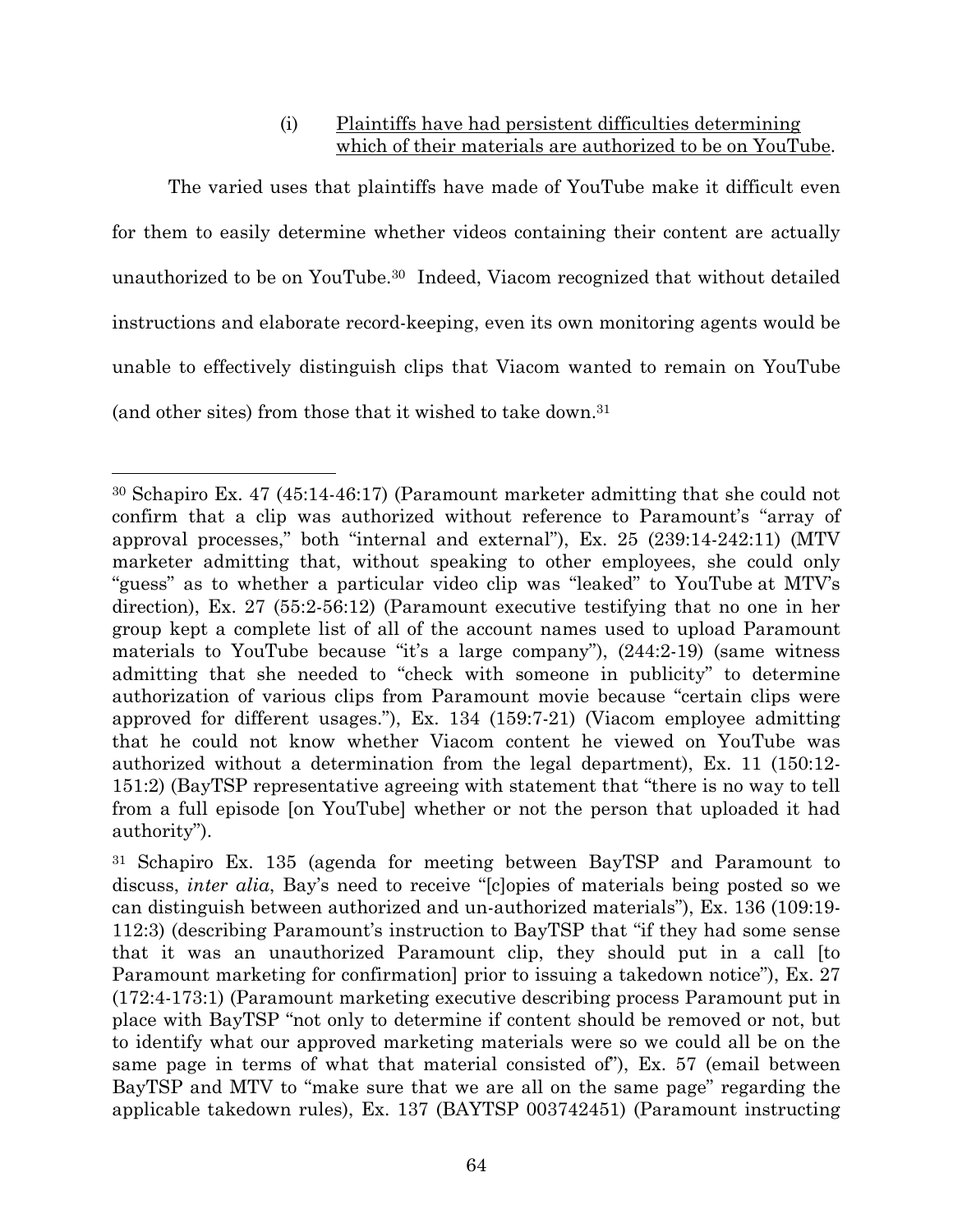In an effort to prevent the removal of videos that Viacom had authorized (and to avoid the continued embarrassment of misdirected takedown notices), Viacom has tried to maintain internal "whitelists" of approved YouTube user accounts. Schapiro Ex. 122 (414:24-420:6), Ex. 139 (162:6-10, 167:22-168:7).<sup>32</sup> Despite Viacom's efforts, however, its whitelists consistently were incomplete and inaccurate. Rubin Decl.  $\P$  5(a)-(f) & Exs. 84-116. It is not surprising, therefore, that Viacom's left hand often didn't know what its right hand was doing.<sup>33</sup> Viacom and

 $32$  Rubin Decl.  $\P$  5(a)-(f); Schapiro Ex. 140.

<sup>33</sup> *See, e.g.,* Rubin Ex. 64 (Viacom marketing agent noting that in "big companies like our clients . . . one department isn't aware of what another department is doing."); Schapiro Ex. 65 (Paramount marketing executive explaining that "I need to speak to the publicity dep't before confirming which [videos] should be taken down"), Ex. 141 (BayTSP informing Paramount that "[w]e are going to hold off on removing the clips on YouTube cause we do not know which videos Marketing has put up"), Ex. 142 (VIA11918373) (April 2006 Paramount email chain discussing whether YouTube clips from Paramount film "MI:3," a work in suit, were authorized marketing clips), Ex. 143 (June 2007 email chain showing BayTSP unable to determine whether a series of YouTube clips from Paramount film *Transformers*, a work in suit, were authorized), Ex. 144 (May 2007 exchange between BayTSP and Paramount about YouTube clip from *Transformers*, concluding with instruction "Please do NOT take this down"), Ex. 145 (email chain showing confusion within Paramount about whether clips posted to YouTube from the film "There Will Be Blood," a work in suit, were authorized), Ex. 146 ("of course there's always the possibility that the marketing groups within the diff channels are posting without us knowing"); 147 (exchange between BayTSP and Viacom legal: Q: "Is this one of your 'approved' names: MTV2AllThatRocks?" A: "I do not know for sure."), Ex. 148 (BayTSP asking MTV whether "bestweekevertv" was "one of your authorized posting accounts on YouTube").

BayTSP: "Please do not initiate takedown actions without express prior written approval from us."), Ex. 138 (BAYTSP001125473) (Oct. 2006 email chain with Viacom representative requesting from VH1 marketing personnel "everything that you have seeded thusfar [sic] as we are engaging an outside service to send take down notices for full episodes and clips in excess of 2 minutes and 30 seconds and we don't want to have notices sent for content we seeded" and in response receiving list of YouTube clips and user names for "what we've posted as approved clips to date").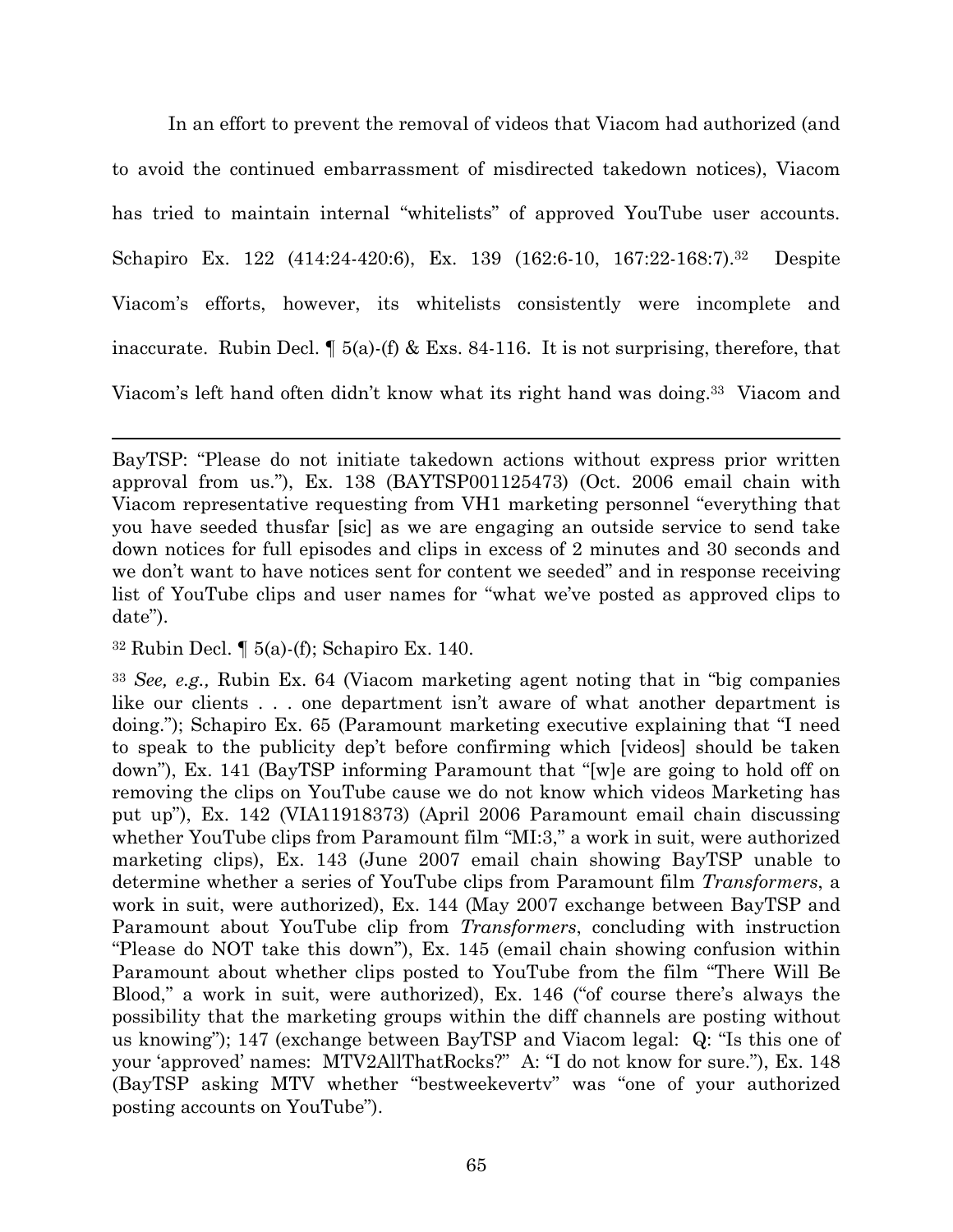its agents routinely made mistakes in sending DMCA takedown notices, demanding that YouTube remove videos that, on closer inspection, turned out to have been authorized by Viacom. Rubin Decl. ¶ 3 & Exs. 42-68 (identifying numerous mistaken takedowns); Schaffer Decl. ¶¶ 15-18 (describing mistakes in Viacom's mass takedown).<sup>34</sup> Indeed, Viacom's mistaken takedown requests resulted on several occasions in the suspension of Viacom's *own* YouTube accounts or the accounts of its authorized marketing agents.<sup>35</sup> Viacom also erroneously requested the takedown of many videos that *other* content owners had authorized to be on YouTube, causing one frustrated company to complain to YouTube about Viacom's "blatant abuse of the DMCA takedown statute." Schaffer Decl. ¶ 17 & Exs. 5-7.

# (ii) Even in this litigation, Viacom has been unable to reliably distinguish authorized from unauthorized clips.

Viacom's difficulties distinguishing authorized from unauthorized material on YouTube extend to its identification of allegedly infringing clips in this litigation. Viacom sued YouTube over scores of clips that Viacom (or its agents) had uploaded to YouTube. *See* Viacom's Notice of Dismissal of Specified Clips With Prejudice ("Notice of Dismissal") (Feb. 26, 2010). Viacom made those erroneous infringement allegations despite engaging in what it described as a "multi-step procedure

<sup>34</sup> *See also* Rubin Ex. 67 (Oct. 2008 email regarding mistaken Viacom takedown of clips from *Rob and Big*, a work in suit, uploaded to YouTube by one of Viacom's marketing agents); Schapiro Ex. 149 (e-mail explaining that BayTSP mistakenly took down authorized Paramount clip), Ex. 150 (emails re mistaken takedown of Paramount video on YouTube).

<sup>35</sup> Schaffer Decl. ¶ 15 & Ex. 4 (suspension of Spike account); *id*. ¶ 16 (suspension of official Paramount account); *id*. (suspension of Viacom marketing account); Rubin Decl. ¶ 3 & Exs. 42, 56-67 (identifying numerous other examples both before and during this litigation).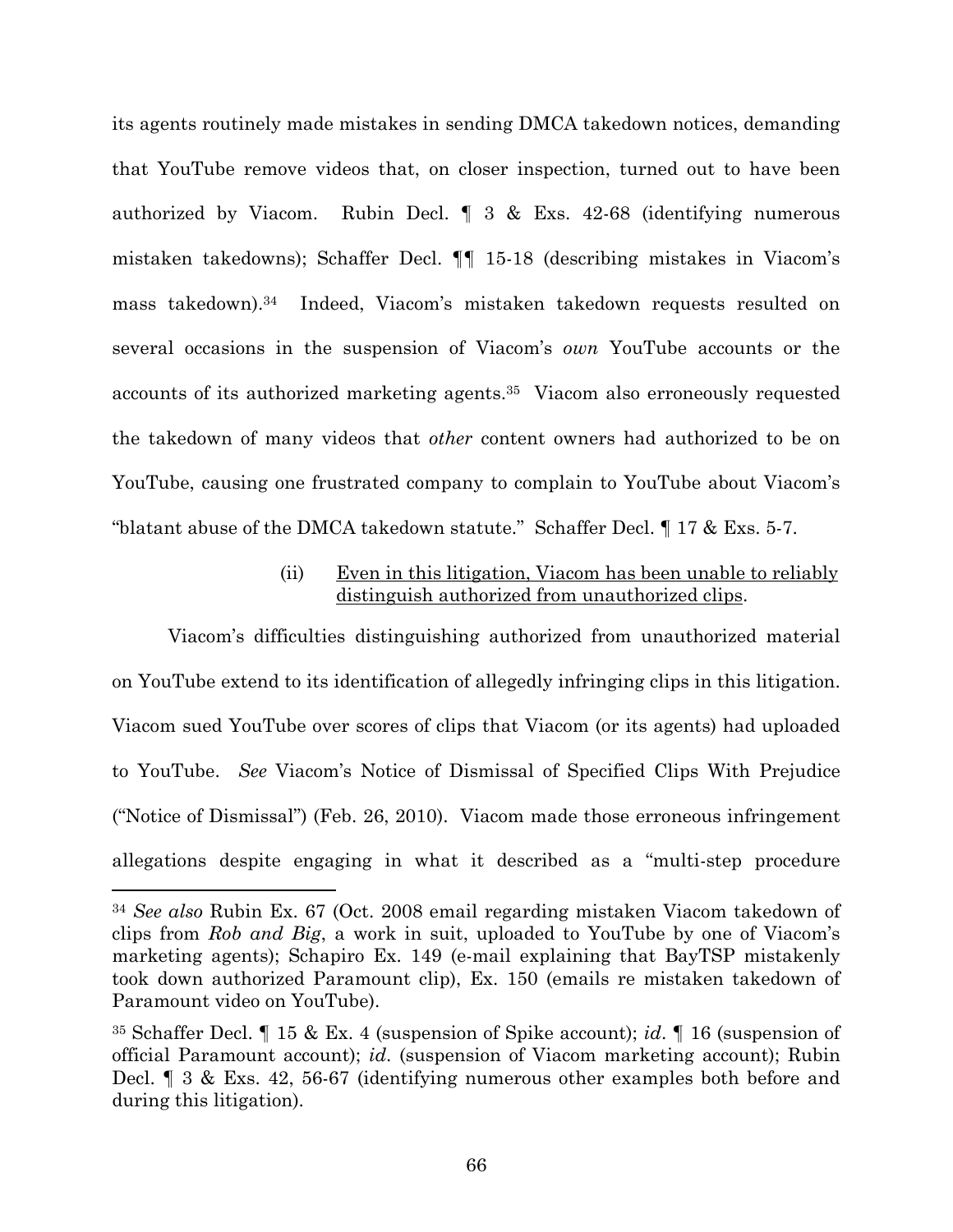designed to accurately identify infringing content." Schapiro Ex. 178 (Feb. 28, 2008 Decl. of Michael Housley). It was only after YouTube's discovery efforts revealed what had happened that Viacom realized its mistakes, leading it—on what was to have been the final day of discovery (October 15, 2009)—to seek to withdraw hundreds of allegedly infringing clips from this case. Rubin Decl. ¶ 9.

The story does not end there, however. Viacom said that its attempted withdrawal of those clips was based on yet another "quality check" that revealed the mistaken identifications. By the time it actually got around to dismissing those clips, however, more than four months later, Viacom had discovered still *more* clips in suit that its marketing agents had uploaded, but that it had missed in its previous analyses. *See* Notice of Dismissal. Viacom's belated discovery of these additional authorized clips contradicted its verified interrogatory response, in which Viacom had sworn that it had uploaded or authorized none of the clips listed on its October 15, 2009 amended list of clips in suit. Schapiro Ex. 179. But even now after all of Viacom's checking and rechecking, after its eleventh-hour bid to dismiss hundreds of its infringement allegations, after its interrogatory response, and after its latest attempt to clean up its list of allegedly infringing clips—Viacom *still* has not successfully identified all of the clips in suit that Viacom or its agents posted to YouTube. Despite all of Viacom's efforts, it continues to assert claims of infringement against clips that Viacom or its agents uploaded to YouTube. *See* Rubin Decl. ¶ 14 (citing examples).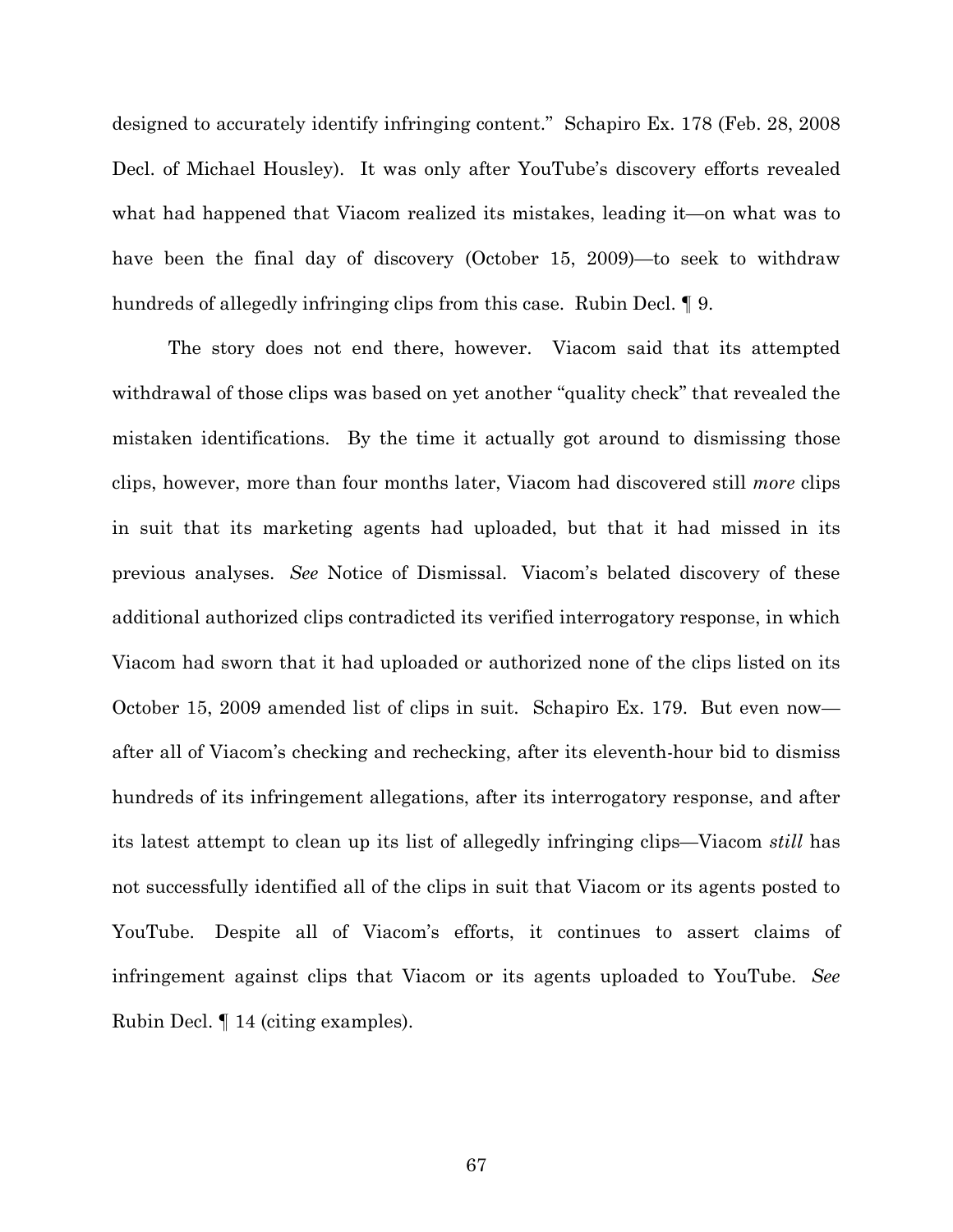These serial misidentifications bear directly on the control inquiry. In finding that Veoh lacked practical control, the court in *Io* relied on the fact that the plaintiff "in the course of discovery" had dropped *three* of the works that it had originally claimed had been infringed. 586 F. Supp. 2d at 1153. Viacom's problems go far beyond that. Both before and during this litigation, Viacom has been unable to readily or consistently discern which clips on YouTube containing its material were authorized and which were not. And if Viacom cannot effectively distinguish what it authorized from what it did not, YouTube has no chance of doing so.

## (iii) The class plaintiffs similarly have had difficulties distinguishing authorized from unauthorized content.

The putative class plaintiffs have had similar difficulties in determining what uses of their works on YouTube are authorized.<sup>36</sup> Like Viacom, class plaintiffs have sent takedown notices to YouTube that they eventually had to retract when it turned out that the videos at issue were actually authorized. These problems stem in part from the complex licensing and co-ownership practices described above. *See* Section I.C.3.b.(iv), *supra*. For example, Cal IV withdrew a DMCA notice it had sent to YouTube after another rights holder (Universal Music Group) filed a counter-notice: "At this time, CAL IV will not object to these URLs remaining on

<sup>36</sup> Schapiro Ex. 151 (e-mail between Cherry Lane employees asking whether a clip on YouTube had been licensed), Ex. 152 (111:4-24, 115:14-24) (even after consulting artist's manager about YouTube clip, Cherry Lane licensing director still could not tell "whether or not it was [licensed]."), Ex. 85 (192:17-193:10) (acknowledging that Stage Three must check extensive licensing database before sending takedown notices); *cf. id.* Ex. 153 (130:21-131:20) (witness describing "multi-step process" of determining whether a clip on YouTube is authorized: "One would have to put in [the] URL, see if it's still operable, identify if there was a sound recording associated with it and then conduct research to determine if it was licensed.").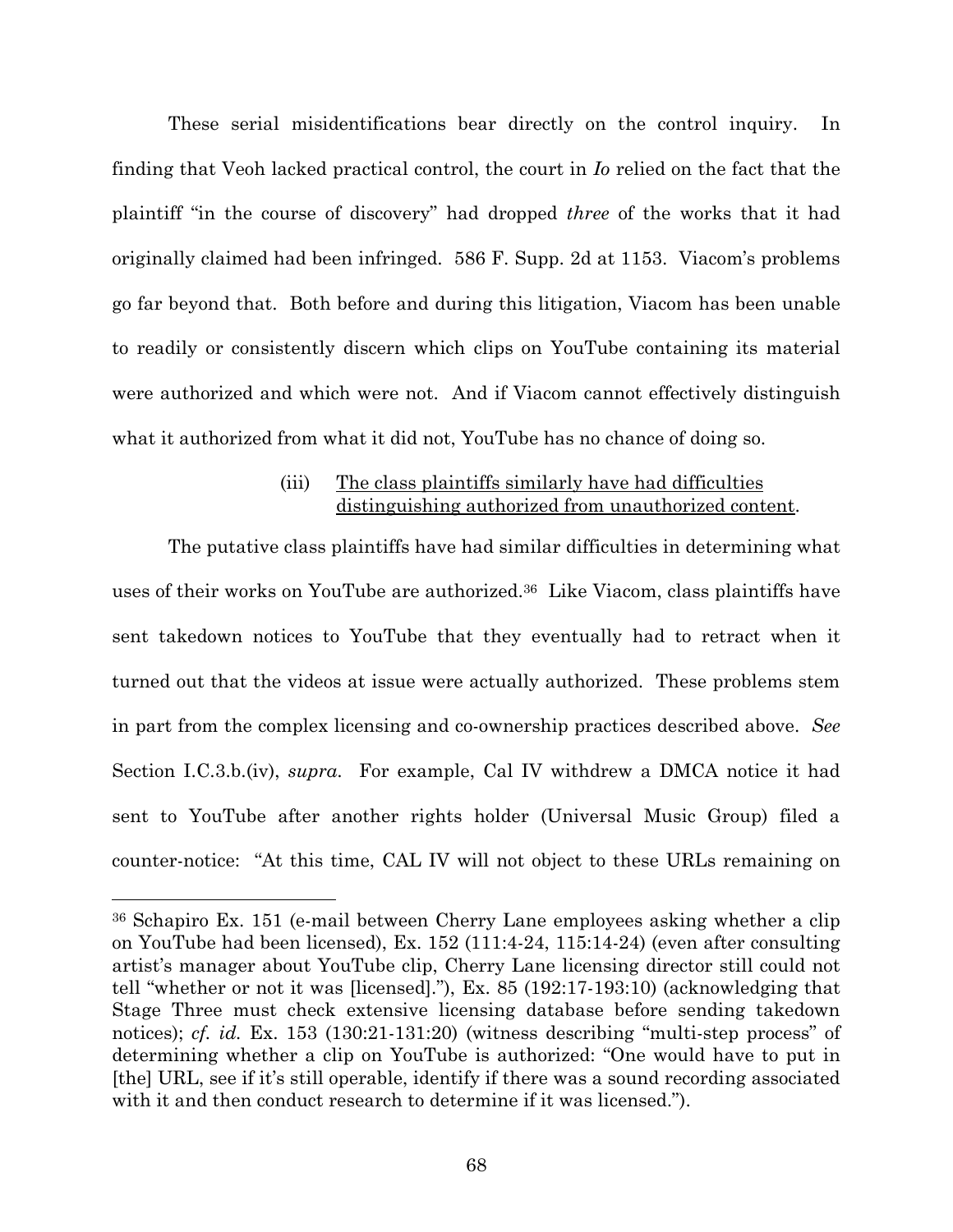your website until further clarification of ownership or licensing rights can be obtained." Schapiro Ex. 154, Ex. 103 (Response 23), Ex. 155 (68:9-72:14). Stage Three similarly withdrew a DMCA notice after one of its licensees (Eagle Rock Entertainment) pointed out that it was authorized to post the clip on YouTube. *Id*. Ex. 156 (ST00105023-26), Ex. 102 (151:21-154:17) (acknowledging that the takedown request notice was a "mistake" by Stage Three and its lawyers).

Further complications flow from the fact that certain of the putative class plaintiffs rely on a global network of sub-publishers to license their content in various regions throughout the world.<sup>37</sup> Because nothing in a YouTube clip itself reveals whether it was authorized by a sub-publisher, it may not be apparent even to the plaintiffs themselves whether a given video was unauthorized.<sup>38</sup> Determining authorization is not the only problem; the putative class plaintiffs have at times felt it necessary to retain *professional musicologists* just to determine whether certain YouTube clips contain content that was copied from one of their musical compositions. *See, e.g., id.* Ex. 102 (171:23-172:21), Ex. 157, Ex. 85 (217:6- 220:11).

\* \* \*

<sup>37</sup> *See* Schapiro Ex. 92 (150:13-22), Ex. 79 (100:7-15), Ex. 102 (61:25-63:22), Ex. 152 (20:15-22), Ex. 117 (153:15-154:10).

<sup>38</sup> *See, e.g.,* Schapiro Ex. 92 (158:11-160:7) (because YouTube clip was in an unrecognizable "Asian language of some sort," X-Ray Dog had to consult with foreign sub-publisher to determine whether it was authorized to be on YouTube; estimating that the process took "several" hours), Ex. 79 (13:23-18:20, 114:3-14) ("It did take me a couple of emails and a couple of phone calls to determine that that clip [on YouTube] was not authorized").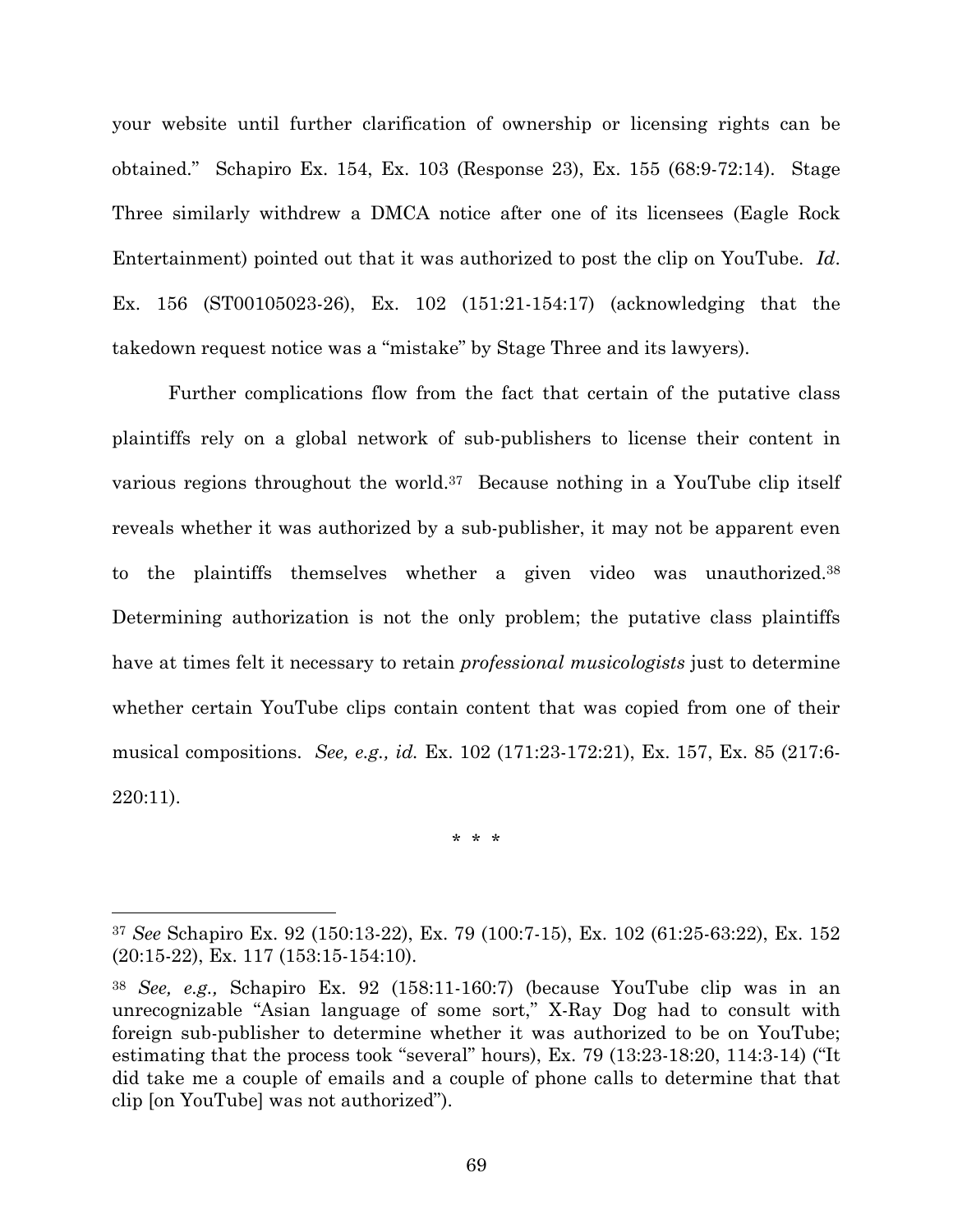Plaintiffs' problems in quickly and reliably making determinations about their own content underscore some of the myriad challenges that YouTube—which has far less relevant or accurate information about plaintiffs' marketing practices, authorization decisions, and licensing and ownership arrangements—would face in even trying to distinguish, on its own, videos that are actually unauthorized from the vast sea of authorized user-submitted videos. Plaintiffs' confusion belies any suggestion that YouTube has the practical ability to control the infringing activity alleged.

## 3. Any Infringing Activity Occurs Despite YouTube's Extraordinary Efforts To Combat Infringement.

The court in *Io* pointed to evidence that "Veoh has taken steps to reduce, not foster, the incidence of copyright infringement on its website" as confirming its conclusion that Veoh did not have the practical ability to control the infringing activity that plaintiffs there had alleged. *Io*, 586 F. Supp. 2d at 1154. That conclusion applies even more powerfully to YouTube. *Cf.* Schapiro Ex. 3 (27:20- 28:4) (former Viacom CEO and an investor in Veoh not aware of anything Veoh does to protect copyright that YouTube does not do).

YouTube takes many steps to enforce its terms of use and assist content owners in keeping unauthorized material off the service. Videos that infringe copyright are contrary to YouTube's purpose and were forbidden by its earliest terms of service. Hurley Decl. ¶ 8; Schapiro Ex. 158 (49:8-16). And, as the site has grown, YouTube's tools for dealing with copyright issues have become increasingly more sophisticated and robust. Levine Decl. ¶ 18. YouTube's copyright-protection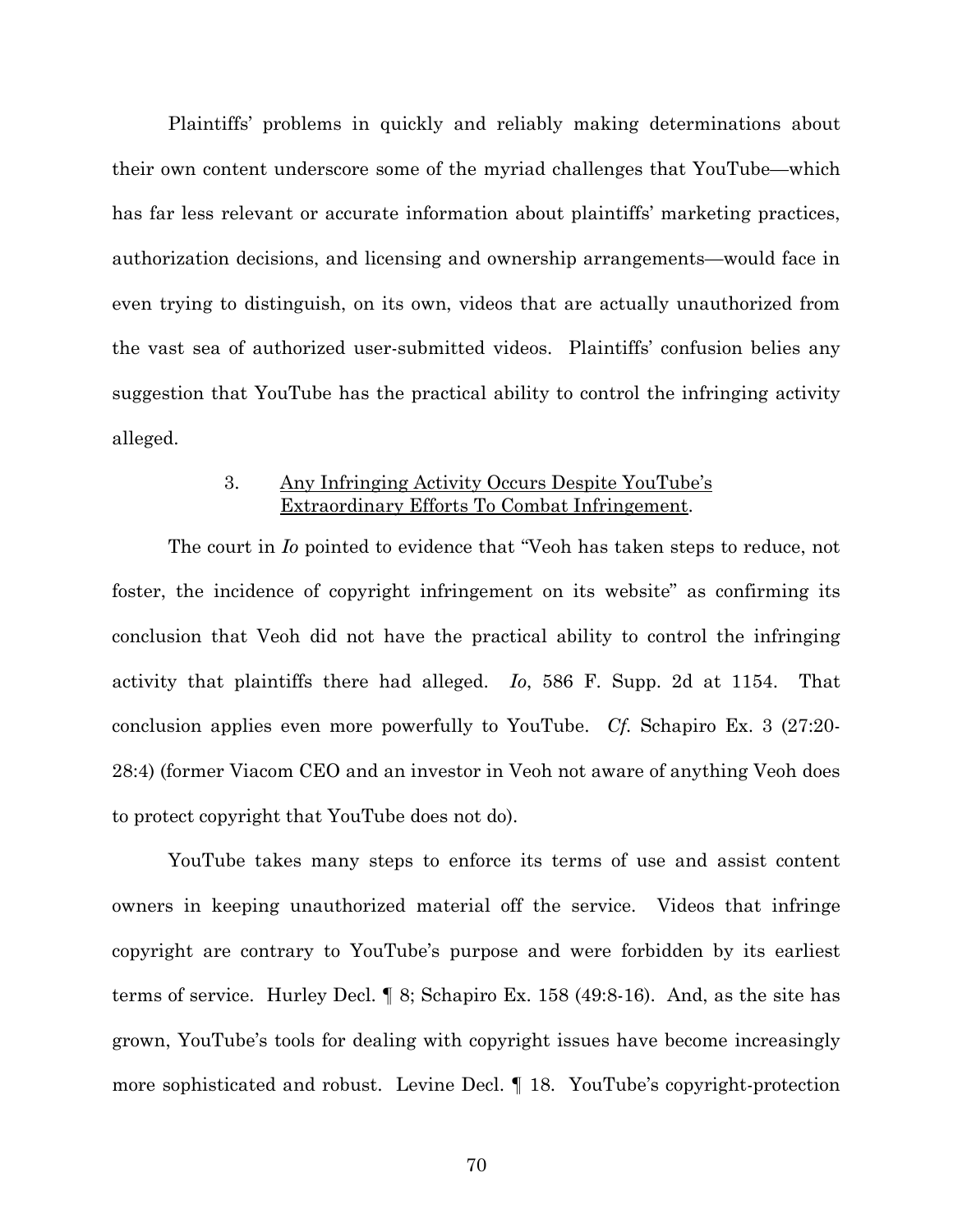apparatus of course includes full compliance with the DMCA. *See Io*, 586 F. Supp. 2d at 1153-54. And, even though the DMCA imposes no "obligation on a service provider to implement filtering technology at all" (*UMG II*, 665 F. Supp. 2d at 1111), YouTube has done just that, starting with its hashing technology in 2006, adding audio-based fingerprinting in early 2007, and launching an even more robust video-based content identification technology later that same year. King Decl. ¶¶ 4, 8, 14-15. (We discuss YouTube's various copyright-protection efforts in greater detail below. *See* Section II.B.2.c., *infra*.) There is no evidence that YouTube overrode those filtering systems to allow any of the clips at issue here to be posted or remain on the service.

For these reasons, there is no genuine factual dispute as to whether YouTube has the "right and ability to control" the instances of infringing activity alleged in this case. The Court thus need not even address the issue of financial benefit in order to conclude that YouTube is entitled to the Section 512(c) safe harbor.

## **E. YouTube Did Not Receive A Financial Benefit Directly Attributable To The Alleged Infringing Activity.**

Even assuming that YouTube did somehow have the right and ability to control the specific infringing activity alleged here, YouTube still would be entitled to safe harbor protection because it does not derive a financial benefit "directly attributable" to that activity.  $\S$  512(c)(1)(B). Like nearly all online service providers, YouTube earns revenue when users watch or click on the advertisements that run at various places on its website. YouTube's business model is entirely

71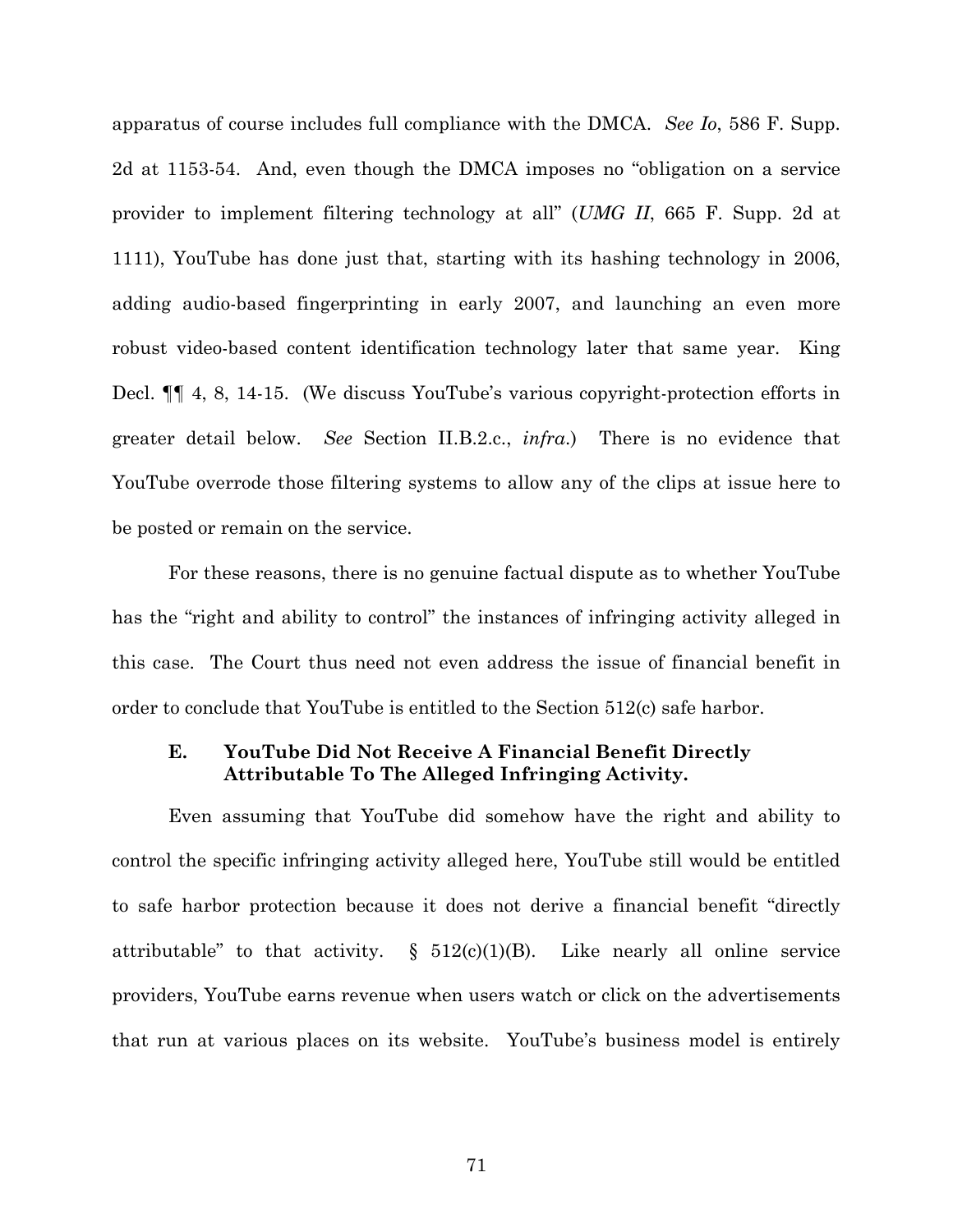legitimate, and YouTube does not seek to profit from infringement so as to run afoul of the DMCA's financial-benefit test.

## 1. The DMCA Protects Legitimate Services That Derive Their Value From Sources Other Than Infringement.

The financial-benefit inquiry, like knowledge and control, focuses on the *particular* alleged infringements at issue. The statutory text, which refers to the benefit directly attributable to "*the* infringing activity" (emphasis added) makes that clear. 17 U.S.C. §  $512(c)(1)(B)$ . In determining which financial benefits are "directly attributable" to a particular alleged infringement, courts must be guided by the DMCA's legislative history and purpose. The financial benefit test included in Section 512(c) nods to the standard for vicarious liability under the common law of copyright infringement. *Cf. Shapiro, Bernstein & Co. v. H. L. Green Co*., 316 F.2d 304, 307 (2d Cir. 1963). But the DMCA did not simply codify the common-law standard for vicarious liability.

To the contrary, Congress expressly crafted the safe harbors to protect even those service providers who might be found vicariously liable under the common law. *See* S. Rep. 105-190, at 20; *CoStar*, 373 F.3d at 555. Thus, rather than simply codify the common-law vicarious-liability standard for "financial benefit," Congress instructed courts applying the new DMCA test to "take a common sense, fact-based approach, not a formalistic one." S. Rep. 105-190, at 44; H.R. Rep. 105-551 (Part 2), at 54. Reading Section  $512(c)(1)(B)$  as coterminous with the common law would be entirely at odds with that congressional judgment. Instead, the DMCA's financialbenefit analysis must be applied in a way that gives service providers *greater*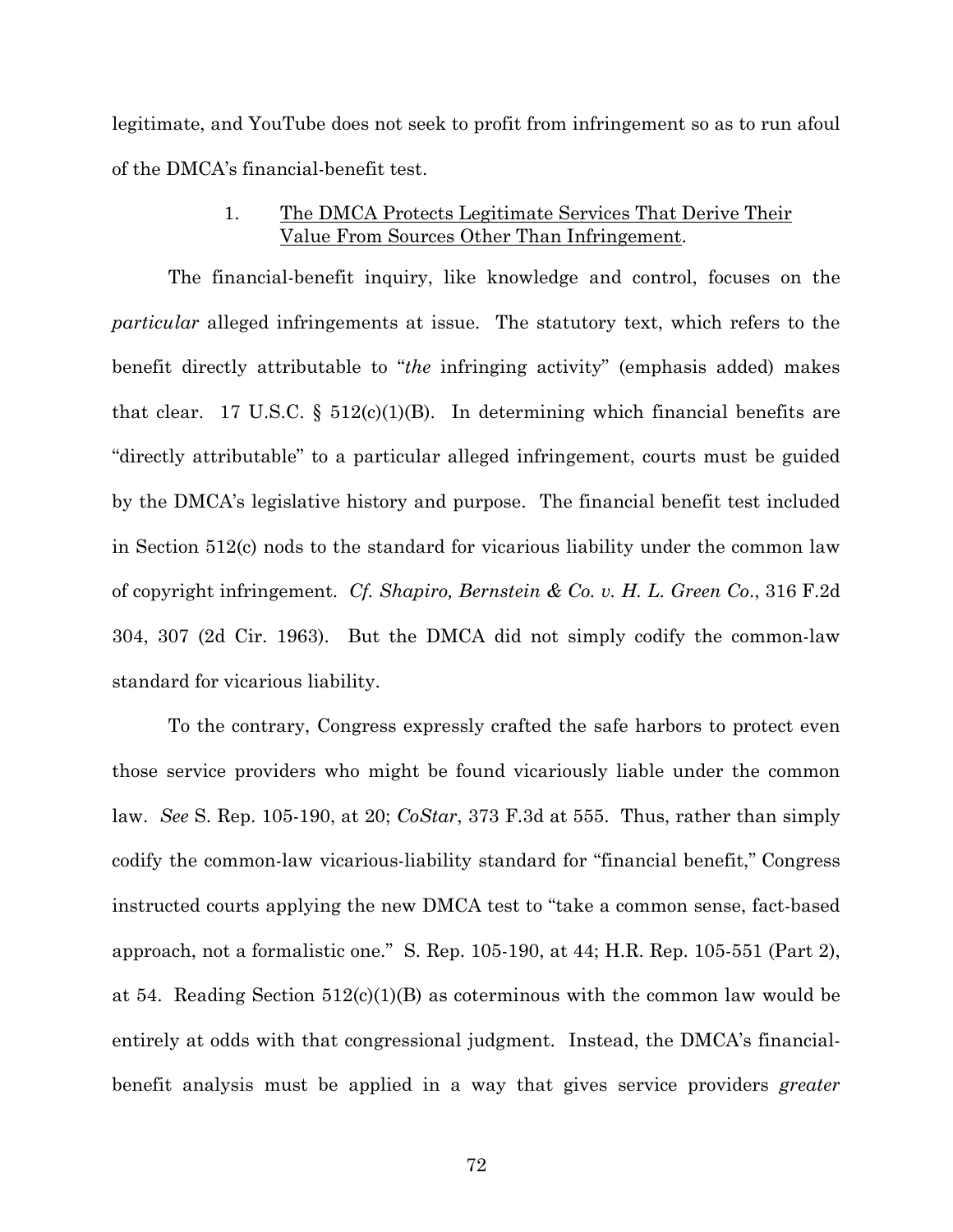protection from liability than they would have enjoyed under the common law of vicarious infringement. *See* 3 Melville B. Nimmer & David Nimmer, Nimmer on Copyright § 12B.04[A][2][b] (2008).<sup>39</sup>

The legislative history of Section  $512(c)(1)(B)$  enunciates the proper test for financial benefit under the DMCA. Both the Senate and House reports instruct that "a service provider conducting a legitimate business would not be considered to receive a 'financial benefit directly attributable to the infringing activity' *where the infringer makes the same kind of payment as non-infringing users of the provider's service*." S. Rep. 105-190, at 44 (emphasis added); H.R. Rep. 105-551 (Part 2), at 54 (same). In other words, a service provider earns a "financial benefit directly attributable to the infringing activity" only when the infringing activity at issue generates revenue *different in kind* from the revenue the service provider earns from noninfringing activity, or when its business model is similarly illegitimate.

The financial-benefit test described by Congress distinguishes between service providers "conducting a legitimate business" and those whose value "lies in providing access to infringing material." S. Rep. 105-190, at 44-45; H.R. Rep. 105-

<sup>39</sup> The Ninth Circuit thus went astray in *CCBill* when it suggested, without any analysis, that the DMCA's financial-benefit language "should be interpreted consistent with the similarly-worded common-law standard for vicarious copyright liability." 488 F.3d at 1117. In making that statement, the court considered none of the points made above—indeed, the issue had not even been briefed by the parties or addressed by the district court. *See CCBill*, 340 F. Supp. 2d at 1105. No court in the Second Circuit (or elsewhere) has followed that particular aspect of *CCBill*, and there is no reason for this Court to embrace it.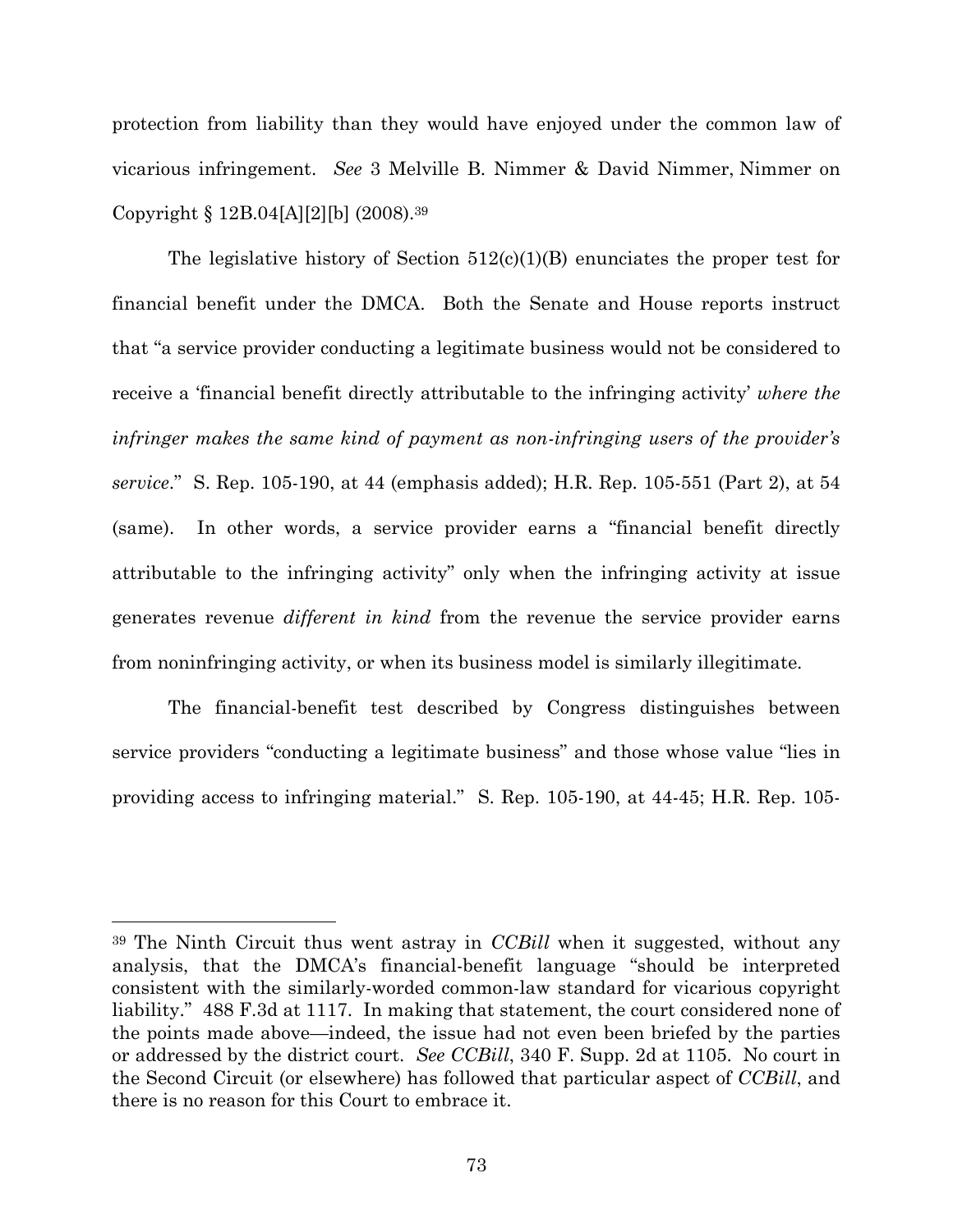551 (Part 2), at 54.<sup>40</sup> Providers whose services have no real value other than by facilitating copyright infringement or that are intentionally skewed to profit from infringement fall on the wrong side of Section  $512(c)(1)(B)$ . In contrast, service providers with a legitimate business model—one that derives genuine financial gain from noninfringing activity and that does not favor infringing uses—are protected.

### 2. YouTube Has A Legitimate Business Model.

YouTube conducts a legitimate business, and its revenue model does not favor infringing material in any way. YouTube therefore does not earn a "financial benefit directly attributable to the infringing activity" for purposes of the DMCA.

# a. *YouTube has an overwhelming array of legitimate uses that provide significant value to YouTube and its users*.

Legitimate uses of YouTube are vast and incontestable. These include the wide array of personal videos created and uploaded by YouTube millions of users, as well as the professional videos that appear on the site as a result of the many licensing deals YouTube has negotiated with content owners large and small. Walk Decl. ¶ 4; Maxcy Decl. ¶ 9. And there is no question that YouTube generates significant value from this vast set of authorized videos. Between 2006 and 2009, YouTube entered into thousands of direct partnership agreements—with content

<sup>40</sup> Congress wanted to protect legitimate service providers like the then-popular AOL, which charged users to connect to the Internet in increments of time. The committee reports thus indicate that a provider who receives "fees based on the length of the message (per number of bytes, for example) or by connect time," does *not* earn a disqualifying financial benefit, even if its service is being used in part for infringement (which might increase the amount of overall usage and thus increase revenues to AOL). S. Rep. 105-190, at 44-45.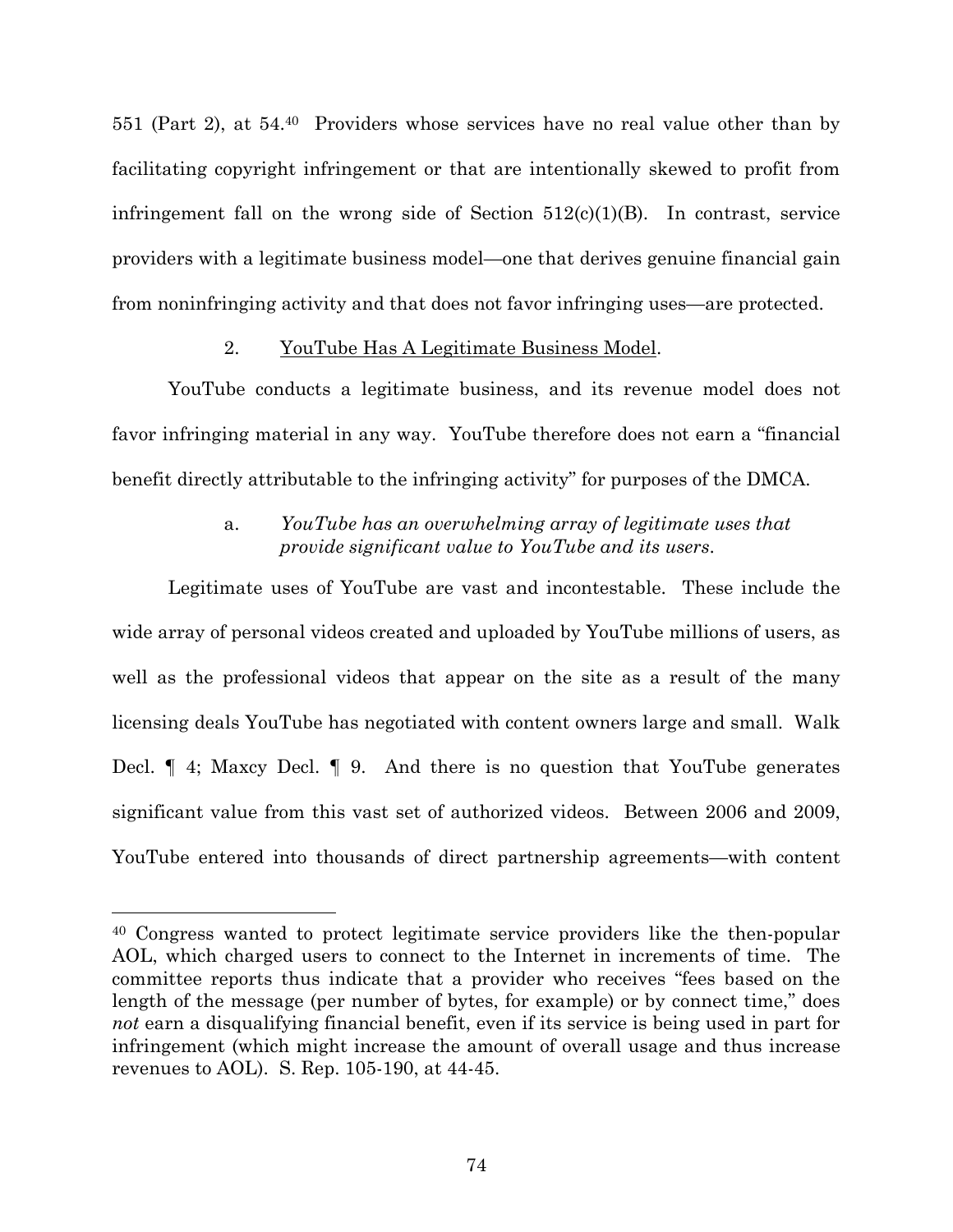owners including CBS, NBC, the NBA, Universal Music Group, and Warner Music Group—that provide for YouTube to run advertising against videos claimed by those owners and to share the revenue from that advertising. Maxcy Decl. ¶¶ 9-10. By themselves, YouTube's revenue-sharing deals generated approximately 35 percent of YouTube's overall revenue between 2007 and 2009. Reider Decl. ¶ 5. Most of YouTube's other revenue comes from advertisements that run on the YouTube homepage—for which advertisers generally pay a daily flat fee—and on the pages that list the results of users' search queries. Reider Decl. ¶ 5.

It is not the case therefore that YouTube's value "lies in providing access to infringing material." H.R. Rep. 105-551 (Part 2), at 54. To the contrary, YouTube is just the type of "legitimate" service provider—with a broad range of noninfringing uses that provide educational, cultural, social, and political benefits to its users and economic value to itself—that Congress intended the DMCA to protect.

#### b. *YouTube earns revenue from advertising, not infringement*.

In line with the statutory language and legislative history cited above, because YouTube runs a legitimate business, it does not trigger the DMCA's financial-benefit provision as long as the revenue it earns from its noninfringing uses is not different, in kind or degree, from any revenues that might be linked to the infringing activity plaintiffs allege here.

YouTube does not earn differential revenue depending on whether material on its system is or is not infringing. YouTube generates revenue from advertising. Reider Decl. ¶ 5. Although YouTube's precise advertising options have changed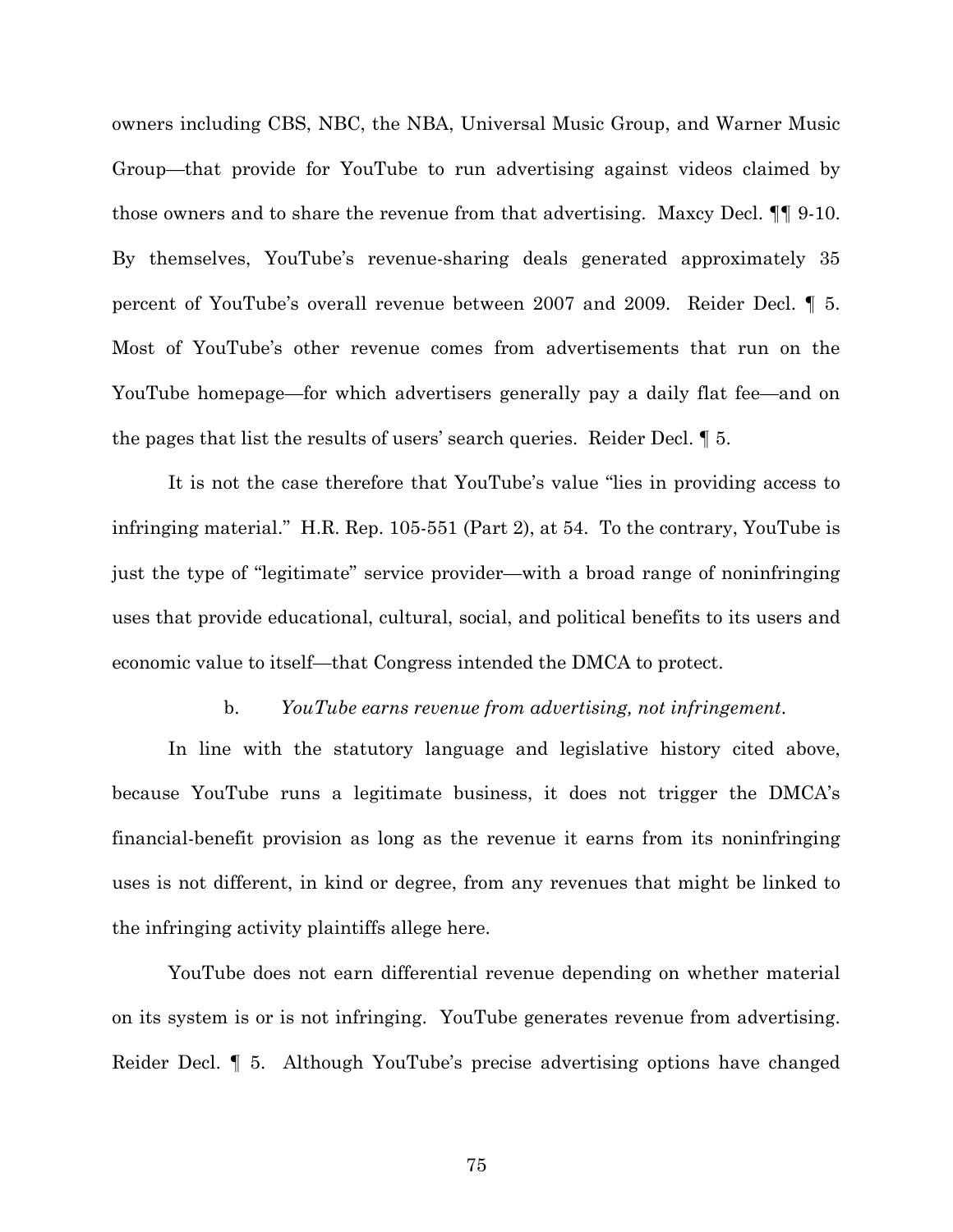somewhat as the service has grown and evolved, in general YouTube offers three basic types of advertising:

- Each day, a single advertiser is allowed to purchase an ad that runs for a 24-hour period on the YouTube home page. *Id*. ¶ 3.
- YouTube allows advertisers to purchase advertising on the pages where the results of users' search queries are displayed. *Id*. Search results are displayed as a list of thumbnail images (and associated text supplied by users) of the videos that are responsive to the users' query. Solomon Decl. ¶ 11.
- YouTube allows ads to be displayed on pages where users can watch videos uploaded or "claimed" by one of YouTube's many content partners (content owners who have expressly indicated to YouTube that they want advertising to appear alongside videos containing their content). Reider Decl. ¶ 3.

These advertising offerings do not in any way favor videos that may not have been properly authorized to appear on YouTube over authorized videos. *Id*. ¶ 11. Nor does YouTube intentionally set out to capture revenue from users' potentially infringing activities. *Id*. The revenue earned from the homepage ads, for example, is fixed based on how long the ad runs and has no connection to the presence of any given video (or kind of videos) that may available for viewing on YouTube at any given time. *Id*. ¶ 6. Similarly, the ads that appear on search-results pages have nothing to do with the presence of any video on YouTube, or even with the particular videos that are listed in response to a user's search. *See* Schapiro Ex. 159 (172:21-25) ("Our advertising system is a completely separate system….It was independent of search. And search runs independent to advertising"). As for "watch-page" ads, YouTube allows such advertising to appear only alongside videos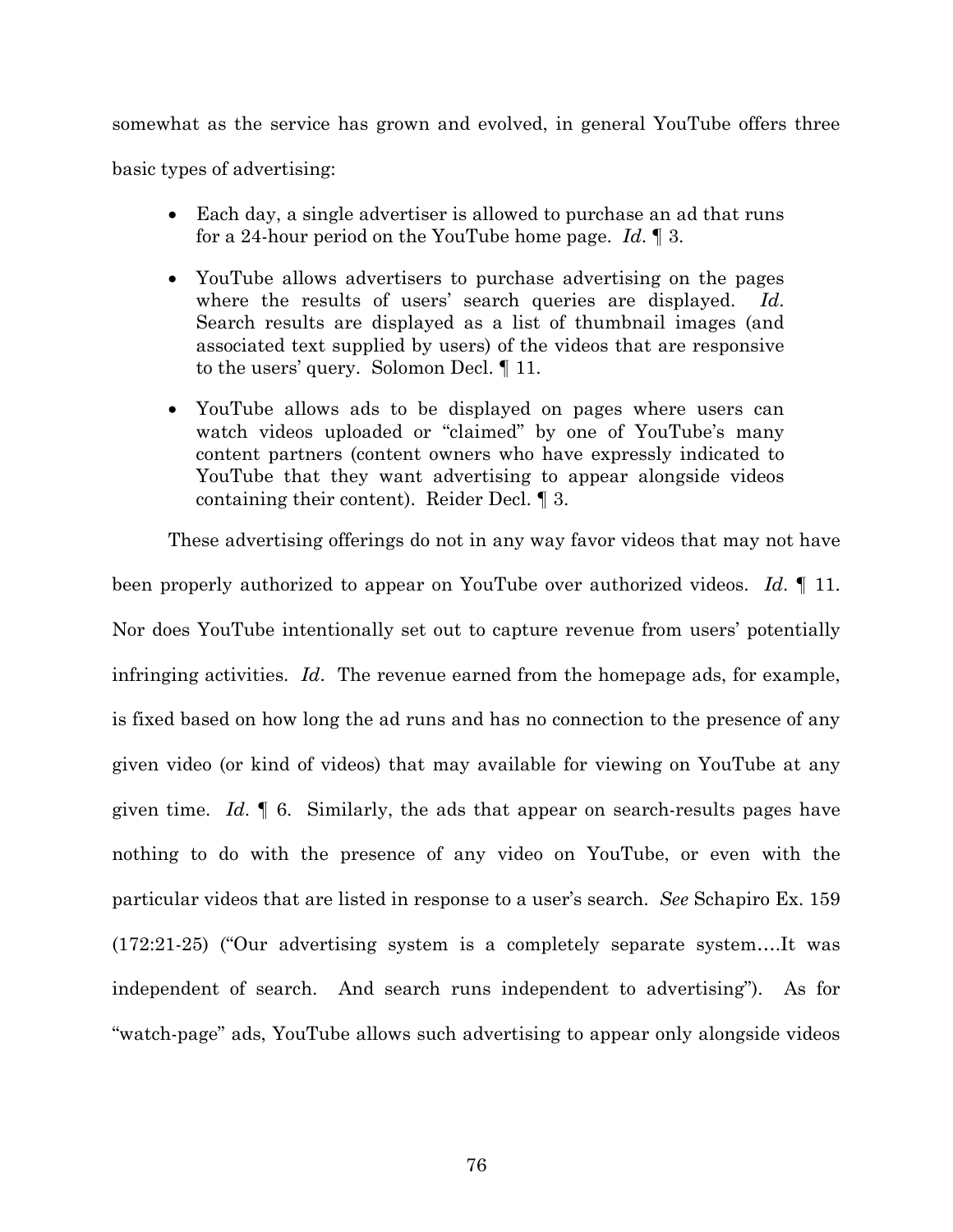that have been posted or claimed by a content partner who has affirmatively instructed YouTube to display advertising next to its videos. Reider Decl. ¶ 9.

At certain times prior to January 2007, watch-page ads were not limited (as they have been since) to pages displaying videos affirmatively claimed and designated for advertising by a content partner. *Id*. ¶ 10. But that was hardly an illegitimate business model, and it certainly did not allow YouTube to generate differential or disproportionate revenue from potential copyright infringements. To the contrary, YouTube received the same rates from ads that appeared on watch pages regardless of what videos those ads appeared next to. *Id*.

YouTube, in short, does not engage in financial discrimination in favor of infringing material, and thus has no disqualifying "financial benefit."

## c. *A service provider that accepts user-submitted content does not derive a disabling financial benefit by running ads on its site*.

YouTube's advertising-based business model is not merely legitimate, it is the industry standard. *Id*. ¶ 7. Other video-hosting services such as Daily Motion, Vimeo, Veoh, and Atom (which Viacom operates), as well as many other popular websites relying on user-submitted content (including MySpace and Facebook), all earn revenue from advertising and offer ad products comparable to those allowed by YouTube. *Id.* 12. Given these established practices, it cannot be the case that any service provider that hosts user-submitted content and that makes money by running advertisements fails the DMCA's financial-benefit test. That result would gut Section 512(c)'s safe harbor, directly threatening the standard business model of online service providers engaged in storage and display of user-posted material.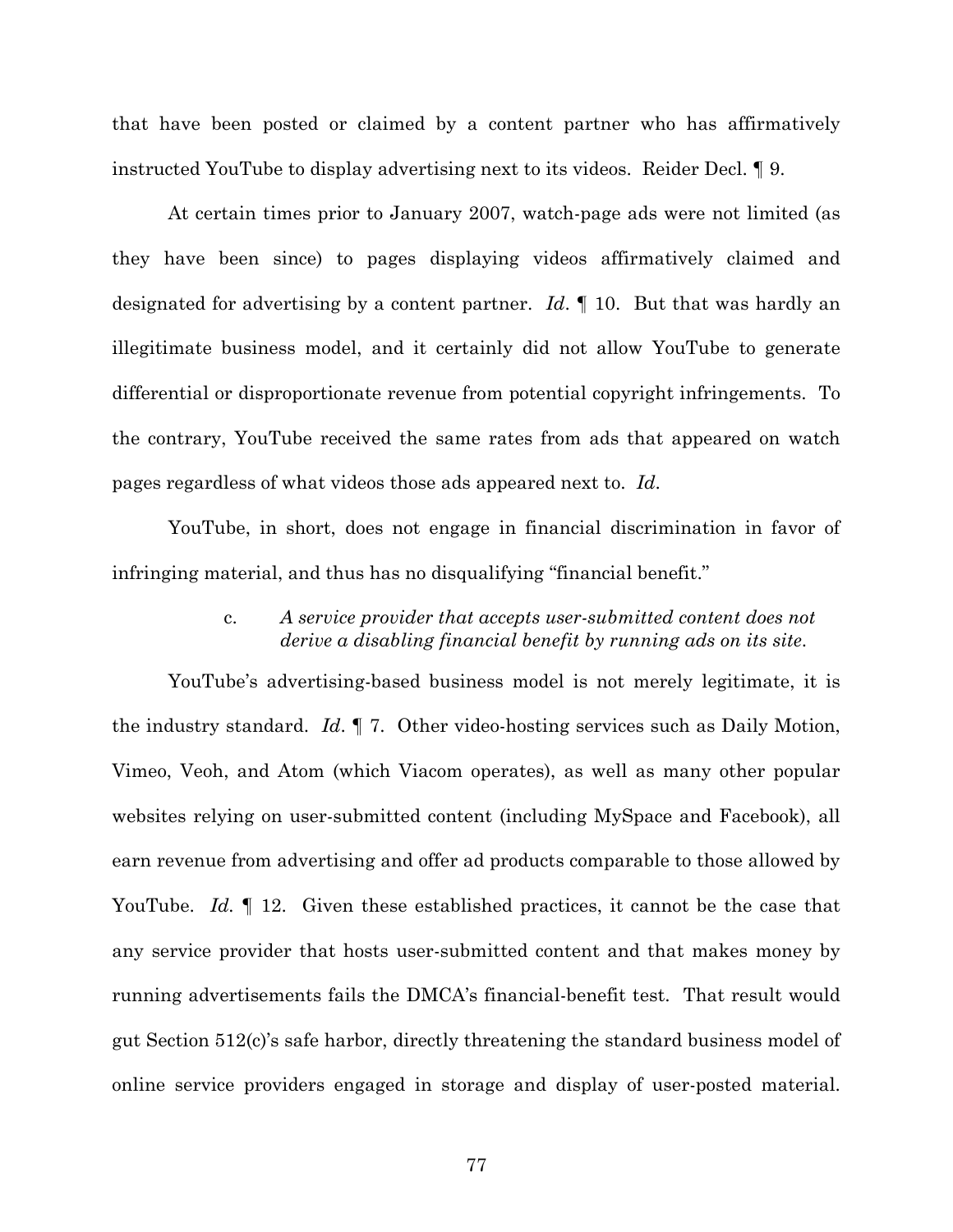Nothing in the DMCA signals a congressional intent to so upend standard Internet business practices—practices that have the additional benefit of allowing service providers to keep their services free to ordinary users uploading and viewing content. *See Io*, 586 F. Supp. 2d at 1154.

YouTube does not receive a "financial benefit directly attributable to the infringing activity" by earning revenue the same way as nearly all comparable service providers—through an advertising-based business model that in no way favors infringing material or seeks to benefit from it.

# **II. YOUTUBE IS ENTITLED TO SUMMARY JUDGMENT ON PLAINTIFFS' INDUCEMENT CLAIMS.**

Because YouTube is entitled to DMCA safe-harbor protection, it cannot be held liable for damages for any of plaintiffs' claims of direct or secondary infringement. Plaintiffs have suggested otherwise, at least insofar as their claims are premised on the theory of inducement described in the Supreme Court's *Grokster* decision. But the DMCA's text and legislative history make clear that the safe harbors apply to *all* forms of alleged copyright infringement, including contributory infringement, of which inducement is a subspecies.

But even if they were not covered by the DMCA, plaintiffs' inducement claims still could not stand. There is no genuine issue as to any material fact bearing on plaintiffs' *Grokster* theory. The evidence establishes beyond any reasonable dispute that YouTube is not—and never has been—a pirate site and has never encouraged its users to infringe copyrights. To the contrary, YouTube has taken an array of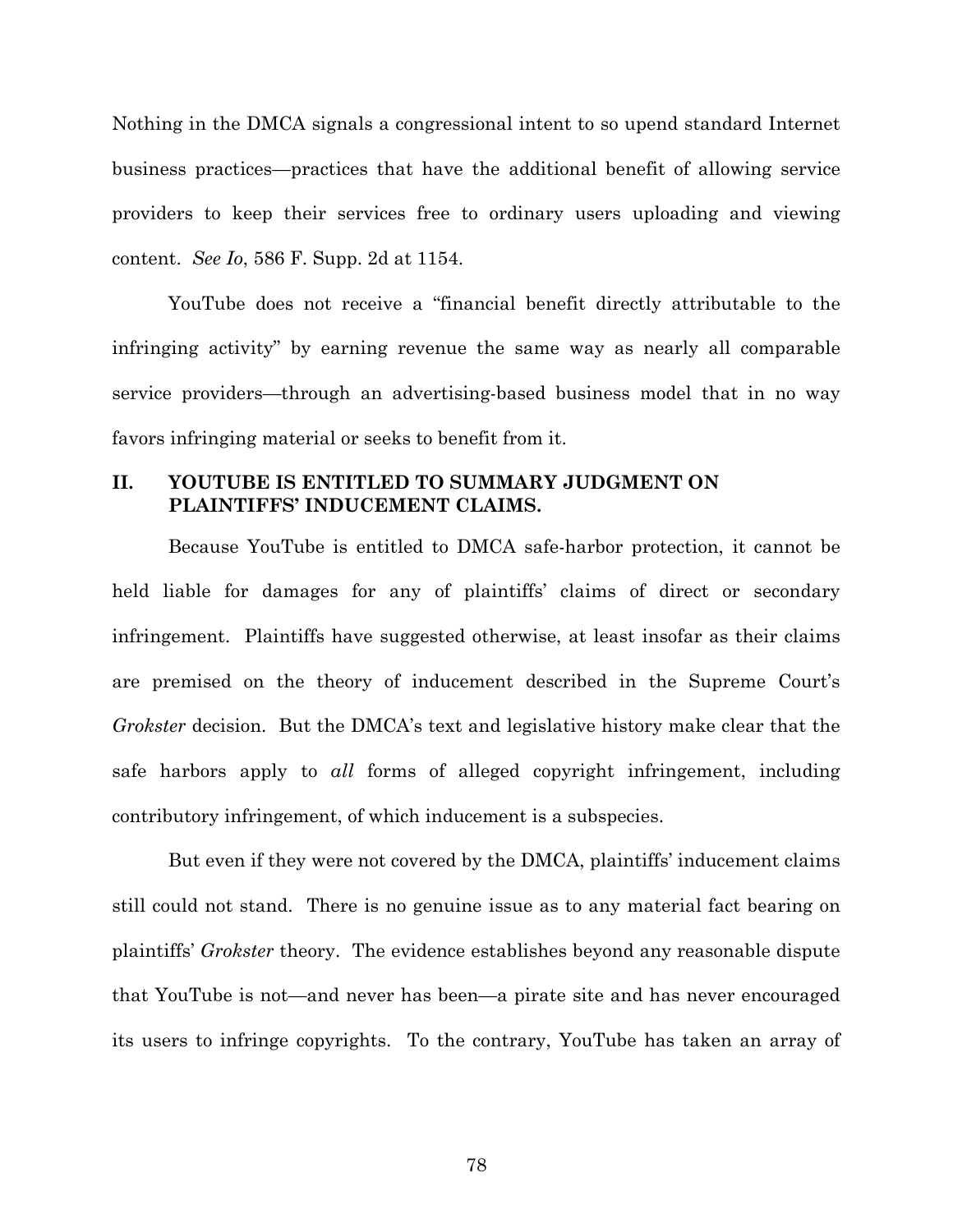important steps to deter misuse of its system and help copyright owners find and remove any unauthorized material from the site.

## **A. As A DMCA-Compliant Service Provider, YouTube Is Protected Against Damages For All Forms Of Alleged Infringement.**

As an initial matter, a finding that YouTube is protected by the Section 512(c) safe harbor would preclude damages liability for *any* of plaintiffs' infringement theories—including inducement. The plain language of the statute bars monetary liability "for infringement of copyright" without limitation. And even if there were any ambiguity, the DMCA's legislative history clearly states that the safe-harbor applies to "direct, vicarious *and contributory* infringement." H.R. Rep. 105-551 (Part 2), at 50 (emphasis added). Inducement is a form of contributory liability, as *Grokster* made clear. *See* 545 U.S. at 930 ("One infringes contributorily by intentionally inducing or encouraging direct infringement."); *see also KBL Corp. v. Arnouts*, 646 F. Supp. 2d 335, 346 (S.D.N.Y. 2009).

Even beyond the clear text and legislative history, it would make little sense to find that a DMCA-compliant service provider is simultaneously an inducer. It is hard to imagine how a service that meets Section  $512(c)$ 's prerequisites expeditiously taking down material that it knows is infringing or that a copyright holder asks to be removed; terminating repeat offenders; and lacking practical control over or financial benefit from the infringing activity—could simultaneously be a service that operates with "stated or indicated intent to promote infringing uses." *Grokster*, 545 U.S. at 931. Simply put, a service that complies with the safe harbors is not intentionally acting to encourage infringement and thus is not an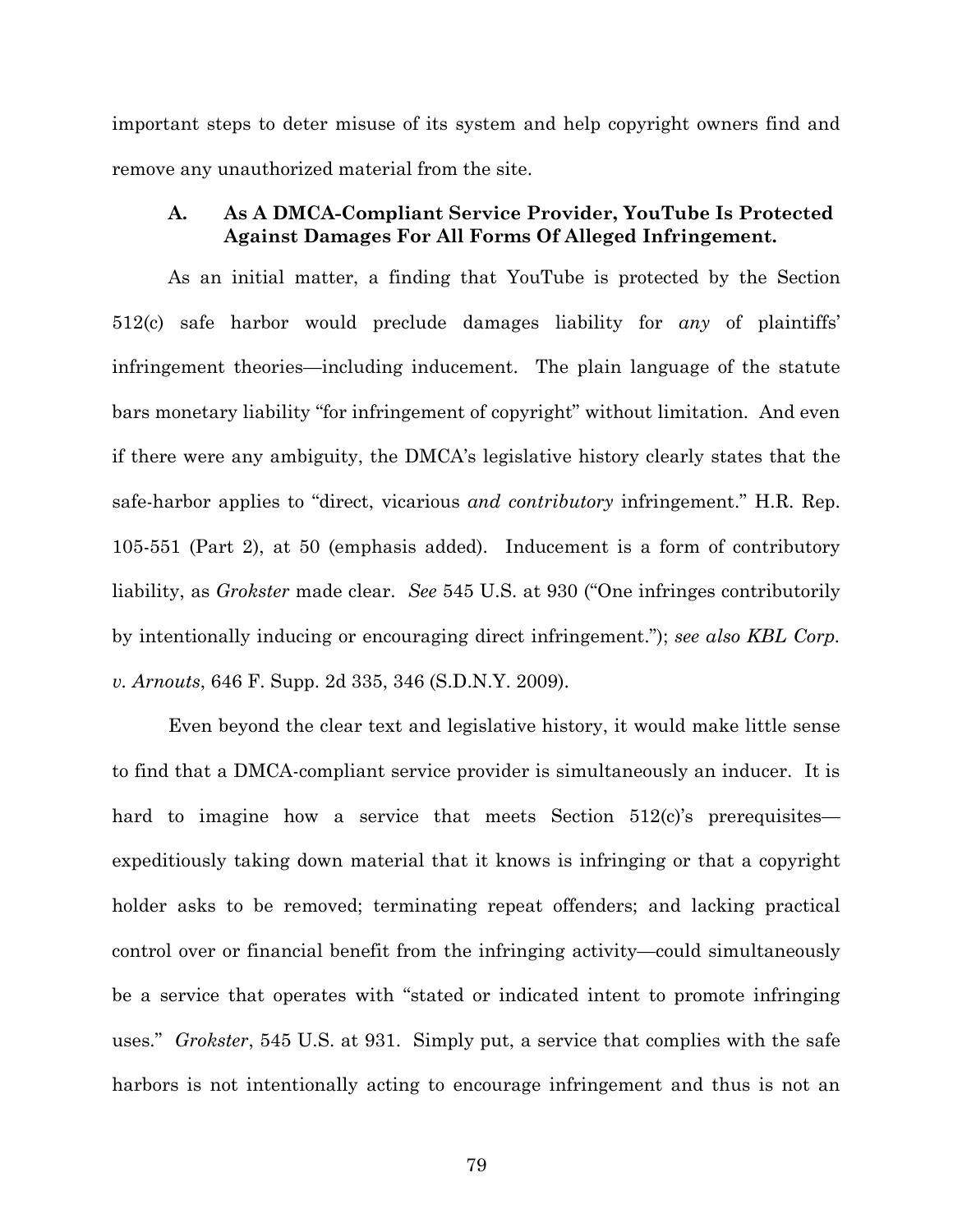inducer. A finding that YouTube qualifies for DMCA protection thus shields YouTube against *all* of plaintiffs' claims, including their *Grokster* theory.

# **B. Even Without Regard To The DMCA, Plaintiffs' Inducement Claims Fail As A Matter Of Law.**

Even if there were no safe harbors, however, YouTube still could not be held liable for inducement. As a matter of law, plaintiffs cannot meet the stringent standard required by the Supreme Court's decision in *Grokster*.

# 1. *Grokster* Requires A Showing That The Service Provider Specifically Intended To Encourage Third-Party Infringements.

*Grokster* held that "one who distributes a device with the object of promoting its use to infringe copyright, as shown by a clear expression or other affirmative steps taken to foster infringement, is liable for the resulting acts of infringement by third parties." 545 U.S. at 936-37. To prove copyright inducement, a plaintiff must demonstrate that the defendant acted with specific intent to cause others to engage in copyright infringement:

[M]ere knowledge of infringing potential or of actual infringing users would not be enough here to subject a distributor to liability. \* \* \* The inducement rule, instead, premises liability on purposeful, culpable expression and conduct, and thus does nothing to compromise legitimate commerce or discourage innovation having a lawful purpose.

*Id.* at 937. "If liability for inducing infringement is ultimately found, it will not be on the basis of presuming or imputing fault, but from inferring a patently illegal objective from statements and actions showing what that objective was. *Id*. at 941.

The facts of *Grokster* illustrate the strict standard. Defendants Grokster and StreamCast distributed over 100 million copies of file-sharing software programs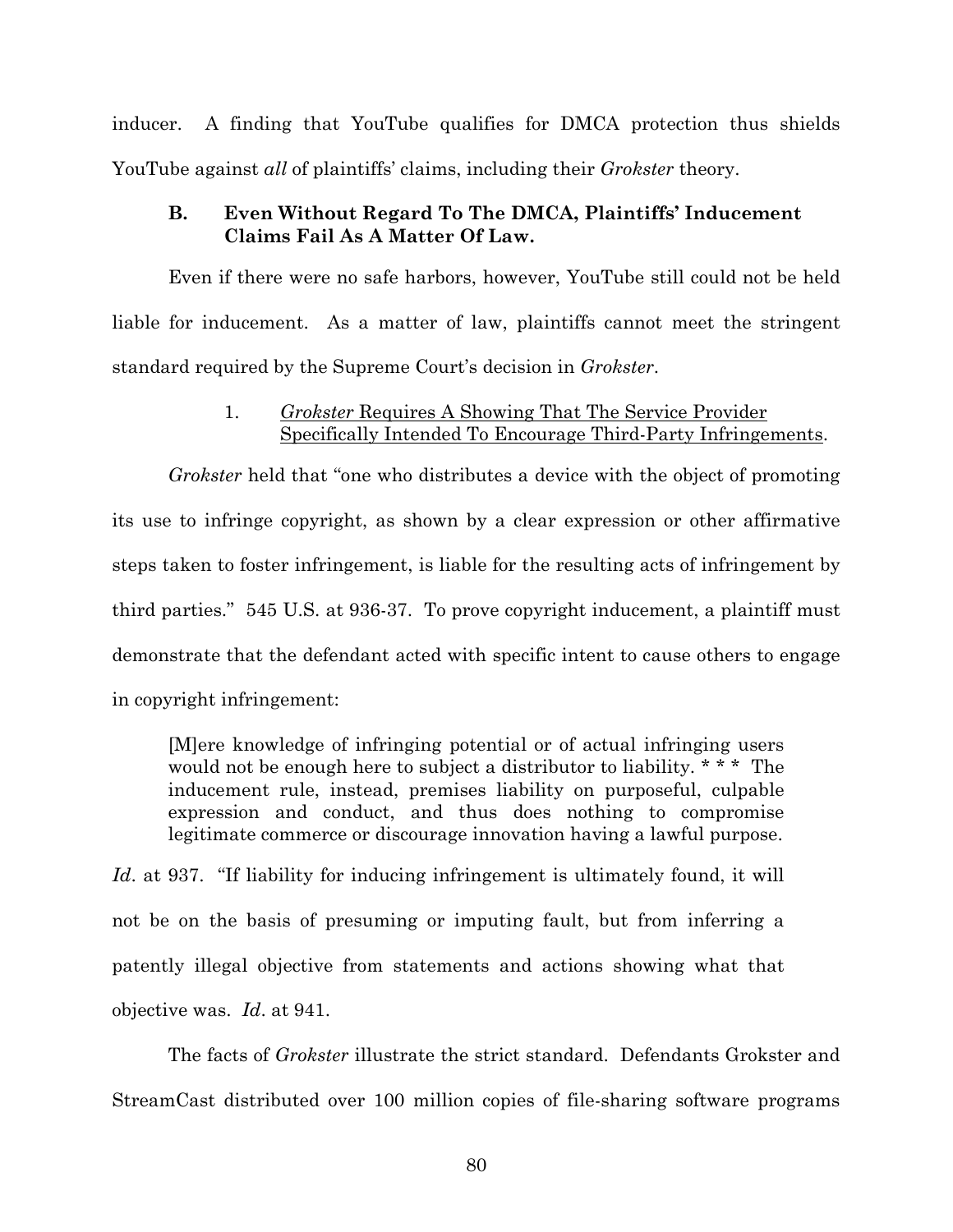that they conceded were used almost exclusively to illegally exchange copyrighted files and that they specifically intended to be used for that unlawful purpose. "[F]rom the moment Grokster and StreamCast began to distribute their free software, each one clearly voiced the objective that recipients use it to download copyrighted works, and each took active steps to encourage infringement." *Id*. at 923-24. Neither company ever tried to "impede the sharing of copyrighted files" and Grokster never "blocked[ed] anyone from continuing to use its software" for unlawful purposes. *Id*. at 926. Moreover, both of the defendants "broadcast[] a message designed to stimulate others to commit [copyright] violations." *Id*. at 938. They started distributing their software after a group of music companies sued the file-sharing network Napster for facilitating copyright infringement on a massive scale, and they deliberately targeted Napster's users and hoped to take Napster's place in the event that a court shut it down. *Id*. at 924-26.

In concluding that the defendants "acted with a purpose to cause copyright violations," the Court noted three features of the record. *Id*. at 938. The most salient was both companies' attempt to advertise to and solicit users from Napster—"a known source of demand for copyright infringement." *Id*. at 938-39. Moreover, the record revealed that 90% of the content exchanged on Grokster and 97% on Streamcast was either infringing or very likely to be infringing. *Grokster*, 545 U.S. at 922; *MGM Studios, Inc. v. Grokster, Ltd.*, 454 F. Supp. 2d 966, 985 (C.D. Cal. 2006) ("*Grokster II*"). The "staggering scale of infringement makes it more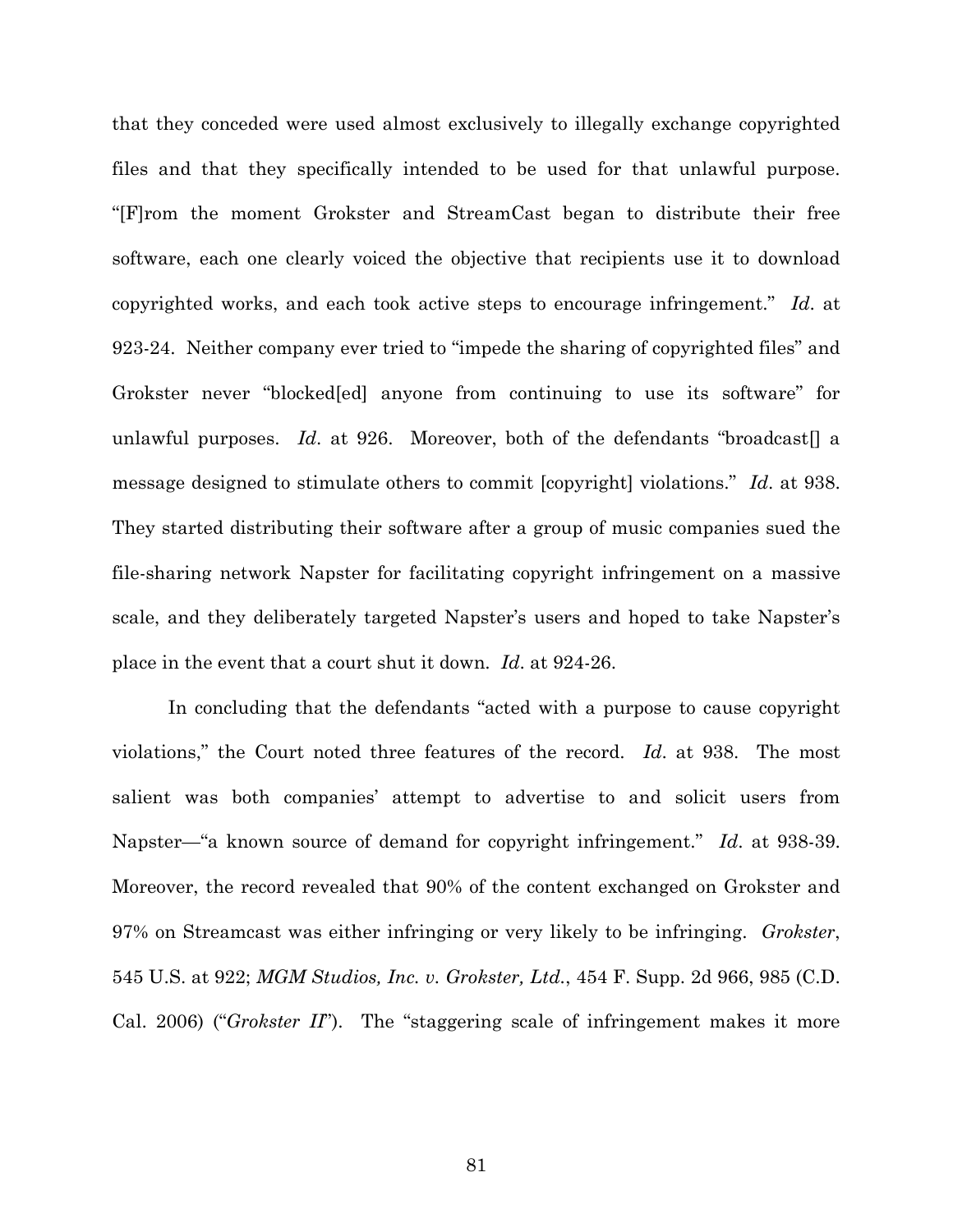likely that StreamCast condoned illegal use, and provides the backdrop against which all of StreamCast's actions must be assessed." *Id*.

Two other features gave this evidence of solicitation and overwhelming infringement added significance: (1) "neither company attempted to develop filtering tools or other mechanisms to diminish the infringing activity using their software"; and (2) "the commercial sense of their enterprise turns on high-volume use, which the record shows is infringing." *Grokster*, 545 U.S. at 939-40. The Court made clear, however, that neither of these secondary facts standing alone would have been sufficient to find inducement. *Id*. at 939 n.12, 940.

Since *Grokster*, a handful of other courts have encountered defendants whose actions—and whose services—were similar to those of Grokster and StreamCast. For example, in *Arista Records LLC v. Usenet.com, Inc.*, 633 F. Supp. 2d 124 (S.D.N.Y. 2009), another company that positioned itself as a descendant of Napster was held liable for inducement. In so holding, the court emphasized that over 94% of content files in Usenet.com's music-related newsgroups were found to be infringing or highly likely to be infringing. *Id*. at 152. Usenet.com "openly and affirmatively sought to attract former users of other notorious file-sharing services such as Napster and Kazaa" and actively promoted that, "unlike other 'lower security' file-sharing programs like Napster and Kazaa, users could conduct infringing activities anonymously." *Id*. at 152-53. In addition, Usenet.com employees "provided technical assistance to users in obtaining copyrighted content,"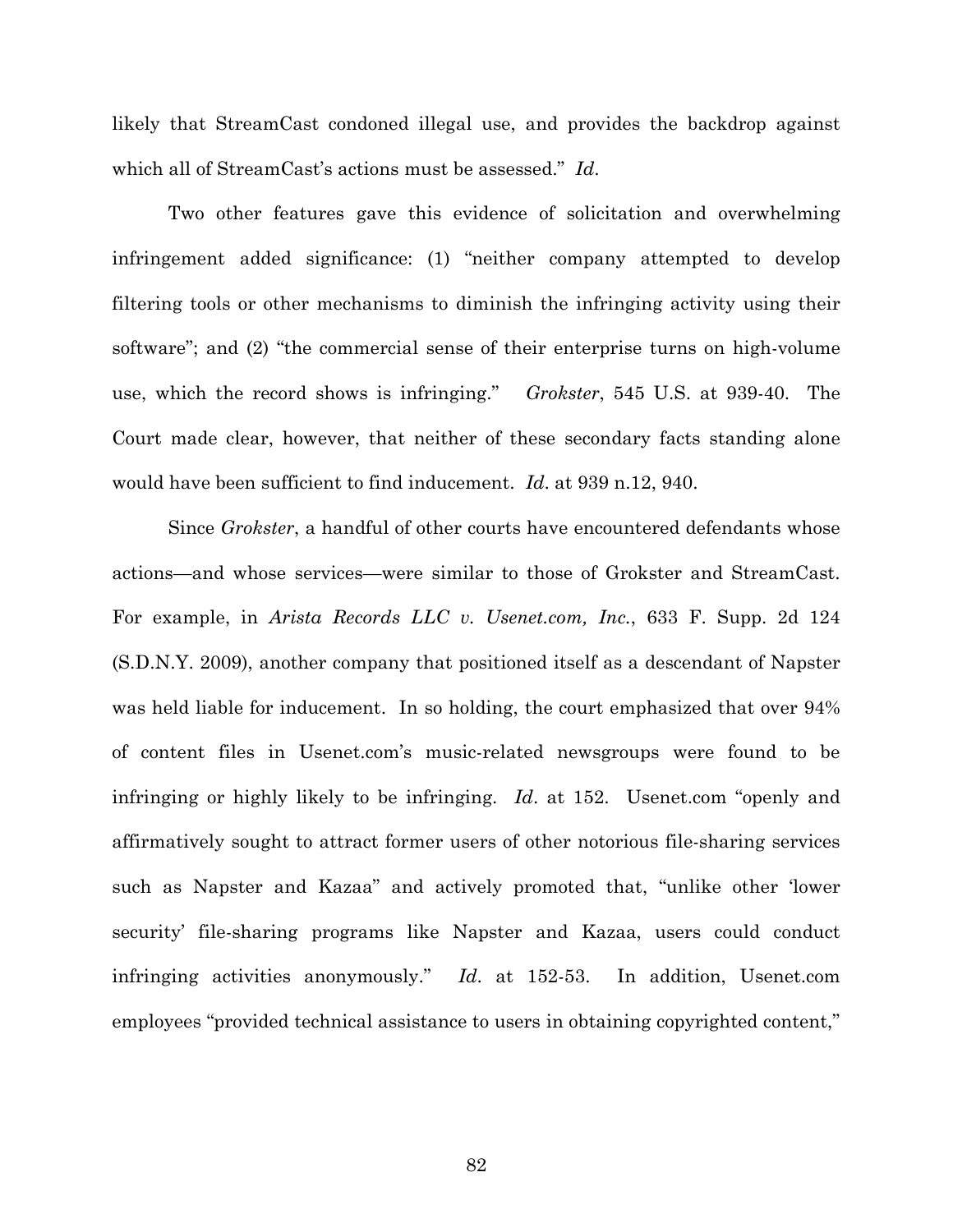including "website tutorials on how to download content, using infringing works as examples." *Id*. at 153.

Similarly, in *Columbia Pictures Industries, Inc. v. Fung*, No. 06-CV-5578 (SVW), 2009 U.S. Dist. LEXIS 122661, at \*4 (C.D. Cal. Dec. 21, 2009), the court found yet another file-sharing network (Isohunt), this one with a "torrent structure" that the Court found to be "an evolutionary modification" of Napster and Grokster, to be an inducer. As in the cases discussed above, the evidence in *Fung* showed that "90%-95% of the material [available for downloading on the site] was likely to be copyright infringing, a percentage that is nearly identical to the facts in *Napster*." *Id*. at \*66. Isohunt's founder had made public statements defending the site's facilitation of copyright infringement and personally provided technical assistance to users in order to help them infringe. *Id*. at \*19-22. And like Grokster, StreamCast, and Usenet.com, Isohunt conveyed a clear message to its users that promoted infringement. For instance, the site encouraged users "to upload dottorrent files of the latest blockbuster films and have them posted on the Isohunt website" (*id*. at \*16) and bestowed on users honorary titles based on their level of activity, such as "I pir4te, therefore I am." *Id*. at \*42-43.

In contrast, consistent with the Supreme Court's admonition (*Grokster*, 545 U.S. at 937), courts have rejected inducement claims against services that were not designed intentionally to encourage copyright infringement, even if the services could be used for infringing purposes. *See, e.g., Perfect 10, Inc. v. Visa Int'l Serv. Ass'n.*, 494 F.3d 788, 801 (9th Cir. 2007) (dismissing inducement claim against

83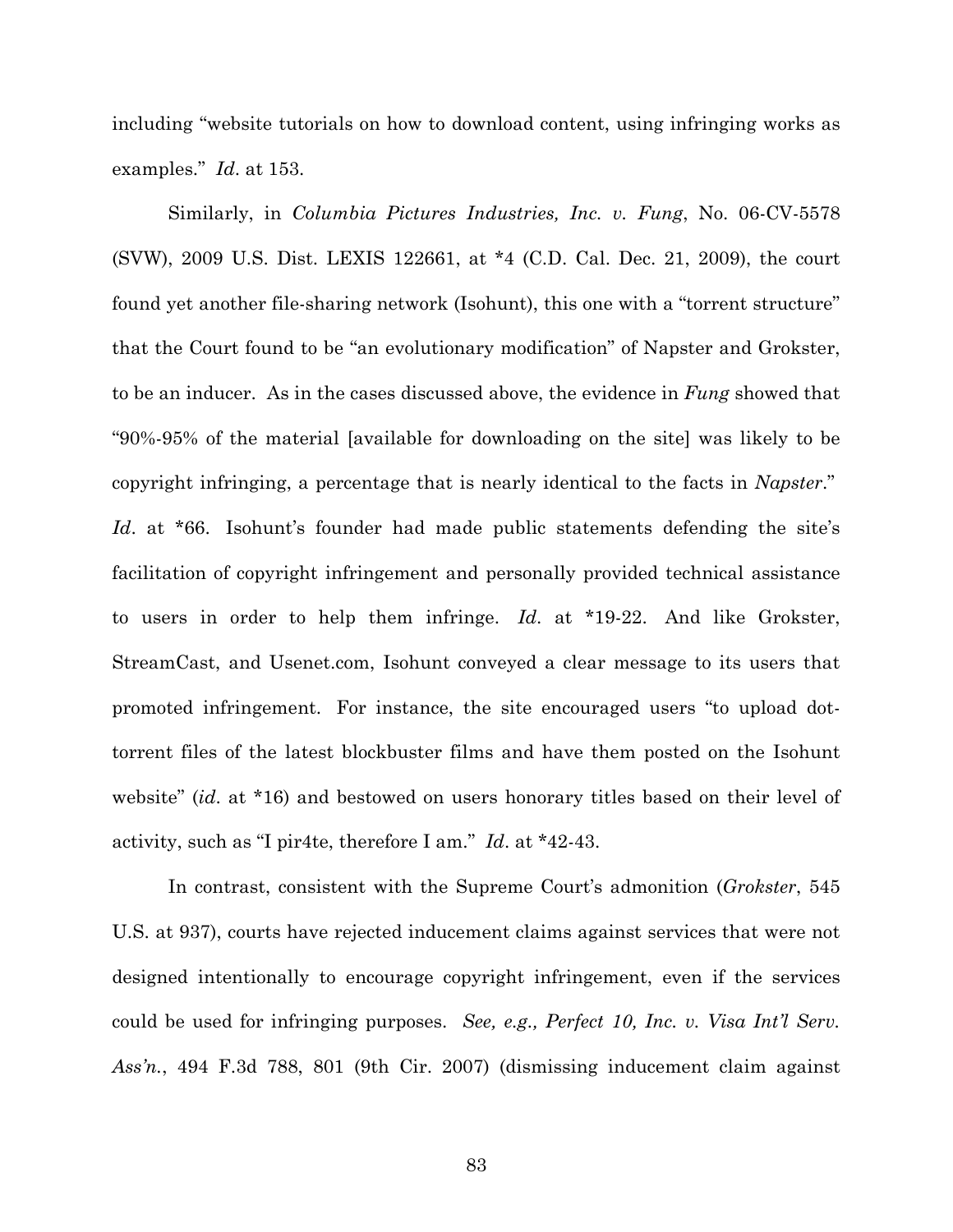credit-card company whose operations were unlike "[t]he software systems in Napster and Grokster [which] were engineered, disseminated, and promoted explicitly for the purpose of facilitating piracy of copyrighted music."); *Monotype Imaging, Inc. v. Bitstream, Inc.*, 376 F. Supp. 2d 877, 889 (N.D. Ill. 2005) (granting summary judgment on inducement claim where defendant's advertisements did not "specifically target[] an audience that was seeking to download copyrighted material," defendant had taken steps to prevent infringing use of its product, and it was not in defendant's business interest to have its software used for infringement).

### 2. YouTube Is Not An Inducer of Infringement.

Plaintiffs' inducement claims require them to prove that YouTube acted with a "patently illegal object": to intentionally promote the use of its service to infringe copyright, which they must show "by clear expression or other affirmative steps taken to foster infringement." *Grokster*, 545 U.S. at 936-37, 941. There is nothing like that in this case. YouTube was conceived and continues to operate with the lawful objective of allowing users to post videos that they have created or are otherwise authorized to share. That has long been the message that YouTube conveyed to its users and, for the most part, is what users do. As to user-uploaded materials that might violate YouTube's copyright rules, YouTube not only responds promptly to takedown requests that it receives from copyright holders, but has also gone beyond all legal requirements to develop and implement a variety of sophisticated tools to help rights holders locate and remove unauthorized videos. Simply put, YouTube is nothing like any service that has ever been found to be an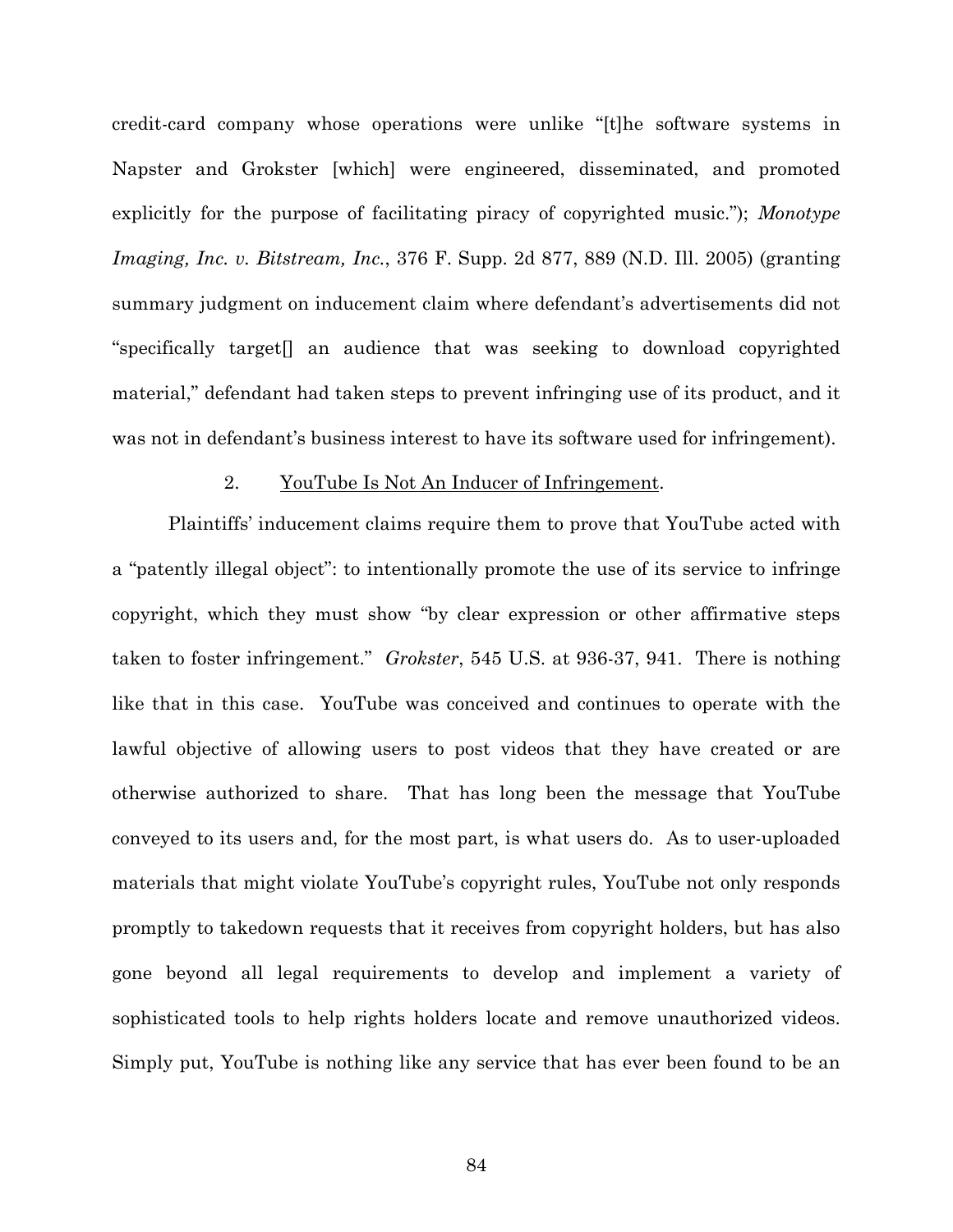inducer, and the undisputed facts provide no basis on which to find that YouTube actively encouraged its users to infringe plaintiffs' copyrights.

### a. *YouTube never encouraged third parties to infringe.*

"The classic instance of inducement is by advertisement or solicitation that broadcasts a message designed to stimulate others to commit violations." *Grokster*, 545 U.S. at 937. In *Grokster*, the Supreme Court pointed to direct evidence that the defendants engaged in the essence of inducement: actively and deliberately encouraging users to commit acts of copyright infringement. *Id*. at 937-38. Indeed, the whole purpose of Grokster and Streamcast was to distribute software that served the same purpose as software made by Napster, a massive secondary copyright infringer. Both companies set out deliberately to capture Napster's user base through advertising and other overt acts, and did just that. *Grokster*, 545 U.S. at 923-26; *Grokster II*, 454 F. Supp. 2d at 975-78, 985.

This case is worlds away from the paradigm described in *Grokster*. There is no evidence here of any YouTube "advertisement or solicitation" aimed at stimulating copyright violations. And YouTube was in no way intended or designed to lure users of any "pirate" service or to encourage any of its own users to infringe. Hurley Decl. ¶¶ 11, 16-22, 24-25. To the contrary, YouTube's objective from its earliest days was to provide a platform giving users a convenient way to share personal videos and to build a community around users posting and viewing such videos. *Id*. ¶ 2. In an internal email from April 2005, for instance, Hurley explained his hope "that our site would become the hub of short, personal videos." Schapiro Ex. 160; *see also, e.g., id.* Ex. 161 (June 2005 Hurley email: "I think the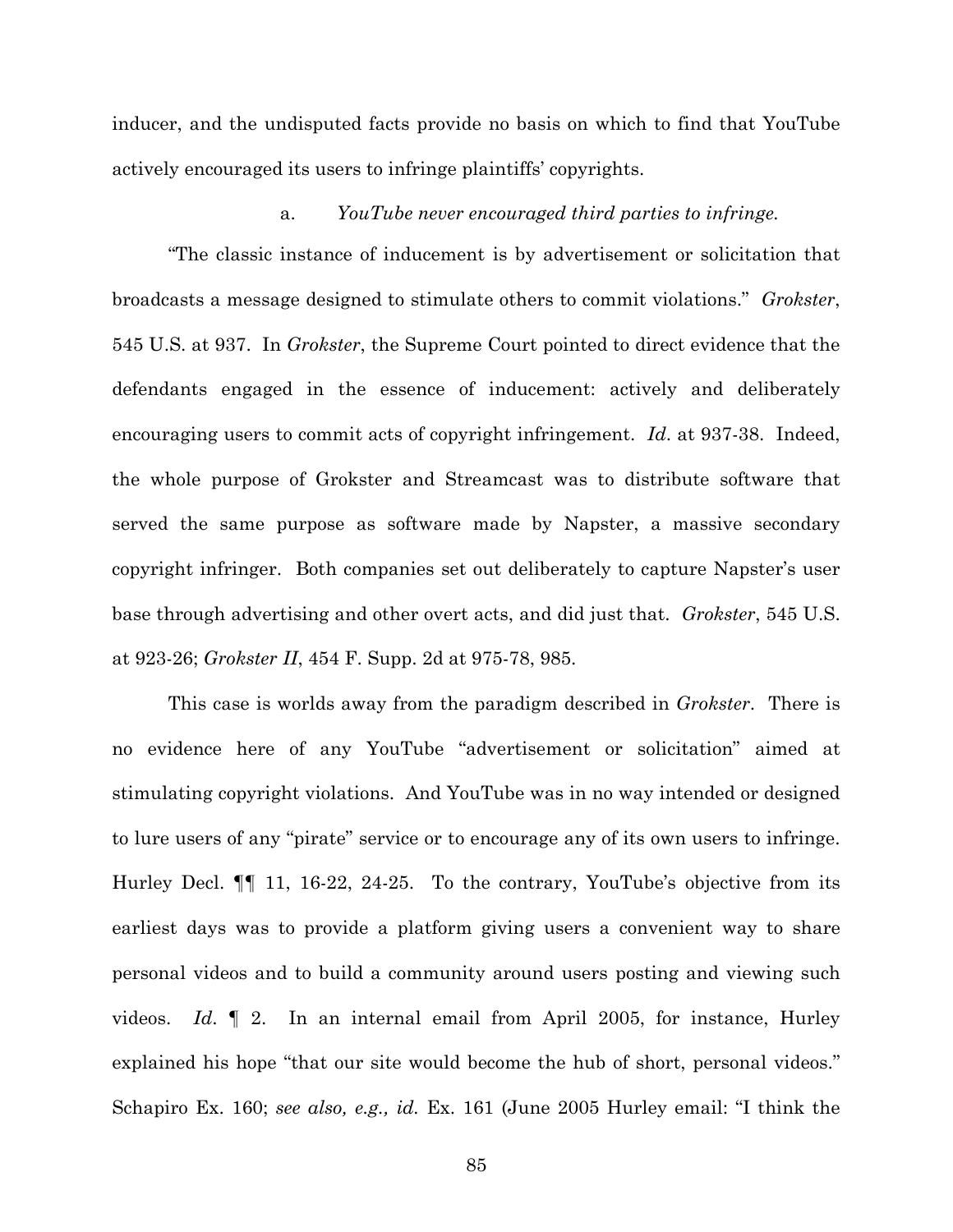key to our success is personal videos."). YouTube's very name reflects that goal by emphasizing "you," *i.e*., your own, original videos*.* Hurley Decl. ¶ 7; *see also, e.g.*, Schapiro Ex. 162 ("The videos you upload should be about you (hence, YouTube!")).

The company's slogan, "Broadcast Yourself," which the founders adopted before the site even launched, reinforces that message. Hurley Decl. ¶ 7. The founders wanted that slogan "to be central to the site, and to the design" so that users "will understand what the site is supposed to be when they visit." *Id.* Ex. 8. As Steve Chen put the point in an internal email from April 2005: "The 'broadcast yourself' is such a succin[c]t and exact slogan for what we want." *Id*.; *see also* Botha Decl. ¶ 6 & Ex. 1 (describing YouTube's business plan in soliciting venture-capital investment: "the founders did not merely say that user-generated content was their focus, they offered that focus as the rationale for [investors] to expect the company to grow, and as a means of differentiating YouTube from other online video services in existence at the time.").

Thus, while Grokster and Streamcast deliberately tried to capture a userbase that they knew had engaged in massive copyright infringement, YouTube sought to build a new community around the idea of sharing personal or usercreated videos. Hurley Decl. ¶ 2. In keeping with that objective, YouTube's consistent message to the public and to its users has been that users should post only videos that they had created themselves or otherwise had the rights to post. *Id.* 120; Levine Decl. 11 5-10. By way of example, at the time of YouTube's launch in 2005:

86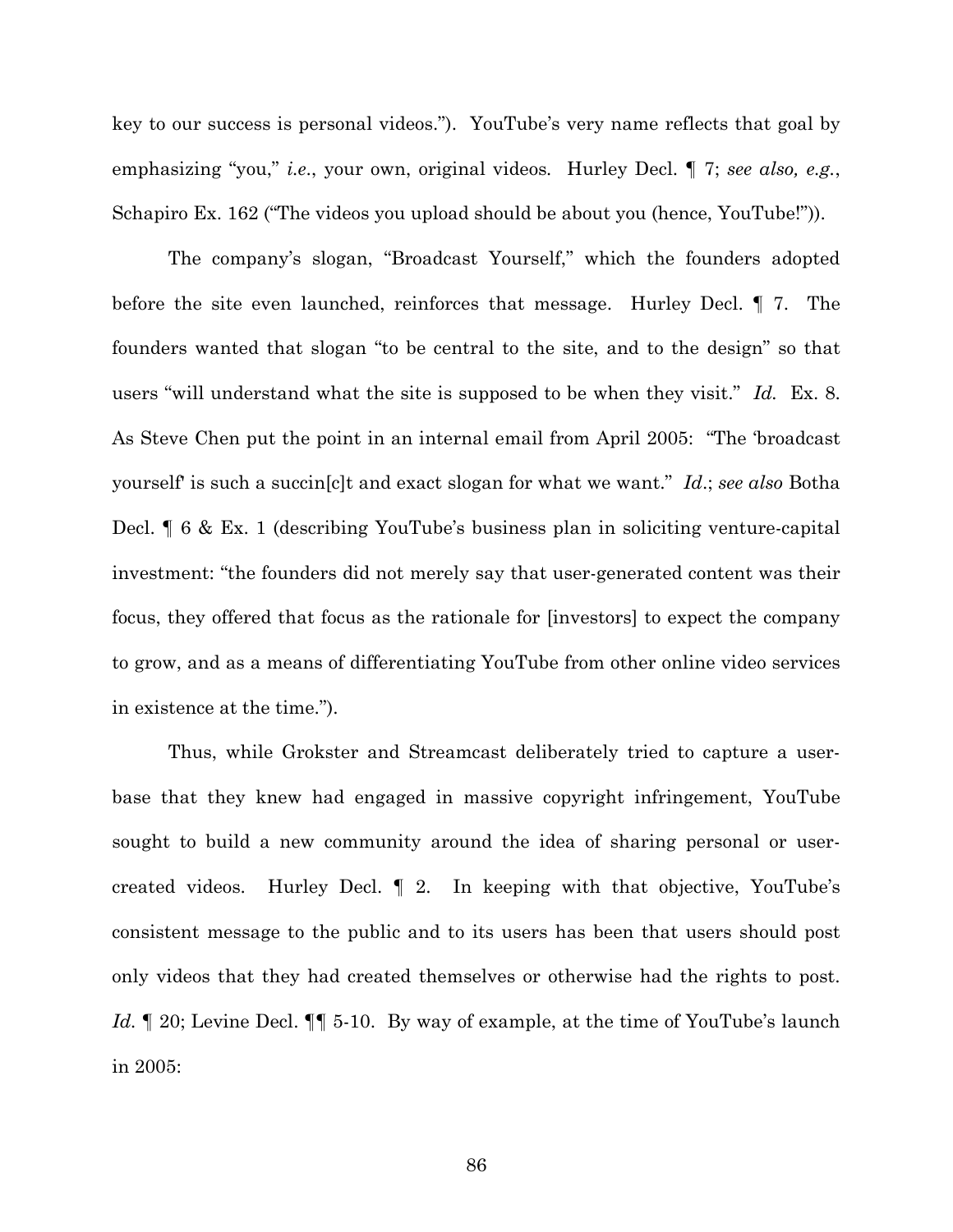- YouTube's founders publicized their new website to the blog "Video Link": "A site called 'YouTube' has just launched. It allows members to post and share personal videos they've made. The site aims to become a community of digital video authors and their videos." Schapiro Ex. 163.
- YouTube told the online technical publication *The Register*: "We just launched a new website, www.YouTube.com, based on the idea of video blogging where members would take clips ranging from the mundane to the fascinating. Our hope is that a community would be built around 'channels' such as 'Sports', 'Kids', 'Vacations', 'Cars', etc." *Id*. Ex. 164*.*
- YouTube ran the following advertisement on the website "Craigslist": "YouTube.com is a web-based community based around creative and fun videos. We are seeking folks who possess a dash of technical know-how and a truckload of flare." *Id*. Ex. 165.

These advertisements are the polar opposites of solicitations to infringe: they

are invitations to share and discover personal videos. Hurley Decl. ¶ 9. Indeed,

after seeing one of the site's early ads, a woman discovered YouTube and reported:

My son-in-law is serving in Iraq right now, but his server won't let him open videos through email. My daughter has been burning DVDs of their new baby to send to him, but I wanted to find a faster way to get him in touch with his son, so I started googling for 'video blogs' and 'free video blogs' etc. Your site was listed to the right as a sponsored link. We've only just started today, so the jury is still out on whether he can open the website from there or not—still, your site is an incredible and a wonderful public service. It's easy to use too.

Schapiro Ex. 166.

YouTube continues to tell its users strongly and clearly that infringement is unlawful and therefore that users should post authorized videos. Levine Decl. ¶¶ 5- 10. YouTube includes statements to that effect in its Terms of Service, in multiple bold and prominent warnings during the video-upload process, and on various pages throughout its website. *Id*. ¶¶ 6-10. In addition, YouTube has long educated users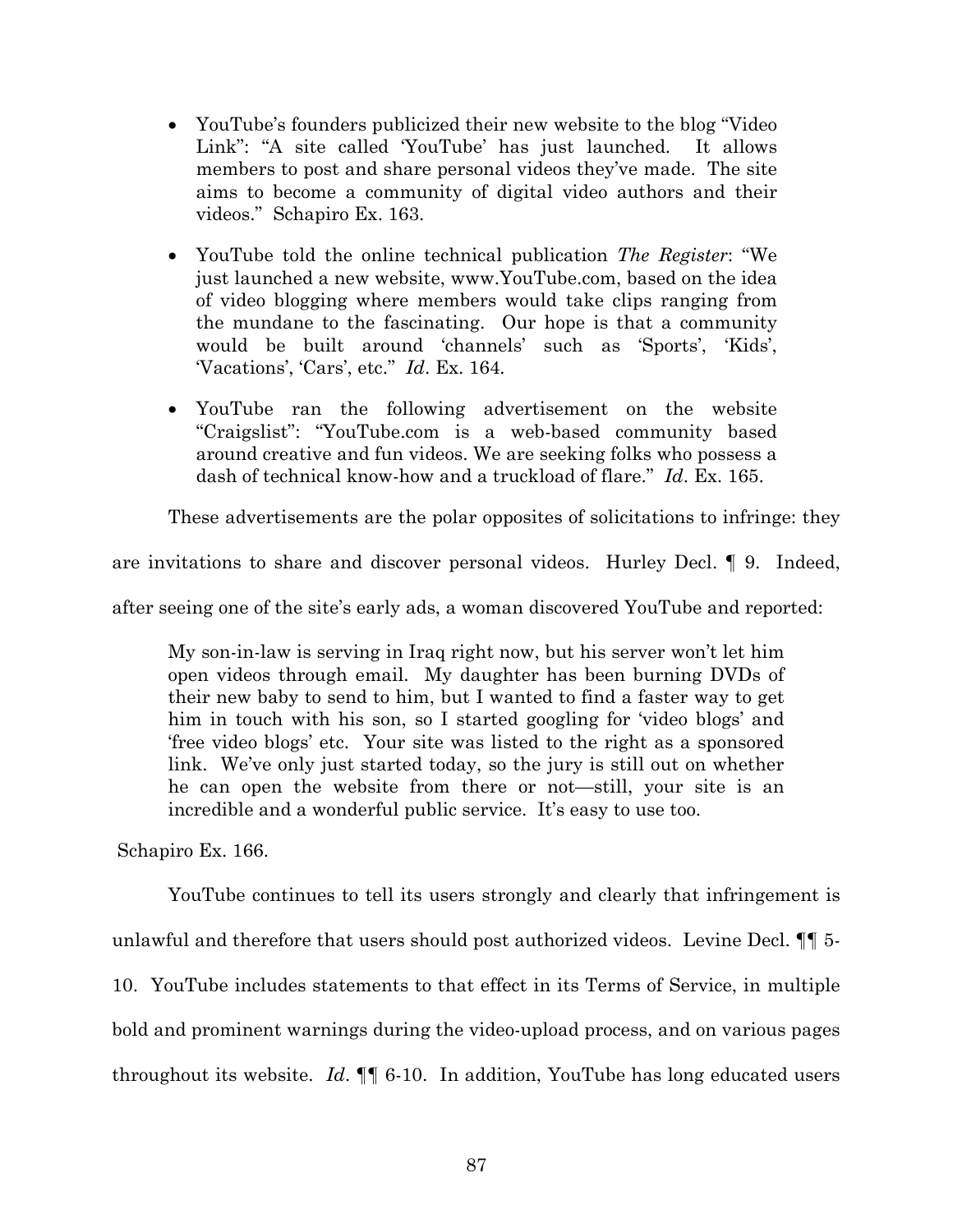about the basics of copyright law so that they understand the law and thus can conform their behavior to it. *Id*. ¶¶ 9-10.

Sometimes users disregard YouTube's rules and warnings. But, when such instances are brought to its attention, YouTube takes them seriously and firmly reminds users that the posting of unauthorized copyrighted material is prohibited. *Id*. ¶ 23. Thus, when YouTube removes a video based on a DMCA takedown notice, it sends this message to the user who posted it:

Repeat incidents of copyright infringement will result in the deletion of your account and all videos uploaded to that account. In order to avoid future strikes against your account, please delete any videos to which you do not own the rights, and refrain from uploading additional videos that infringe on the copyrights of others. For more information about YouTube's copyright policy, please read the Copyright tips guide.

*Id*. Such warnings have long been part of YouTube's communications with users suspected of violating YouTube's copyright policies. *Id*. As early as April 2005, the founders created an email message that would be automatically sent to users whose videos were rejected for violating YouTube's Terms of Service; the email made clear YouTube's "rules" for what types of videos users were allowed to upload, including "No copyrighted material." Hurley Decl. ¶ 8 & Ex. 9; *see also id*. ¶ 11 & Ex. 13.<sup>41</sup>

Accordingly, in sharp contrast to what the Supreme Court described as the "classic instance of inducement" (*Grokster*, 545 U.S. at 937), the record here is

<sup>41</sup> In YouTube's early days, when it was sufficiently small that one-on-one communications with users seemed practical, YouTube's founders sent similar messages to users who tried to post material forbidden by the service's rules. Hurley Decl. ¶ 17. For instance, in July 2005, Chad Hurley wrote to a user whose video was rejected, explaining that "it was rejected because it was copyrighted material. We are trying to build a community of real user-generated content." *Id*. ¶ 17 & Ex. 22.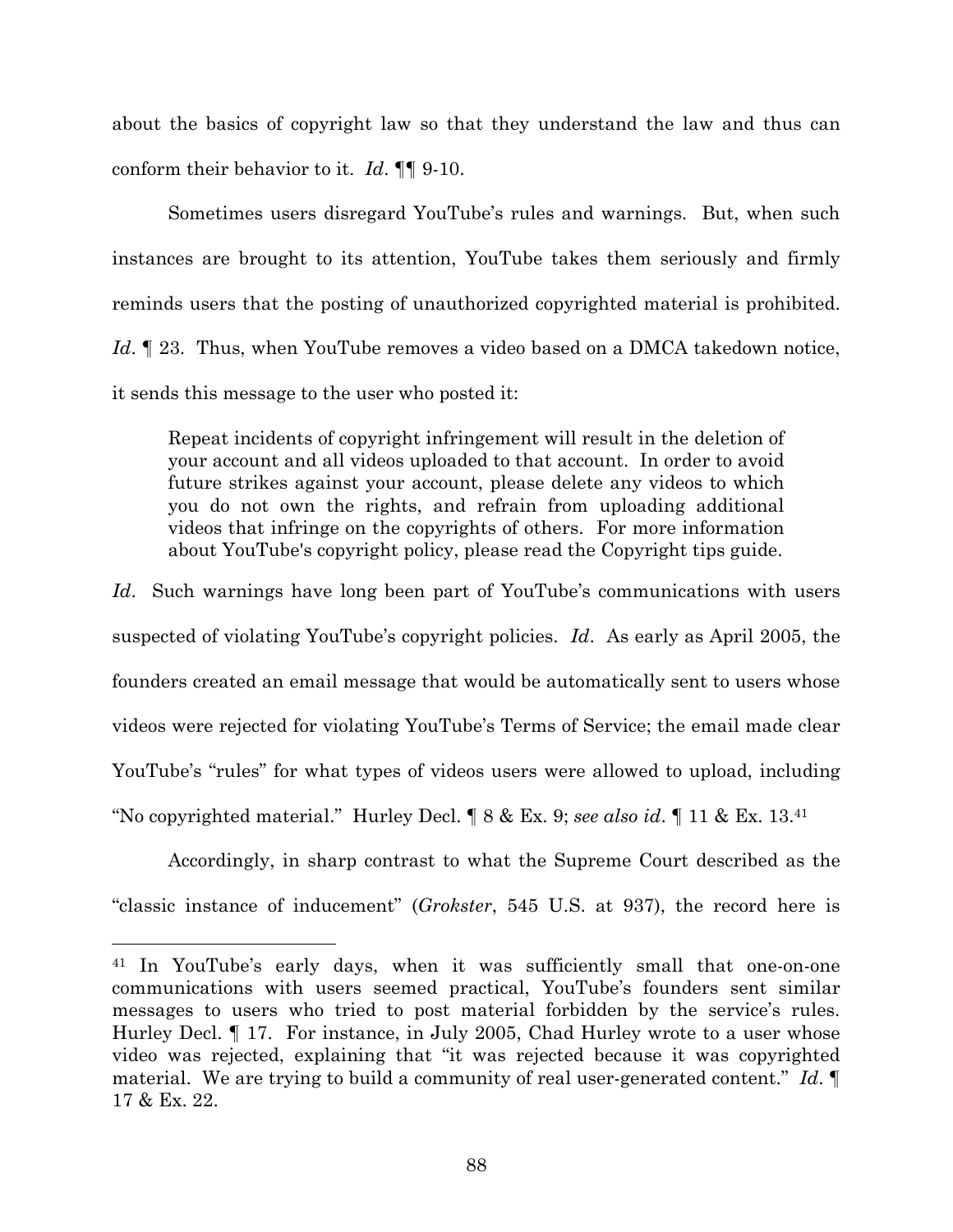strikingly devoid of evidence that YouTube encouraged its users to violate copyright. From the very start, YouTube's communications with the public have not encouraged copyright infringement—they have actively and consistently *discouraged* it. Hurley ¶¶ 9, 20; Levine Decl. ¶¶ 5-8; Botha Decl. ¶ 16. That alone disposes of plaintiffs' inducement claims.

But even beyond the complete absence of proof that YouTube urged its users to infringe and the undisputed evidence to the contrary, none of the secondary indicia of unlawful intent that were present in *Grokster* exist here.

### b. *YouTube is filled with non-infringing materials.*

In *Grokster*, the defendants' intent to encourage copyright infringement was also inferred from evidence of how the networks were actually used. The undisputed evidence in *Grokster* demonstrated that close to 90% of the files offered for distribution on the defendants' networks, and almost 97% of the files requested for downloading, were "infringing or highly likely to be infringing." *Grokster II*, 454 F. Supp. 2d at 985. The Supreme Court relied heavily on this "staggering" scale of infringement when evaluating the defendants' liability. 545 U.S. at 923.

Plaintiffs cannot make anything close to a comparable showing of overwhelmingly infringing uses. It is undisputed that YouTube hosts an enormous set of videos that no one has claimed (or could legitimately claim) to be infringing. Just by way of example, available for viewing on YouTube are: the President's weekly video addresses; clips of popular television shows and motion pictures uploaded or claimed by the studios that own those works; highlights of the Stanley Cup Playoffs, NBA Finals, and U.S. Open, uploaded by the NHL, NBA, and USTA;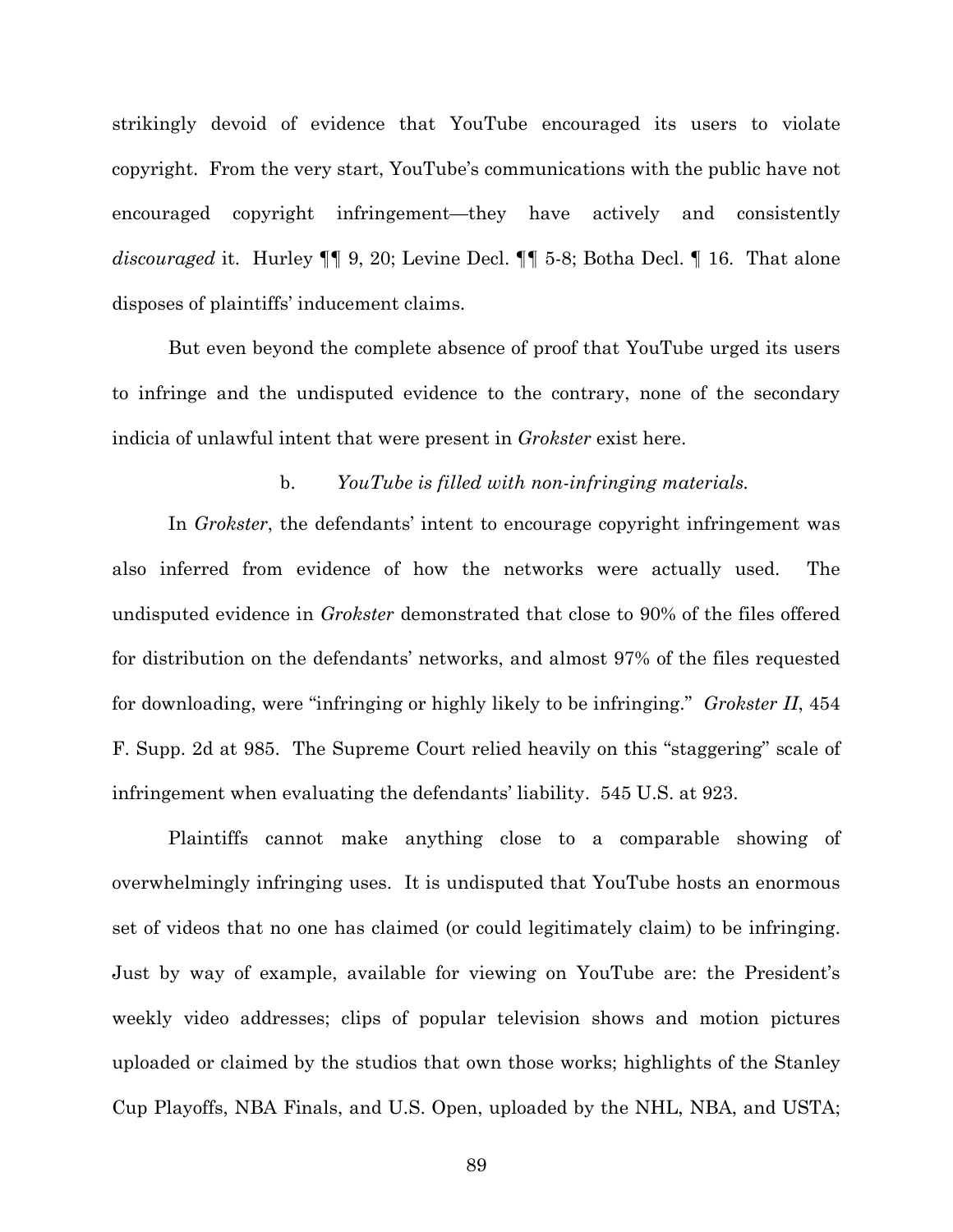videos posted by users of their pets performing tricks; music videos uploaded or claimed by major record labels including Sony Music, EMI, Universal Music, and Warner Music Group; amateur video footage of an amazing confrontation between lions, crocodiles, and buffalo in Kruger National Park that has been viewed nearly 50 million times; holiday greetings home from soldiers stationed around the world to their families back home; videos of astronauts giving a tour of the International Space Station and responding from outer space to questions posed by YouTube users; lectures given by professors from leading universities on subjects ranging from particle physics to Shakespeare; and even a presentation given at the Library of Congress about YouTube's impact on society and culture. Walk Decl. ¶¶ 6, 7, 12, 17, 18, 20, 21. As even this brief catalogue illustrates, YouTube has succeeded in its objective of building a service that provides an unmatched platform for personal and creative expression from users around the world. Hurley Decl. ¶ 27.

The only evidence in the record here bearing on the alleged scope of infringement on YouTube is that plaintiffs collectively have identified approximately 79,000 video clips in suit. But, even accepting (counterfactually) that those clips were not authorized by plaintiffs, were not fair use, were not subject to competing ownership claims and were all actually infringing, that total would represent less than two *hundredths* of one percent of the more than 500 million videos uploaded to YouTube. Levine Decl. ¶ 26.<sup>42</sup>

<sup>42</sup> Even plaintiffs' own analyses of YouTube suggest that it consists overwhelmingly of user-generated material and videos appearing pursuant to YouTube's license agreements with its array of content partners. Schapiro Ex. 167 (VIA00316621)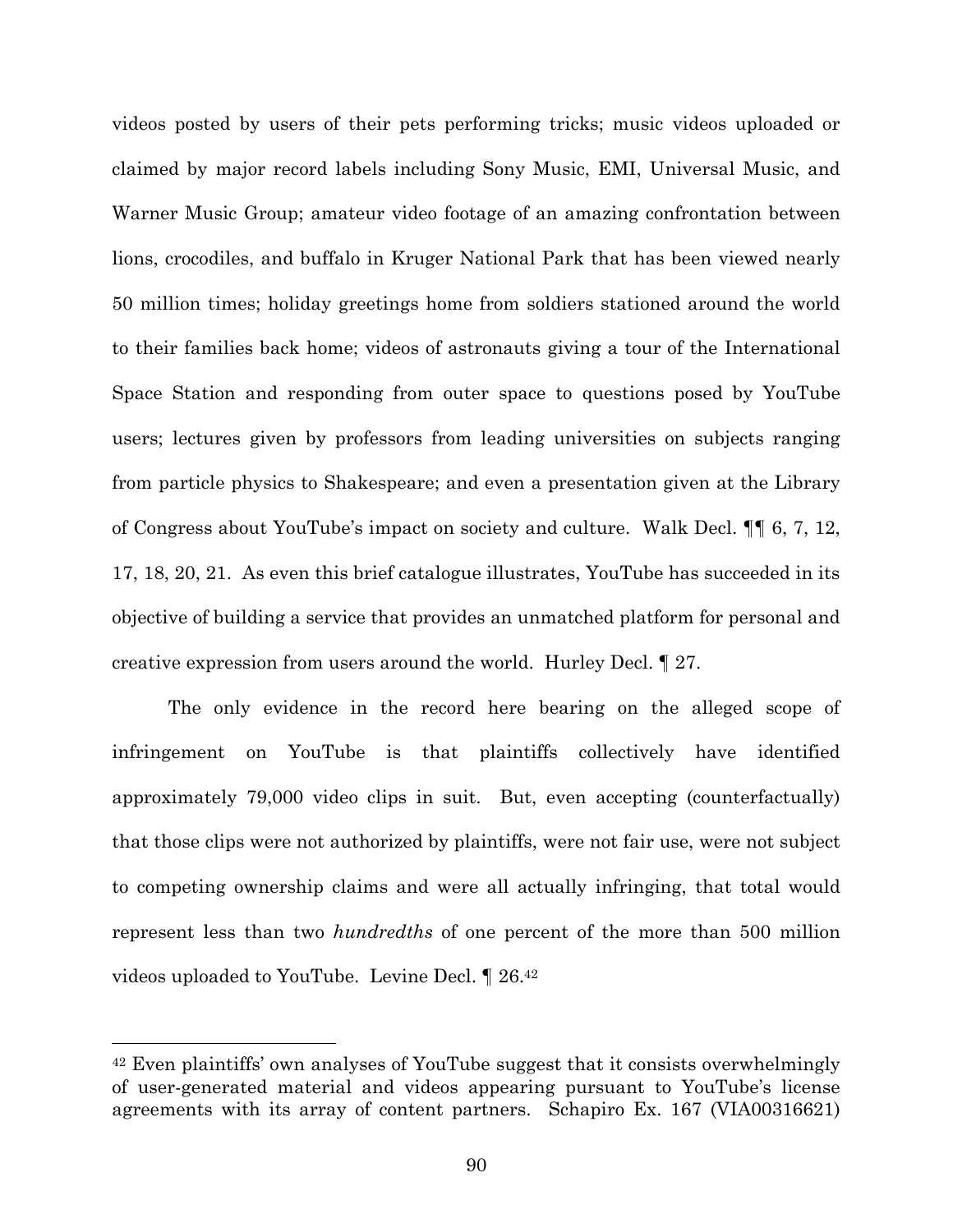Another possible proxy for the quantum of potentially unauthorized videos on YouTube is the total number of clips that have been the subject of a DMCA takedown notice (or an equivalent takedown request sent to YouTube by a copyright holder) as compared with the total number of clips that have appeared on the service. That percentage is less than 1%. Levine Decl. ¶ 26.<sup>43</sup> And that number, unlike the unabated infringement in *Grokster*, represents circumstances where YouTube has removed content in compliance with the wishes of copyright owners, further negating any inference that YouTube has been acting to foster infringement.

c. *YouTube protects the interests of copyright holders*.

Not only is there no evidence that YouTube encouraged its users to infringe, there is overwhelming evidence that YouTube *actively discouraged* and took multiple steps to *prevent* infringement.

In *Grokster*, the Supreme Court noted that the evidence of unlawful intent was given "added significance" by the fact that the defendants did not attempt "to develop filtering tools or other mechanisms to diminish infringing activity." 545 U.S. at 939. That evidence did not form a sufficient basis to find liability, but on the facts of that case it underscored the defendants' "intentional facilitation of their

<sup>(</sup>Viacom presentation noting that "of YouTube's Top 100 viewed clips, nearly all are user-generated"), Ex. 168 (VIA00857223), Ex. 180 (¶ 16) ("substantial use of YouTube's websites was and is made by users uploading their own homemade movies").

<sup>43</sup> Similarly, the number of YouTube accounts terminated in whole or in part based on allegations of infringement represents less than *two-tenths of one percent* of the overall number of accounts registered since YouTube was founded in 2005. Levine Decl. ¶ 31.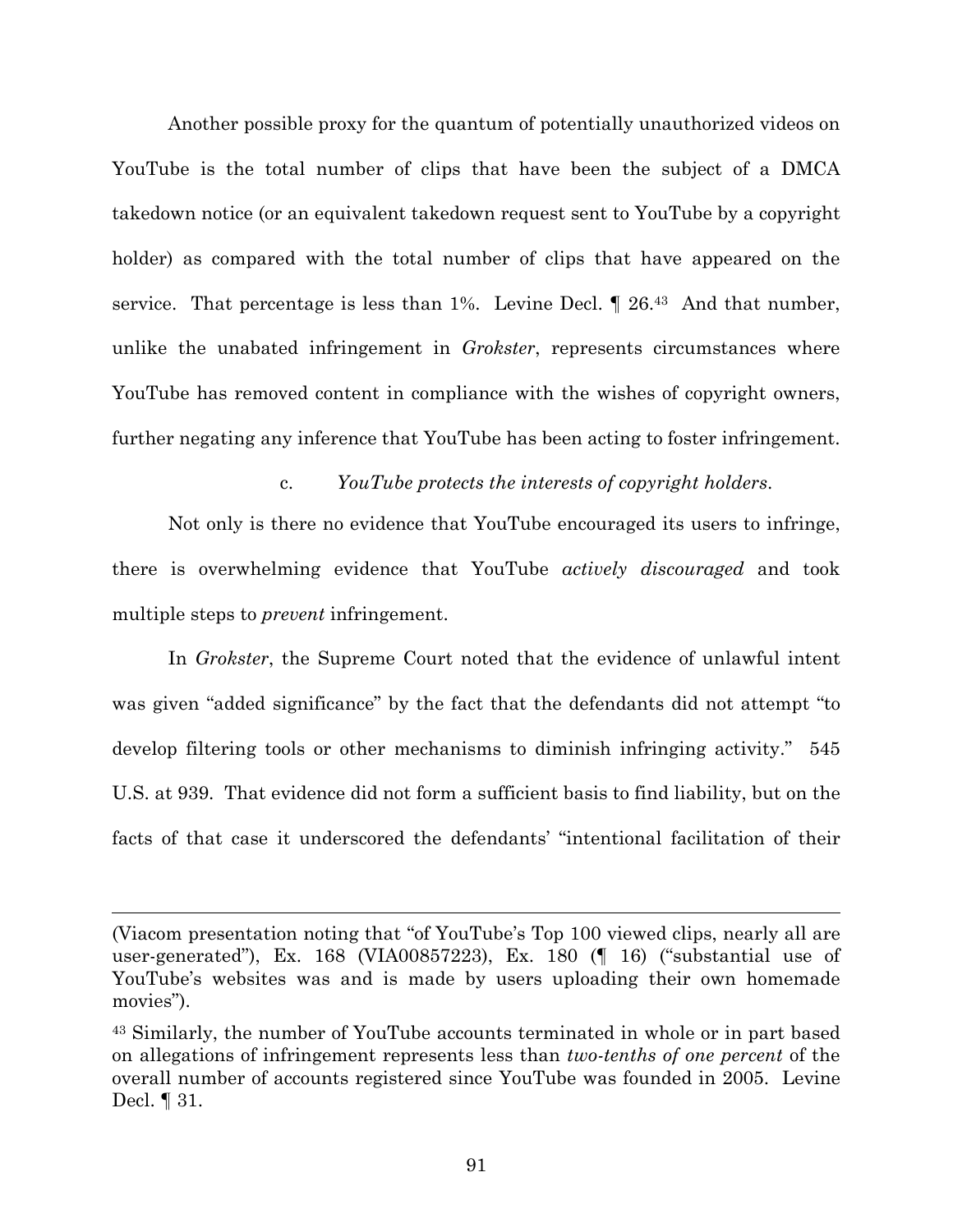users' infringement." *Id*. <sup>44</sup> Here, YouTube did not harbor intent to encourage copyright infringement, making any evaluation of its filtering efforts unnecessary. But just as Grokster and Streamcast's failure to develop filtering technologies illuminated their unlawful intent, YouTube's development and use of advanced copyright protection tools shows its good faith in working to discourage and prevent infringement.

*First*, as described above, YouTube has registered a DMCA agent, responds to takedown requests from copyright holders by expeditiously removing identified content, and terminates the accounts of repeat infringers. The file-sharing networks in *Grokster* did none of those things. *See* 545 U.S. at 926-27 (Grokster "never blocked anyone from continuing to use its software to share copyrighted files"). And because those defendants did nothing "to impede the sharing of copyrighted files," the plaintiffs had no remedy for the rampant infringement of their materials short of a judicial one. *Id*. at 926. Here, in contrast, plaintiffs have availed themselves of the rapid-response provisions of the DMCA and cannot seriously contend that YouTube failed to remove allegedly infringing videos when asked. *See* Section I.C.4, *supra.*

<sup>44</sup> The Supreme Court made clear that "in the absence of other evidence of intent, a court would be unable to find contributory infringement liability merely based on a failure to take affirmative steps to prevent infringement, if the device otherwise was capable of substantial noninfringing uses. Such a holding would tread too close to the *Sony* safe harbor." *Grokster*, 545 U.S. at 936 n.12. That is especially true here given that YouTube, unlike Grokster and Streamcast, is a service that operates under the DMCA, which says expressly that safe-harbor protection cannot be conditioned on "a service provider monitoring its service or affirmatively seeking facts indicating infringing activity." 17 U.S.C. § 512(m).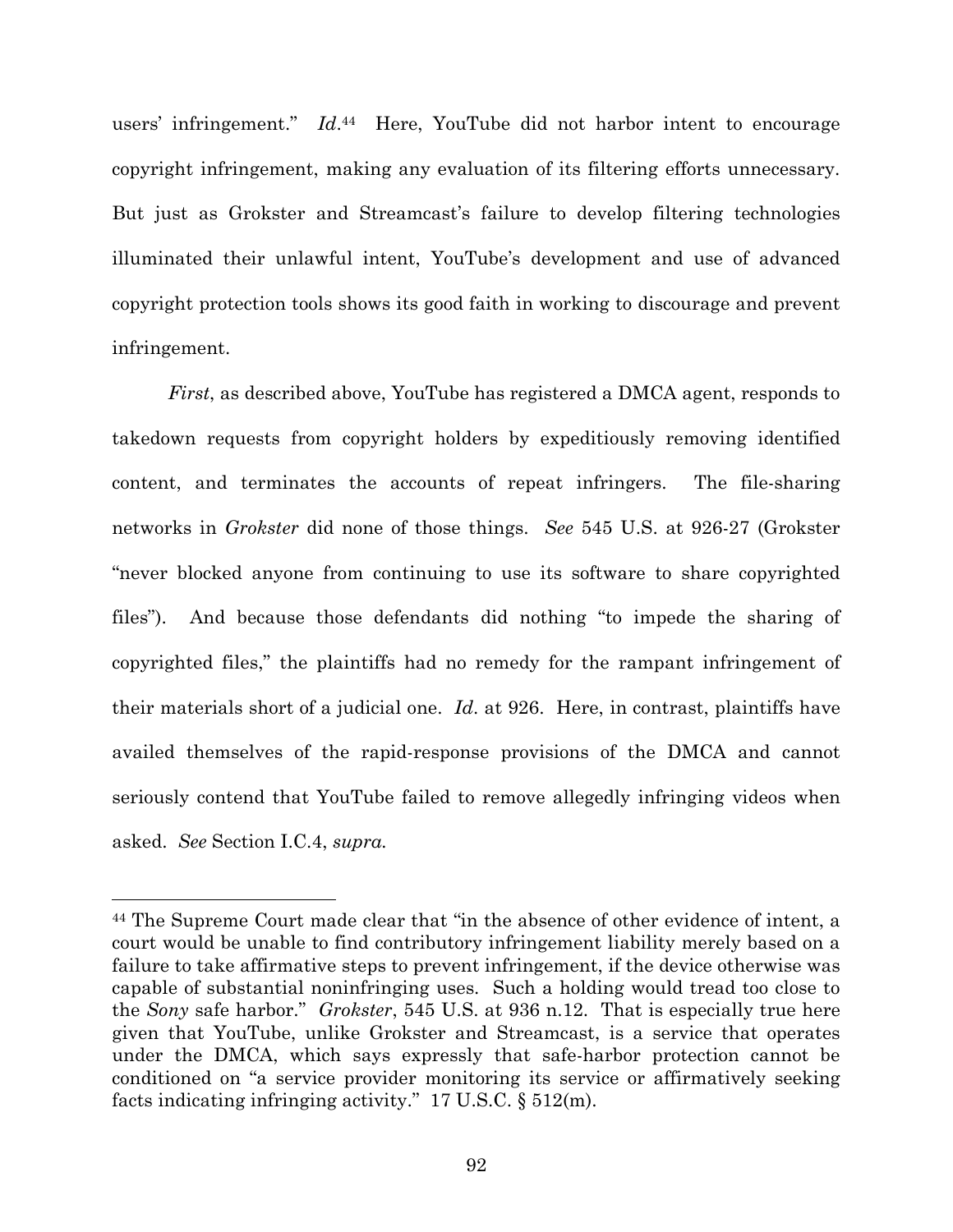*Second*, YouTube has long taken many other steps to discourage infringement. YouTube's Terms of Service, to which all users must agree before uploading videos, expressly prohibit copyright infringement and require users to upload only videos as to which they own all necessary rights. Levine Decl. ¶ 6. YouTube also provides copyright-education materials on its website to guide users in responsible use of the service, warns users about copyright transgressions with email messages, and when content is removed based on copyright allegations, prominently displays a message noting that fact at the location where the removed video once resided. *Id.* ¶¶ 9-11, 23-24. In addition, YouTube uses streaming technology, which is designed to allow only viewing of videos—not downloads. Solomon Decl. ¶ 10. In contrast, Grokster-type services offer files, generally fulllength songs or movies, for download by users. *See Grokster*, 545 U.S. at 923. YouTube also instituted a 10-minute limit for most videos uploaded to the service to prevent the uploading of entire television shows or movies. Levine Decl. ¶ 12.

*Third*, while not required to do so by the DMCA or by the common law, YouTube has made various technological tools available to help copyright owners prevent infringement. In early 2006, YouTube implemented hashing technology, which blocks videos from being uploaded that are exact duplicates of a file previously removed based on a copyright claim. Levine Decl. ¶ 25. YouTube also worked to simplify the DMCA notice-and-takedown process for copyright holders by allowing them to send takedown notices with the click of a button. *Id*. ¶ 18; *see also id*. ¶ 17 (discussing YouTube's online form guiding content owners step-by-step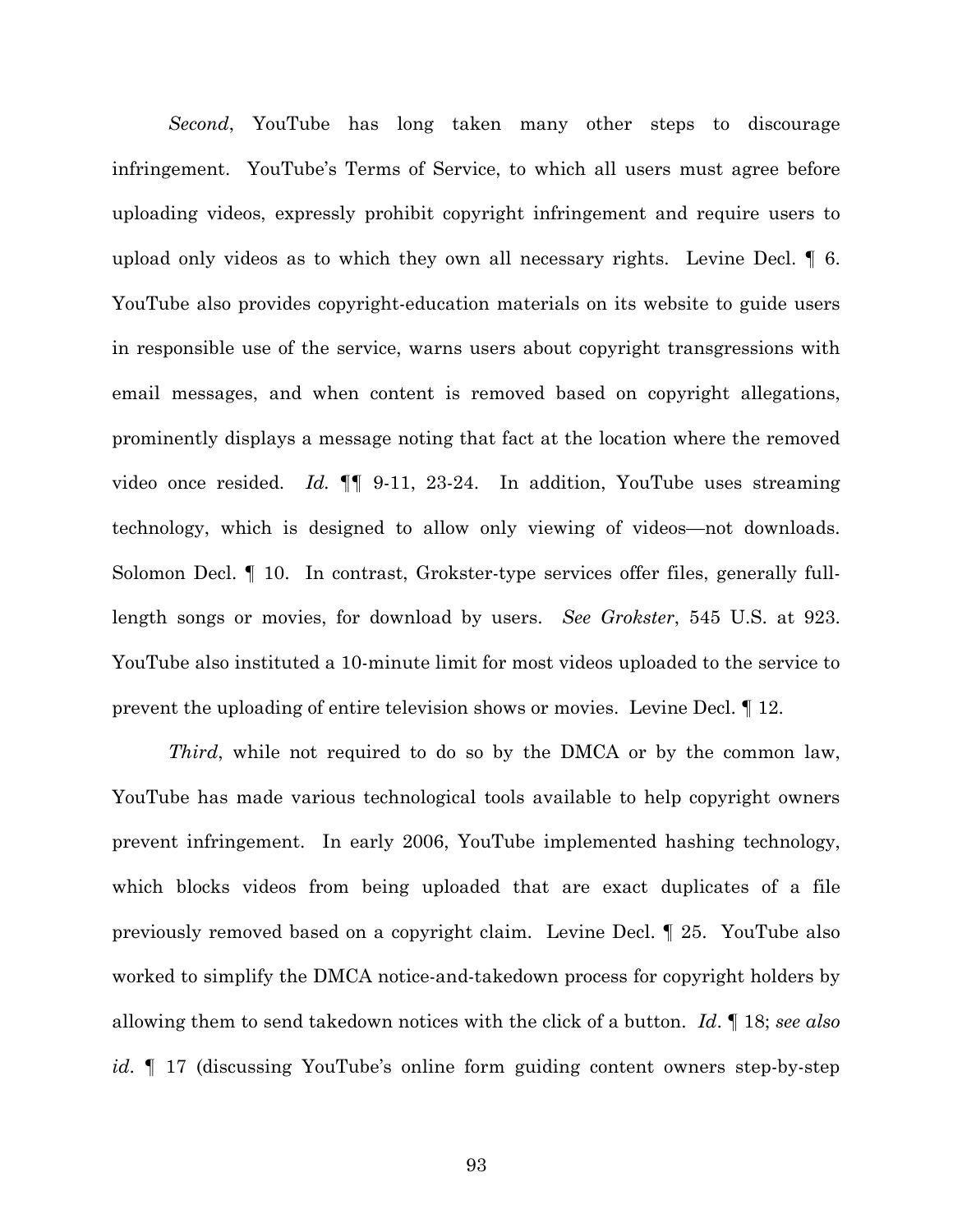through process of sending DMCA takedown notices). In early 2007, YouTube began using audio-fingerprinting technology from Audible Magic. King Decl. ¶ 4.

Beyond all that, YouTube has built and implemented cutting-edge *video* fingerprinting technology, which scans every single video uploaded to YouTube against a vast library of reference files provided by participating copyright holders. *Id*. ¶¶ 3, 21-28. YouTube devoted over 50,000 man-hours and spent millions of dollars developing this sophisticated copyright-protection tool. *Id.* ¶¶ 11, 13-17. YouTube's technology gives copyright holders yet another way to identify their content on YouTube and choose whether—and on what terms—it should stay or go. *Id*. ¶¶ 23-25. YouTube has also built its own audio-based fingerprinting technology, which became available in early 2008. *Id*. ¶ 20.

This technology was truly industry leading: YouTube was the first (and to our knowledge the only) website dedicated to user-submitted video that built its own video fingerprinting system. *Id*. ¶ 19; Schapiro Ex. 169 (287:16-288:4) (former Paramount CTO describing YouTube's technology as the first video fingerprinting tool that "had a significant deployment"), Ex. 170 (202:23-203:3). YouTube makes its technology available for free to content owners and has worked hard to encourage as many of them as possible to use it. King Decl. ¶¶ 3, 22. These efforts have been successful: since Content ID launched in October 2007, over 1,000 copyright holders worldwide—including most major television networks, movie studios, and record labels, as well as most major sports leagues in the United States and abroad—have started using it to find and manage their content on YouTube.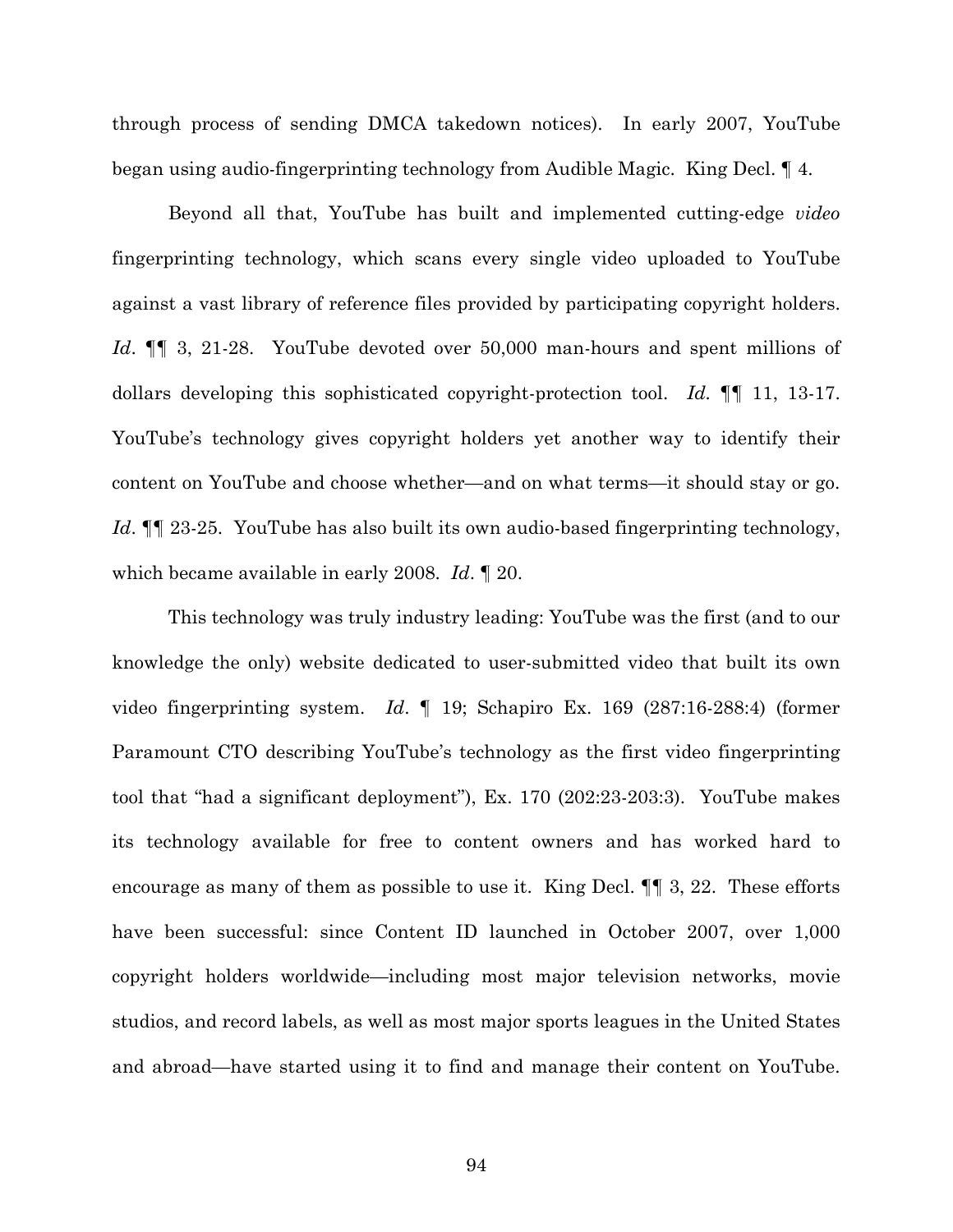King Decl. I 21.45 YouTube's commitment to developing and deploying these advanced copyright protections represents the antithesis of inducement.

While plaintiffs will undoubtedly try to second-guess each and every decision that YouTube made related to copyright—claiming that YouTube should have done more at every step and that internal debates about copyright policies and real-time discussions about how those policies should be applied somehow show an intent to encourage user infringement—the undisputed facts show that YouTube took numerous steps to prevent copyright infringement throughout its history. In the site's first months, YouTube's twenty-something founders grappled with how best to address situations where it seemed that users had uploaded videos in violation of YouTube's rules. Hurley Decl.  $\P\P$  15-18. Working out of Hurley's garage, and lacking legal training or counsel, the founders first installed an ad hoc monitoring program under which they removed videos they came across that they thought might be unauthorized. *Id*. ¶ 17. For a short period of time in the fall of 2005, the founders tried to rely on a "community flagging" system, whereby users could flag videos as being "copyrighted" for YouTube to review and remove based on guesses about what was unauthorized. *Id*. ¶ 20. Quickly realizing that those approaches were flawed, and having secured financial backing from investors, YouTube consulted with outside counsel, installed a formal DMCA program, and brought in an in-house lawyer with a background in copyright law. *Id.* ¶ 21; Levine Decl. ¶¶ 3-

<sup>45</sup> Viacom itself is one of those users; after participating in the pre-launch testing of Video ID in mid-2007, Viacom signed up to use YouTube's technology in February 2008. King Decl. ¶ 29; *see* Schapiro Ex. 171.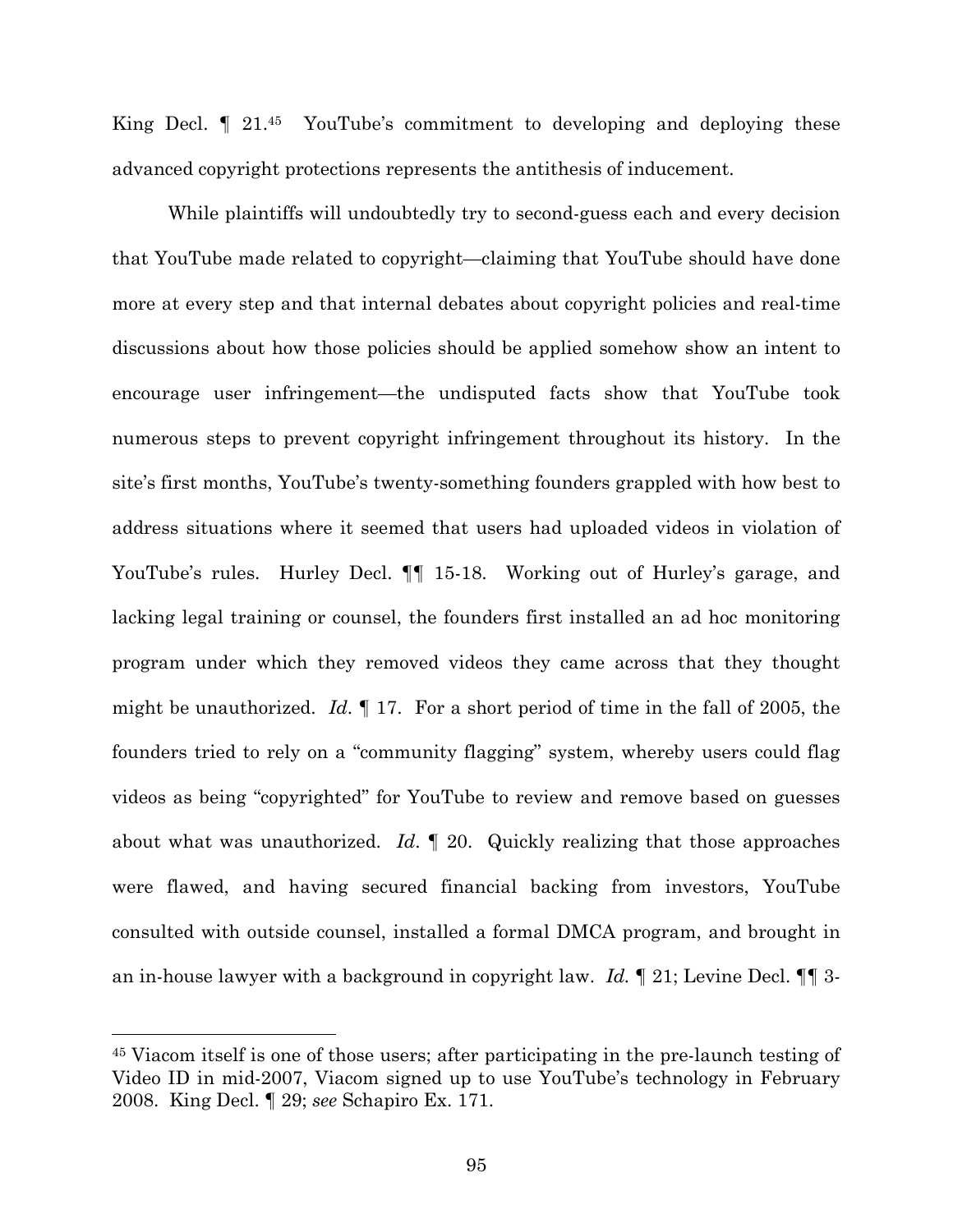4, 13. As the site continued to grow, YouTube rolled out an increasingly sophisticated series of technological tools to help copyright holders prevent unauthorized materials from appearing on the service. *Id.* ¶¶ 17-19. In short, while YouTube deployed numerous measures to combat infringement, Grokster did nothing. The contrast could not be greater.

### d. *YouTube's revenue model is legitimate.*

In *Grokster*, the Supreme Court inferred from the defendants' revenue model further evidence of their unlawful purpose to "cause and profit from third-party acts of copyright infringement." 545 U.S. at 941. Grokster and Streamcast gave away their software for free and then sought to earn advertising revenue through its subsequent high-volume use. Given the overwhelming evidence that the software was used almost entirely to infringe, the viability of the defendants' business model depended almost entirely on piracy. *See id*. at 939-40. (The Court was careful to point out that the evidence about the defendants' revenue model "alone would not justify an inference of unlawful intent." *Id*. at 940.)

Particularly given that YouTube is not remotely akin to Grokster and Streamcast in terms of how its service is actually used, YouTube's business model provides no comparable basis for an inference of "illegal objective." *Id*. at 941. YouTube relies on the dominant revenue model for today's Internet: free public access supported by advertising. The mainstays of the Internet economy—sites such as Google, Facebook, MySpace, Twitter, Yahoo—and Internet sites for traditional media like *The New York Times* and CNN—all use this model. Reider Decl. ¶ 12. So do Viacom's own video-sharing services. Schapiro Ex. 172 (22:10-24).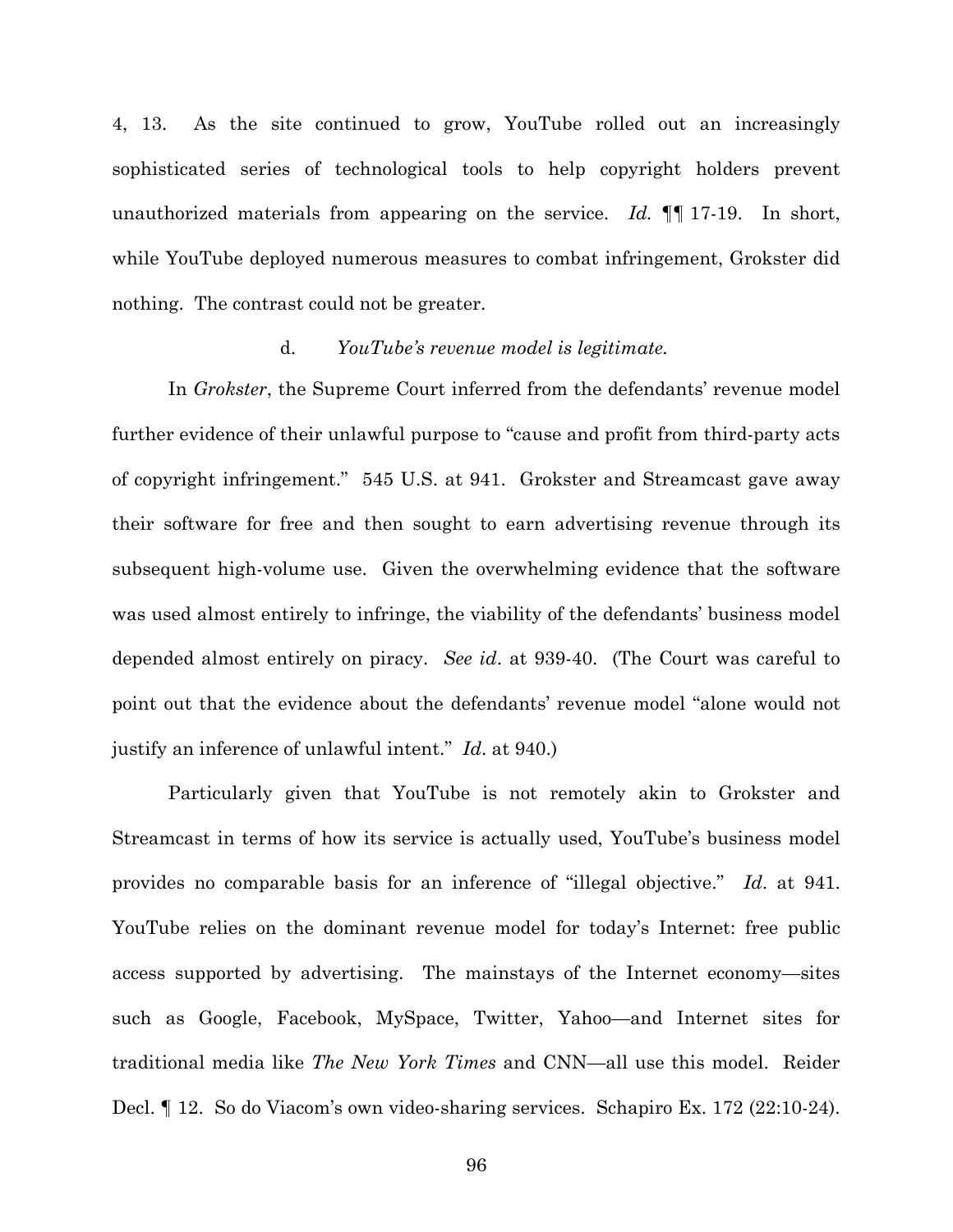Nothing about such a website's development of a neutral, advertising-based revenue model in any way suggests a desire to encourage or profit from infringement. The only inference to draw from the fact of YouTube's reliance on advertising is its alignment with virtually every other company in its industry.

That is confirmed by YouTube's roster of advertisers. YouTube's advertising offerings have been embraced by many of the world's largest and best-known companies. Most of the nation's top 100 advertisers have purchased advertising on YouTube, including Procter & Gamble, General Electric, PepsiCo, American Express, Bank of America, Kraft Foods, and Sears. Reider Decl. ¶ 2. Large media companies and other prominent copyright owners (Time Warner, Walt Disney, News Corp., Lions Gate Entertainment, and the NBA, among many others) also routinely run ads on YouTube (and have done so for years). *Id*.; Schapiro Ex. 173 (July 2006 Viacom document discussing advertising on YouTube by Disney and Weinstein Company). Viacom itself has advertised on YouTube; between 2006 and 2008, Viacom spent well over a million dollars purchasing advertising space on the YouTube website, including on the YouTube homepage and search-results pages. Reider Decl. ¶ 4.

## e. *Plaintiffs' own actions demonstrate YouTube's legitimacy*.

Plaintiffs' own actions confirm YouTube's legitimacy. As described above, plaintiffs' use of YouTube for marketing, promotional, and other business purposes is extensive and widespread. Viacom's marketing personnel raved about the successful promotions they were able to achieve using YouTube (*see* Schapiro Ex. 25 (43:17-22), Ex. 26) and Viacom adopted elaborate policies to ensure that an array of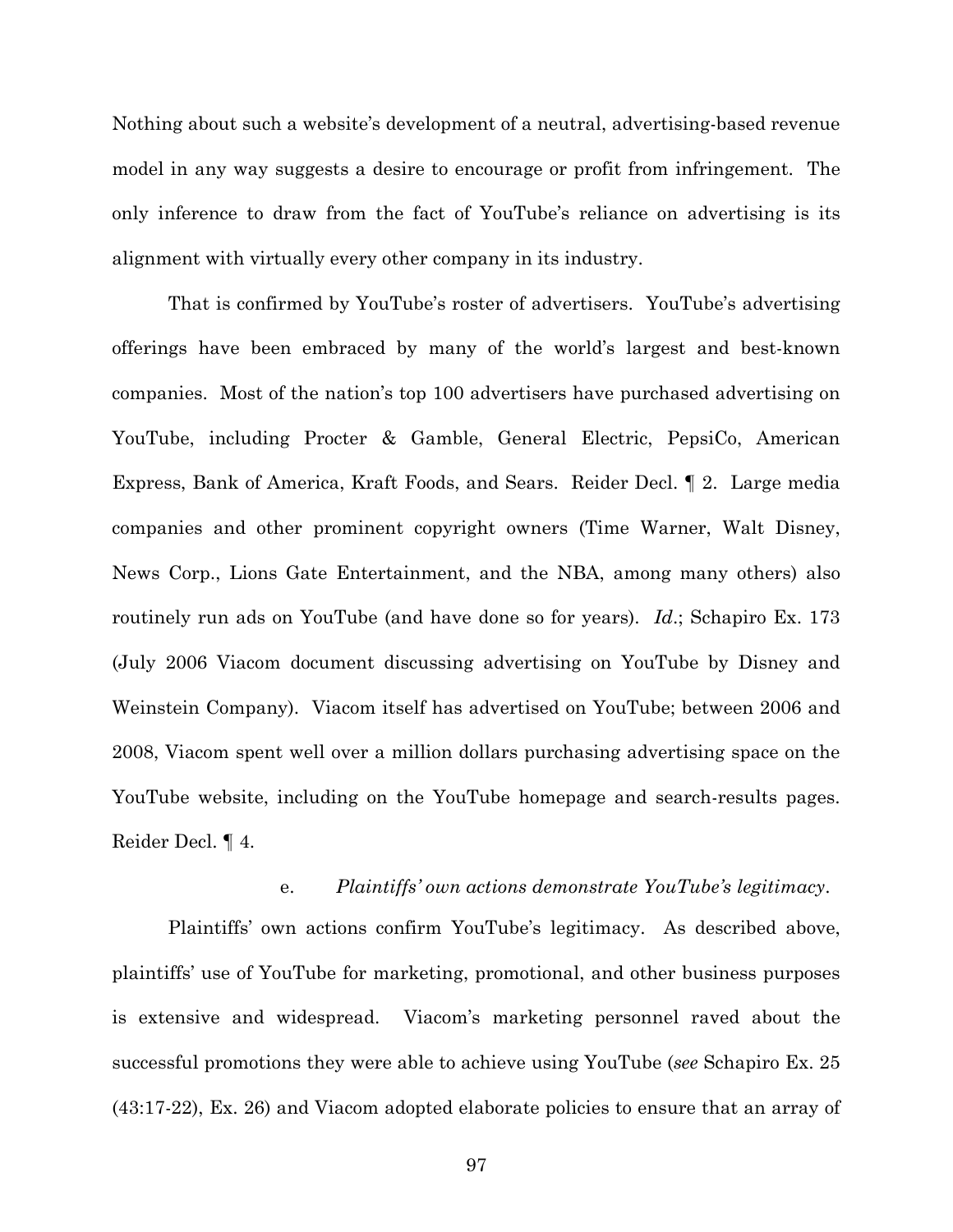Viacom-related videos would be posted to and remain up on YouTube. *See supra* I.C.3.b.ii-iii. Beyond taking advantage of the free promotional benefits that YouTube offered, Viacom has bought advertising space on YouTube for Viacom programming. Reider Decl. ¶ 4. And Viacom's executives and employees regularly use YouTube—posting, watching, and sharing personal videos, just like millions of other YouTube users around the world. *See* n.28, *supra*; *see also* Schapiro Ex. 174. On top of all that, Viacom sought to buy YouTube, which Viacom saw as a "transformative acquisition." *Id*. Ex. 175.

The putative class plaintiffs' actions similarly underscore that YouTube is far from a pirate site. As noted, class plaintiffs have consistently authorized their content to appear on YouTube (Section I.C.3.b.(iv), *supra*), and the record is replete with statements of enthusiasm for the unique creative platform that YouTube offers. *See* n.28, *supra*. As one of the class plaintiffs' designated representatives candidly acknowledged in deposition: "YouTube is a great site. \*\*\* [I]t shows interesting clips. \*\*\* I don't have a problem with YouTube. [E]veryone loves YouTube, don't they?" Schapiro Ex. 85 (248:24-249:24); *see also id.* Ex. 176 (267:4- 18), Ex. 177 (authenticating article quoting Tur as saying that he "understands why people love YouTube, a democratic clearinghouse for everything from family reunions to detainee abuse, and knows that most videos are actually owned by their posters").

Assertive copyright holders like these plaintiffs simply would not interact in any of these ways—much less all of them—with a service principally dedicated to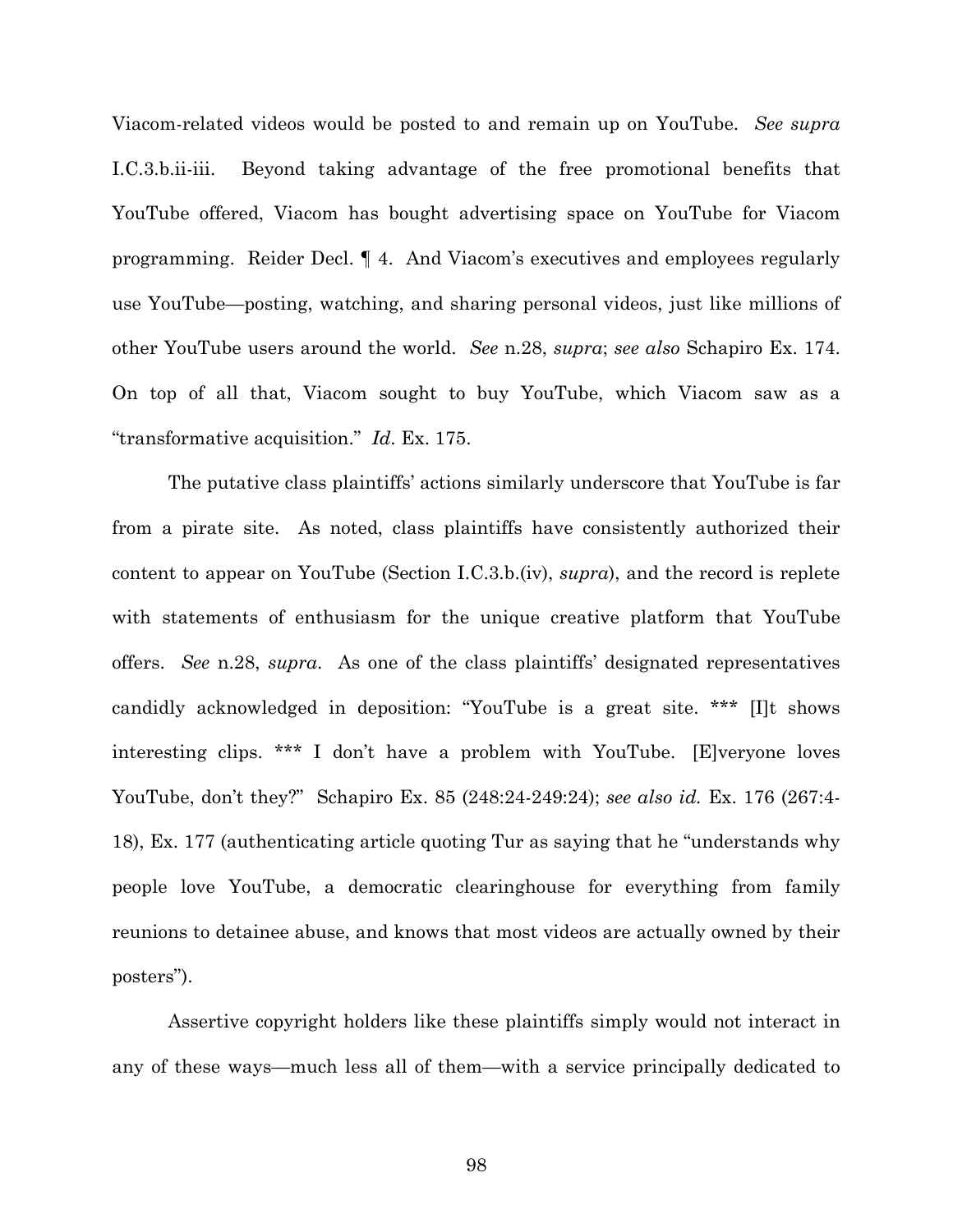purposeful, culpable theft of intellectual property. The undisputed evidence about what YouTube is and how plaintiffs use it leaves no room for a finding that YouTube intended to induce its users to infringe plaintiffs' copyrights.

\* \* \*

*Grokster* warns courts evaluating inducement claims against "trenching on regular commerce or discouraging the development of technologies with lawful and unlawful potential." 545 U.S. at 937. It is difficult to imagine a more apt illustration of that danger than this case. Allowing plaintiffs' inducement claims to proceed to trial would not only run afoul of the stringent standards articulated in *Grokster*, but would disrupt the careful balance between technological development and copyright protection that animates those standards.